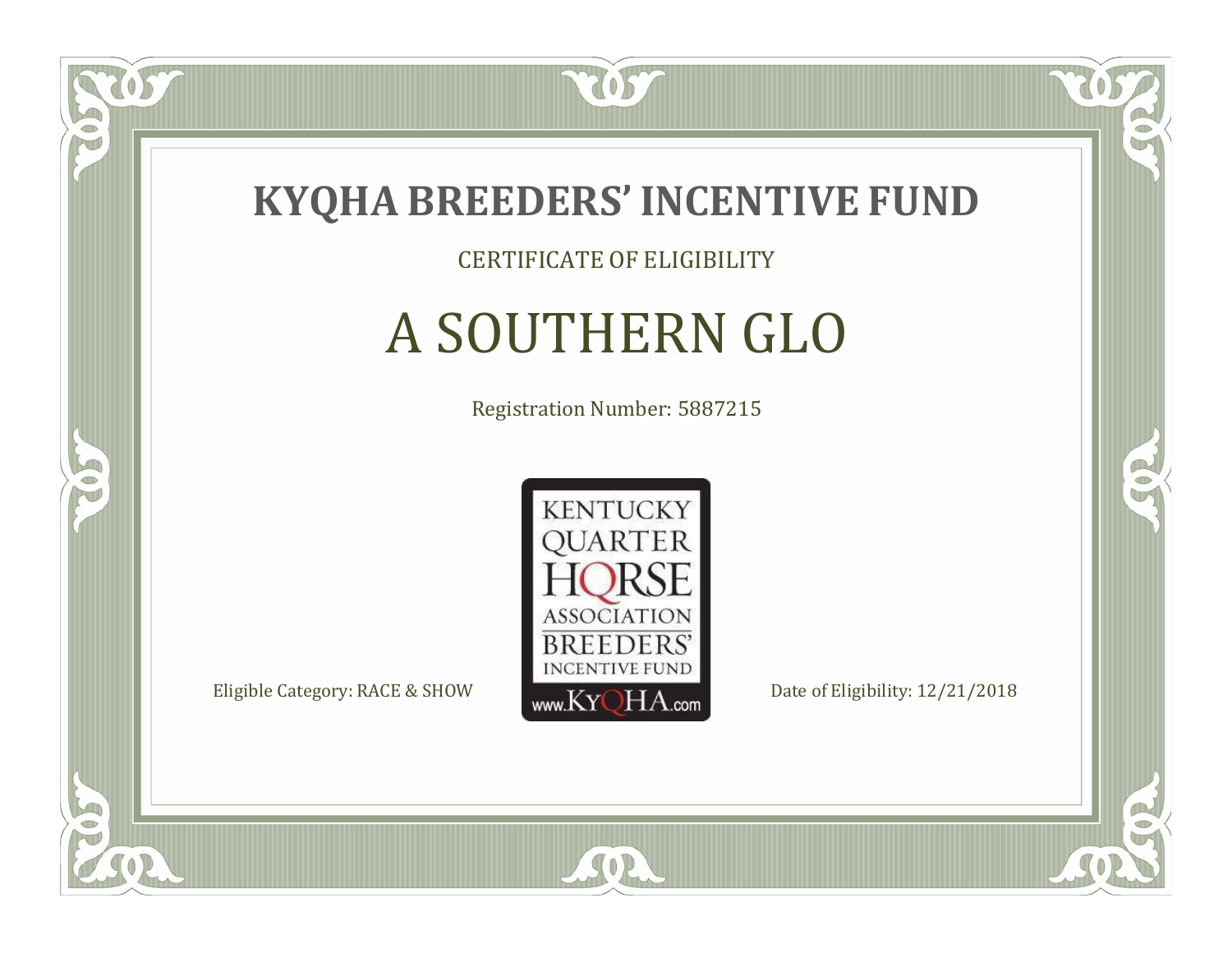

#### CERTIFICATE OF ELIGIBILITY

## A SPECIAL KINDA RED

Registration Number: 5876166



SOR

RO

CO.

 $\Box$ N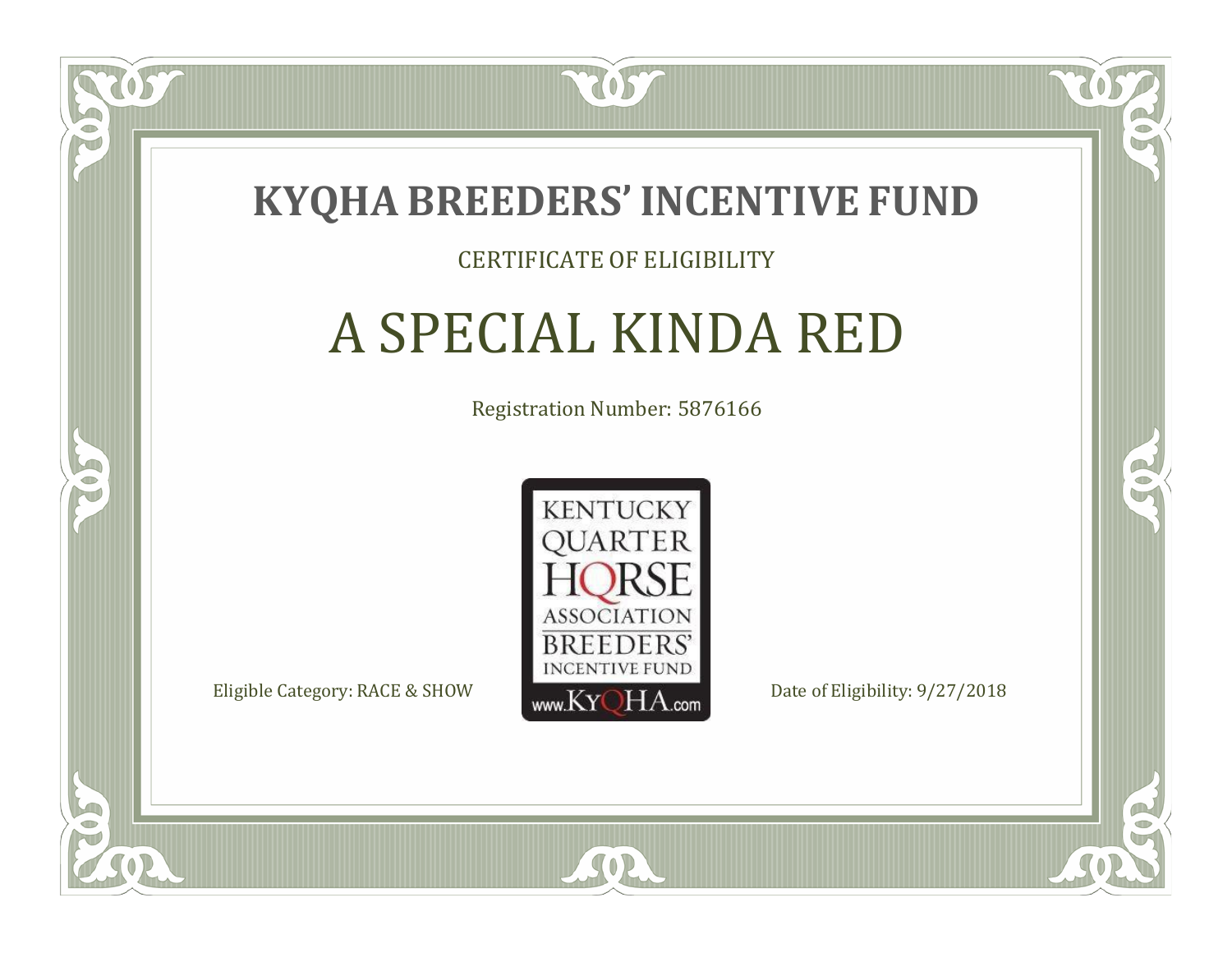### **KYQHA BREEDERS'INCENTIVE FUND**

7057

#### CERTIFICATE OF ELIGIBILITY

# BABY HIT THE BULZEYE

Registration Number: 5893245



SOR

CO.

 $\rightarrow$ 

 $\Box$ N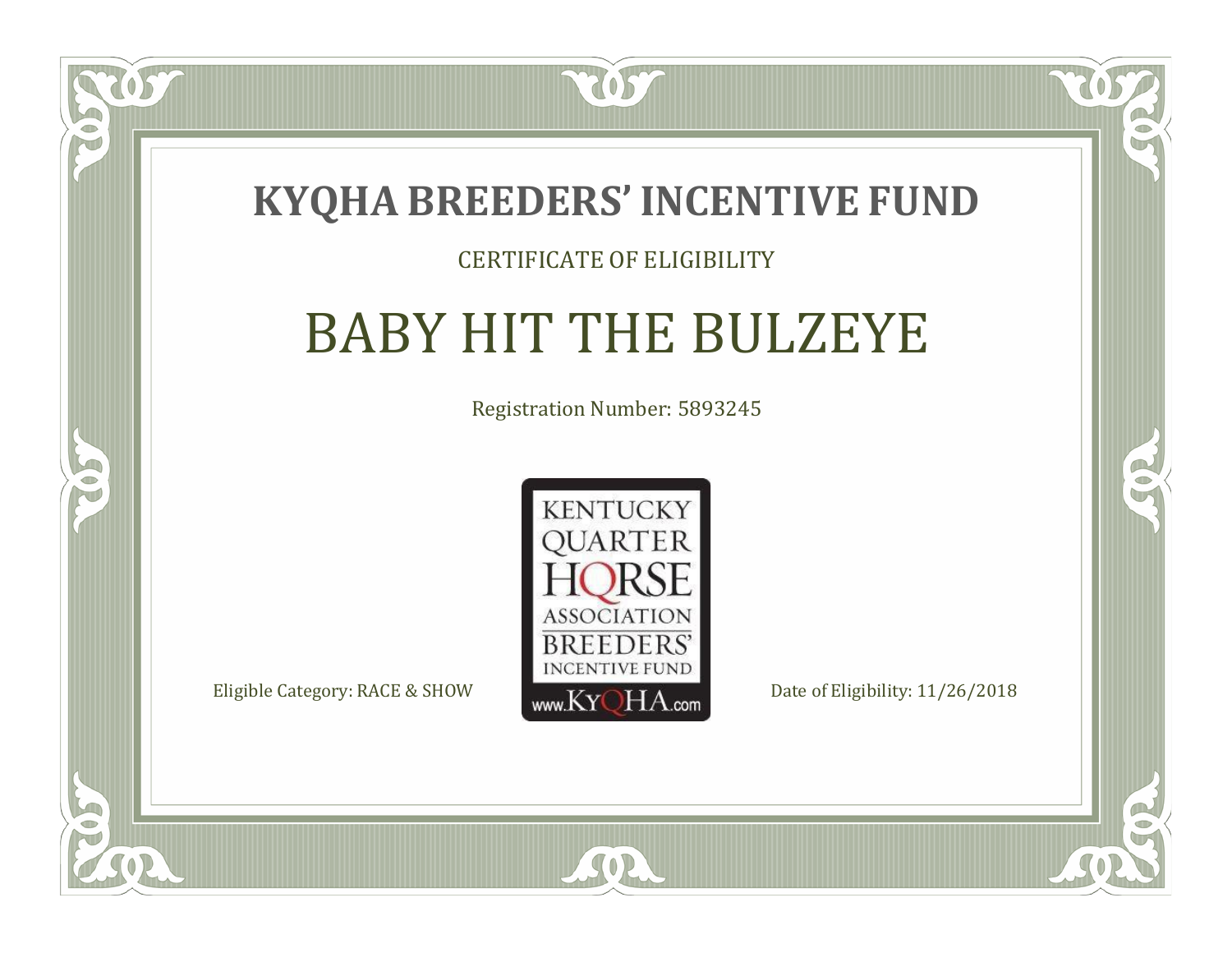

CERTIFICATE OF ELIGIBILITY

# BAM I GOT THIS

Registration Number: 5876165



SOR

CO.

 $\rightarrow$ 

057

 $\bullet$ NU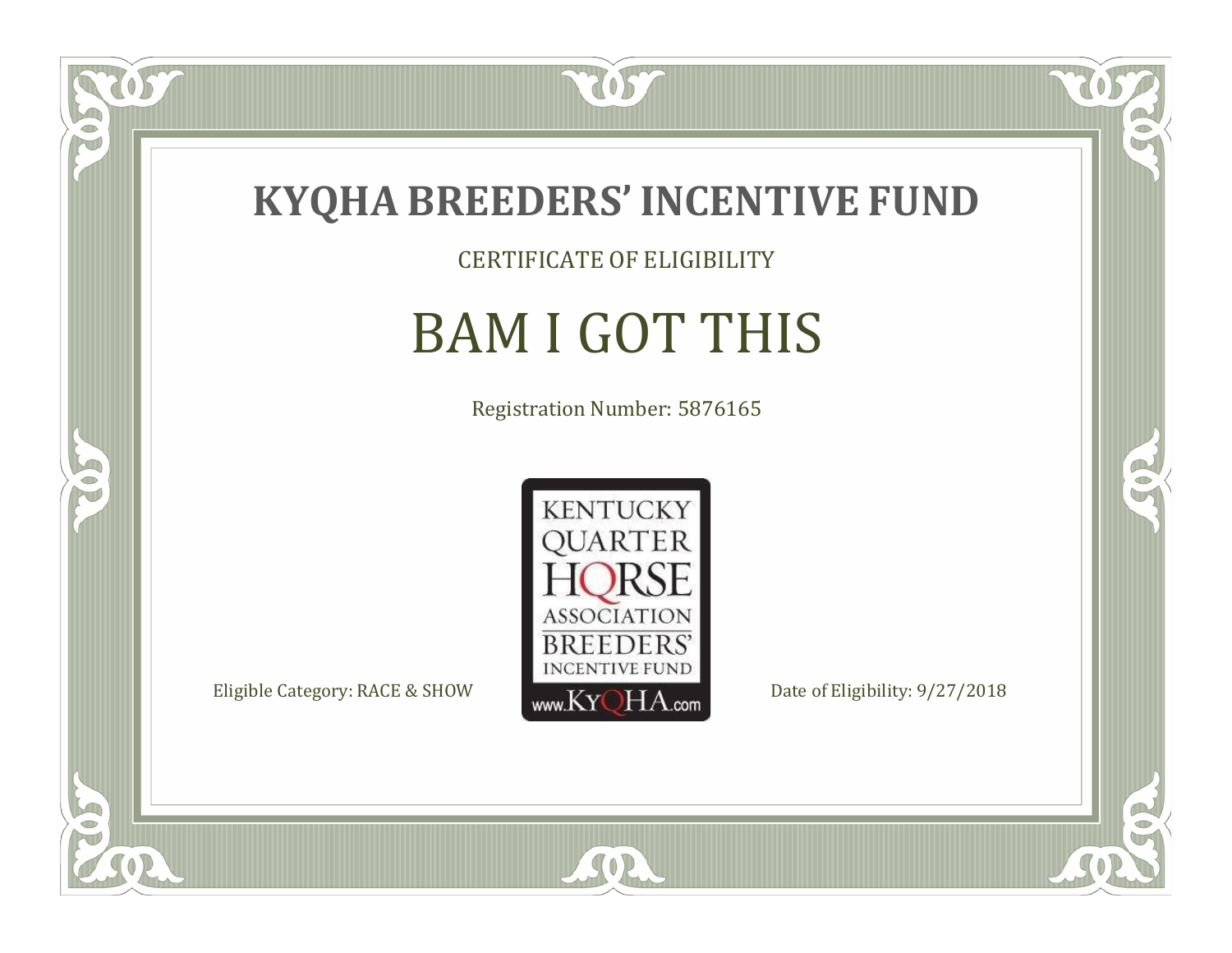

#### CERTIFICATE OF ELIGIBILITY

### BIGLEAGUE INVITE

Registration Number: X0716459



SOR

RO

B

 $\Box$ N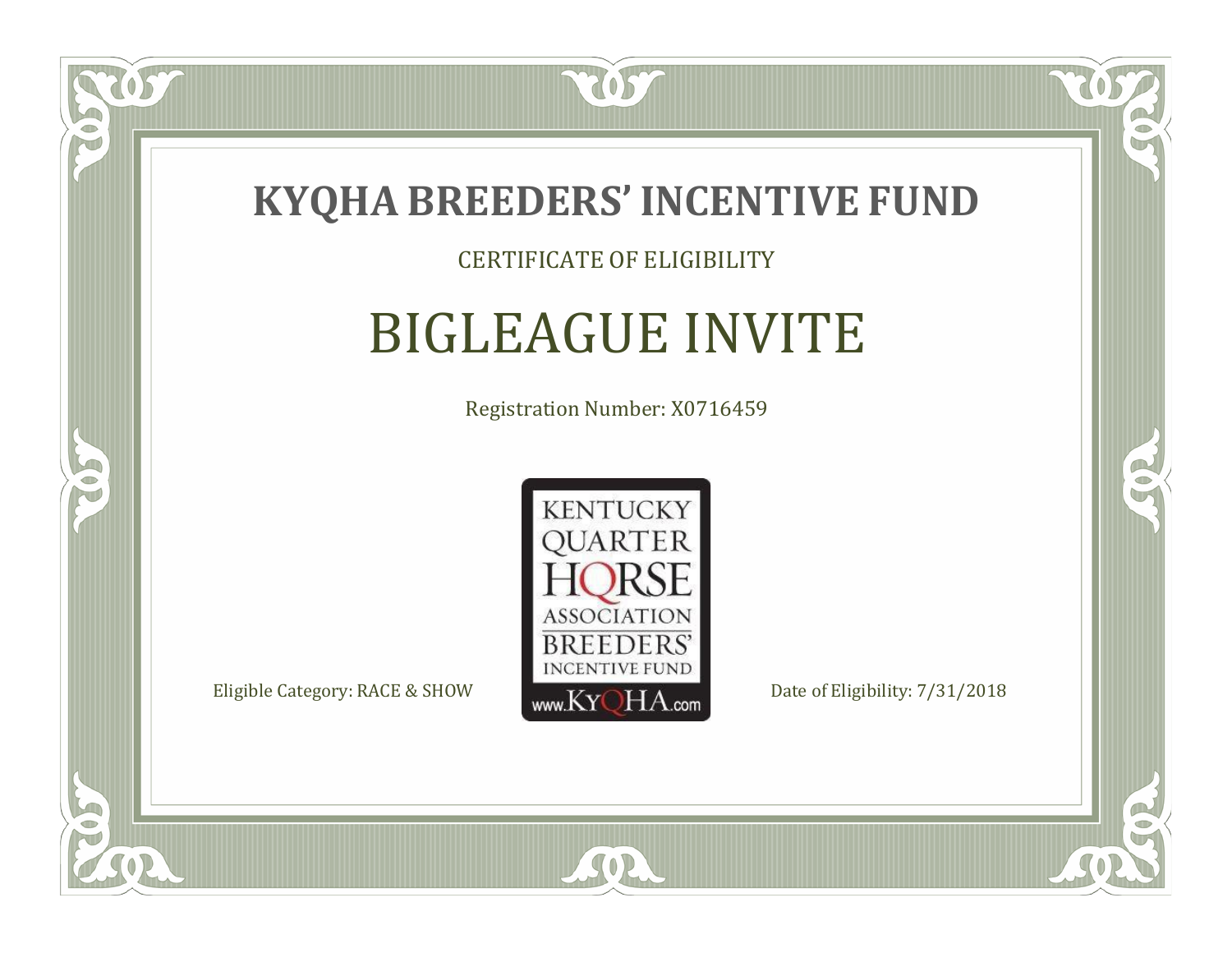

CERTIFICATE OF ELIGIBILITY

# BIT OF HONEY

Registration Number: 5845666



SOR

 $\mathbb{R}$ 

 $\rightarrow$ 

tos

 $\bullet$ N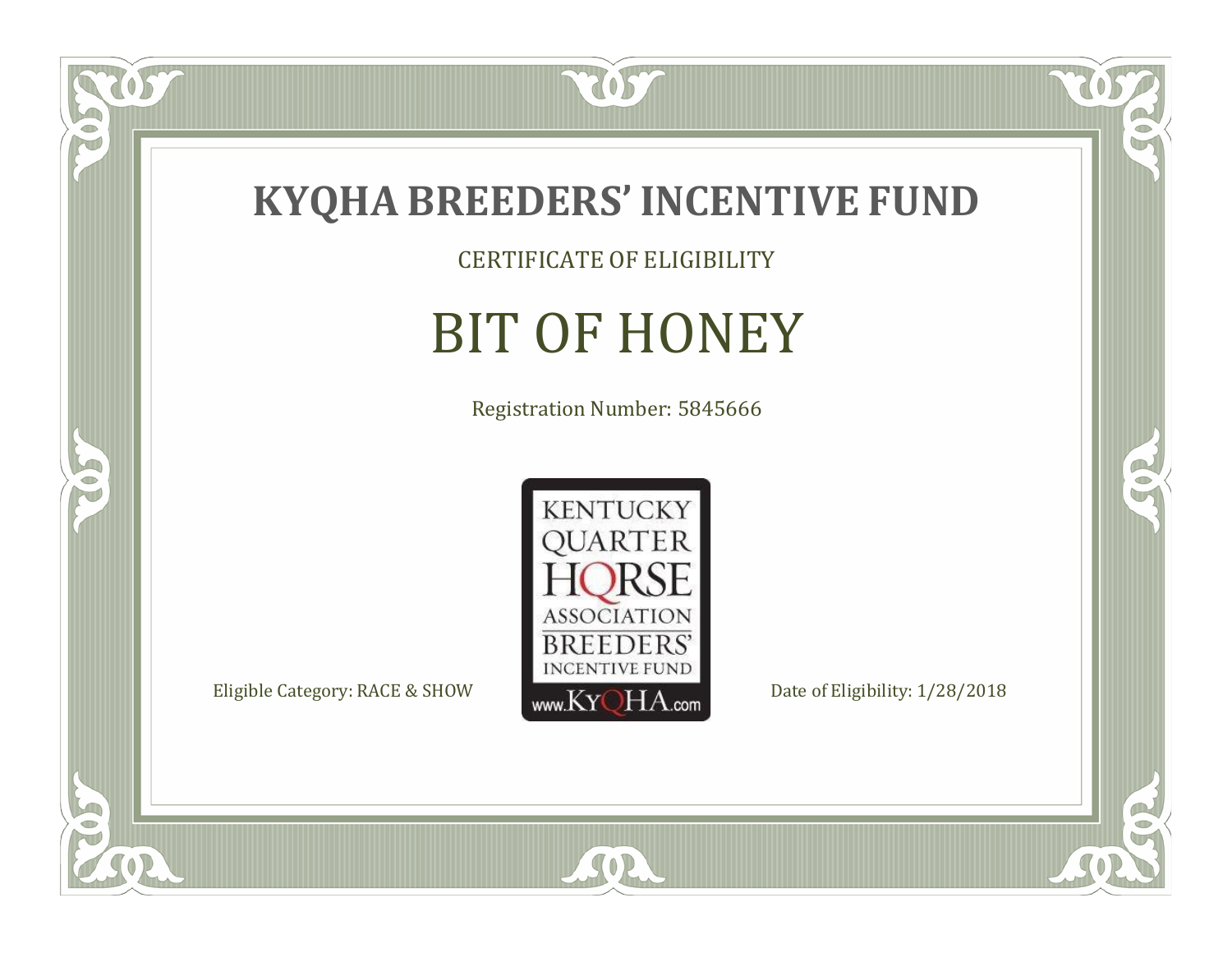

#### CERTIFICATE OF ELIGIBILITY

## BLUSHIG HONOR BOUND

Registration Number: 5762424



SOR

 $\Box$ N

S

RO

P.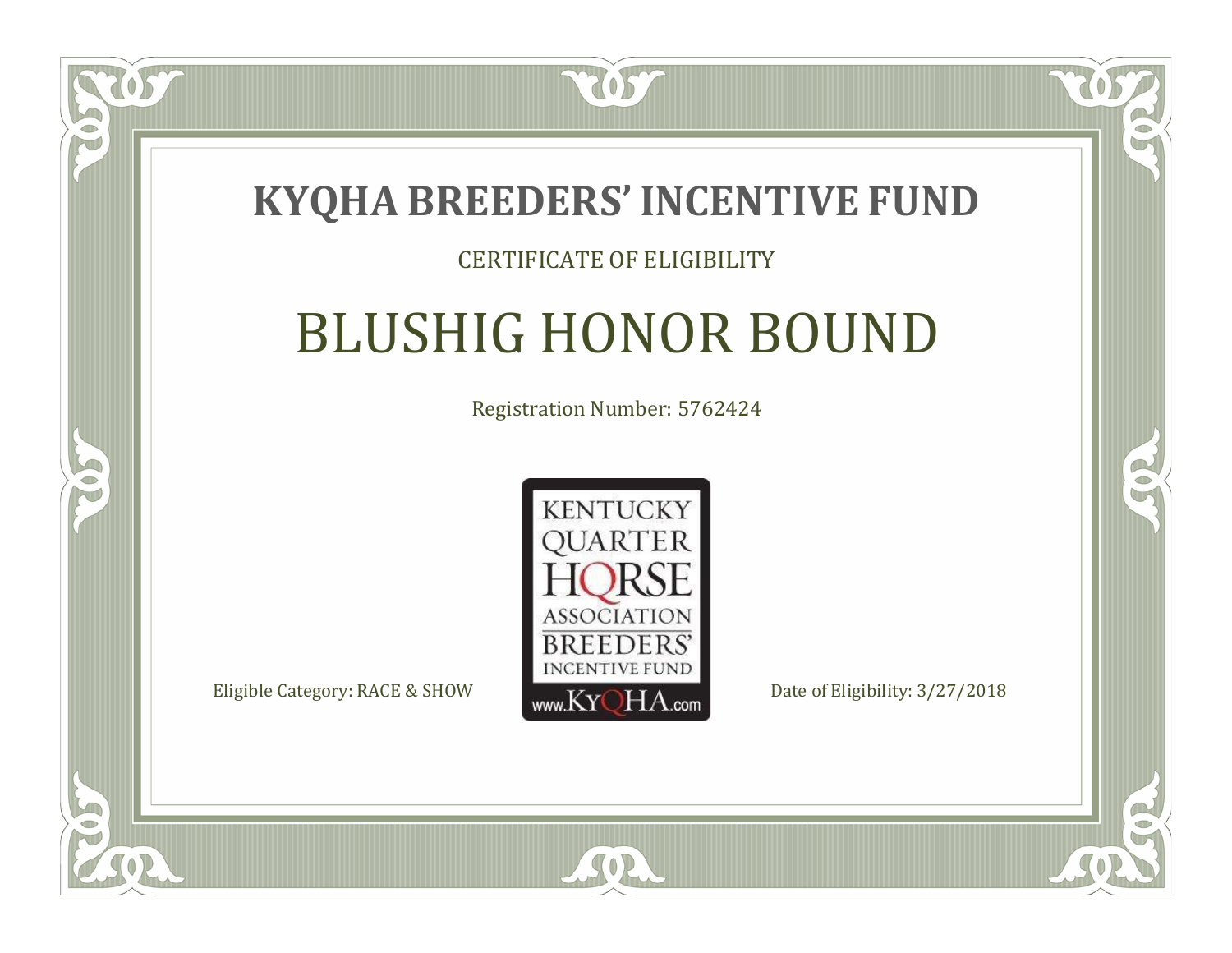

#### CERTIFICATE OF ELIGIBILITY

# BORN TO BE ULTIMATE

Registration Number: 5901352



CO.

 $\rightarrow$ 

 $\Box$ N

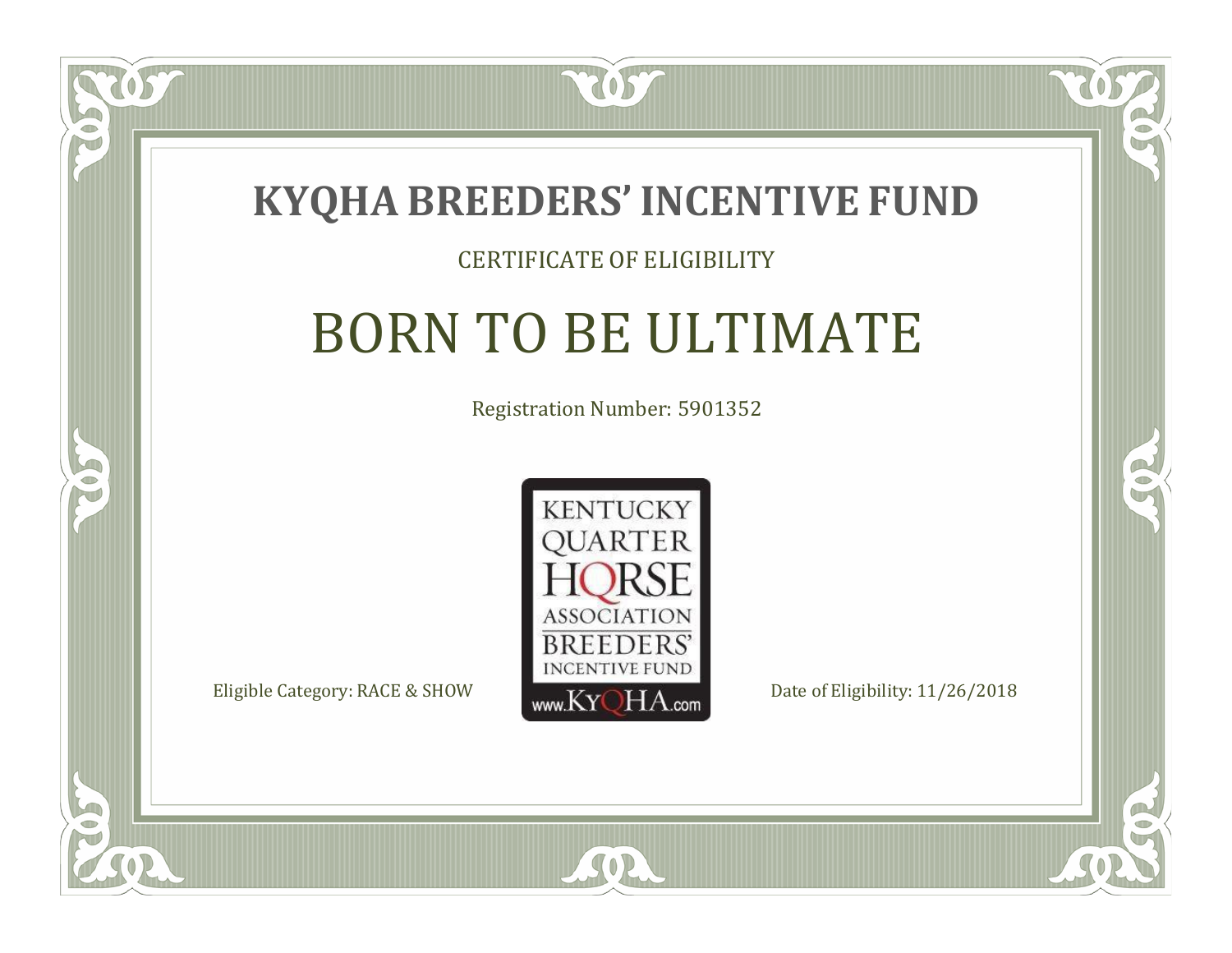

#### CERTIFICATE OF ELIGIBILITY

# BRIAR IN THE SUGAR

Registration Number: 5821484



SOR

CO.

B

 $\delta S$ 

 $\Box$ NU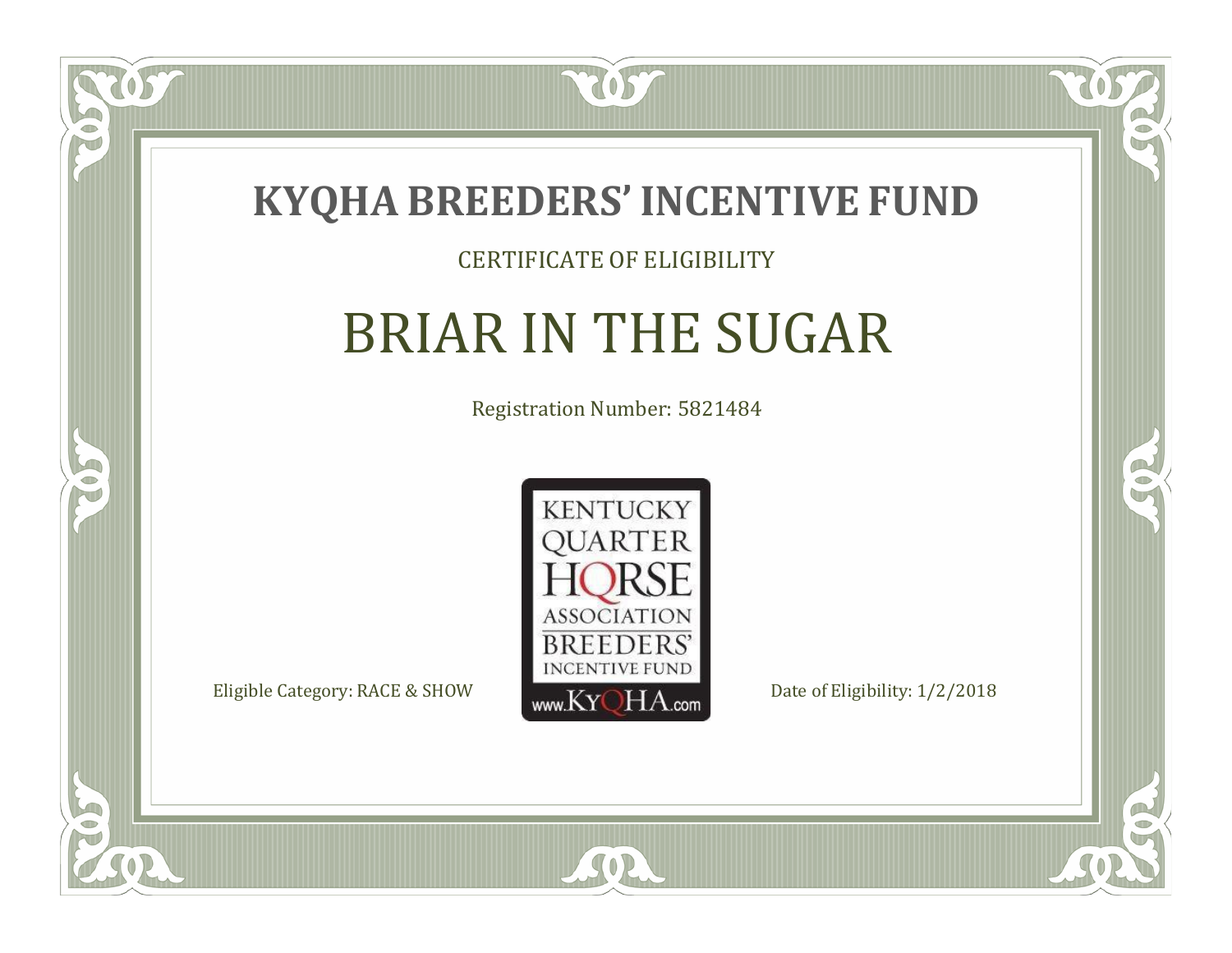

#### CERTIFICATE OF ELIGIBILITY

# C YA LATER GATOR

Registration Number: 5819475



SOR

RO

B

 $\Box$ N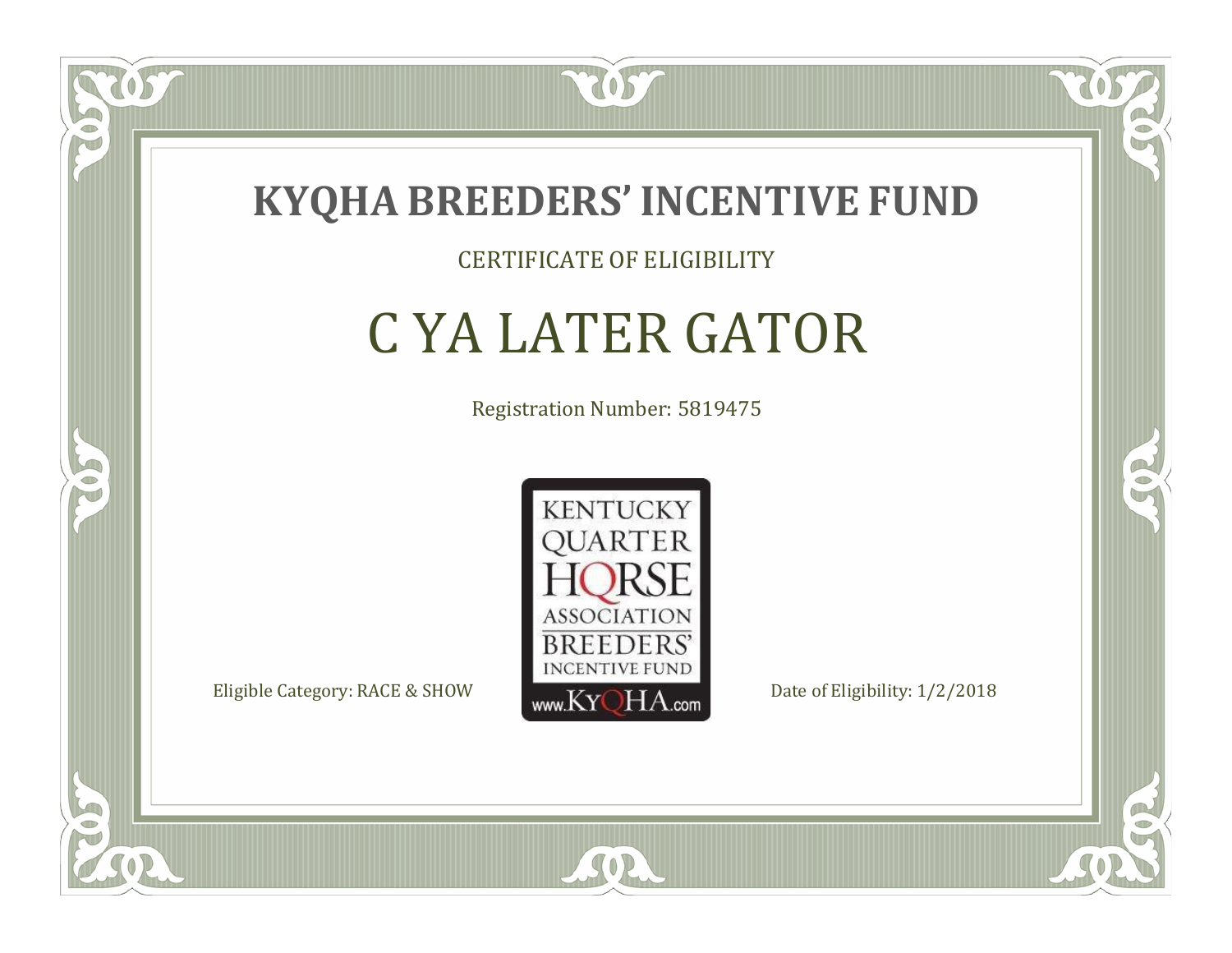

CERTIFICATE OF ELIGIBILITY

# CALTUCKY GIRL

Registration Number: X0734338



SOR

CO.

 $\rightarrow$ 

US

 $\bullet$ NU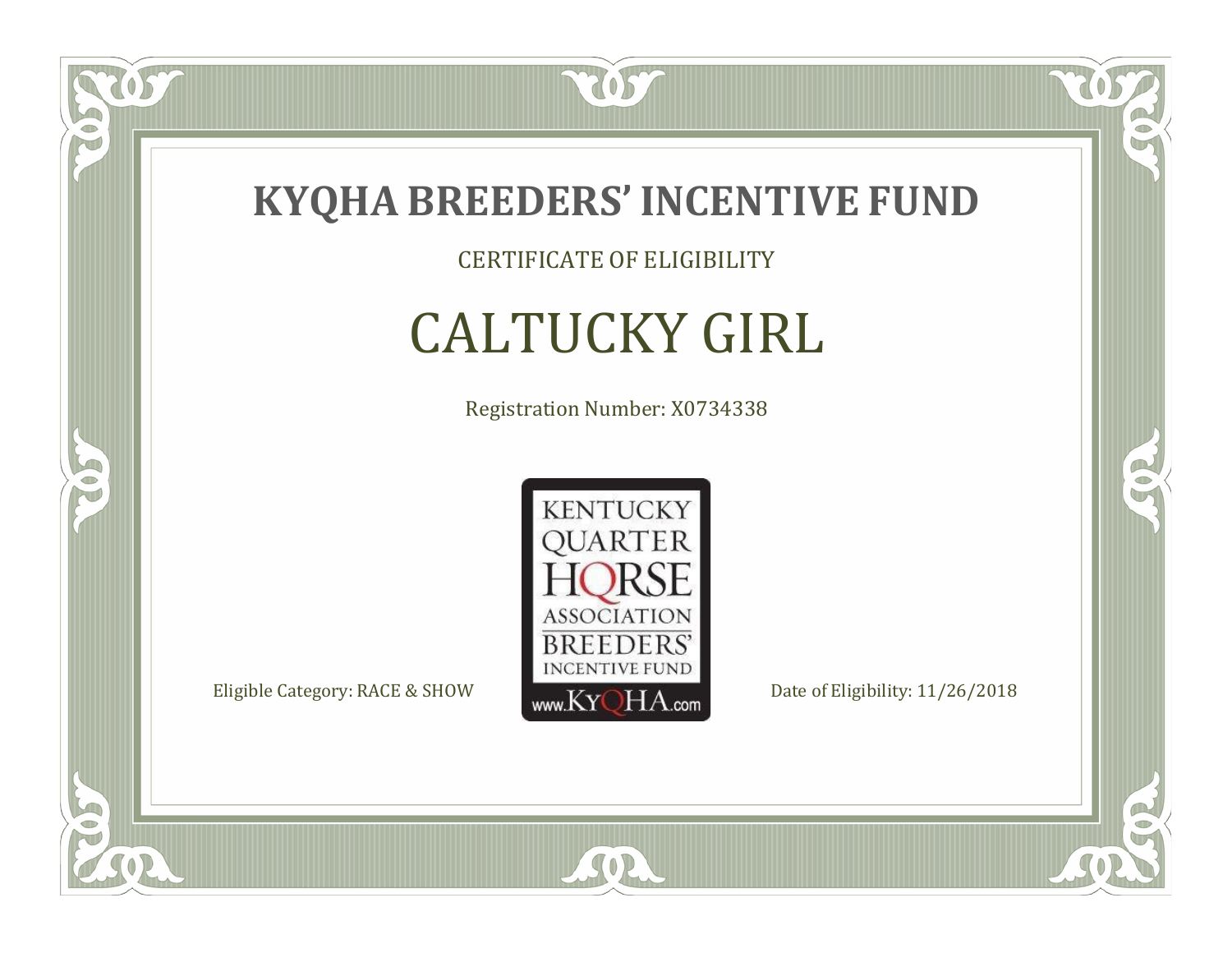

#### CERTIFICATE OF ELIGIBILITY

### CARAMEL MOONPIE

Registration Number: 5893703



SOR

RO

B

 $\Box$ N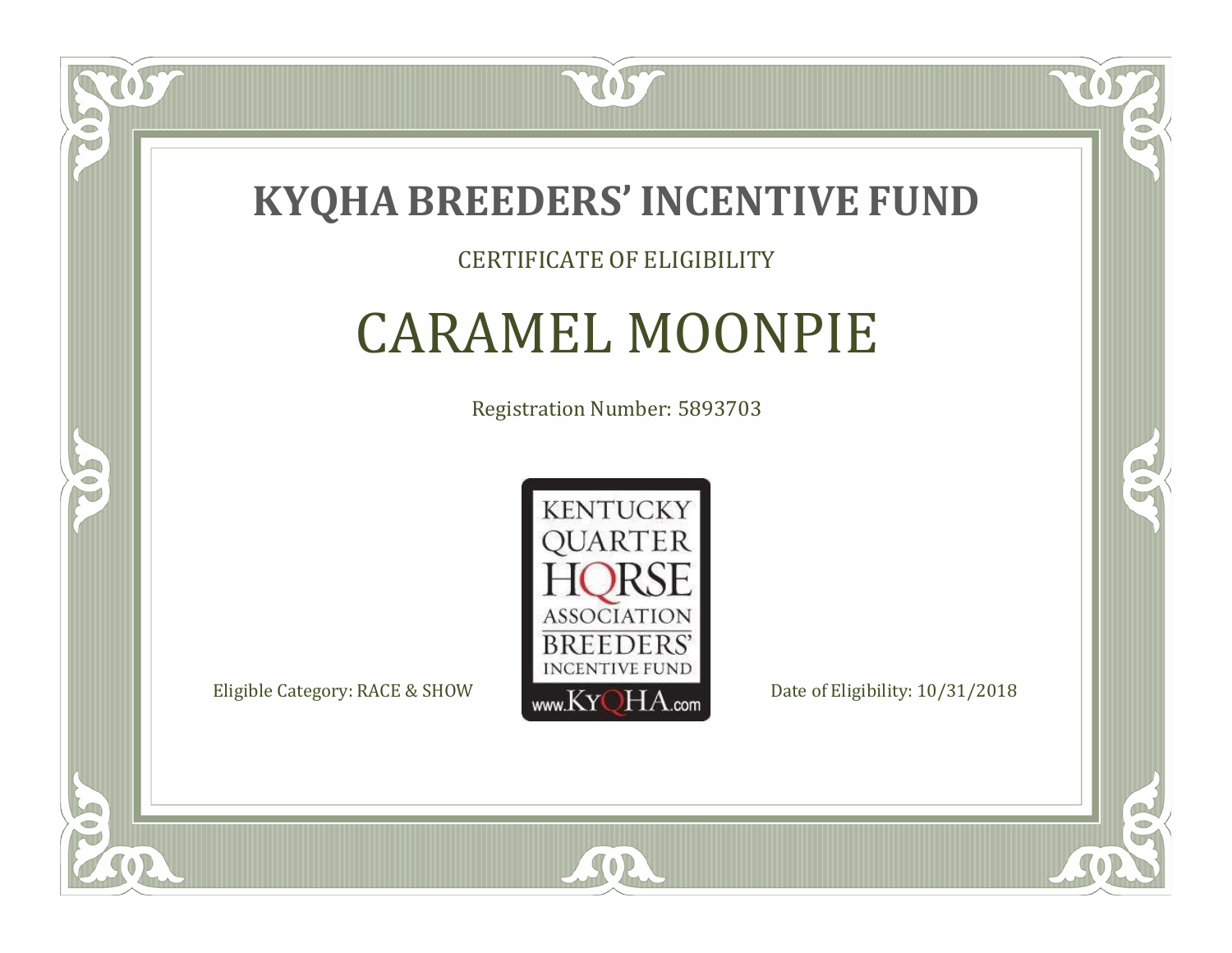

CERTIFICATE OF ELIGIBILITY

# CERTAINLY TUF

Registration Number: 5816457



SOR

 $\mathbb{R}$ 

R

US

 $\bullet$ NU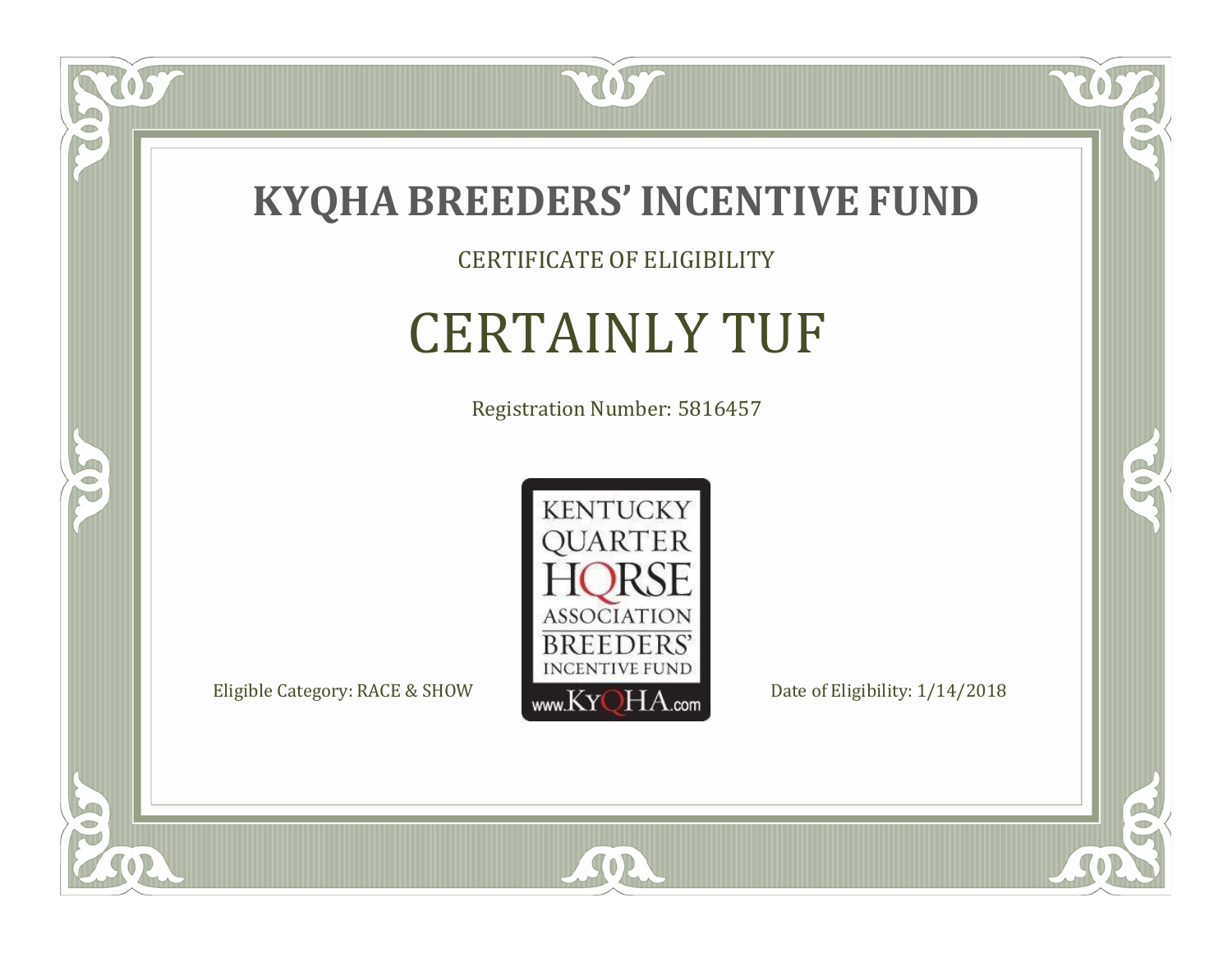

#### CERTIFICATE OF ELIGIBILITY

## CERTAINLY ULTIMATE

Registration Number: X0729474



 $SO2$ 

CO.

 $\rightarrow$ 

 $\Box$ N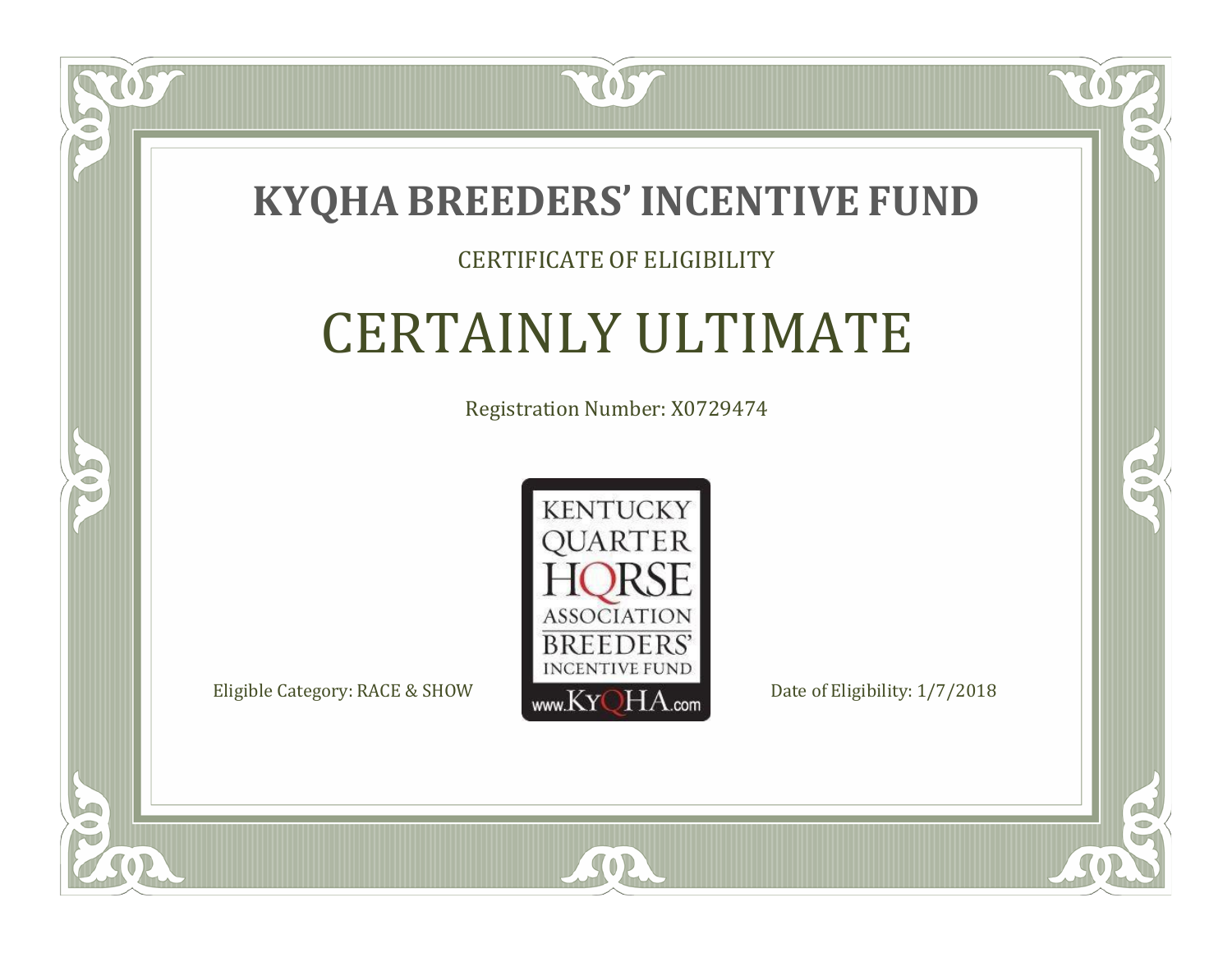

#### CERTIFICATE OF ELIGIBILITY

### CERTIFIED COWBOY

Registration Number: 5875568



SOR

RO

B

 $\Box$ N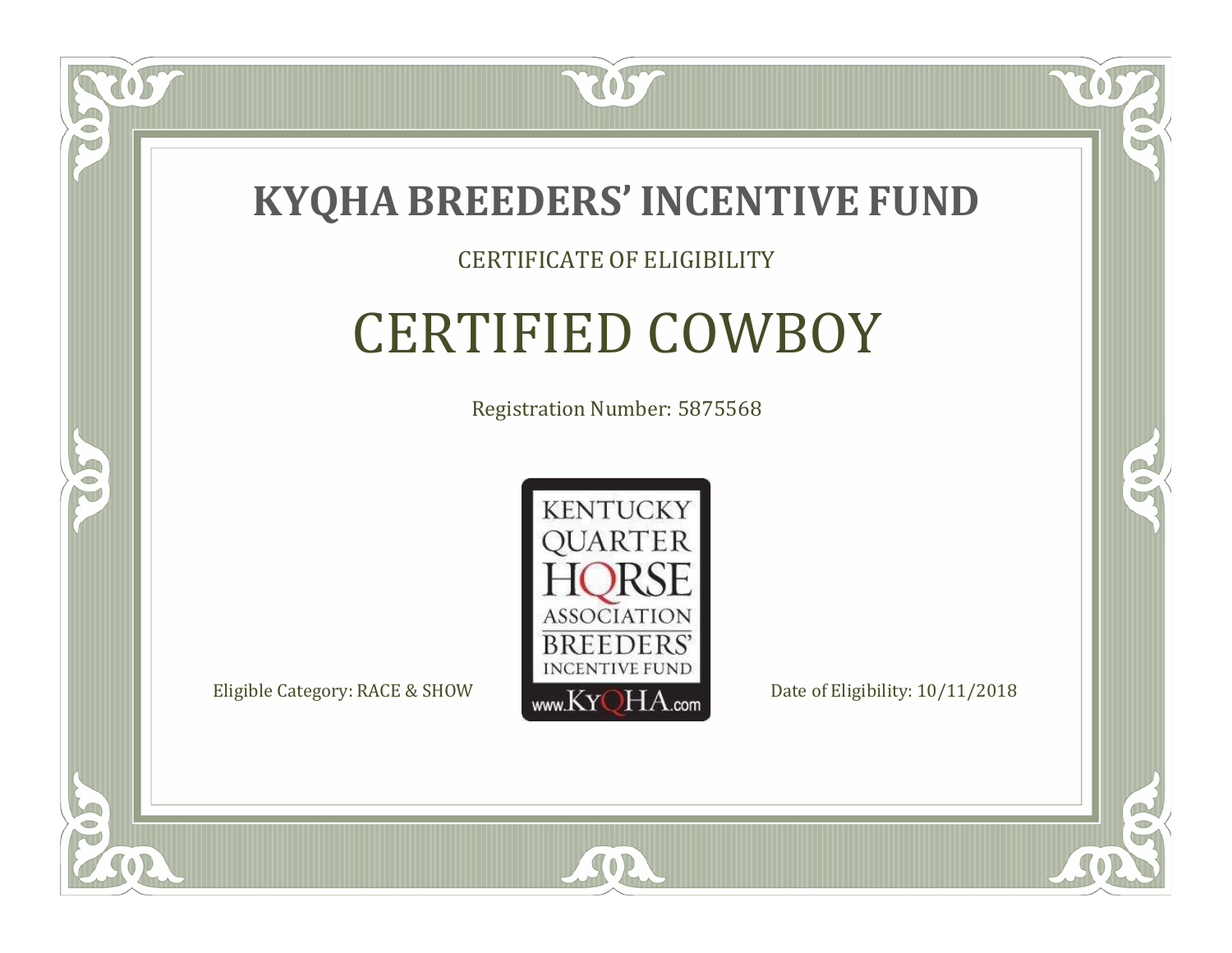

#### CERTIFICATE OF ELIGIBILITY

# CHATANOGA LUCY

Registration Number: 5904626



SOR

RO

B

 $\Box$ N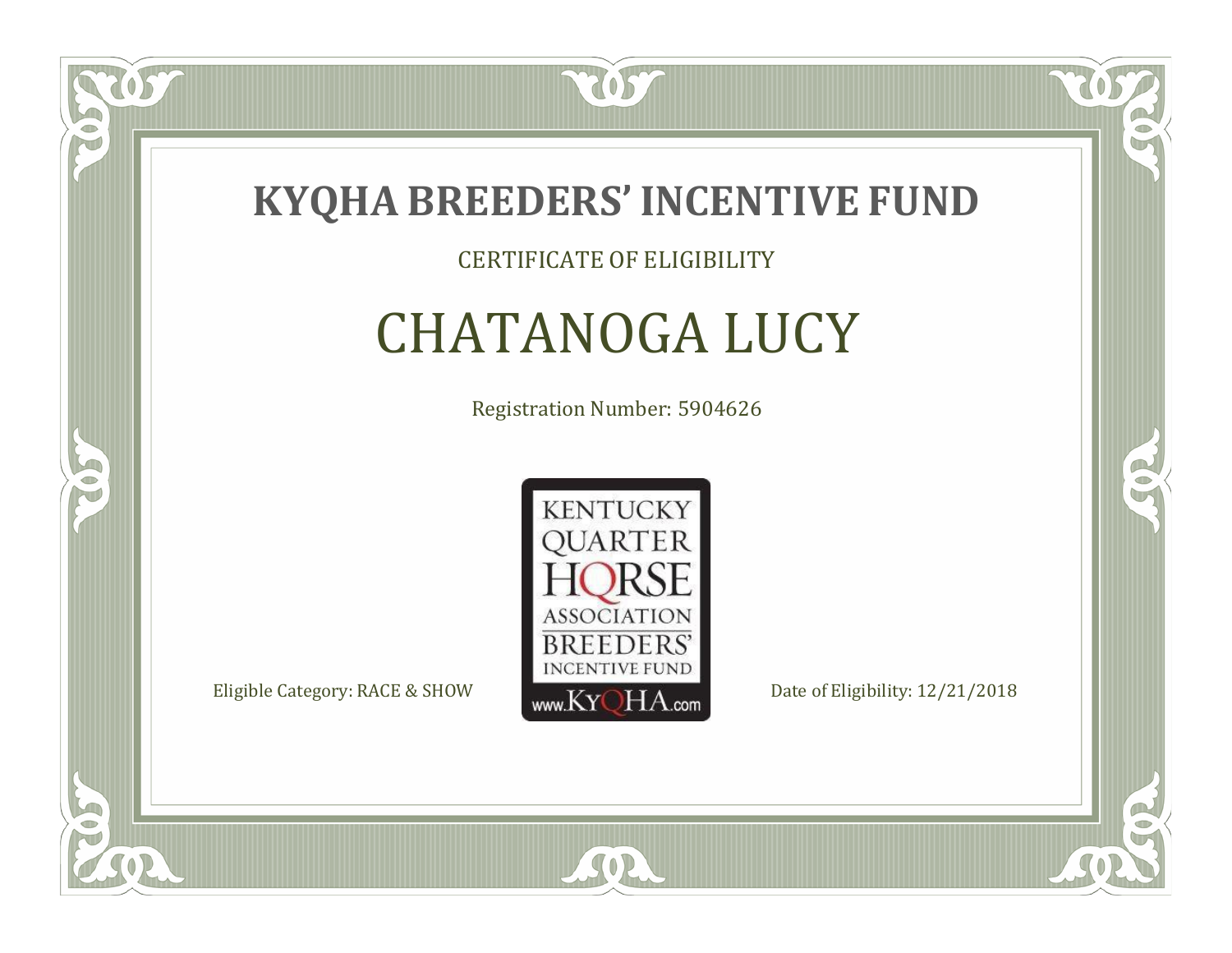

#### CERTIFICATE OF ELIGIBILITY

# CHICA JET REDNECK

Registration Number: 5833297



RO

CO.

 $\Box$ N

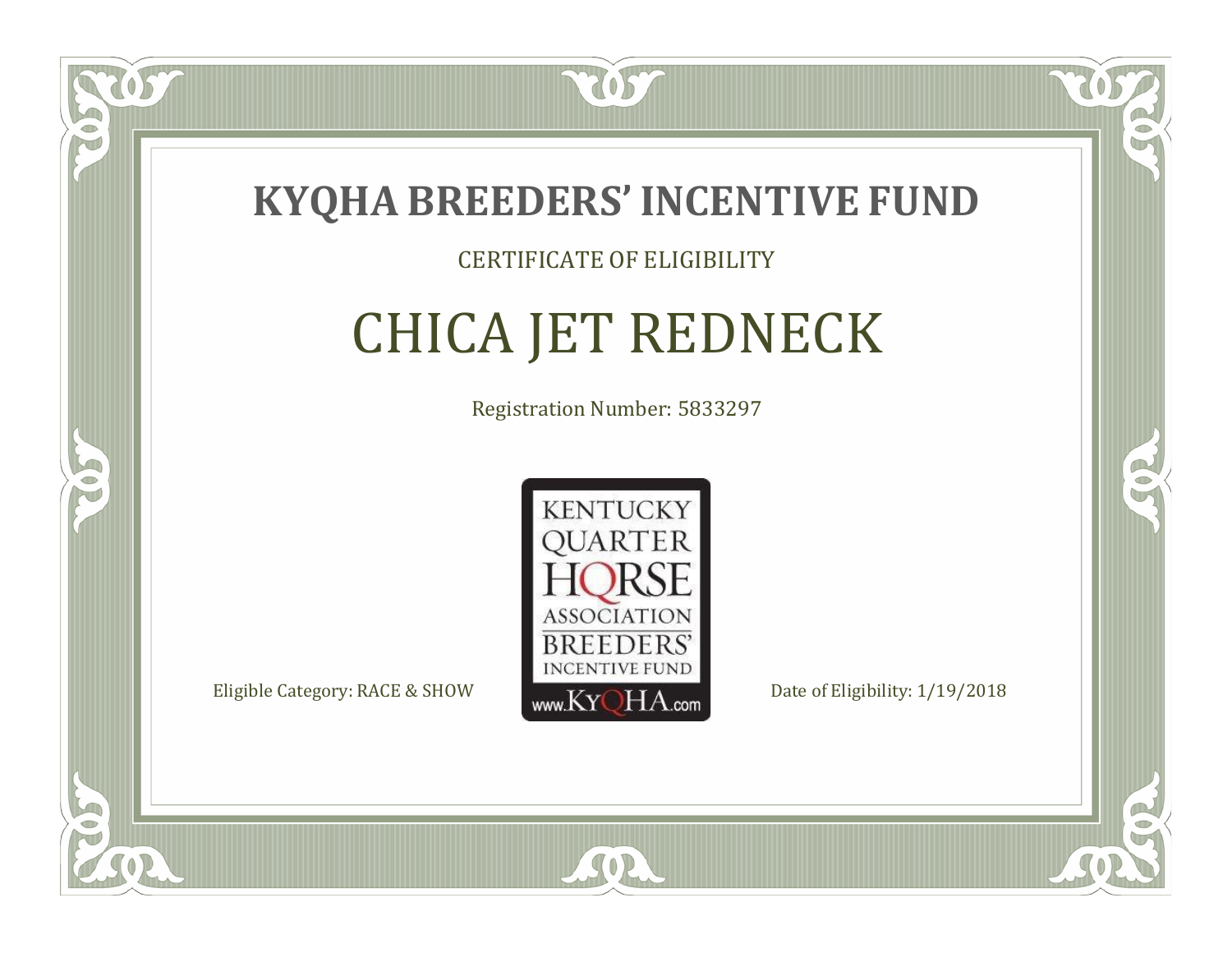

#### CERTIFICATE OF ELIGIBILITY

### CHROMED BULZEYE

Registration Number: 5893244



SOR

CO.

 $\rightarrow$ 

 $\Box$ NU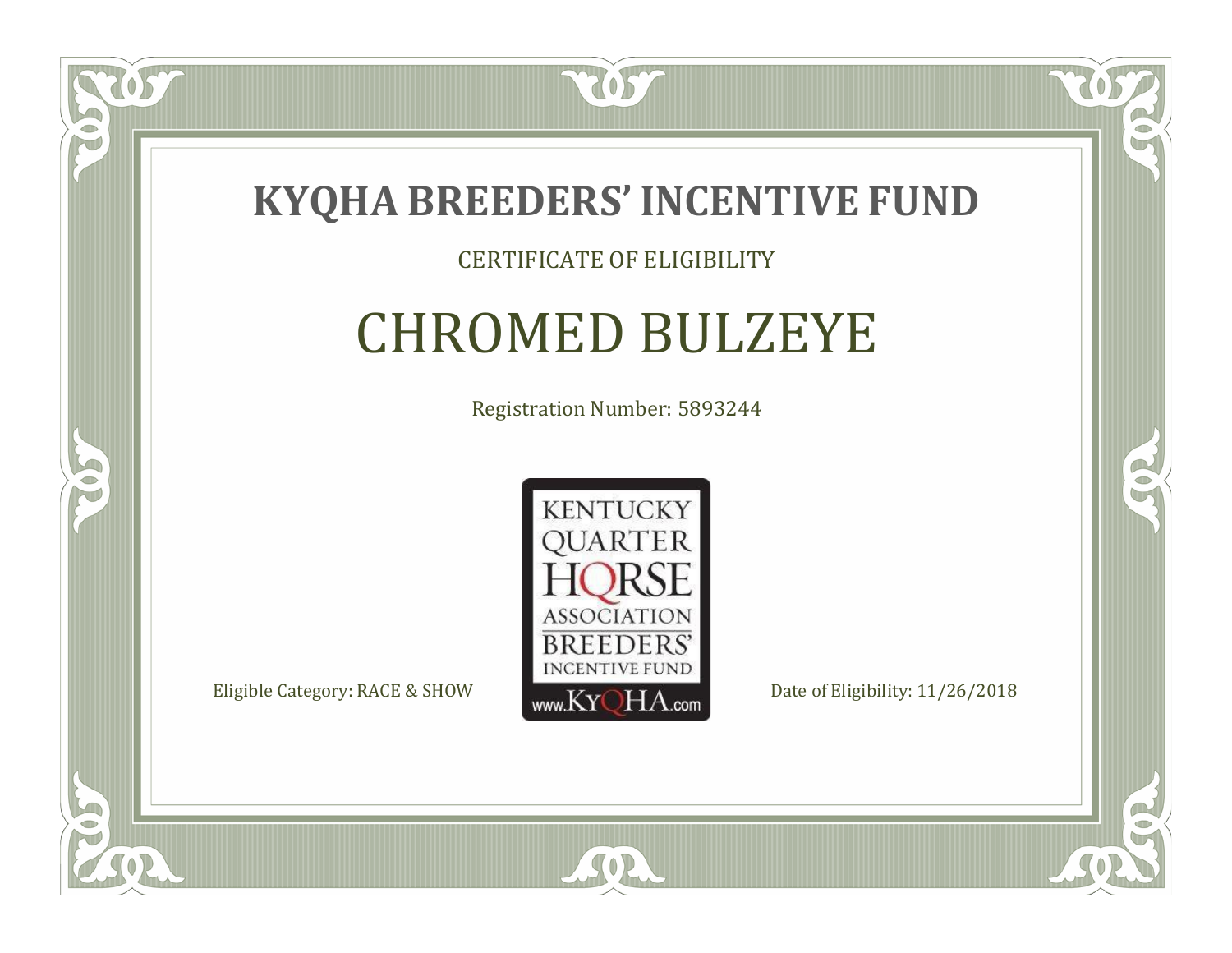

#### CERTIFICATE OF ELIGIBILITY

# COOL TO BE SOUTHERN

Registration Number: 5879851



SOR

RO

P.

 $\Box$ N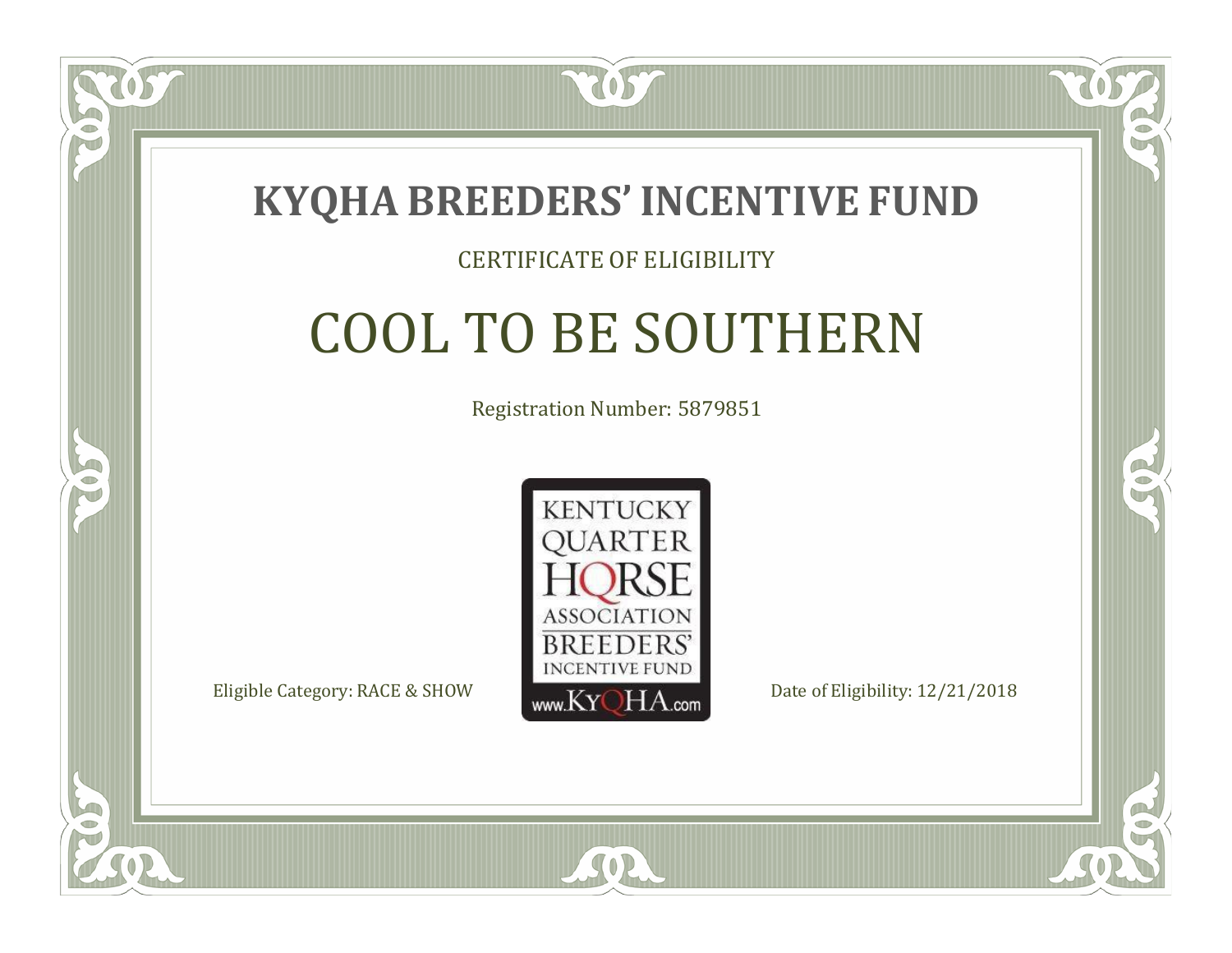

#### CERTIFICATE OF ELIGIBILITY

### CUDAS BELLA DANCER

Registration Number: 5860041



SOR

RO

CO.

 $\Box$ N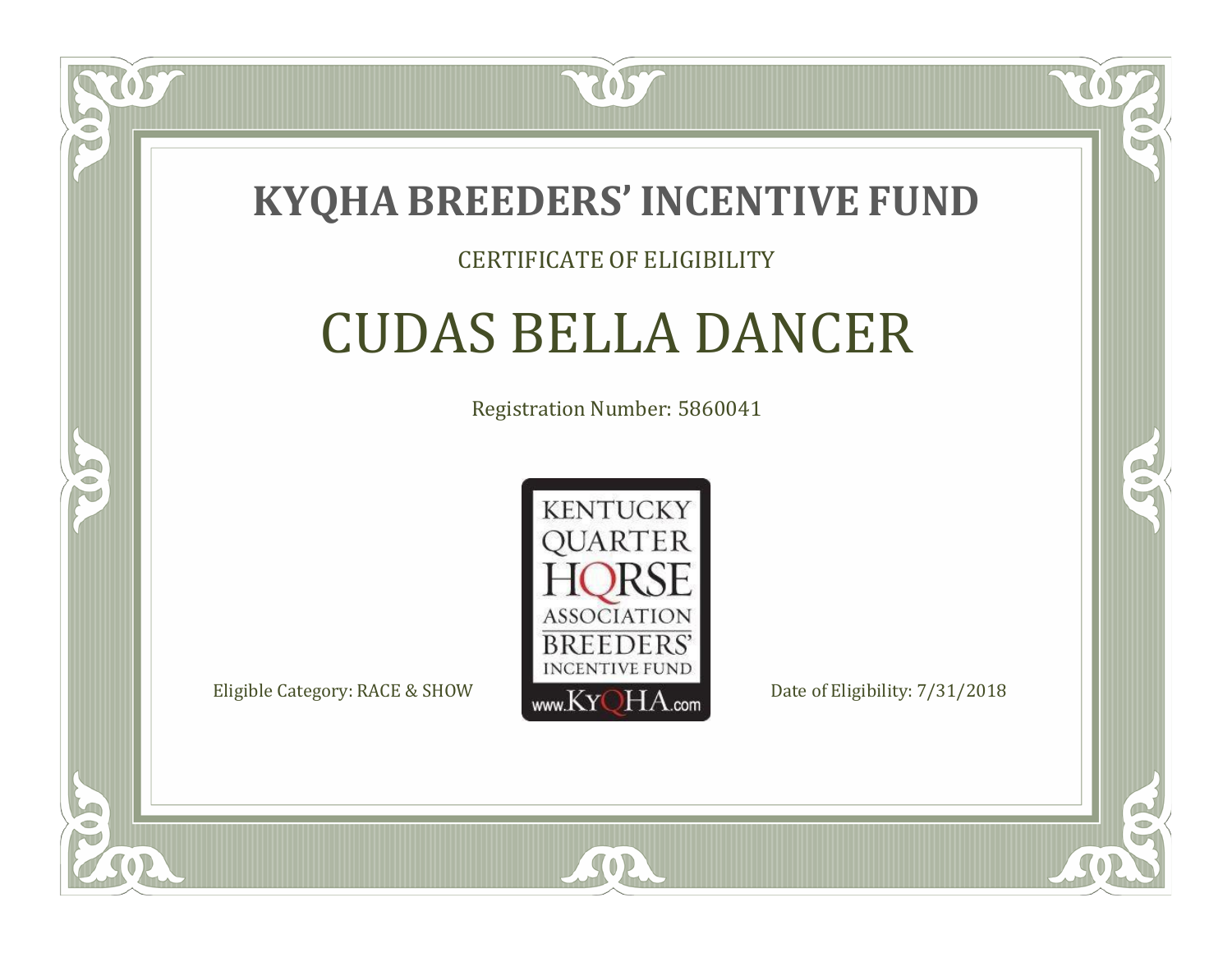

#### CERTIFICATE OF ELIGIBILITY

# DANDY IN THE ZIPPER

Registration Number: 5833842



SOR

CO.

 $\rightarrow$ 

US

 $\Box$ N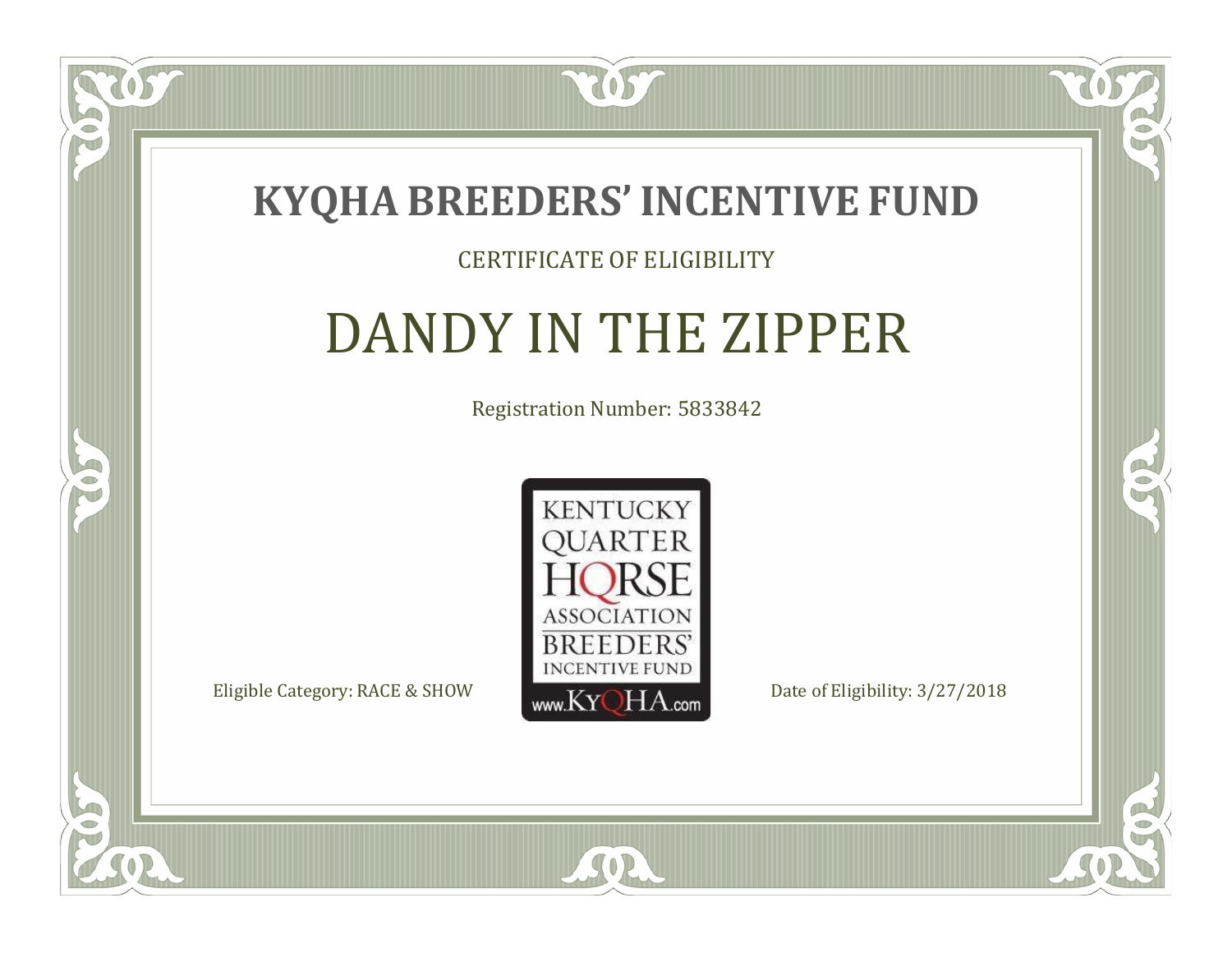

#### CERTIFICATE OF ELIGIBILITY

# DGS INDYGOTASTIC

Registration Number: X0722074



 $SO<sub>2</sub>$ 

RO

CO.

 $\Box$ N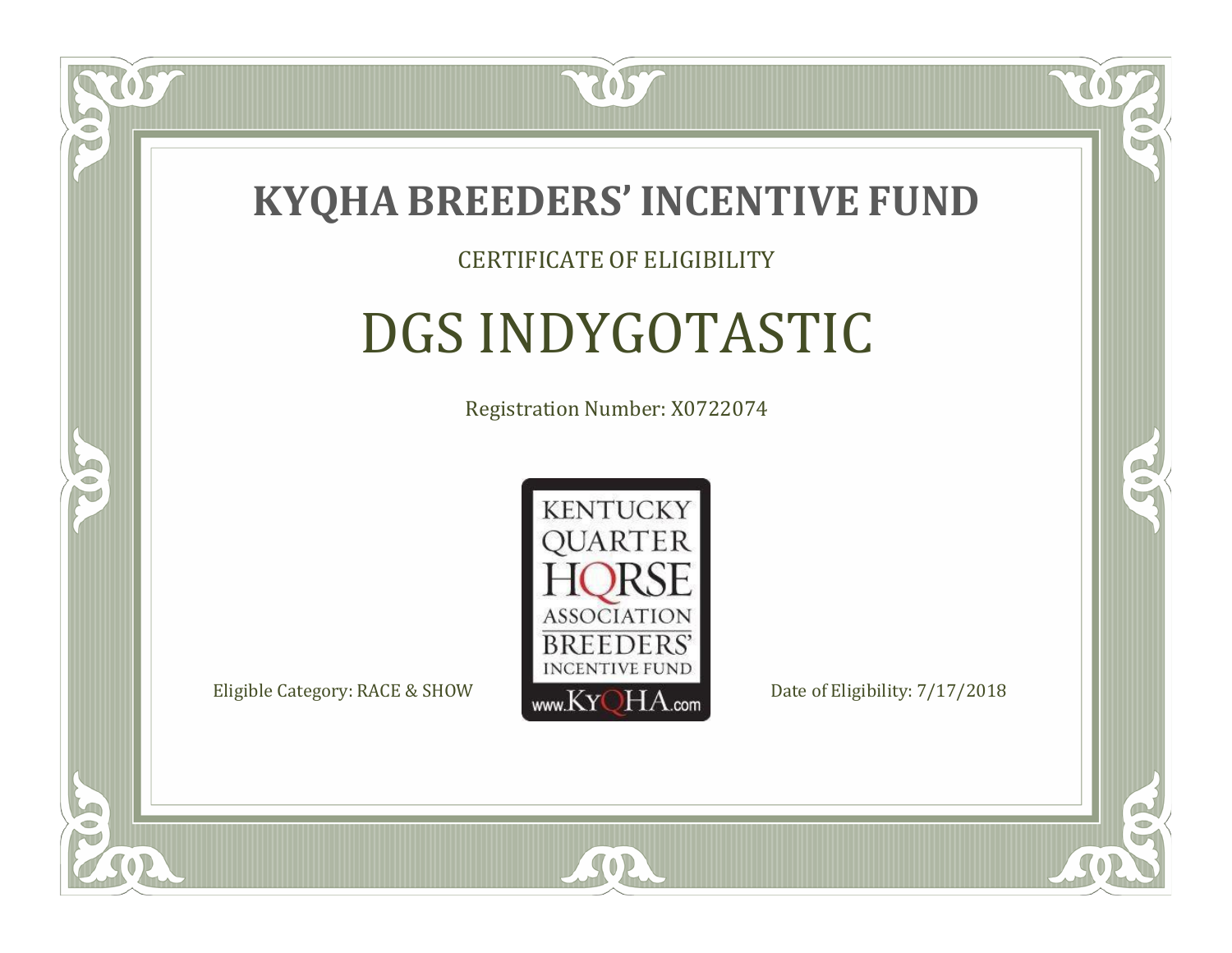### **KYQHA BREEDERS'INCENTIVE FUND**

7057

#### CERTIFICATE OF ELIGIBILITY

## DGSTHEFUNDAMENTALIST

Registration Number: 723259



SOR

CO.

 $\rightarrow$ 

 $\blacksquare$ N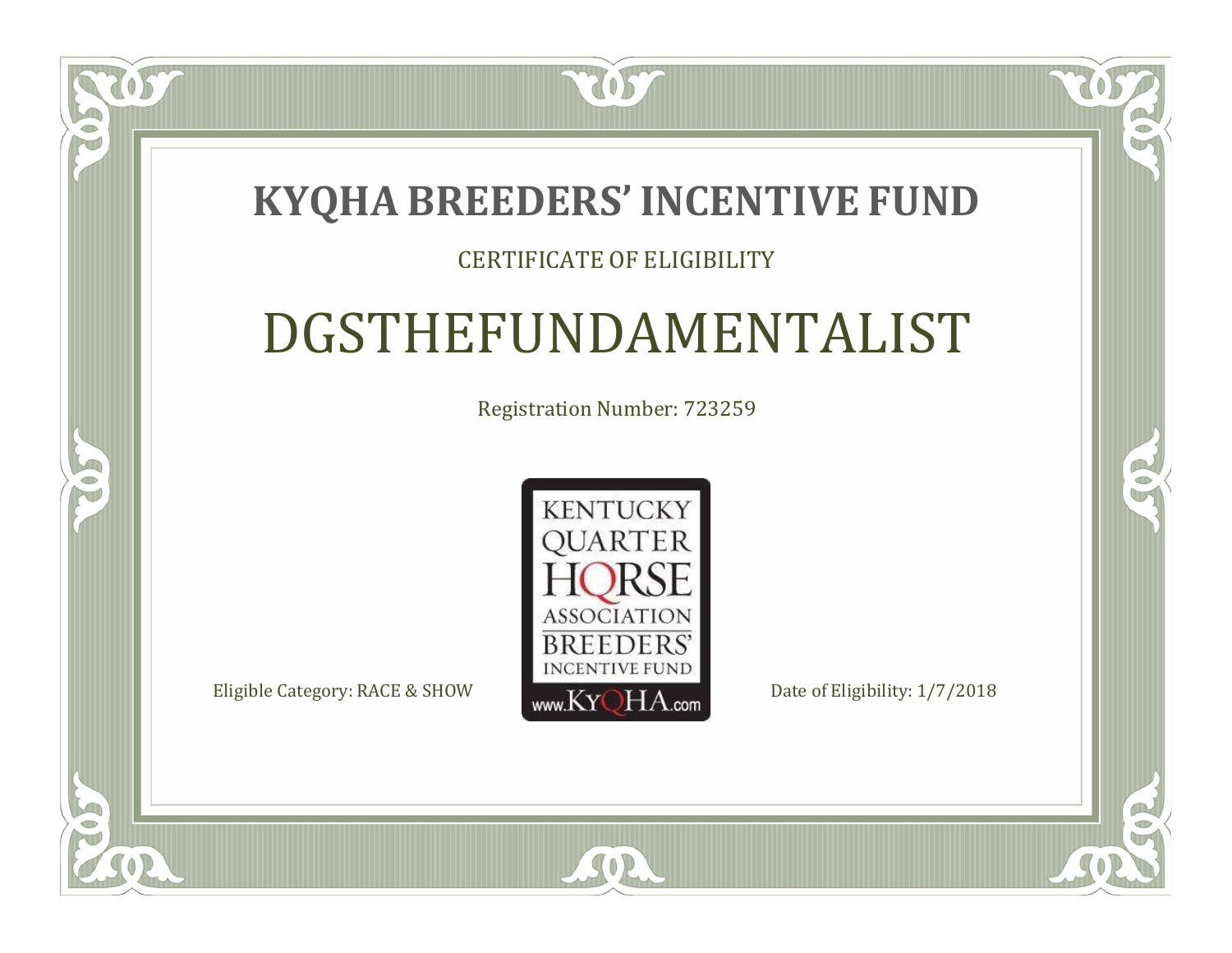

#### CERTIFICATE OF ELIGIBILITY

# DON'T SKIP A BULZEYE

Registration Number: 5896183



SOR

CO.

CO.

 $\Box$ N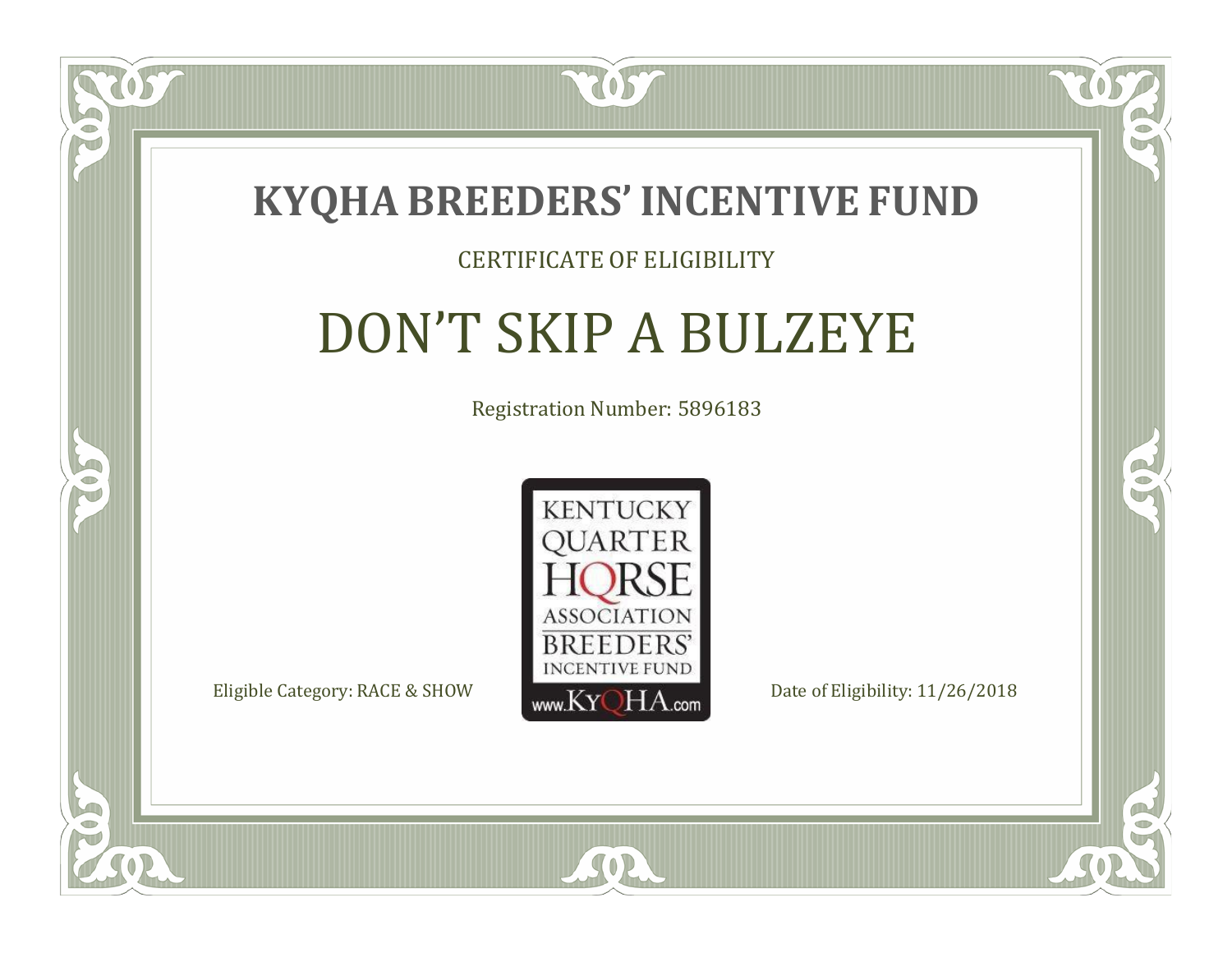

#### CERTIFICATE OF ELIGIBILITY

## DOUBLE DOSE OF IRON

Registration Number: X0728277



 $SO2$ 

RO

P.

 $\Box$ N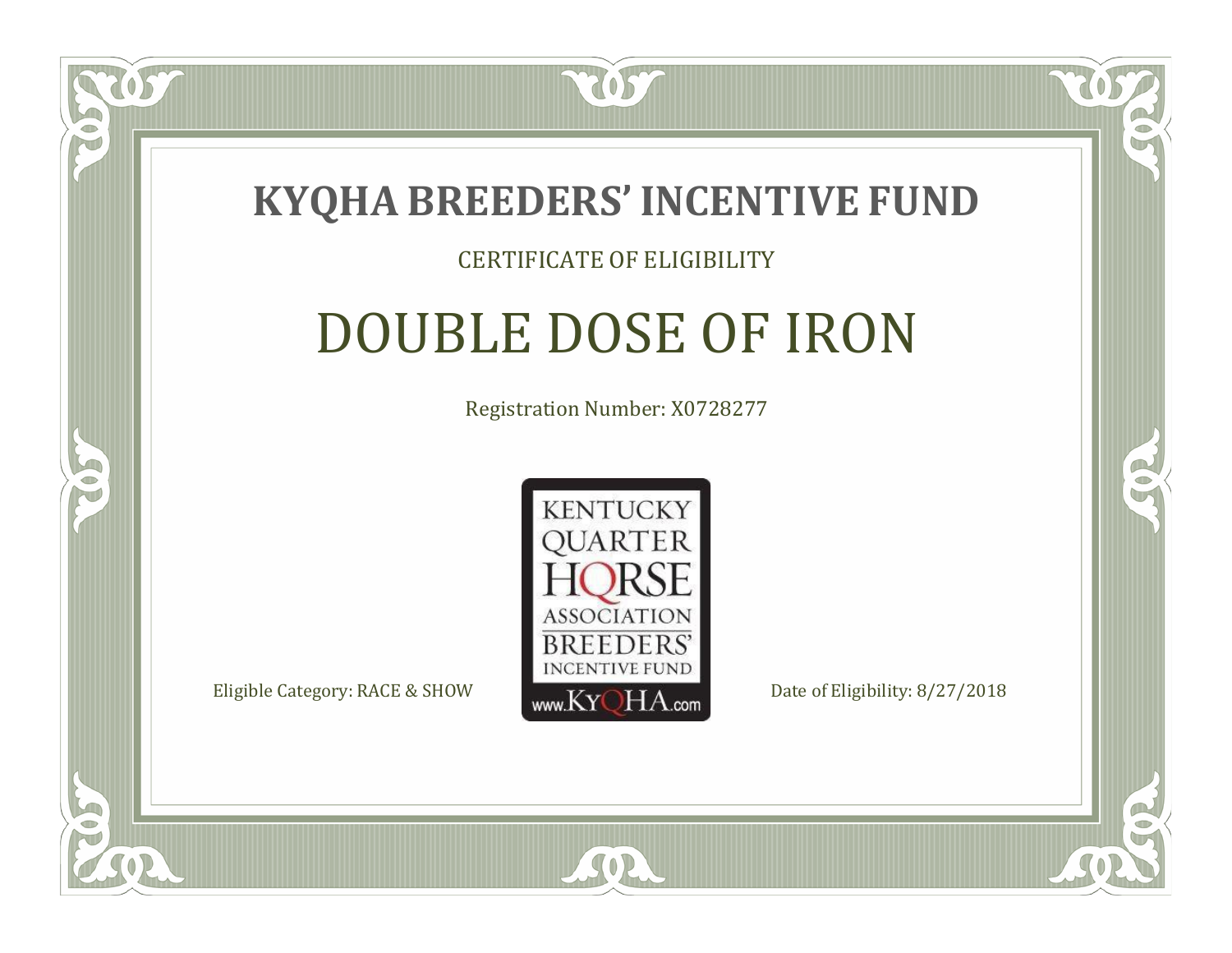

#### CERTIFICATE OF ELIGIBILITY

# EASY CUPCAKE MONEY

Registration Number: 5870148



CO.

 $\rightarrow$ 

 $\Box$ N

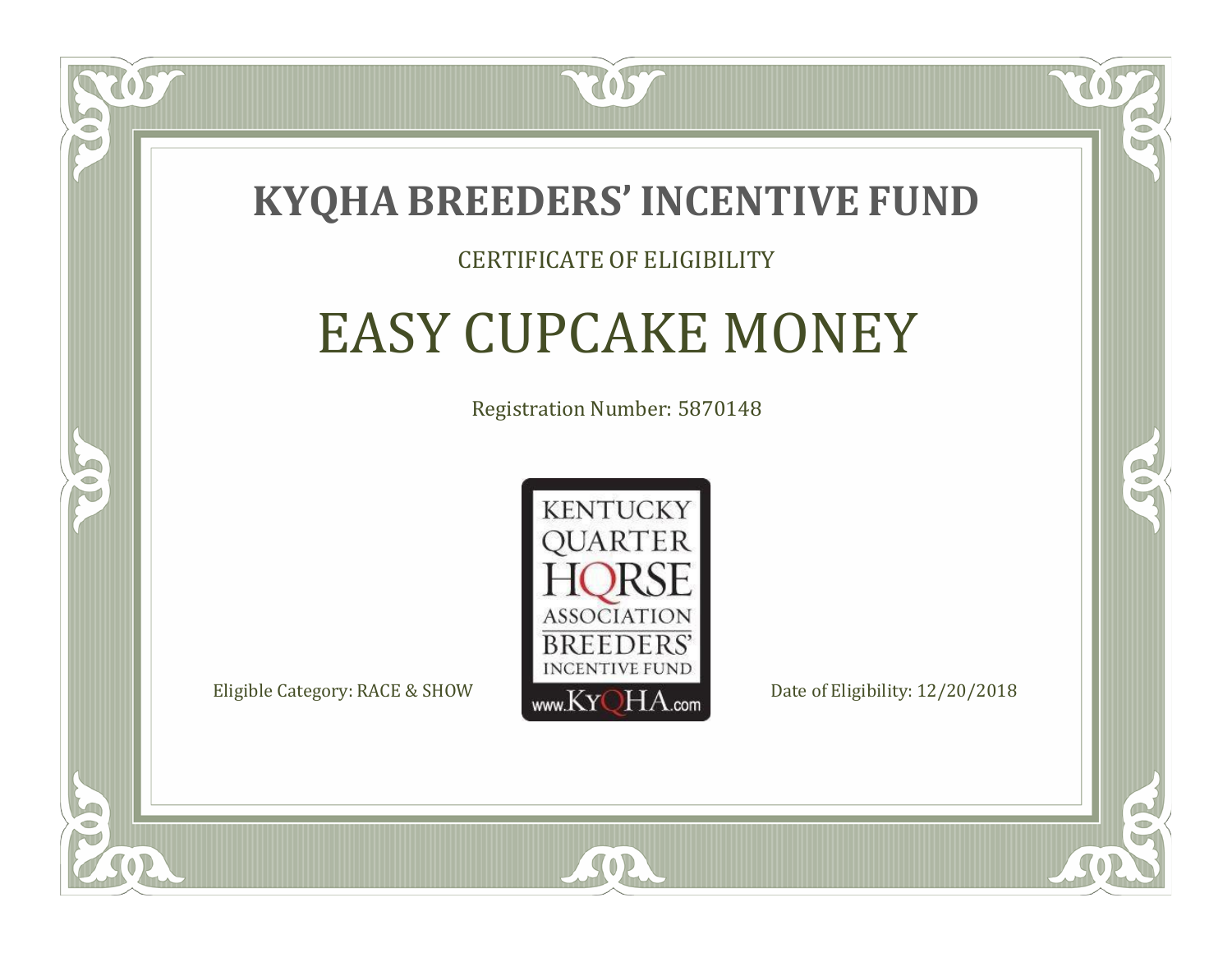

#### CERTIFICATE OF ELIGIBILITY

# FANCY LOOKIN REDNECK

Registration Number: 5833754



 $SO2$ 

CO.

 $\rightarrow$ 

 $\Box$ T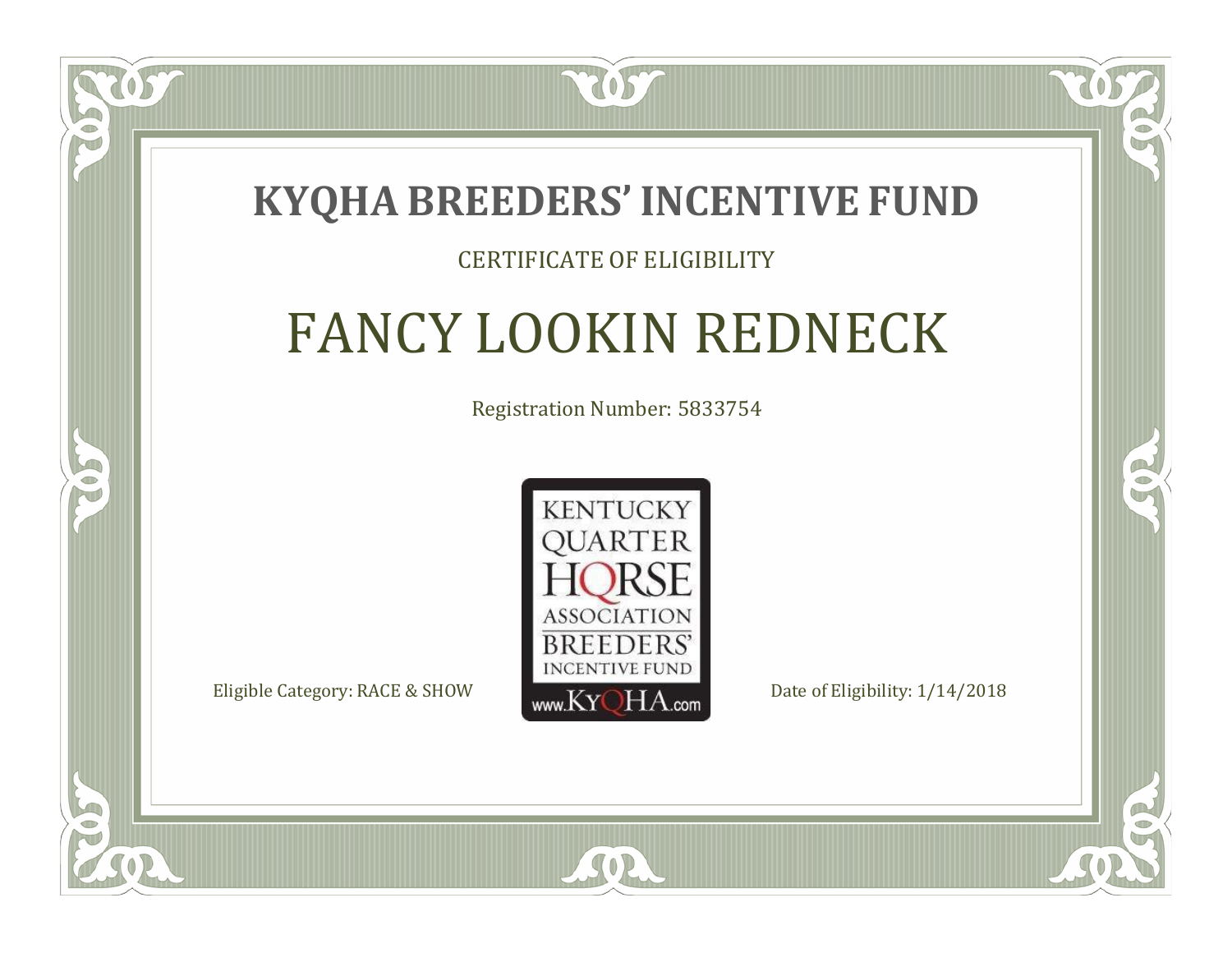

#### CERTIFICATE OF ELIGIBILITY

# FAST WATER DASH

Registration Number: 5884305



SOR

CO.

 $\rightarrow$ 

 $\delta S$ 

 $\Box$ NU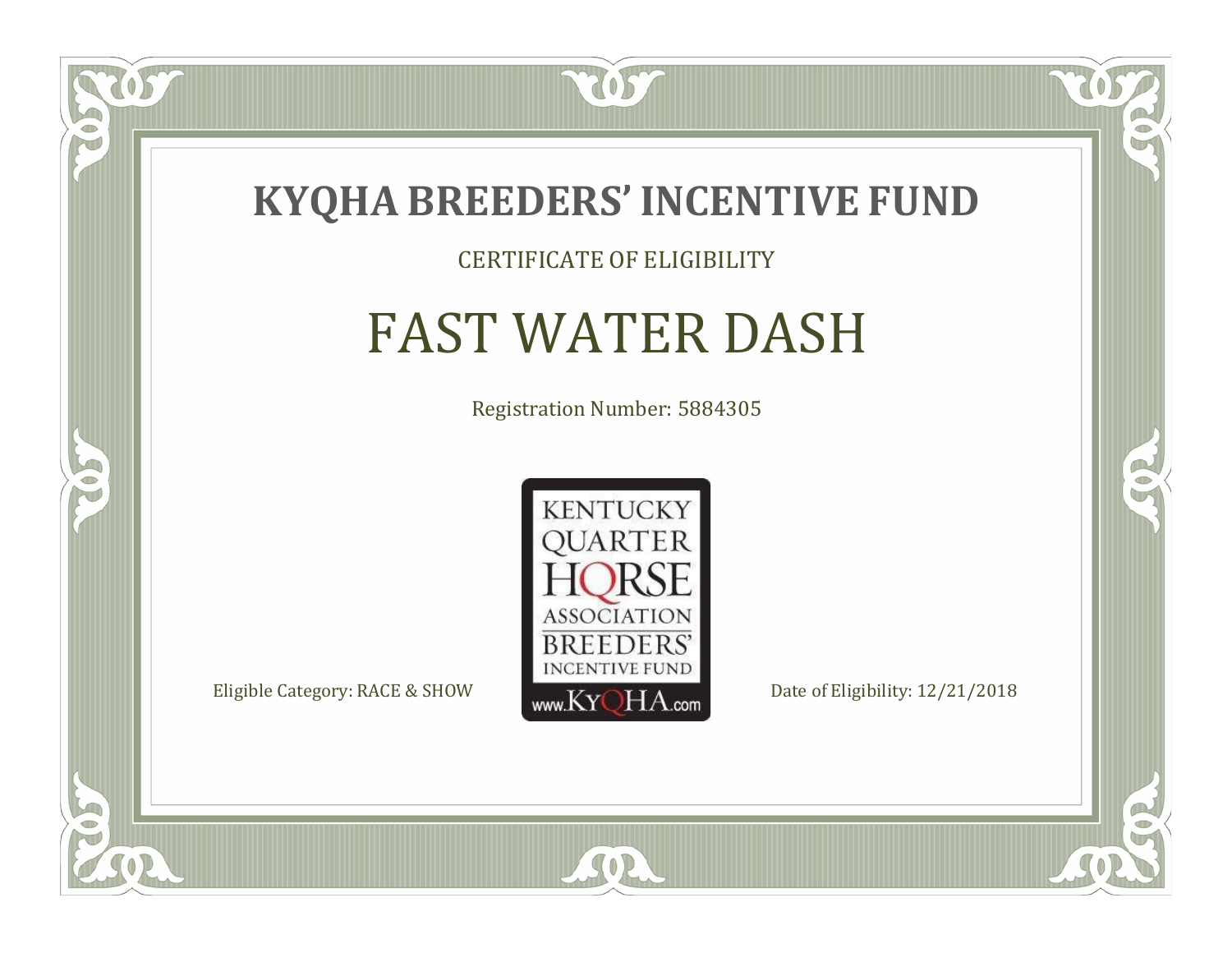

CERTIFICATE OF ELIGIBILITY

## FDF PLATINUM

Registration Number: X0729588



SOR

 $\mathbb{R}$ 

 $\mathbb{R}^2$ 

 $\overline{OS}$ 

 $\bullet$ N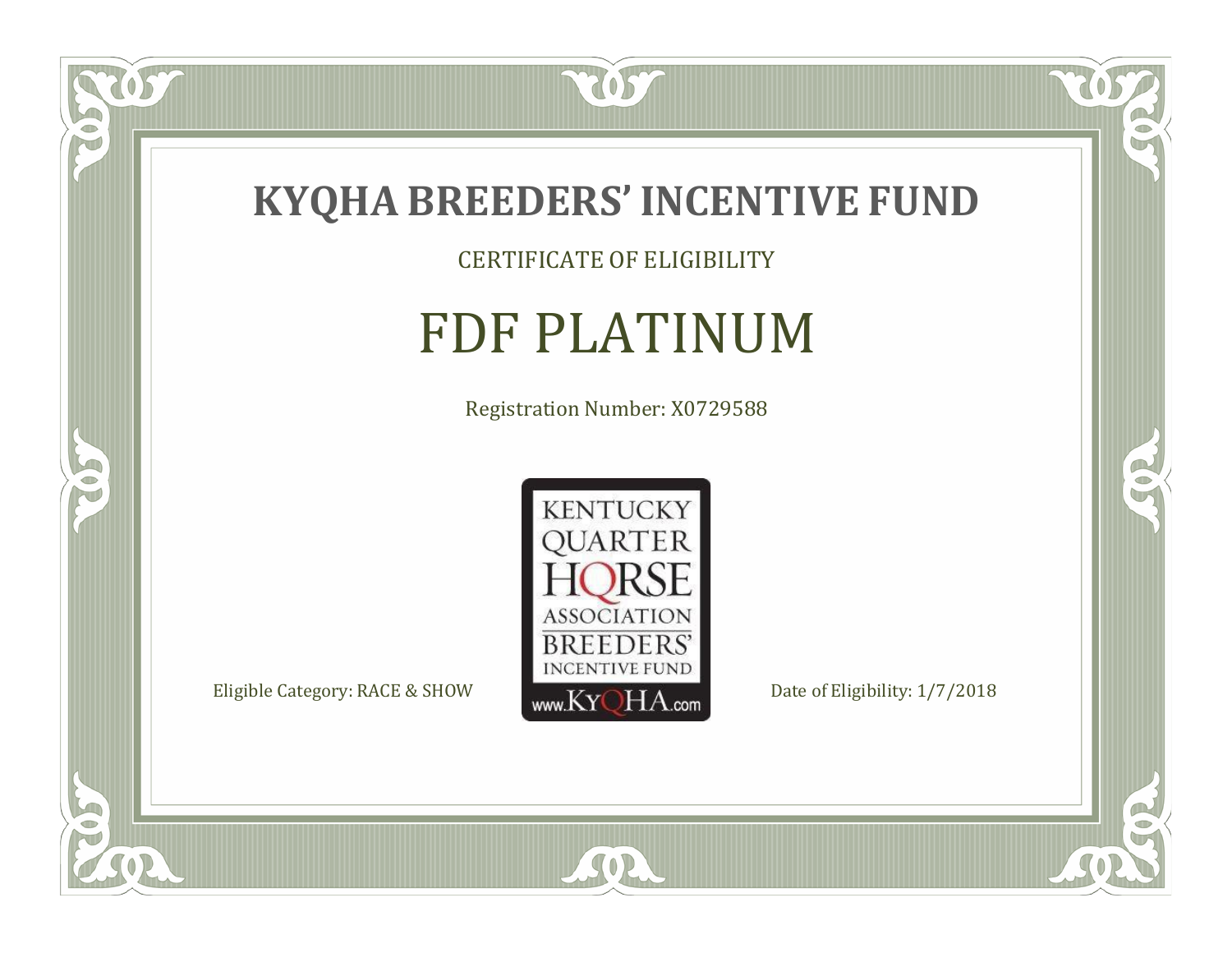

#### CERTIFICATE OF ELIGIBILITY

## FIERCE FIREYNFAMOUS

Registration Number: 5899464



 $SO2$ 

CO.

 $\rightarrow$ 

 $\Box$ N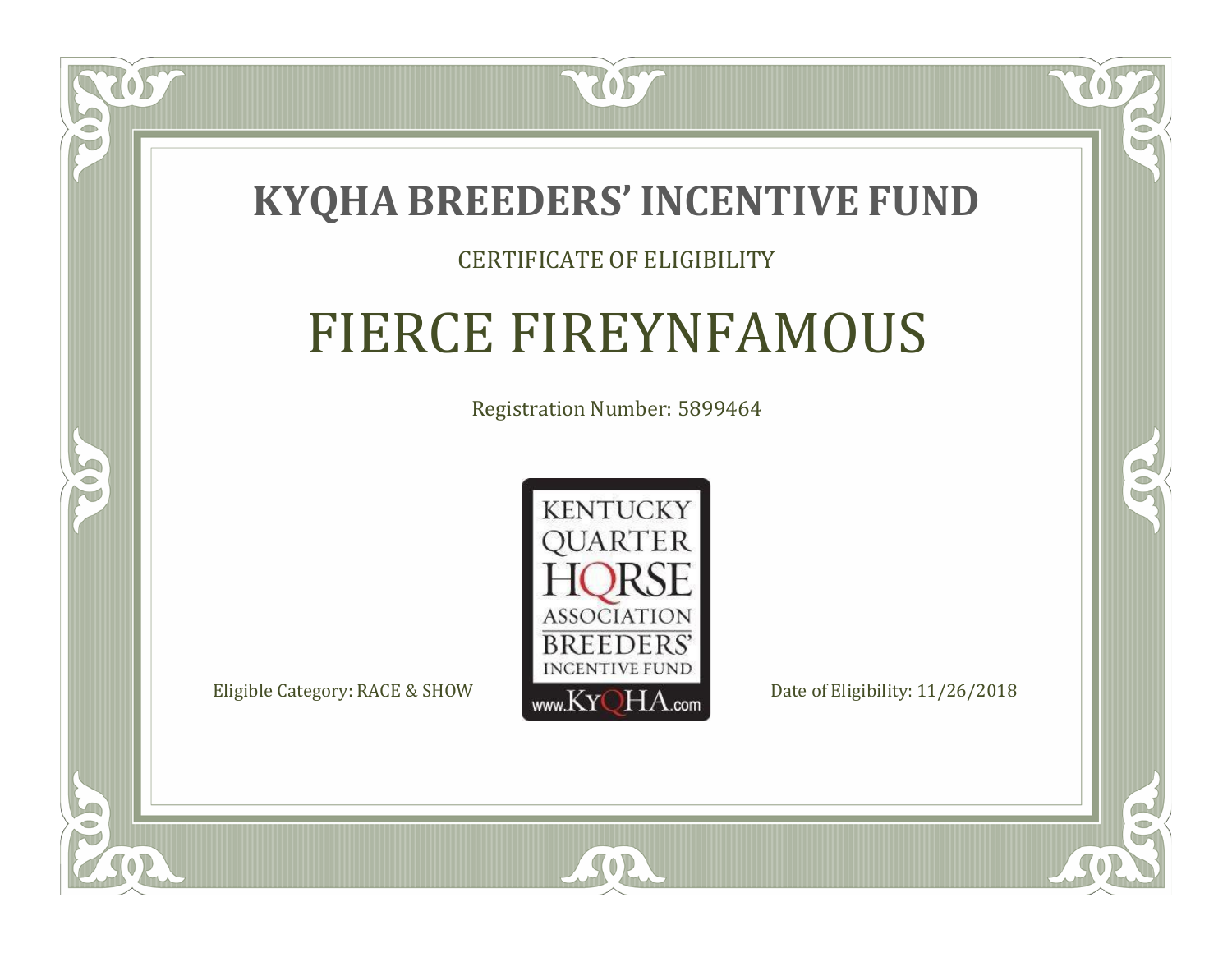

#### CERTIFICATE OF ELIGIBILITY

# FRENCH THIS REDNECK

Registration Number: 5880516



SOR

CO.

 $\rightarrow$ 

 $\Box$ N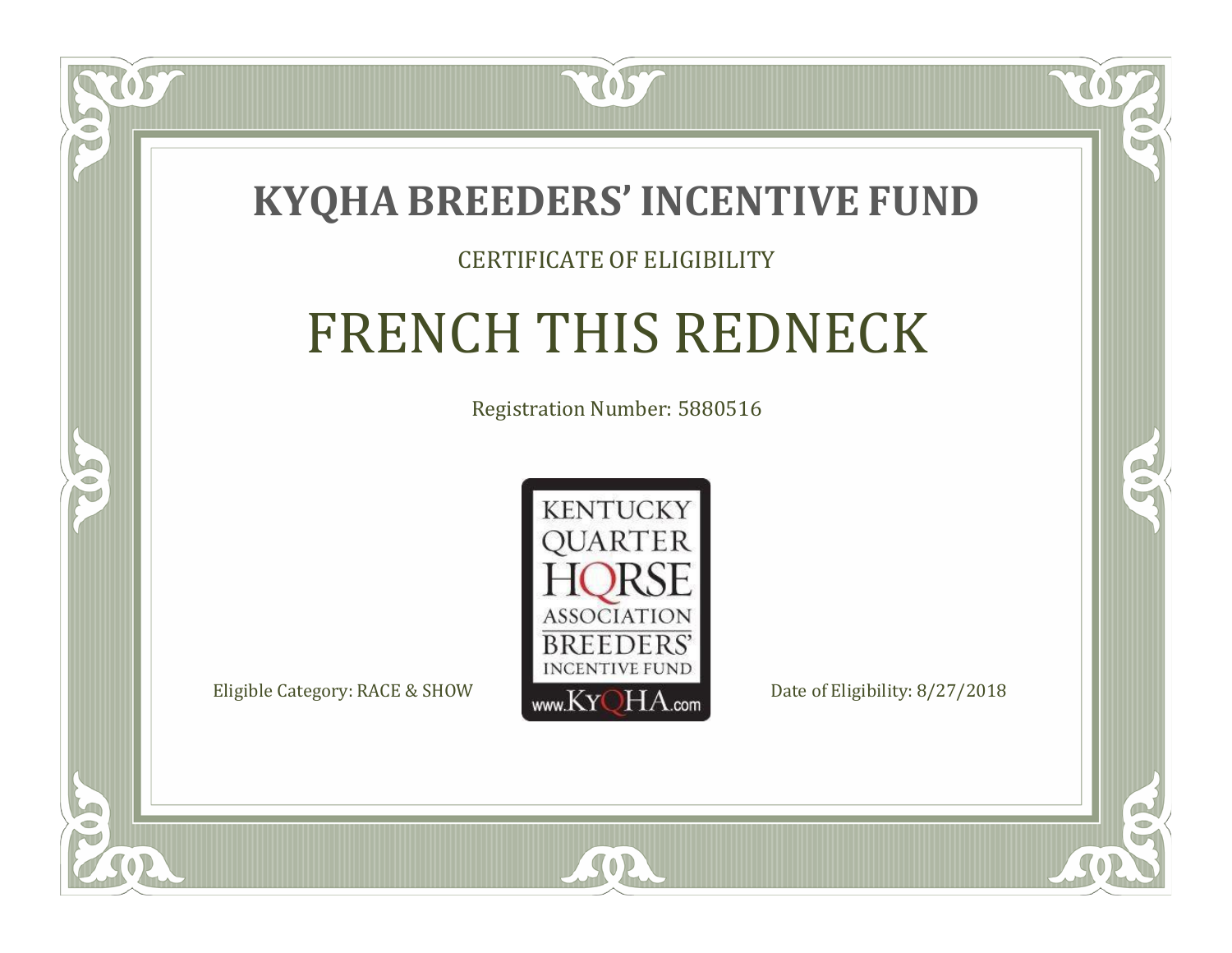

#### CERTIFICATE OF ELIGIBILITY

# GEEZ GEEZ LOUISE

Registration Number: X0733394



SOR

RO

B

 $\Box$ N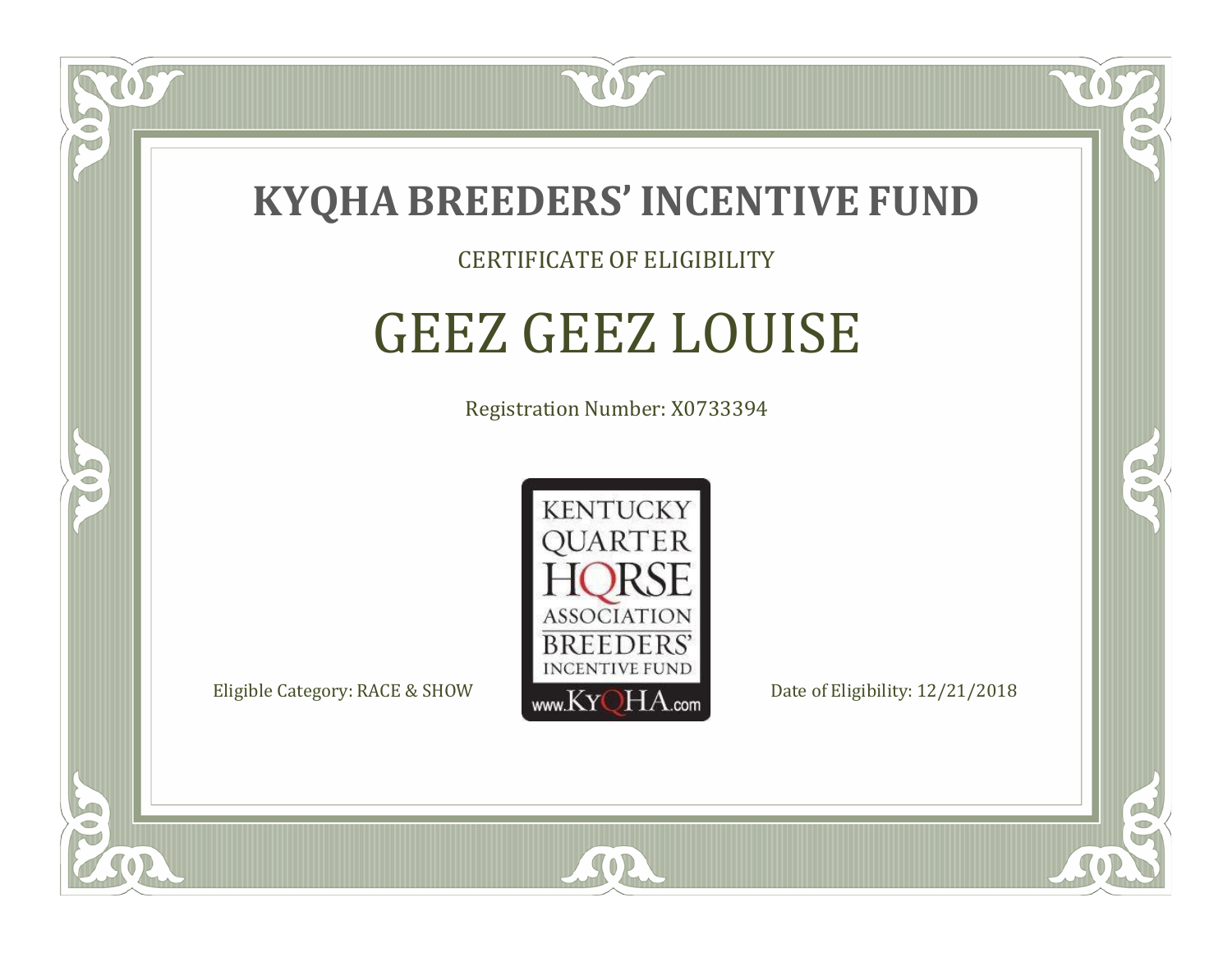### **KYQHA BREEDERS'INCENTIVE FUND**

7057

#### CERTIFICATE OF ELIGIBILITY

## GIMME DAT GOOD KARMA

Registration Number: 5825973



SOR

RO

P.

 $\Box$ T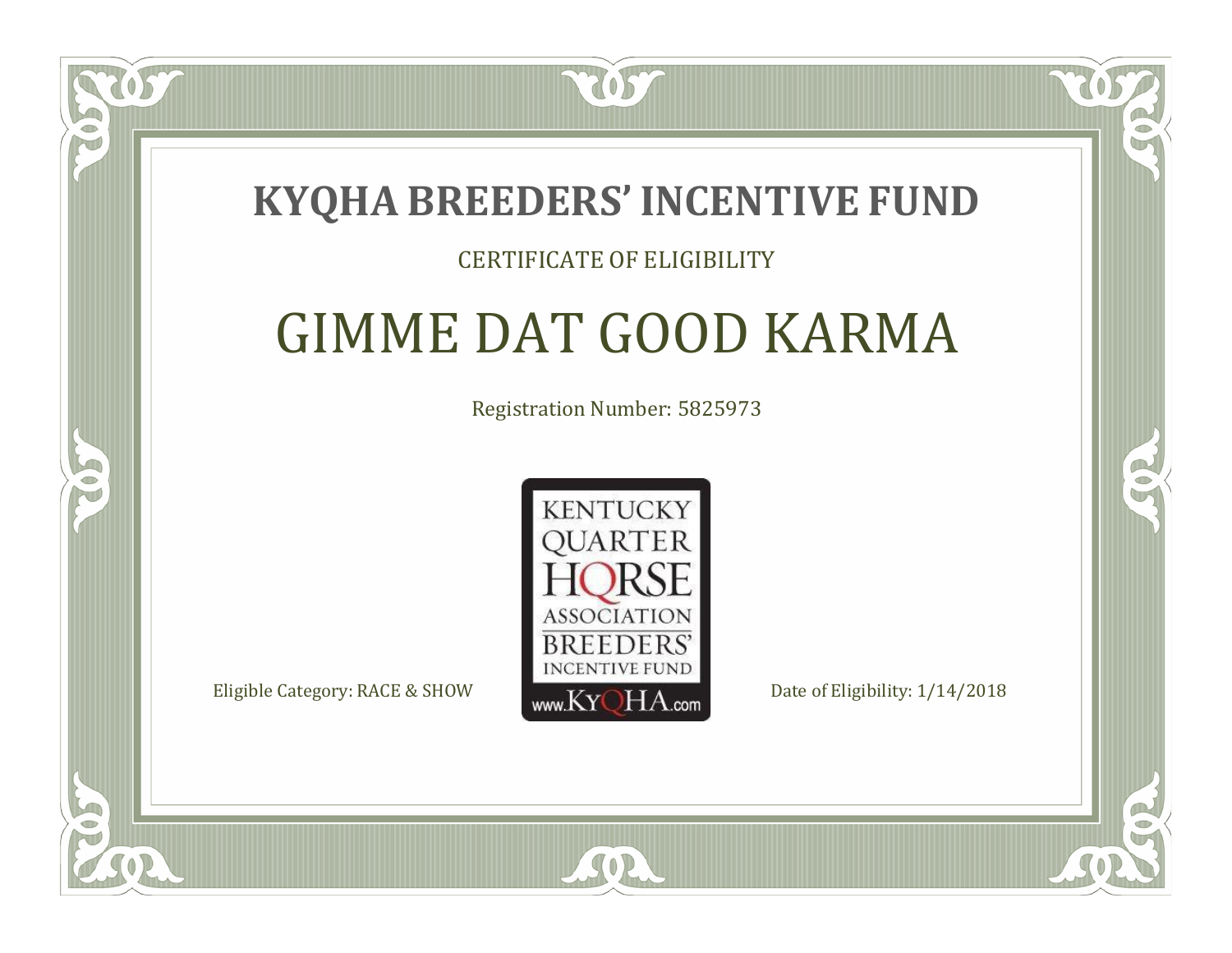

#### CERTIFICATE OF ELIGIBILITY

### GIVE ME LIBERTY ONLY

Registration Number: X0729696



SOR

CO.

 $\rightarrow$ 

 $\blacksquare$ N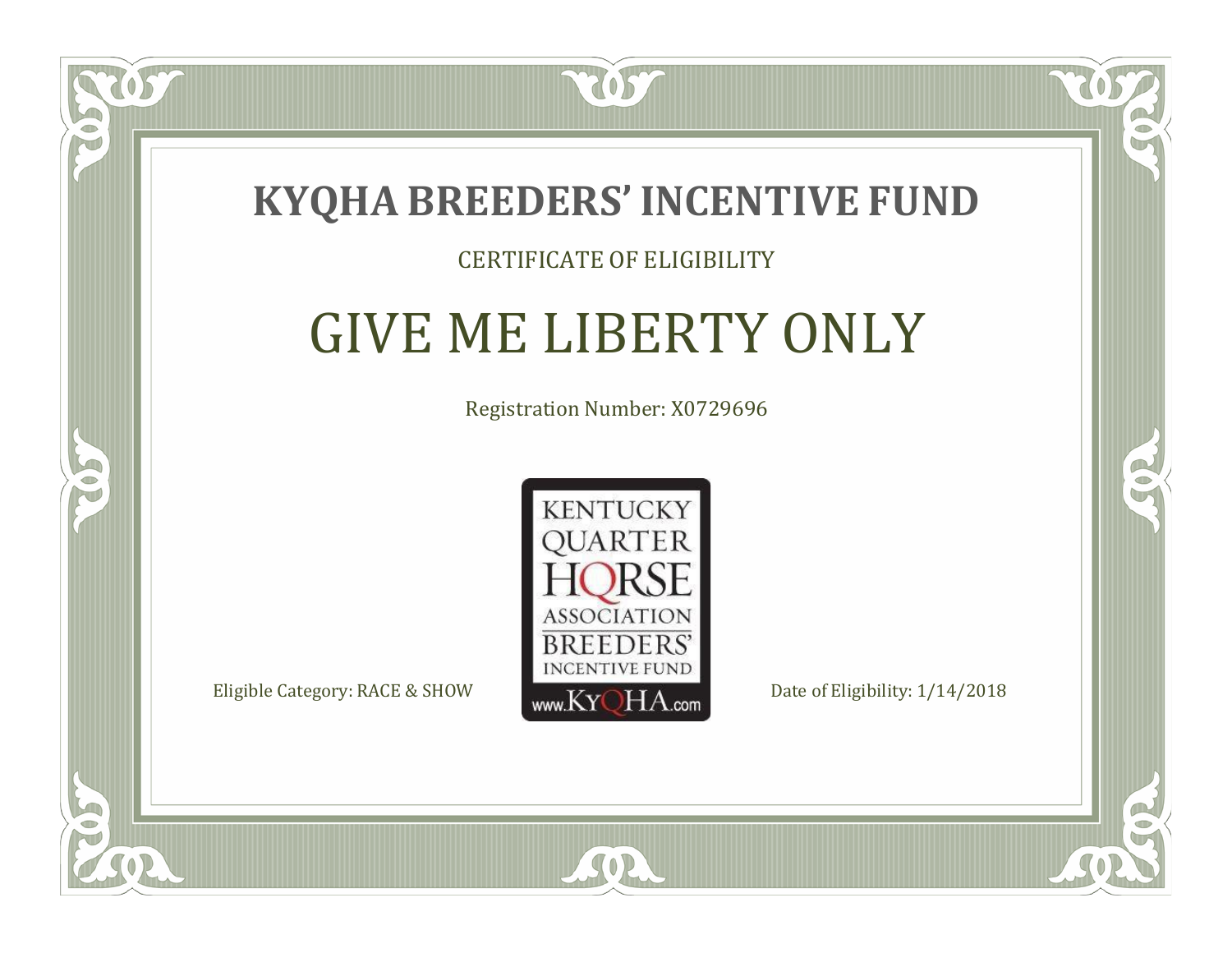

CERTIFICATE OF ELIGIBILITY

# HES FIXIN TO

Registration Number: 5887214



SOR

 $\mathbb{R}$ 

 $\mathbb{R}^2$ 

OS

 $\bullet$ N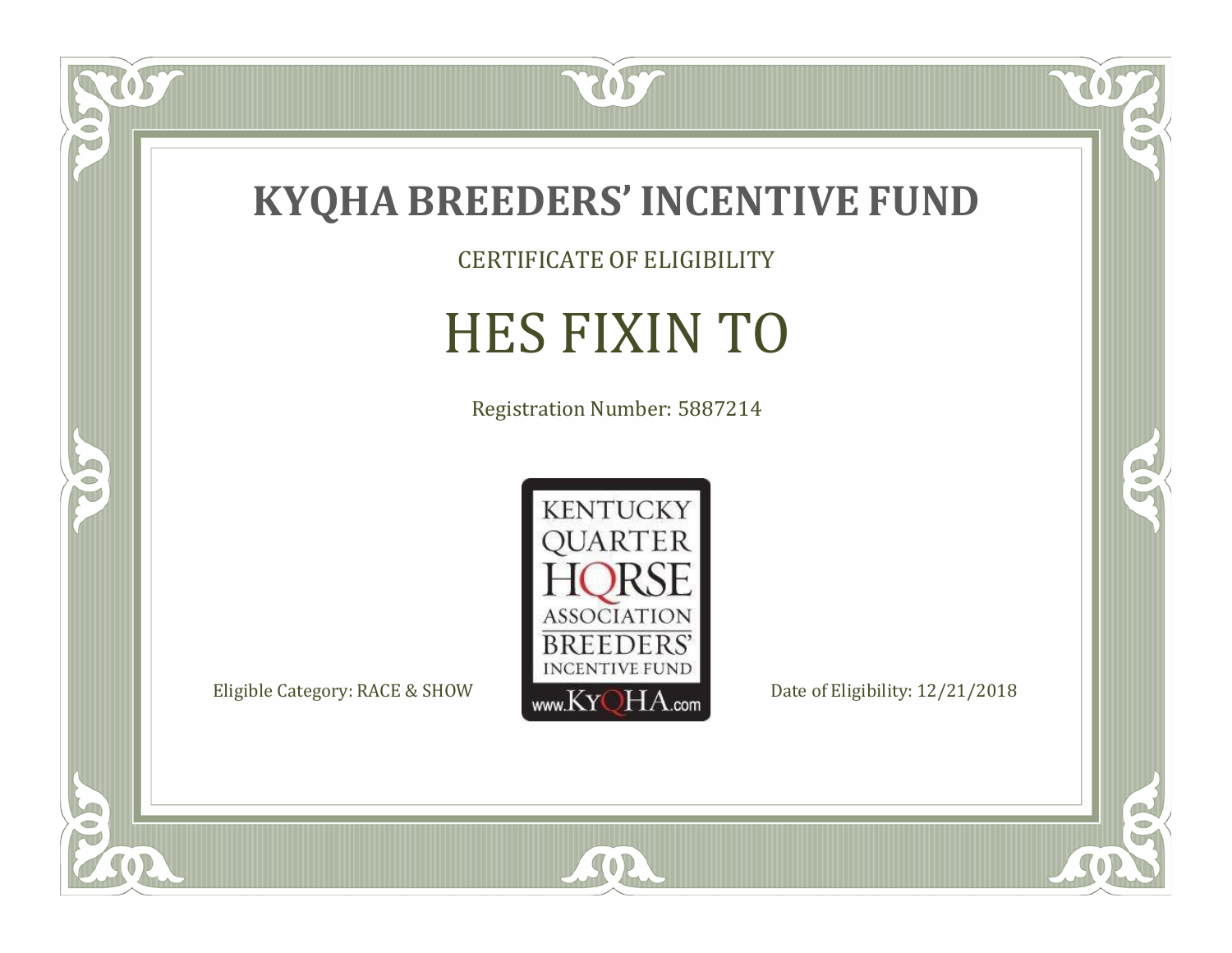

#### CERTIFICATE OF ELIGIBILITY

### HIT THE PANIC BUTTON

Registration Number: 5876168



SOR

CO.

 $\rightarrow$ 

 $\Box$ N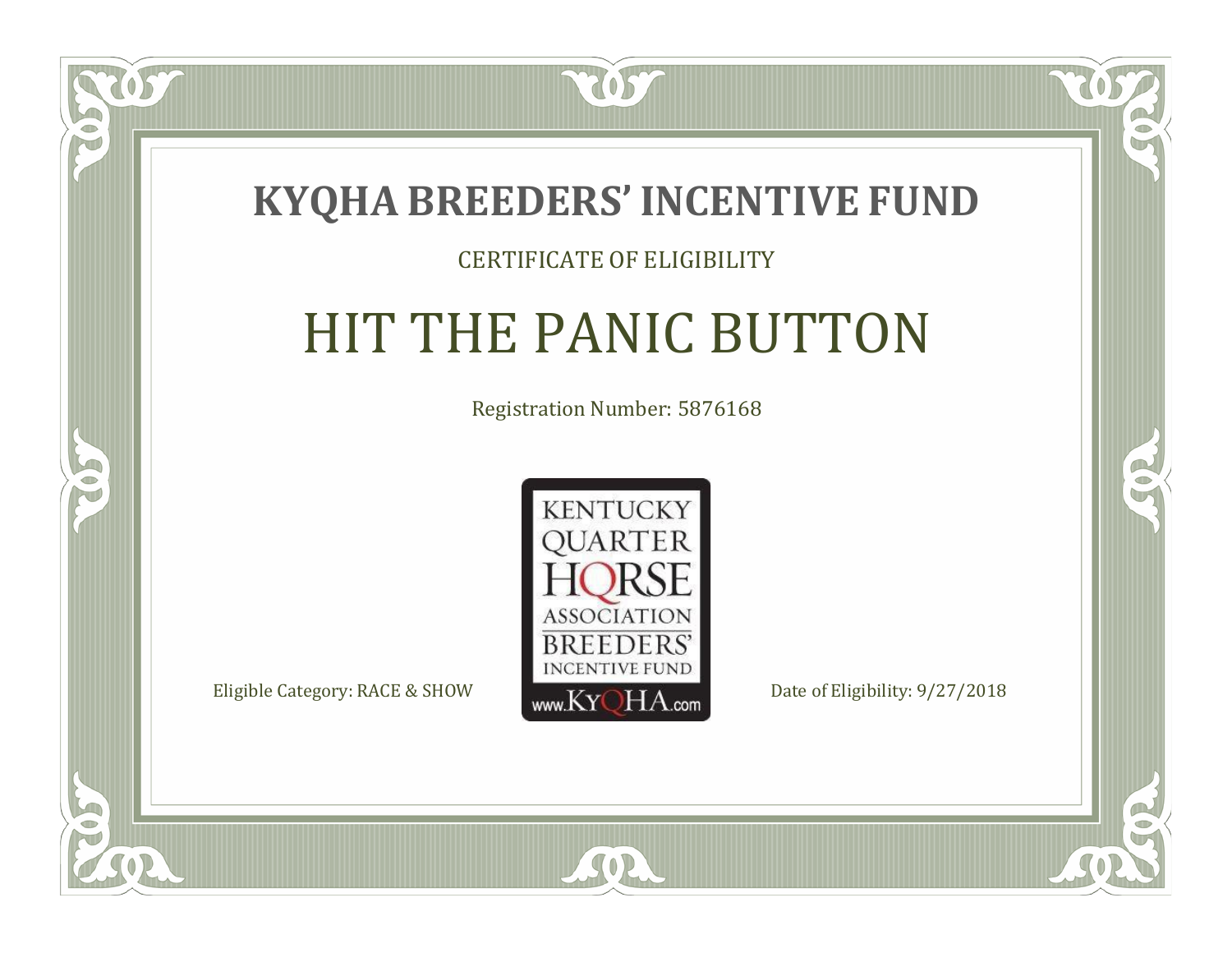

#### CERTIFICATE OF ELIGIBILITY

## HITMANS COAL TRAIN

Registration Number: 5865709



SOR

CO.

 $\rightarrow$ 

 $\blacksquare$ N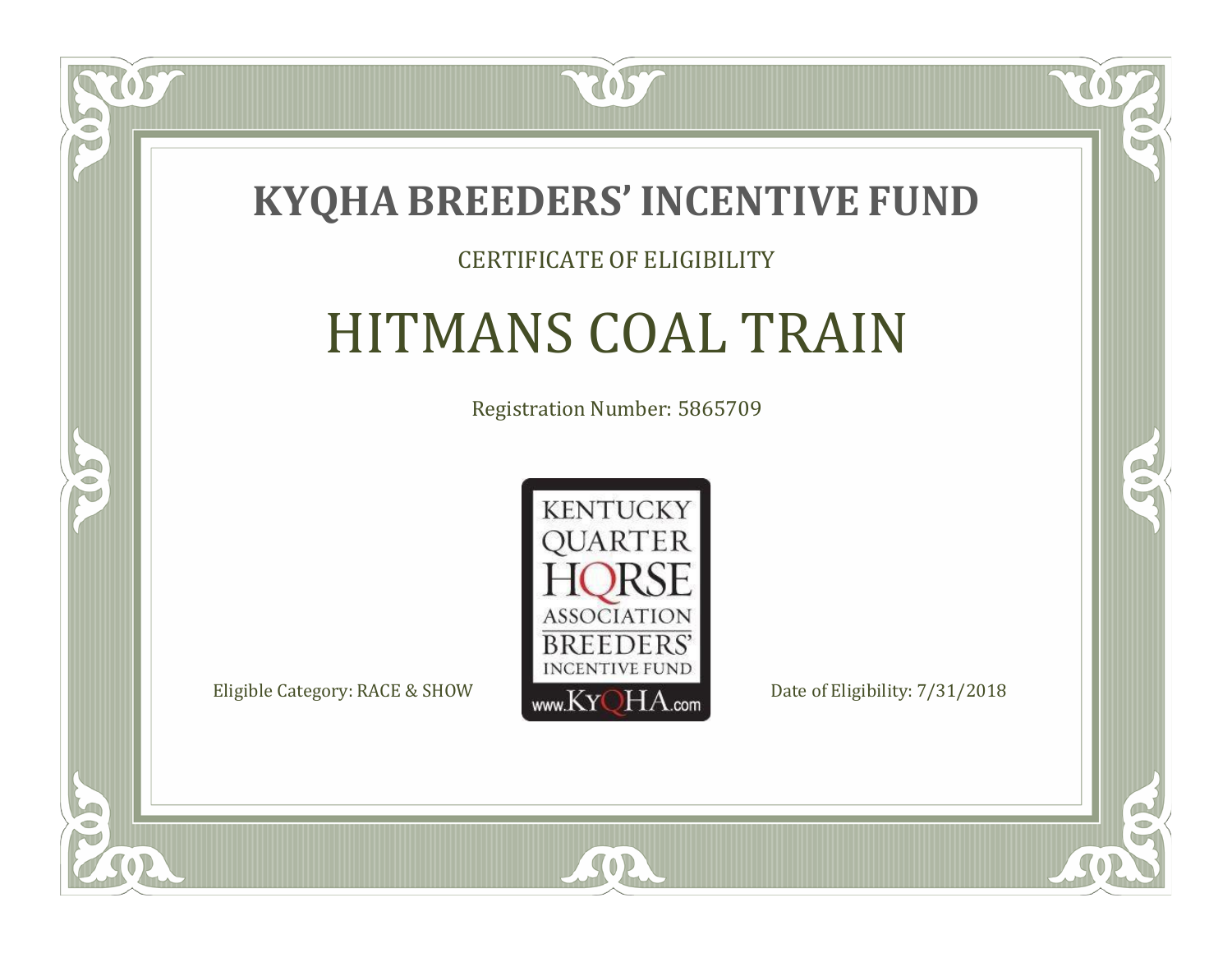### **KYQHA BREEDERS'INCENTIVE FUND**

2057

#### CERTIFICATE OF ELIGIBILITY

### HITMANS DRAGON FIRE

Registration Number: 5865500



SOR

CO.

 $\rightarrow$ 

 $\Box$ N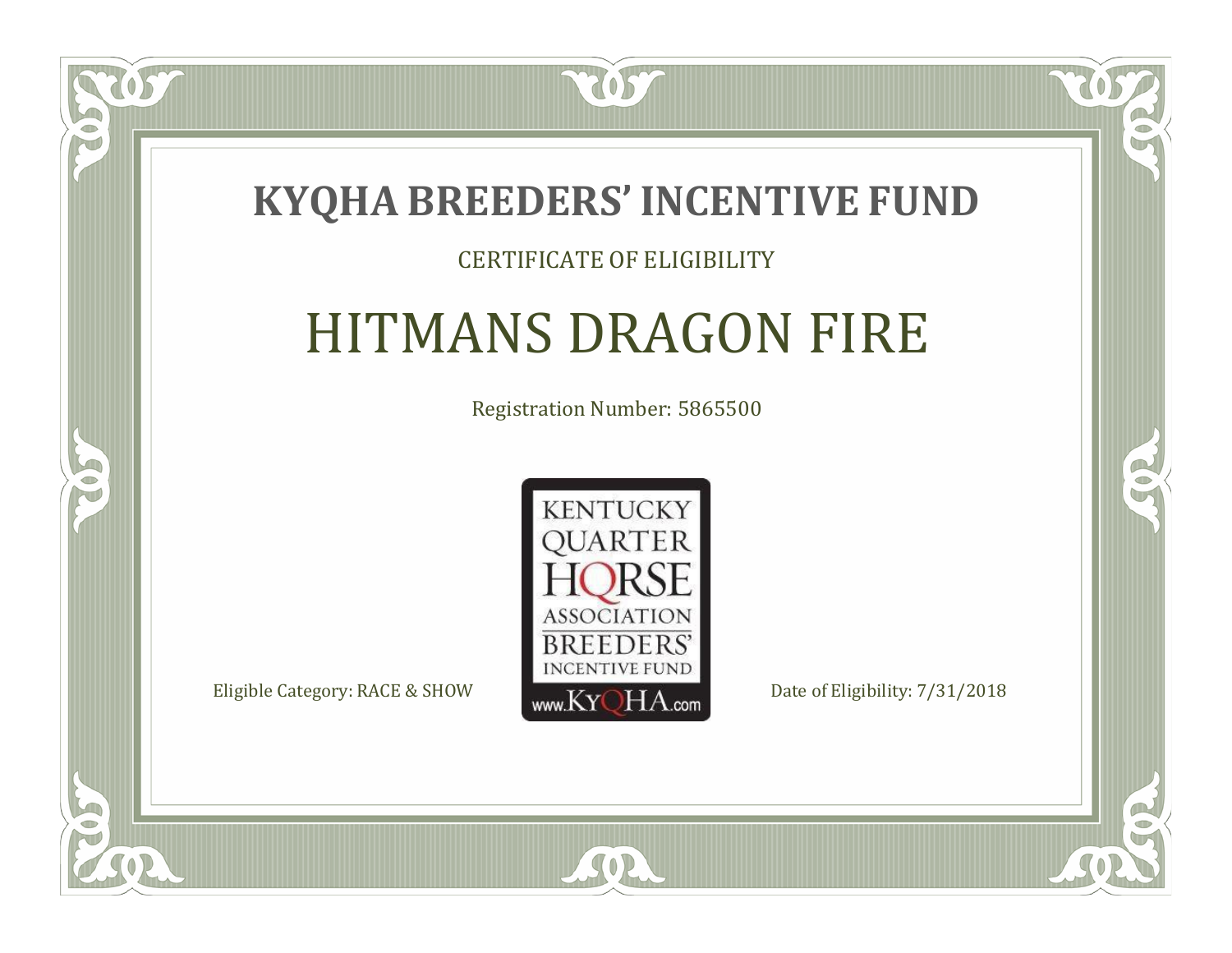### **KYQHA BREEDERS'INCENTIVE FUND**

2057

#### CERTIFICATE OF ELIGIBILITY

## HITMANS GUN SMUGGLER

Registration Number: 5860270



 $SO<sub>2</sub>$ 

RO

CO.

 $\Box$ N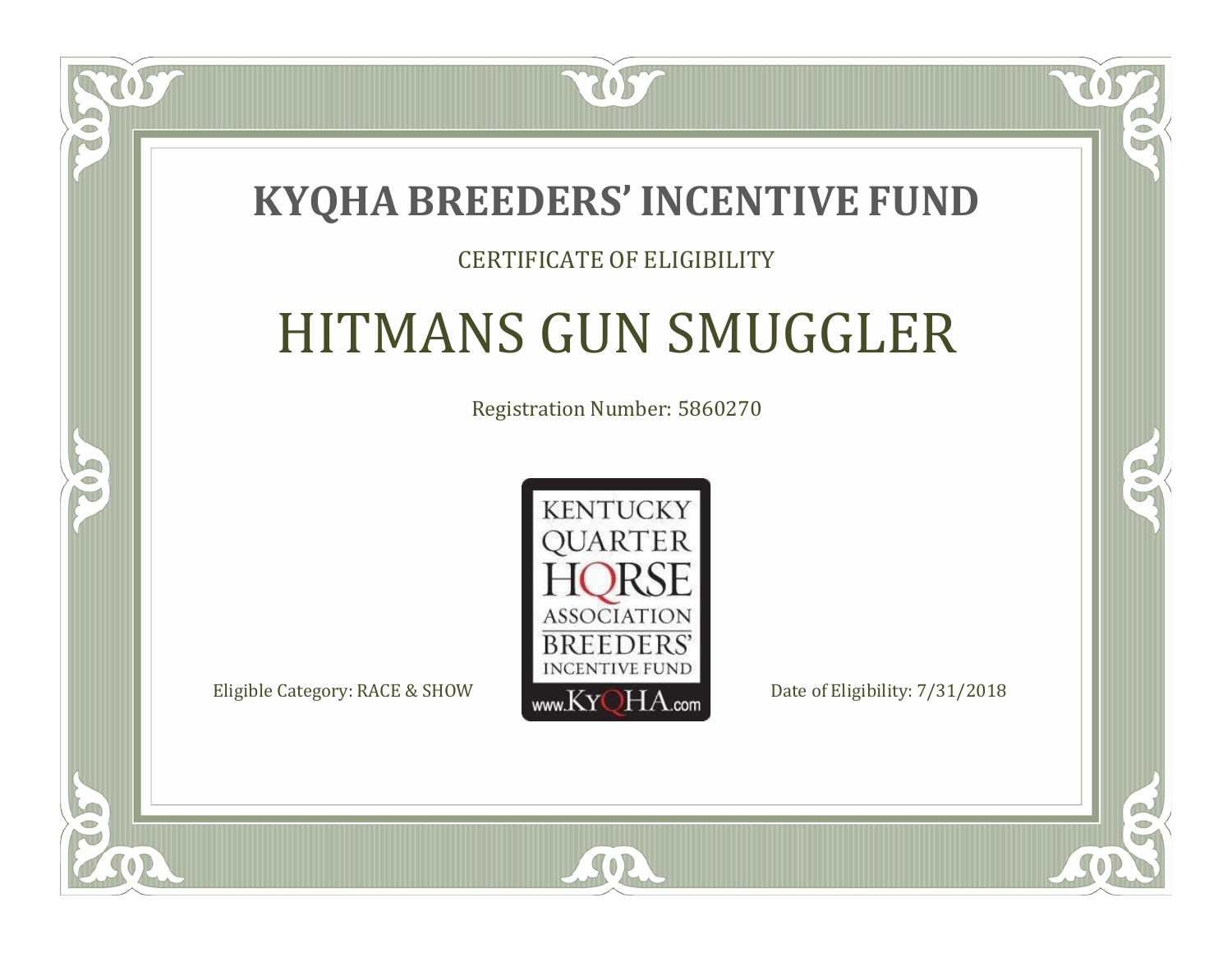

#### CERTIFICATE OF ELIGIBILITY

### HITMANS HOT SHOT

Registration Number: X0731571



 $SO<sub>2</sub>$ 

RO

 $\rightarrow$ 

 $\blacksquare$ N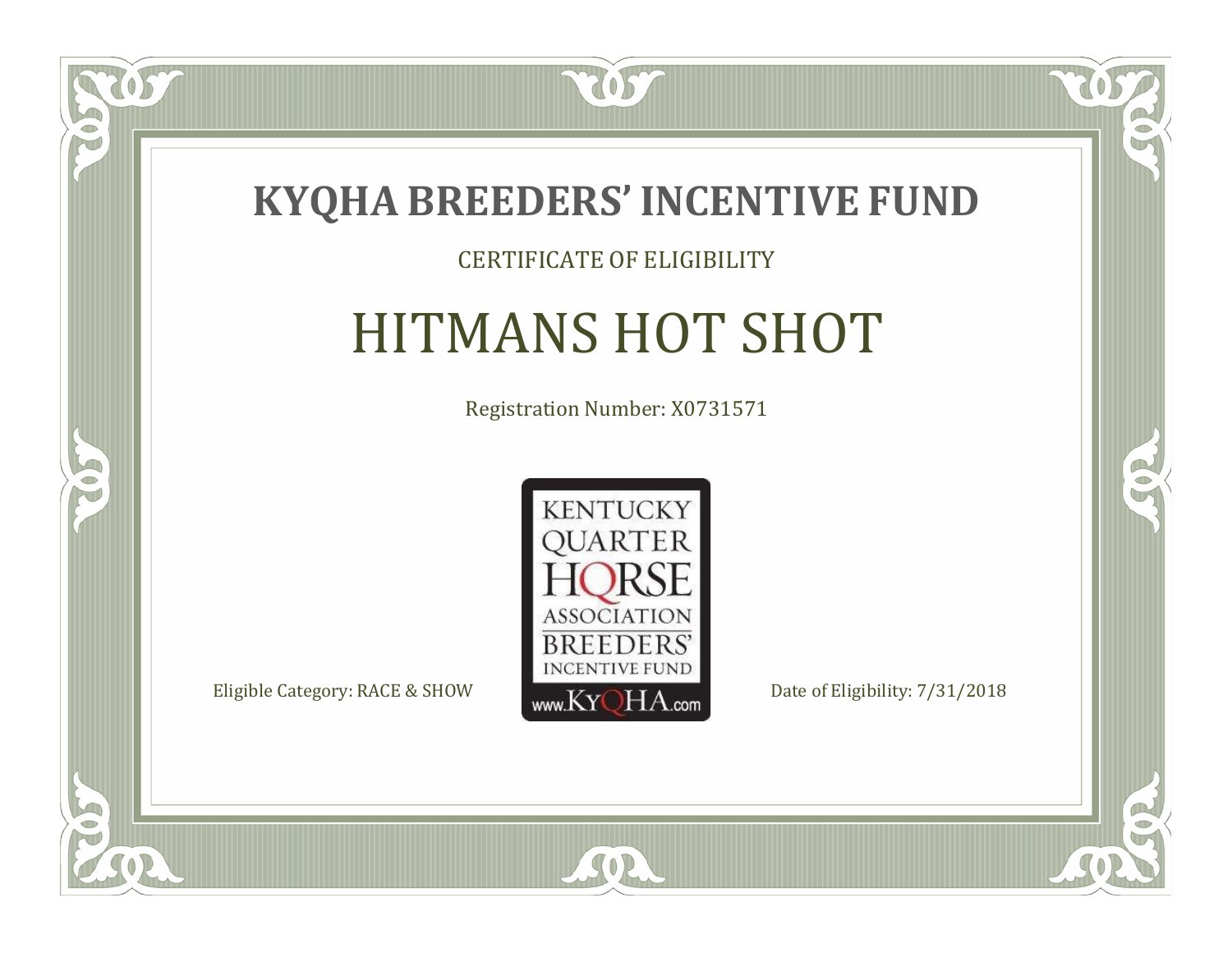### **KYQHA BREEDERS'INCENTIVE FUND**

2057

#### CERTIFICATE OF ELIGIBILITY

### HITMANS WAMPUM SMUG

Registration Number: 5860040



SOR

CO.

 $\rightarrow$ 

 $\Box$ N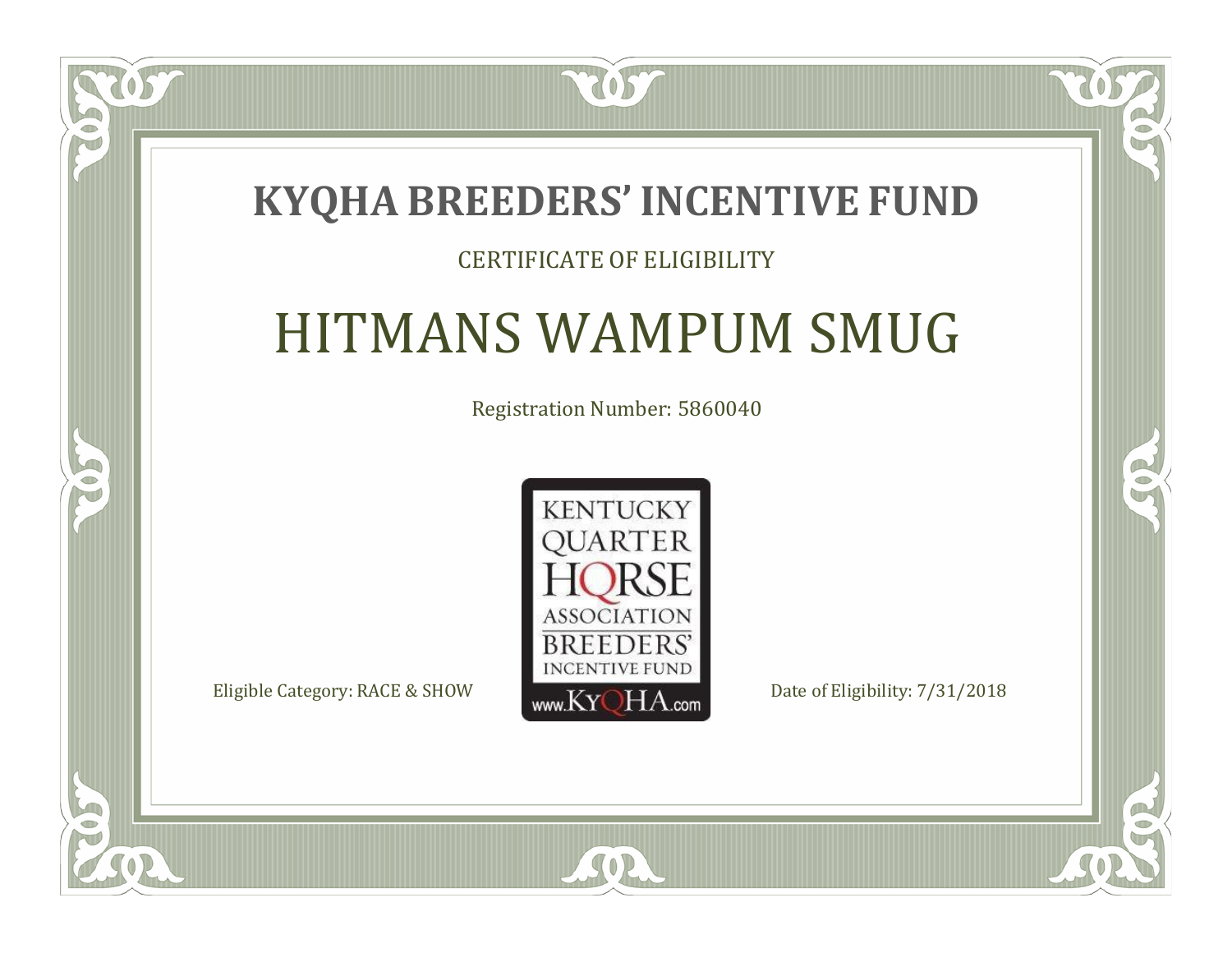### **KYQHA BREEDERS'INCENTIVE FUND**

2057

#### CERTIFICATE OF ELIGIBILITY

### HITMANS WHITE KNIGHT

Registration Number: 5860042



SOR

 $\mathbb{R}$ 

R

 $\blacksquare$ N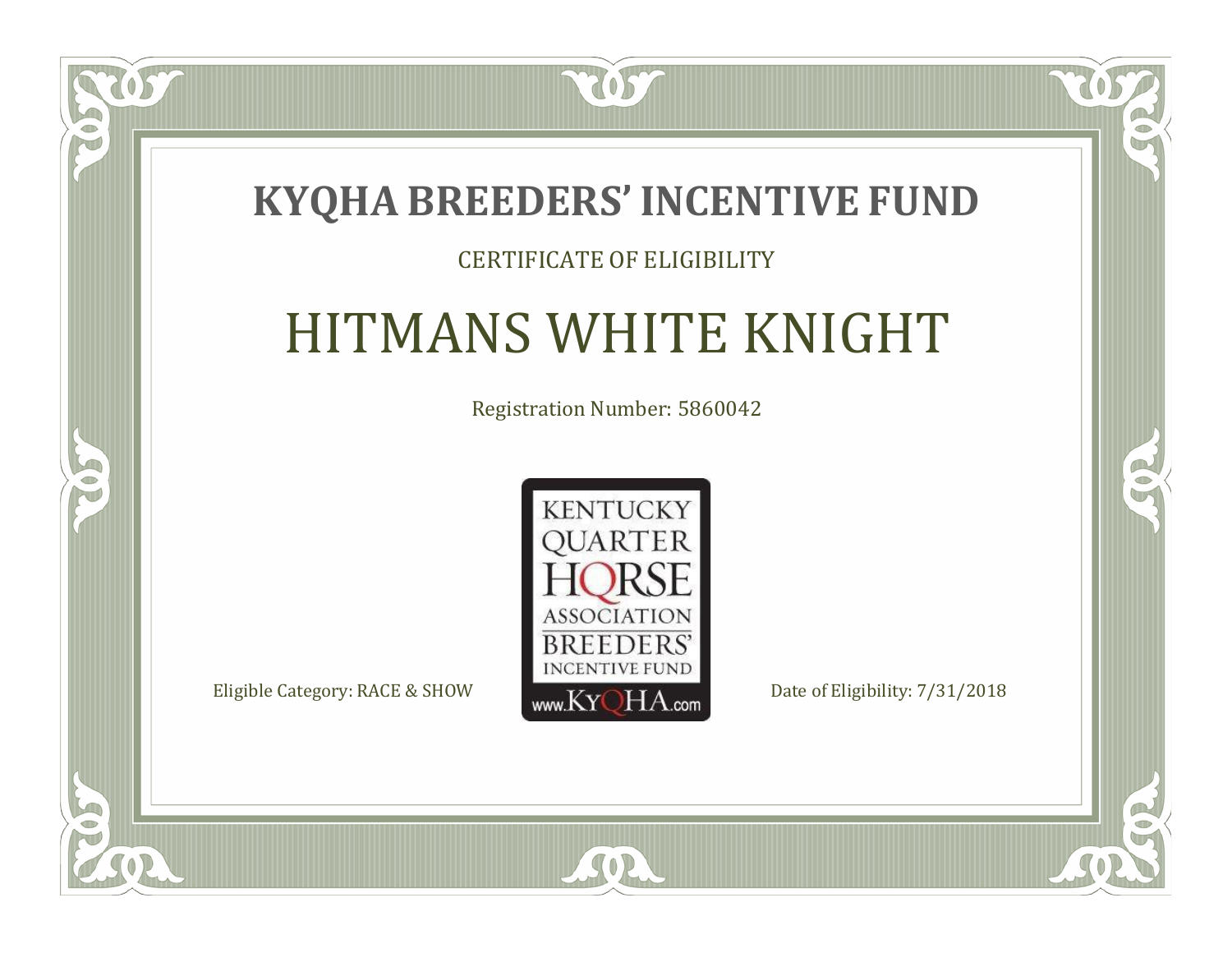

#### CERTIFICATE OF ELIGIBILITY

### HONOR THY MIDAS TIME

Registration Number: 5836168



 $SO2$ 

CO.

 $\rightarrow$ 

 $\Box$ N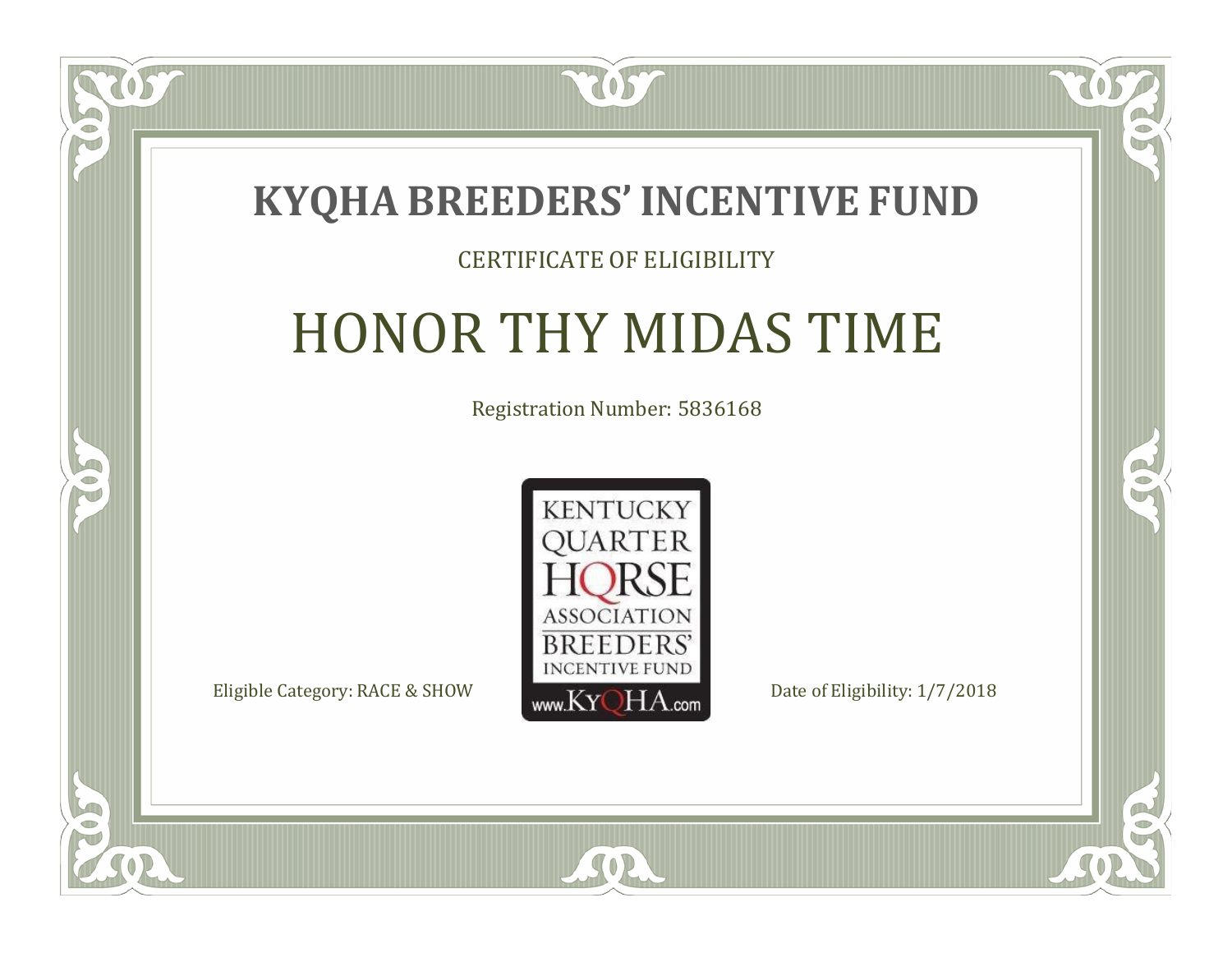

CERTIFICATE OF ELIGIBILITY

# HOTT TODDY

Registration Number: 5893495



SOR

 $\mathbb{R}$ 

 $\mathbb{R}^2$ 

OS.

 $\bullet$ N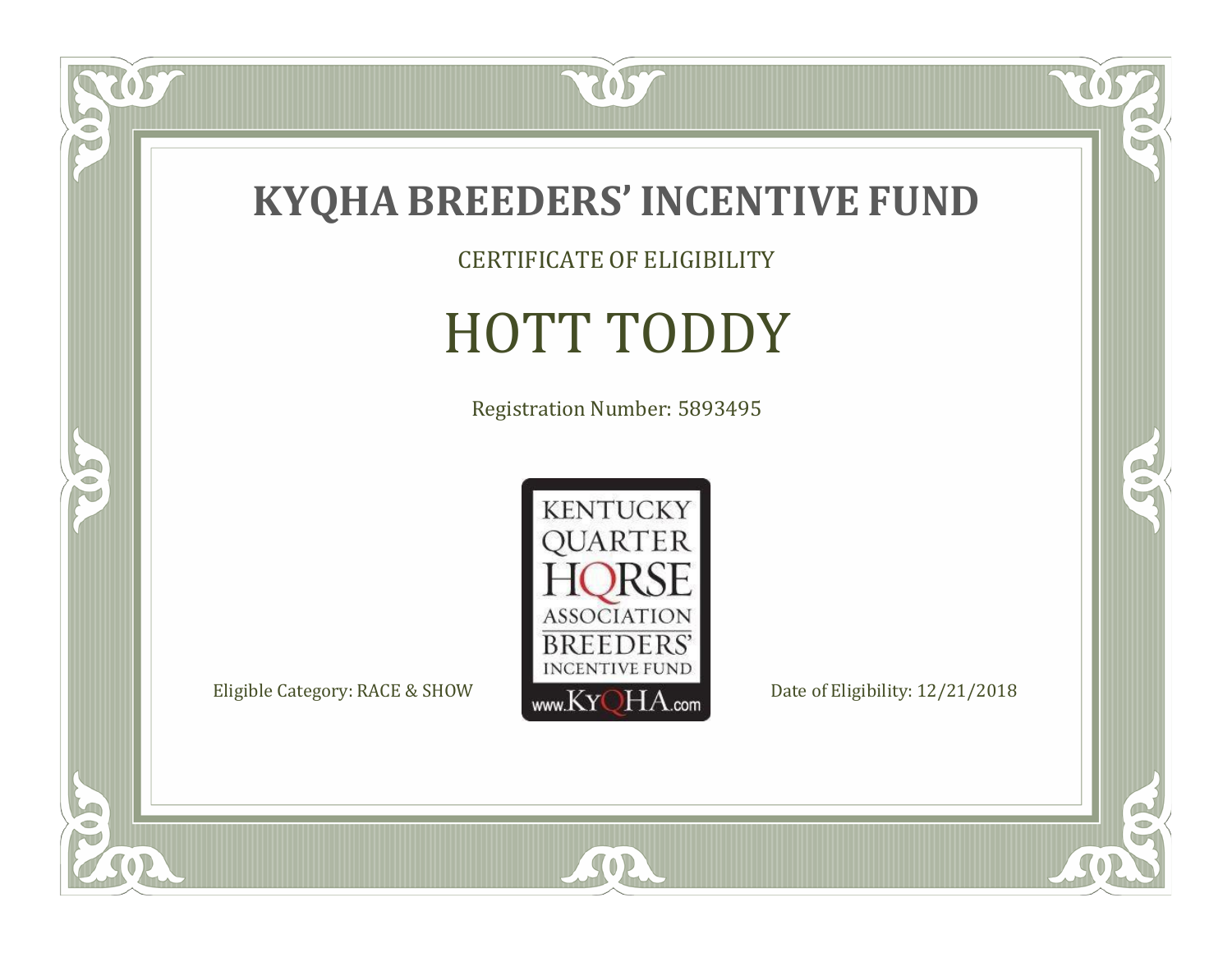

CERTIFICATE OF ELIGIBILITY

## I KNO IM HOT

Registration Number: 5889846



SOR

 $\mathbb{R}$ 

 $\rightarrow$ 

 $\overline{OS}$ 

 $\bullet$ N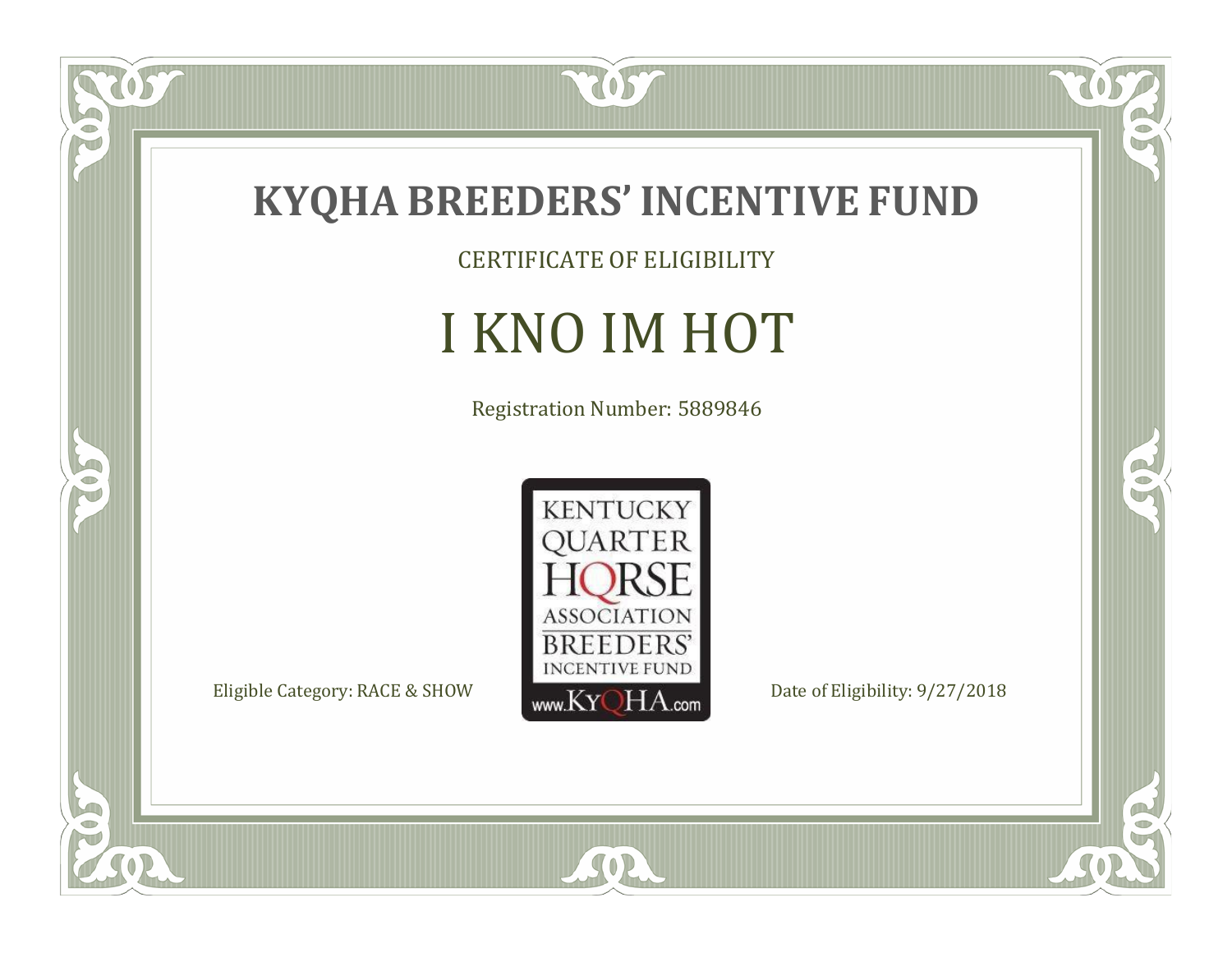

#### CERTIFICATE OF ELIGIBILITY

## I KNOW I INVITED YOU

Registration Number: 5890143



SOR

 $\mathbb{R}$ 

 $\rightarrow$ 

057

 $\Box$ NU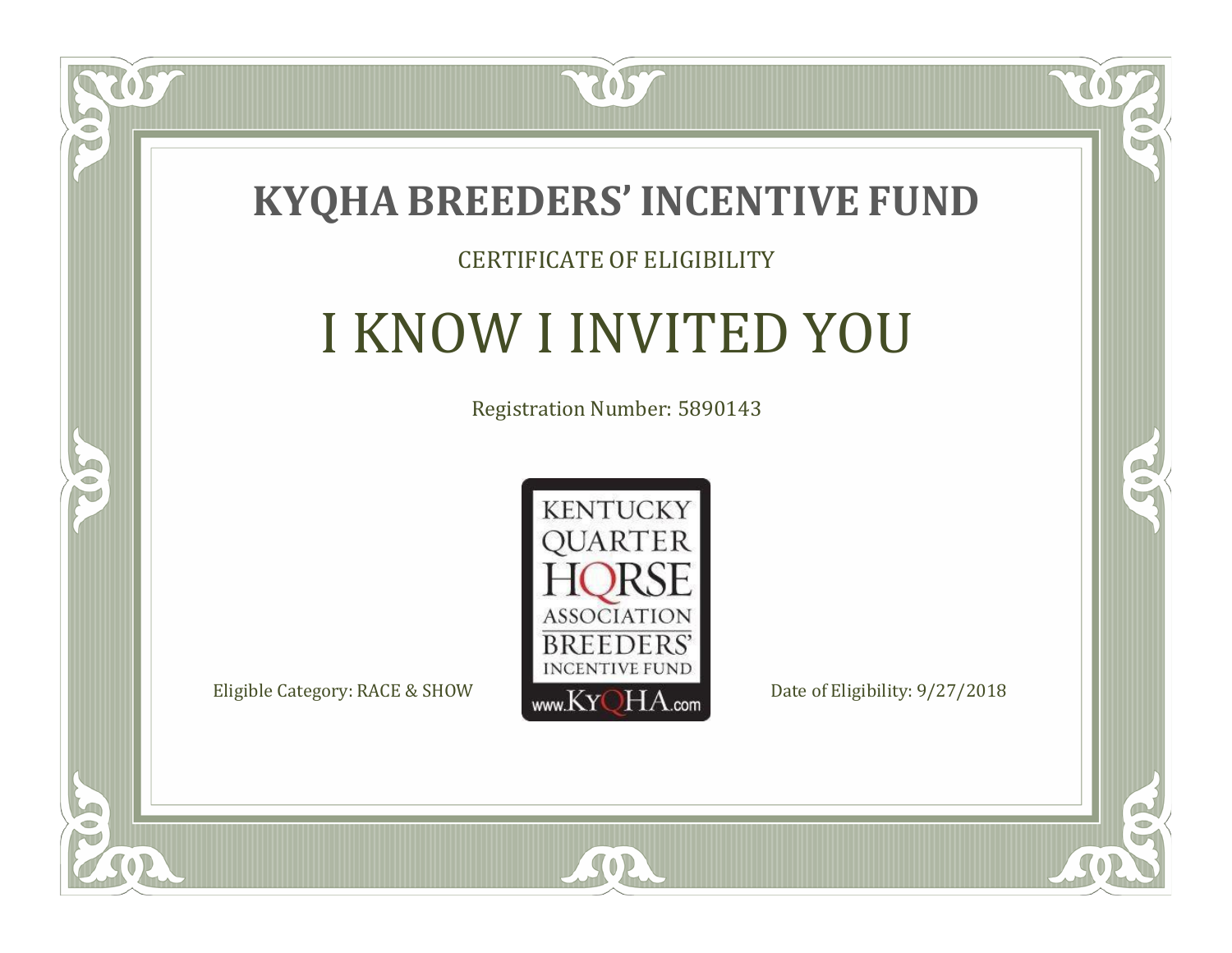

#### CERTIFICATE OF ELIGIBILITY

## I KNOW IM GOOD TWO

Registration Number: 5889146



SOR

CO.

B

 $\blacksquare$ N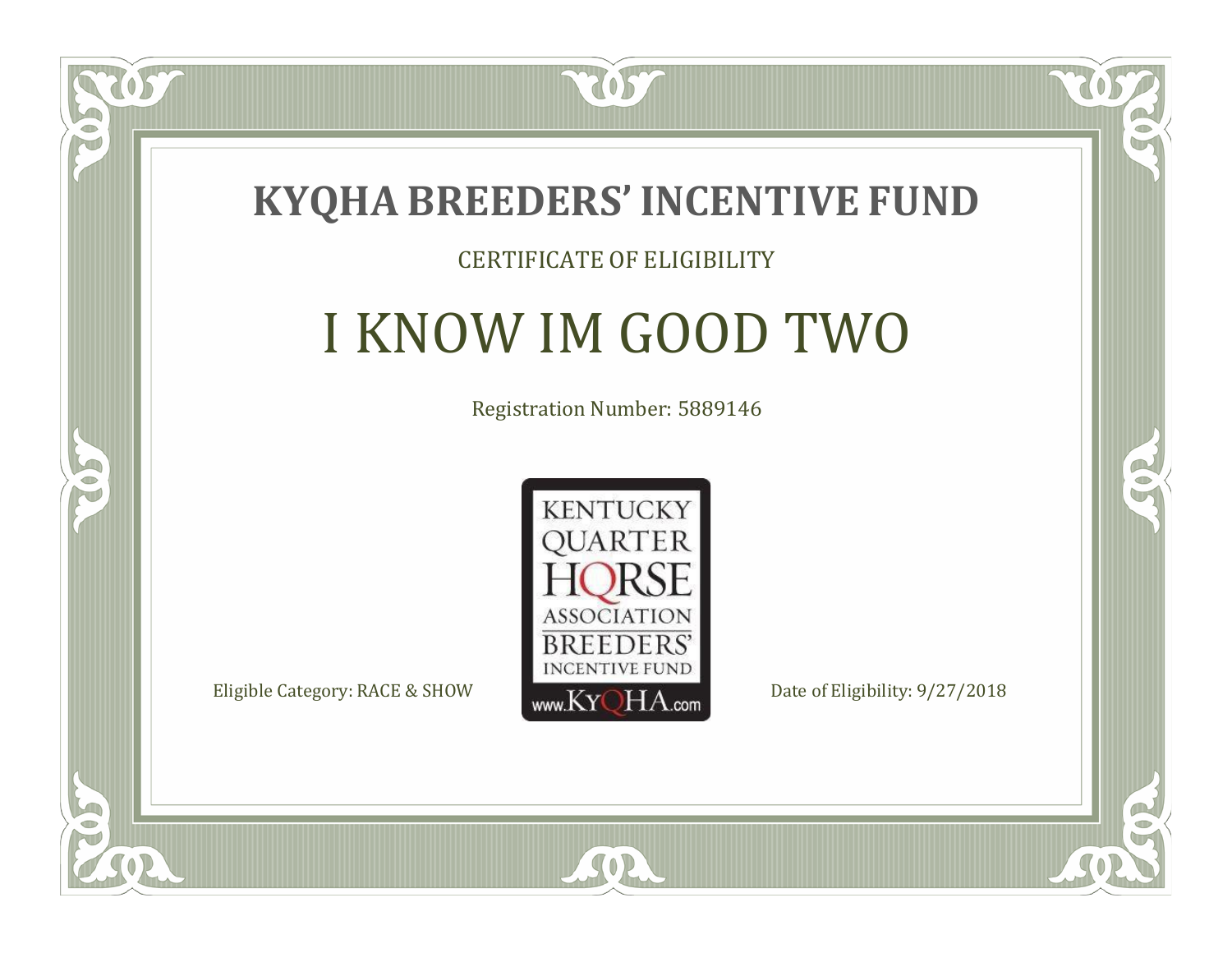

#### CERTIFICATE OF ELIGIBILITY

# IM A FLYING HONOR

Registration Number: 5762422



SOR

CO.

 $\rightarrow$ 

 $\Box$ N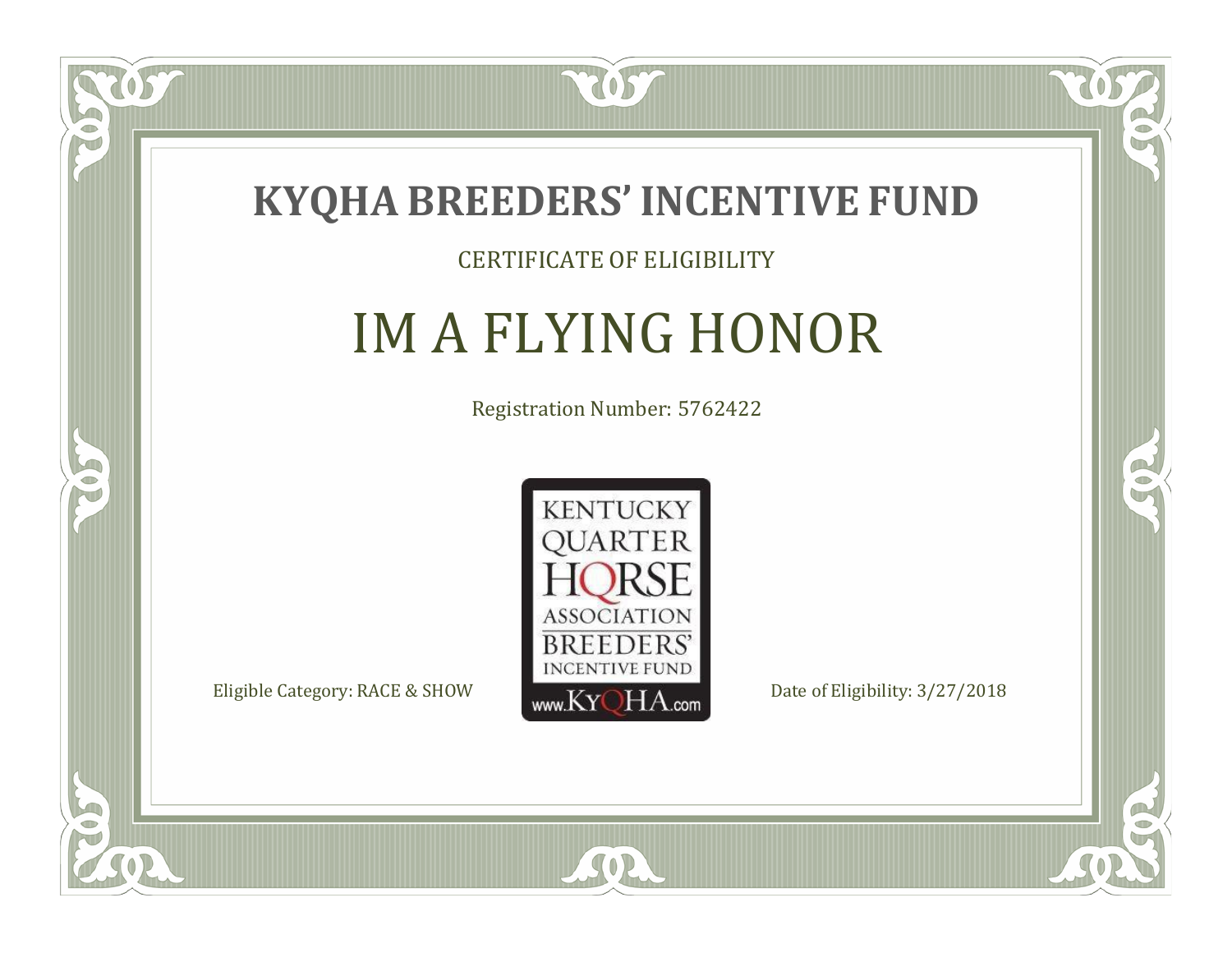

#### CERTIFICATE OF ELIGIBILITY

## IM BOUND TO HONOR

Registration Number: 5762423



SOR

CO.

 $\rightarrow$ 

 $\blacksquare$ N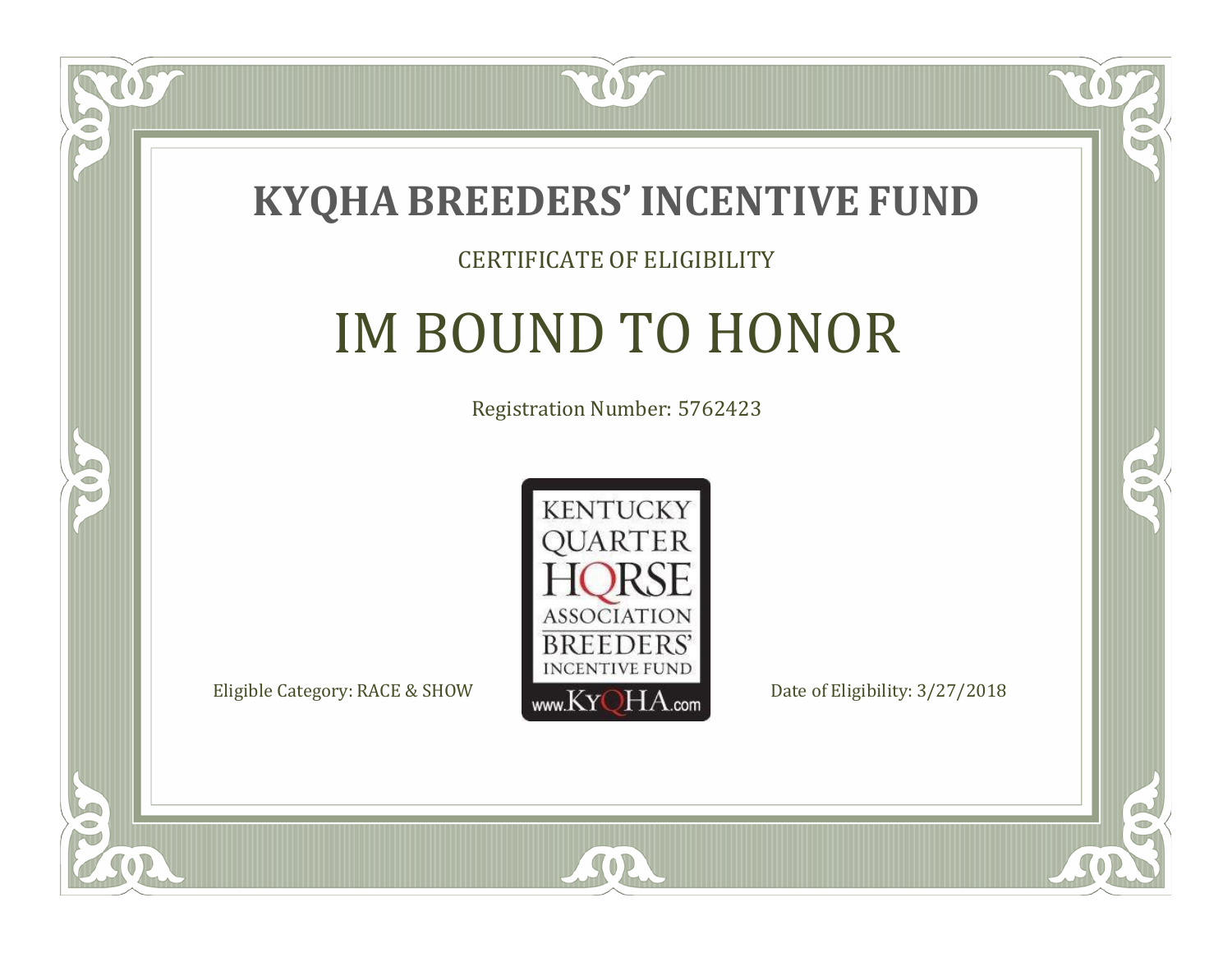

#### CERTIFICATE OF ELIGIBILITY

## IM DRESSED IN BLOND

Registration Number: 5778743



SOR

CO.

 $\rightarrow$ 

 $\delta S$ 

 $\Box$ NU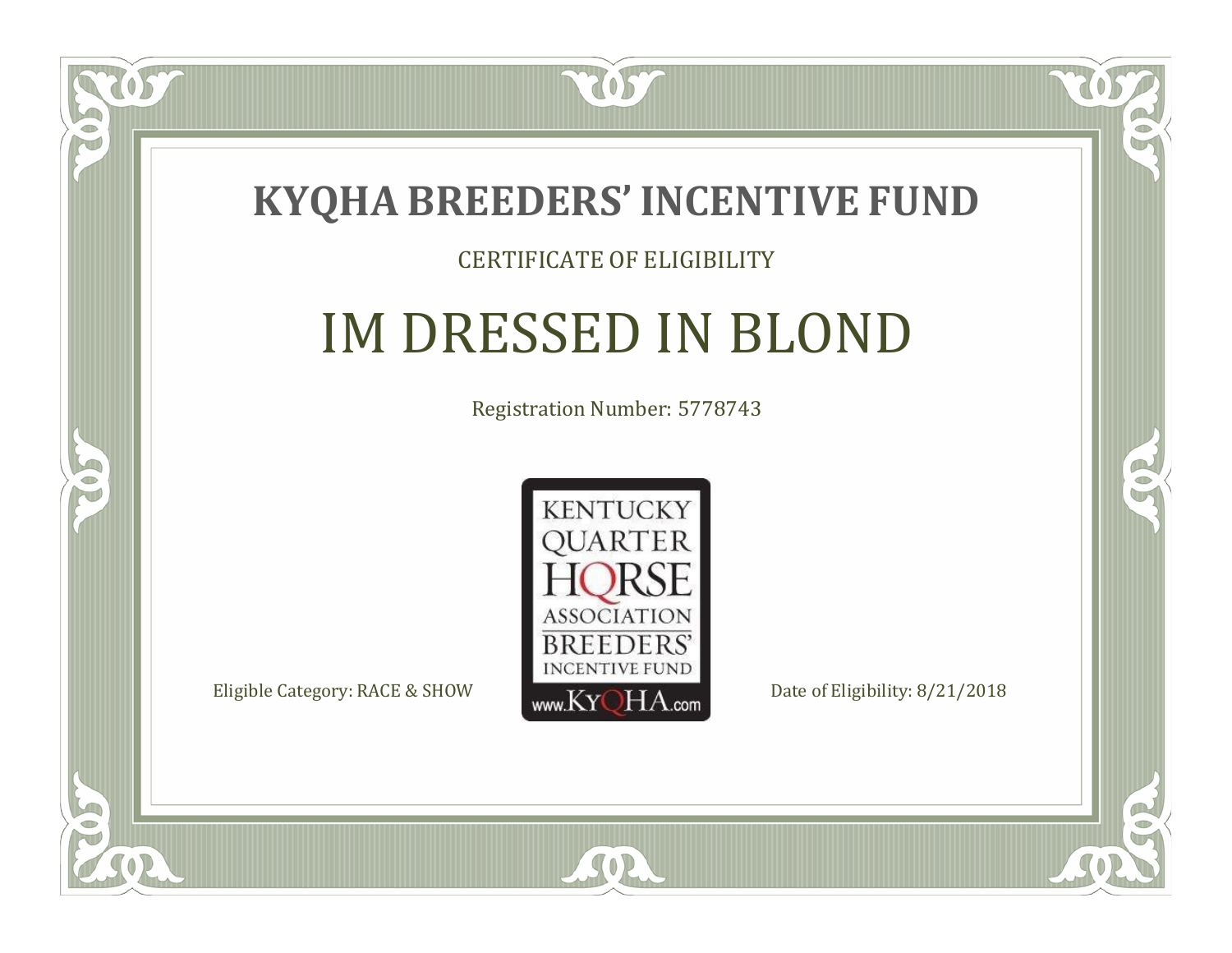

057

 $\bullet$ NU

5

CERTIFICATE OF ELIGIBILITY

## IM HOT MONEY

Registration Number: X0733482



SOR

 $\mathbb{R}$ 

 $\rightarrow$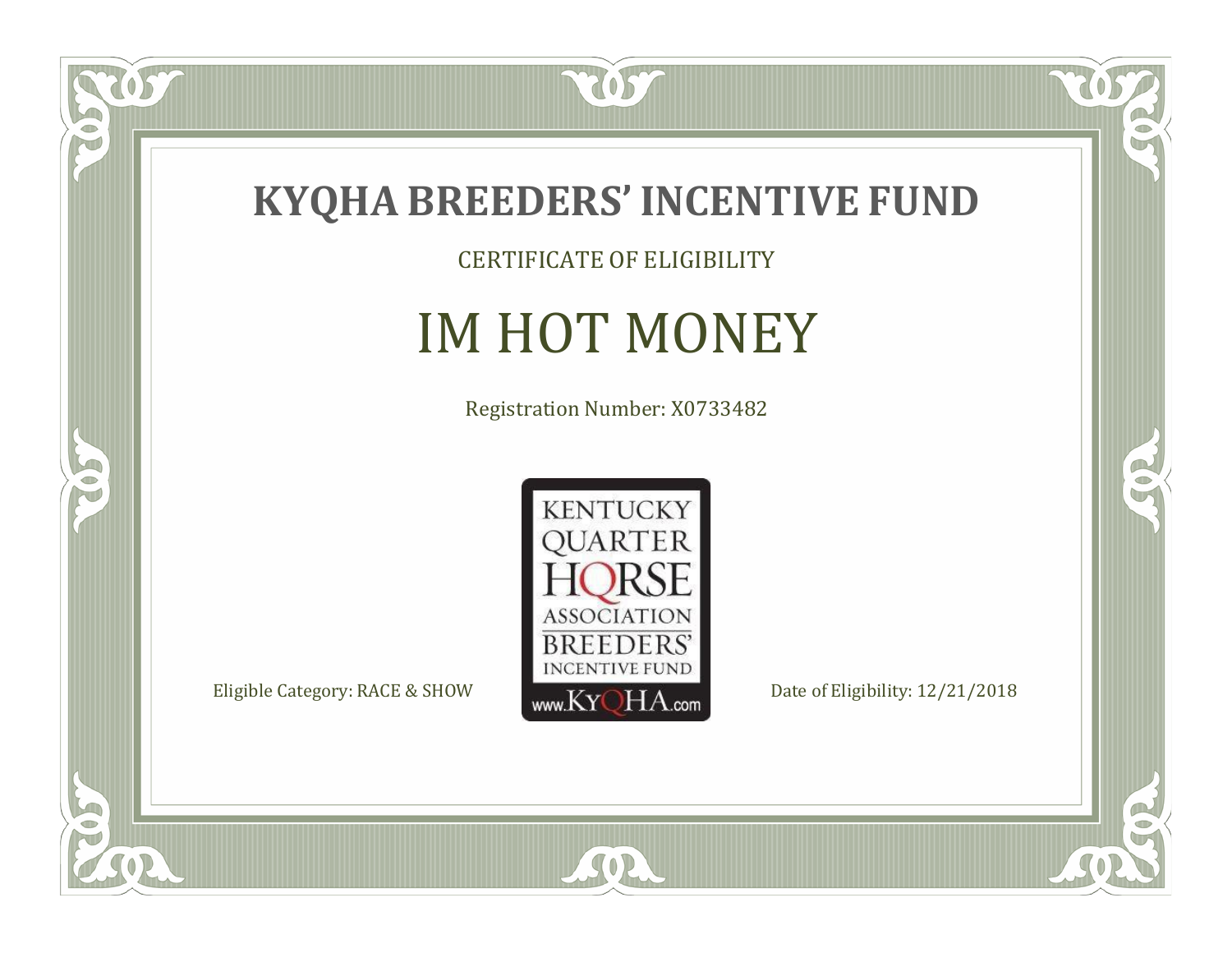

 $\delta S$ 

 $\Box$ NU

5

#### CERTIFICATE OF ELIGIBILITY

### IM SPITTIN FAMOUS

Registration Number: 5899469



SOR

CO.

 $\rightarrow$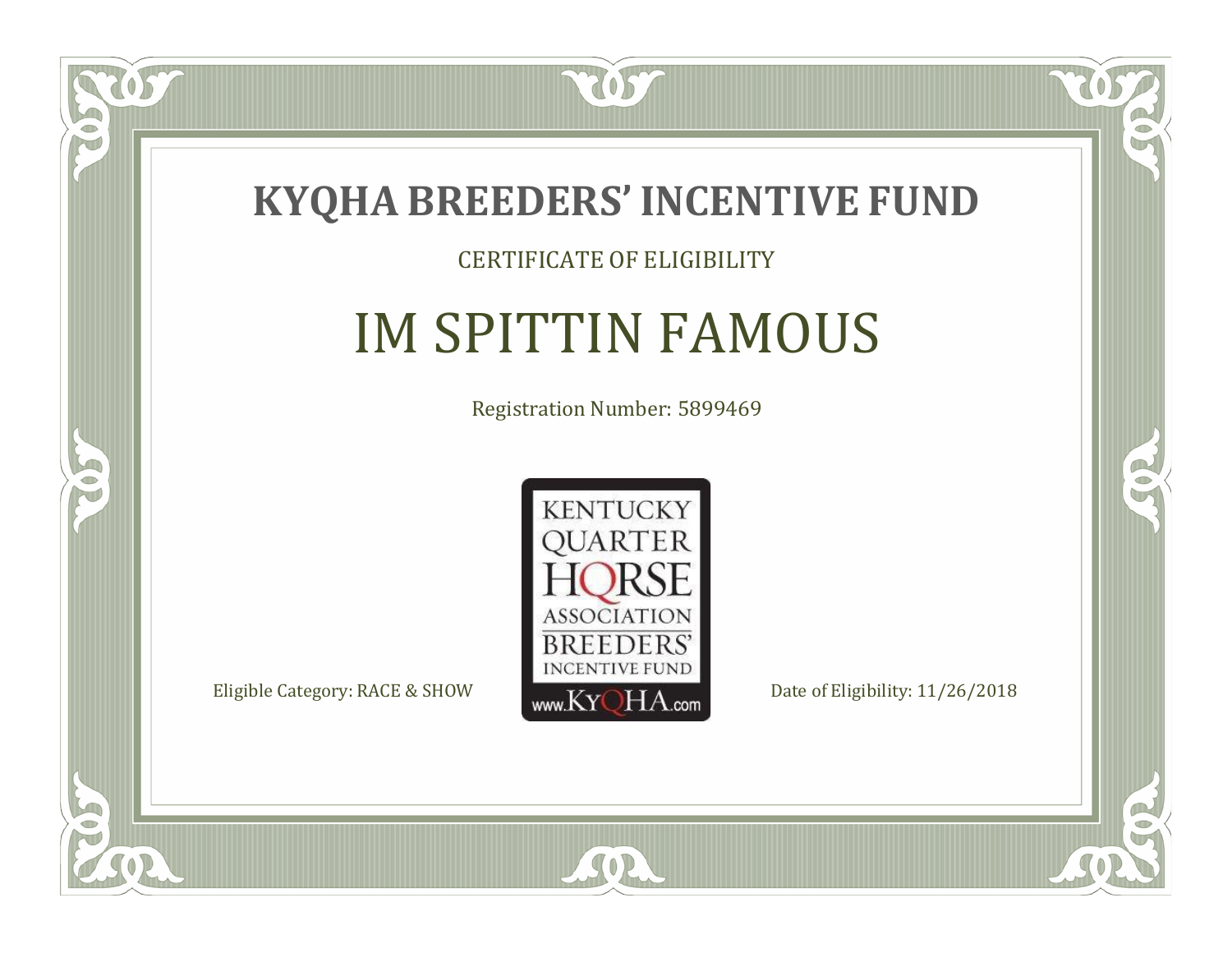### **KYQHA BREEDERS'INCENTIVE FUND**

2057

#### CERTIFICATE OF ELIGIBILITY

### IMA FAMOUS SUPERSTAR

Registration Number: 5824167



SOR

 $\mathbb{R}^2$ 

 $\rightarrow$ 

 $\Box$ T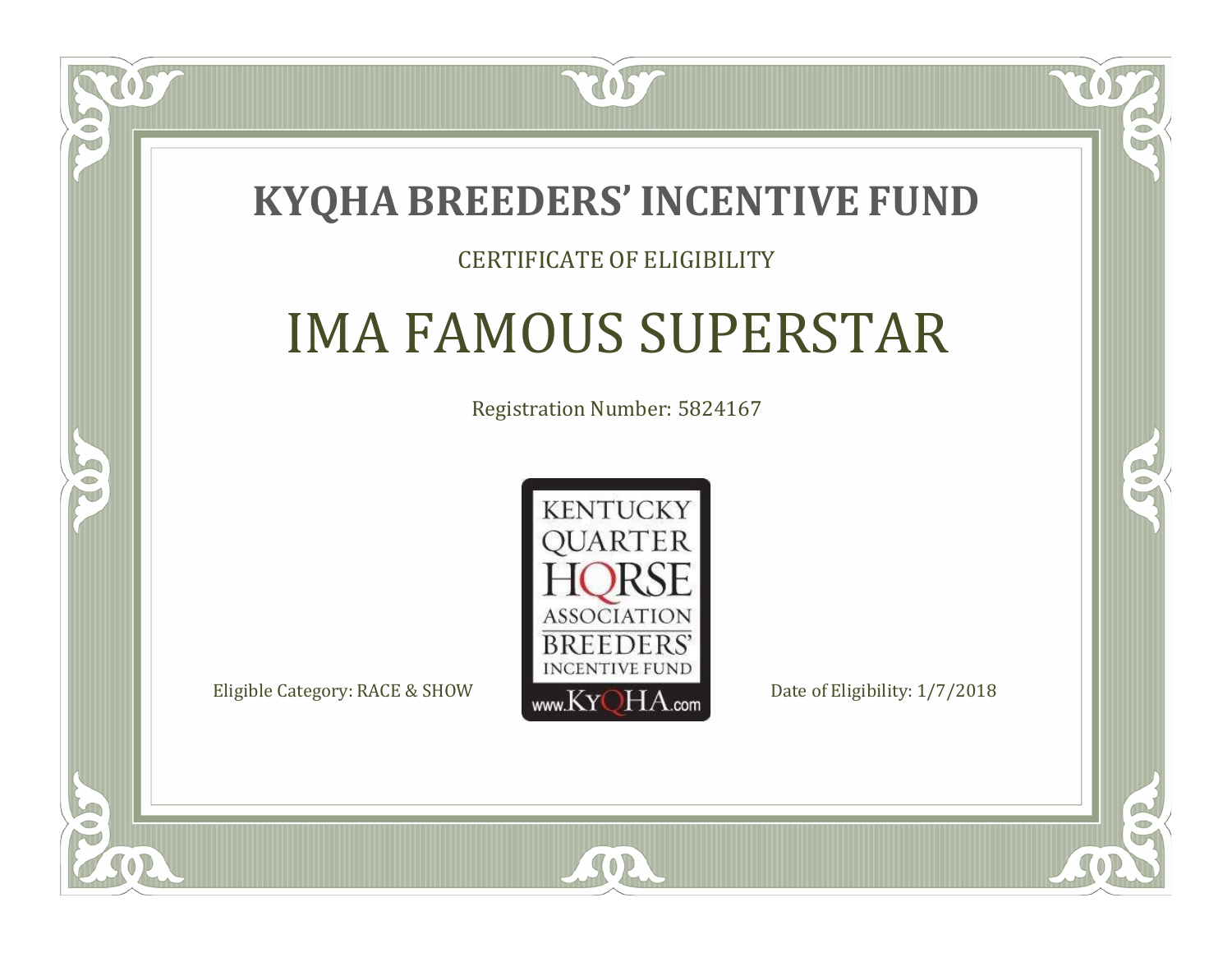

#### CERTIFICATE OF ELIGIBILITY

### IMA FLAMING REDNECK

Registration Number: 5841470



SOR

RO

B

 $\Box$ T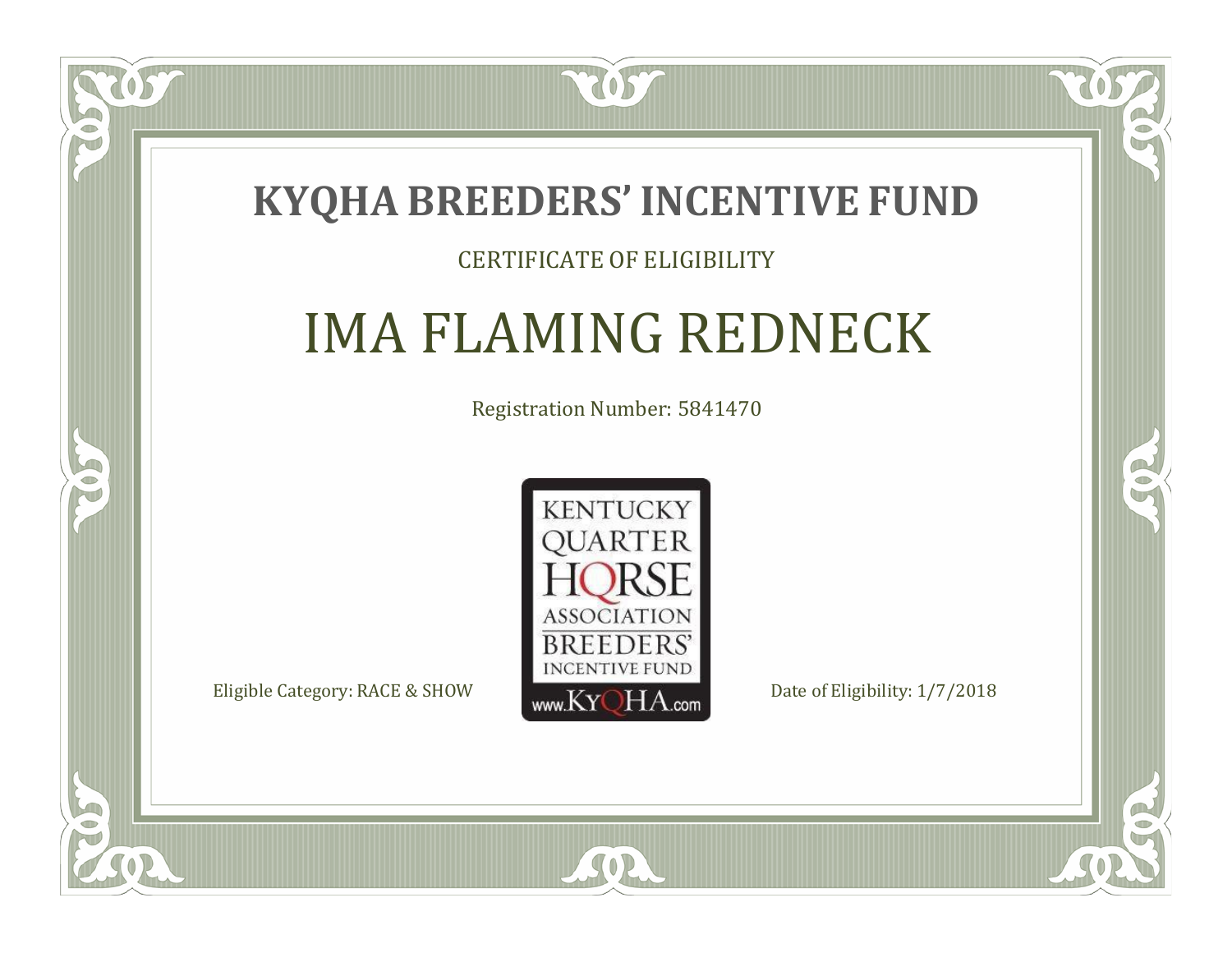### **KYQHA BREEDERS'INCENTIVE FUND**

7057

#### CERTIFICATE OF ELIGIBILITY

## IMA HOMETOWN HONEY

Registration Number: 5831792



SOR

CO.

 $\rightarrow$ 

 $\blacksquare$ N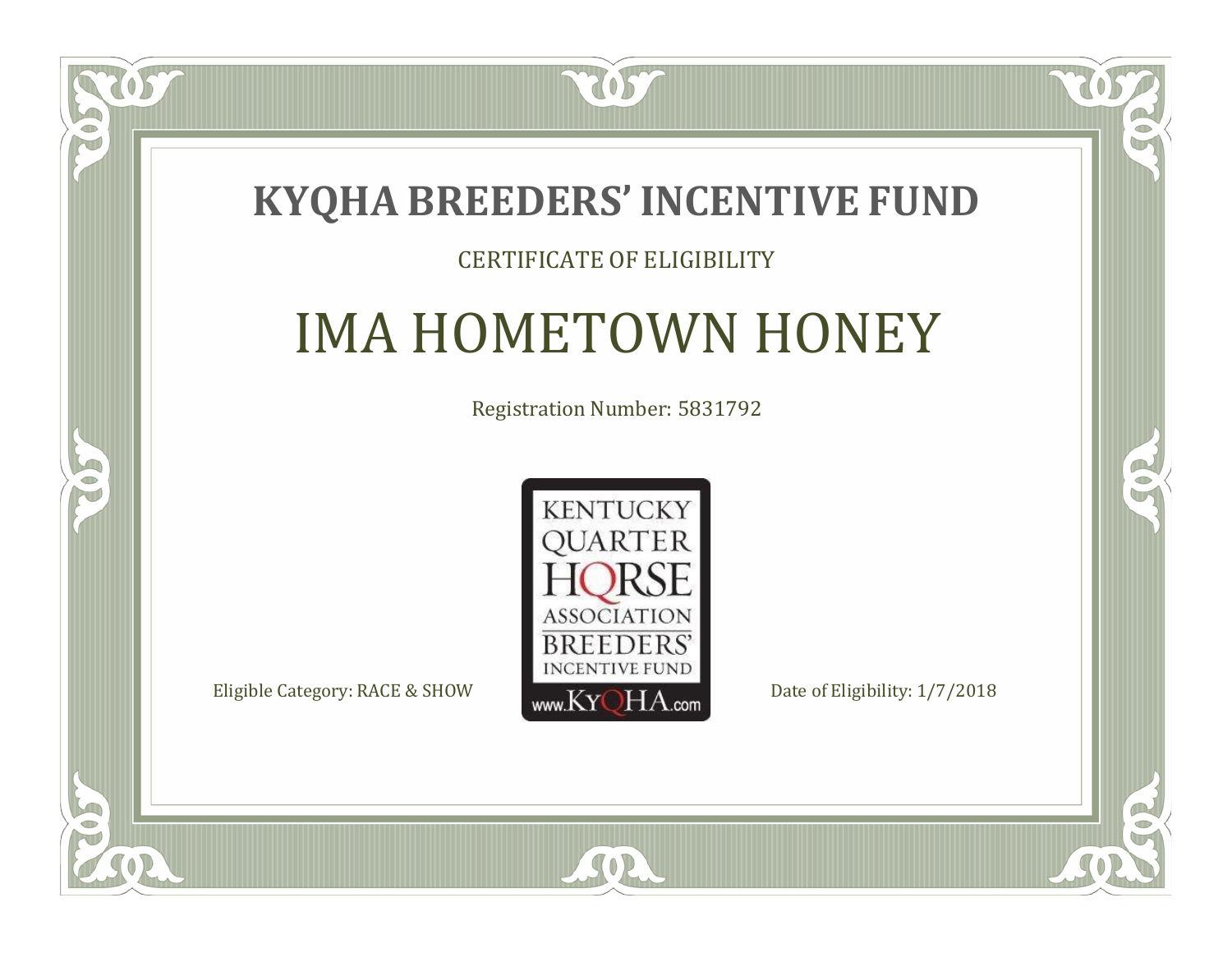

#### CERTIFICATE OF ELIGIBILITY

## ITCHING FOR FAME

Registration Number: 5880515



SOR

CO.

 $\rightarrow$ 

 $\Box$ N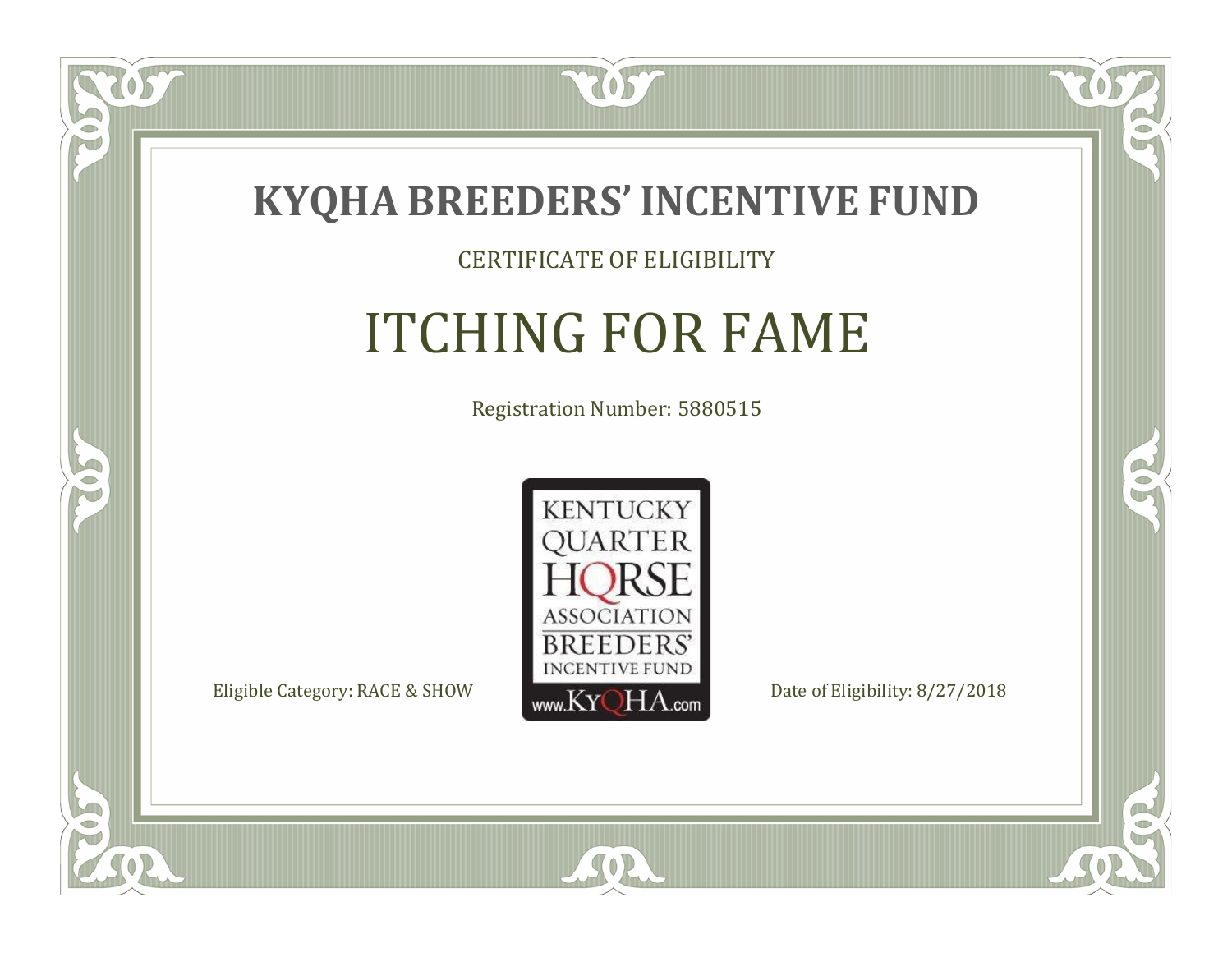

#### CERTIFICATE OF ELIGIBILITY

# ITS GOOD TO BE OPEN

Registration Number: 5890142



 $SO2$ 

RO

P.

 $\Box$ N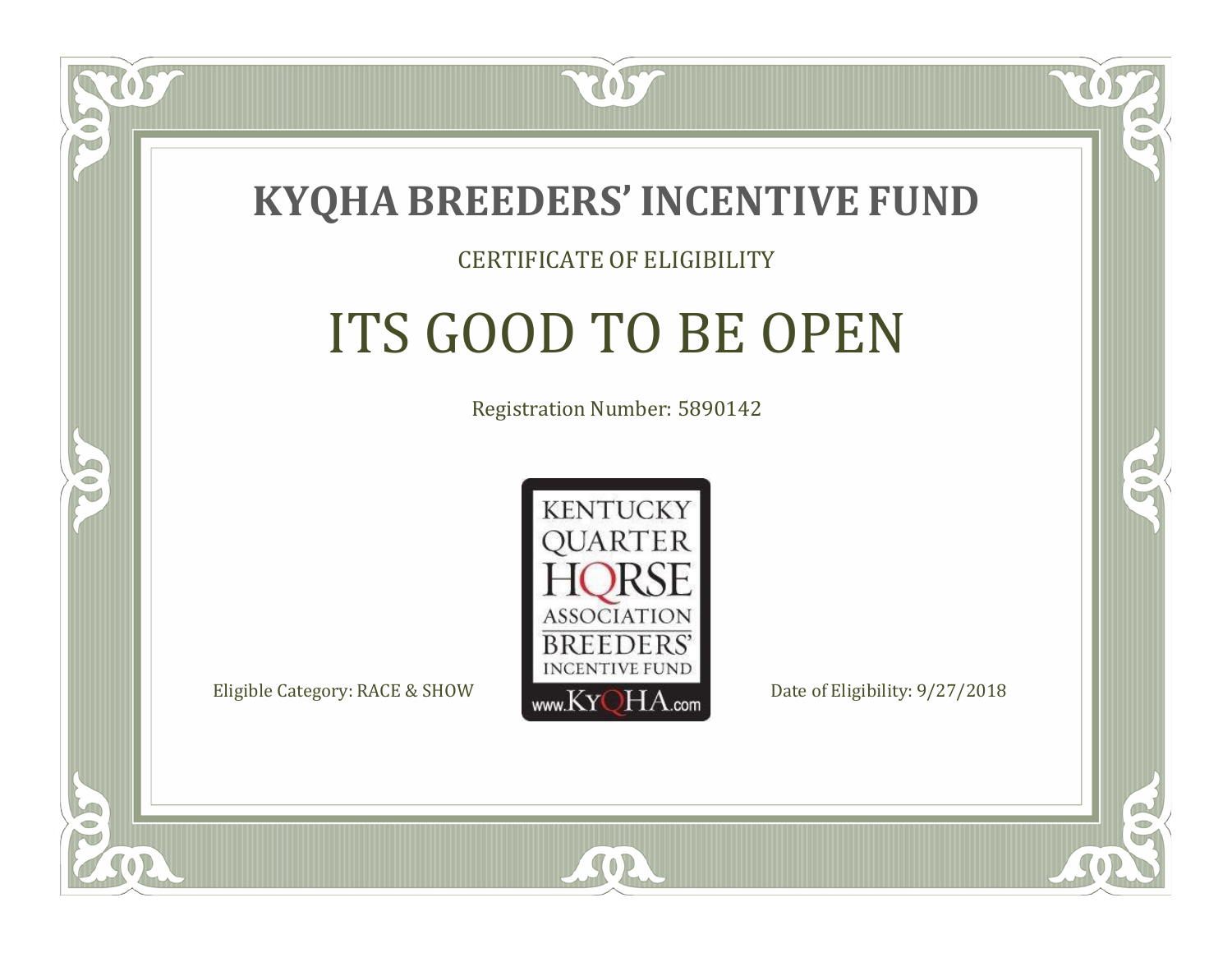

#### CERTIFICATE OF ELIGIBILITY

## ITZ GOOD TO BE HOT

Registration Number: 5889543



SOR

RO

CO.

 $\Box$ N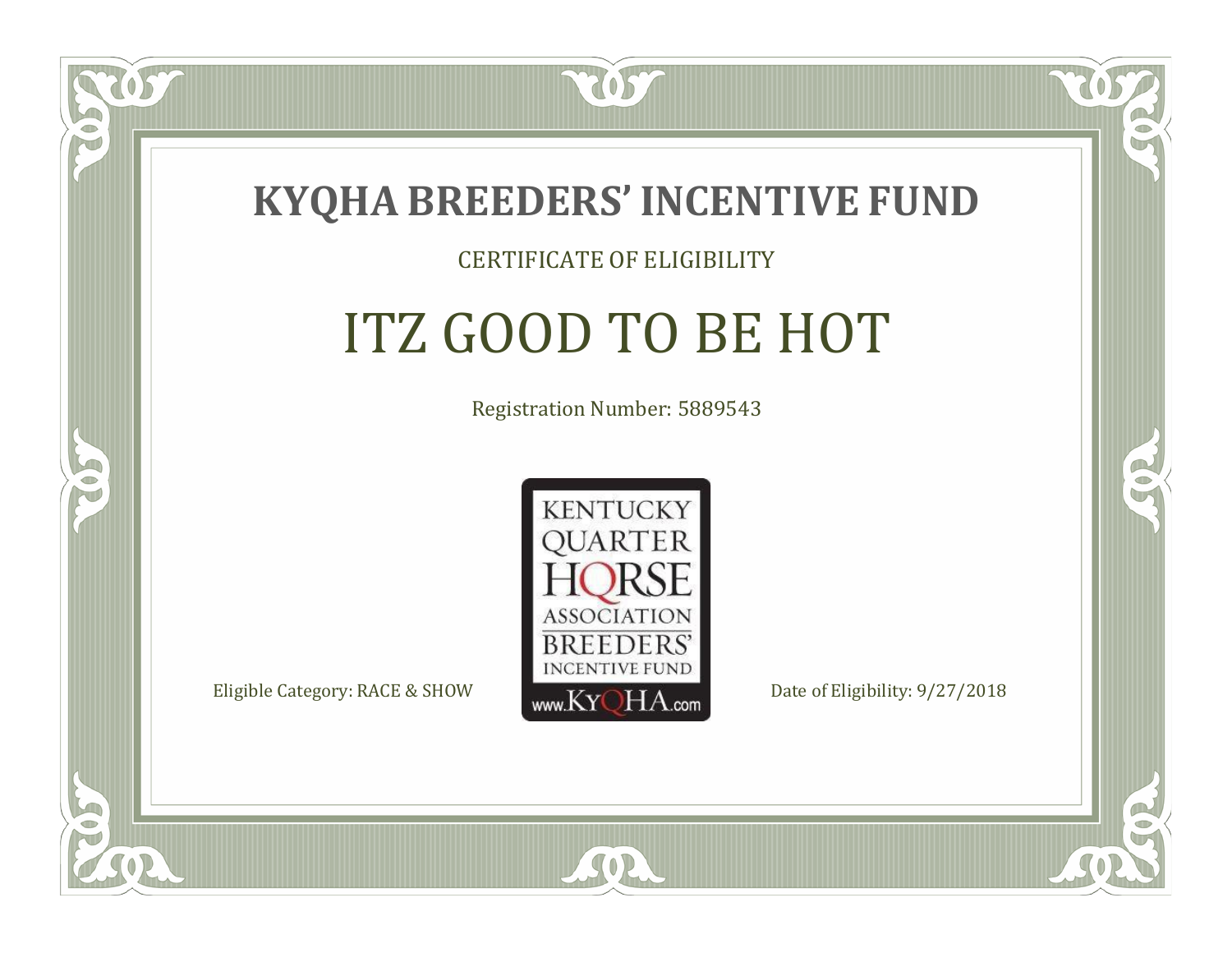

TOST

#### CERTIFICATE OF ELIGIBILITY

# JD REDNECK RED

Registration Number: 5835448



SOR

CO.

 $\rightarrow$ 

US

 $\Box$ NU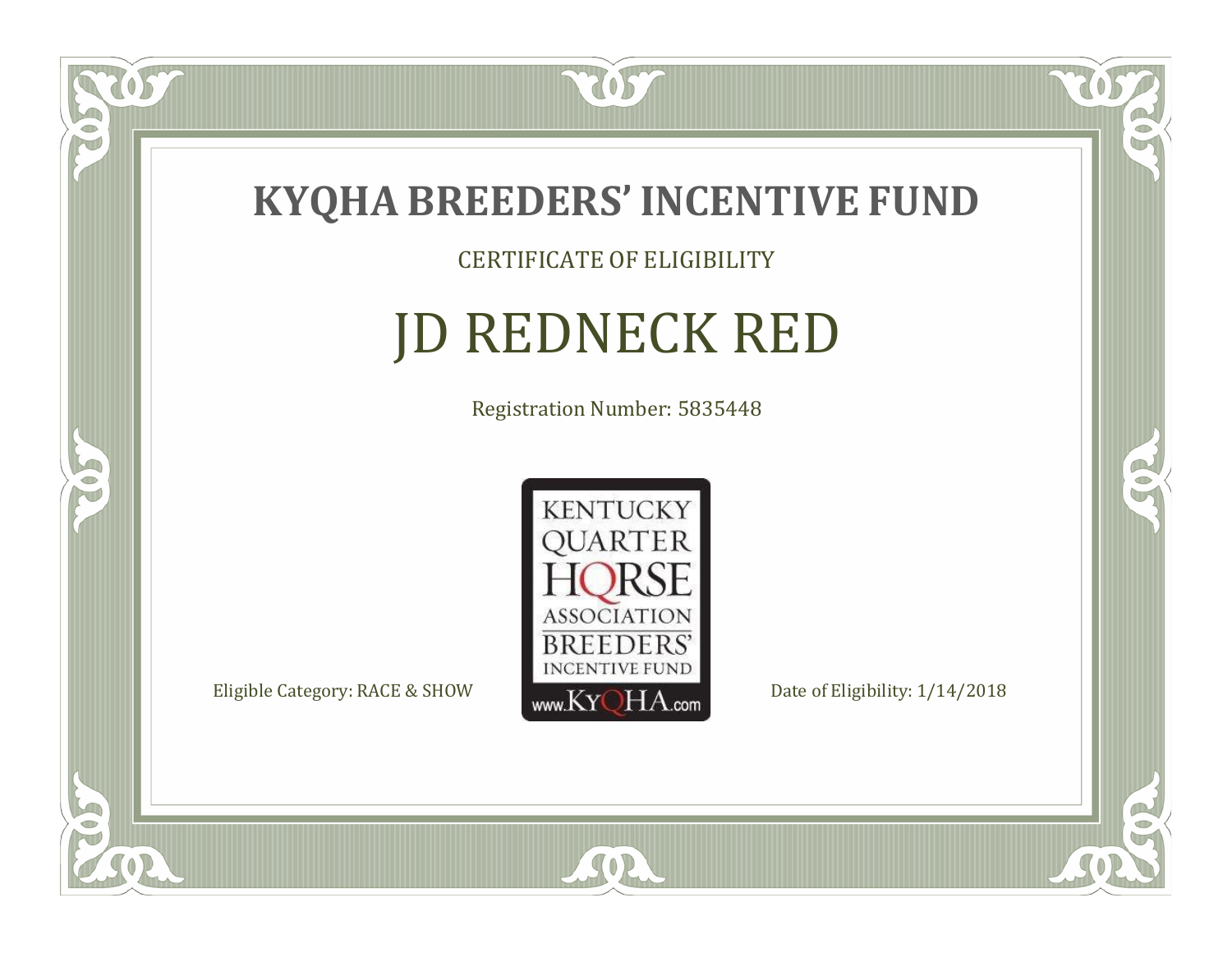

#### CERTIFICATE OF ELIGIBILITY

### JDS SWEET BABY ROSE

Registration Number: X0729590



 $SO2$ 

CO.

CO.

 $\Box$ N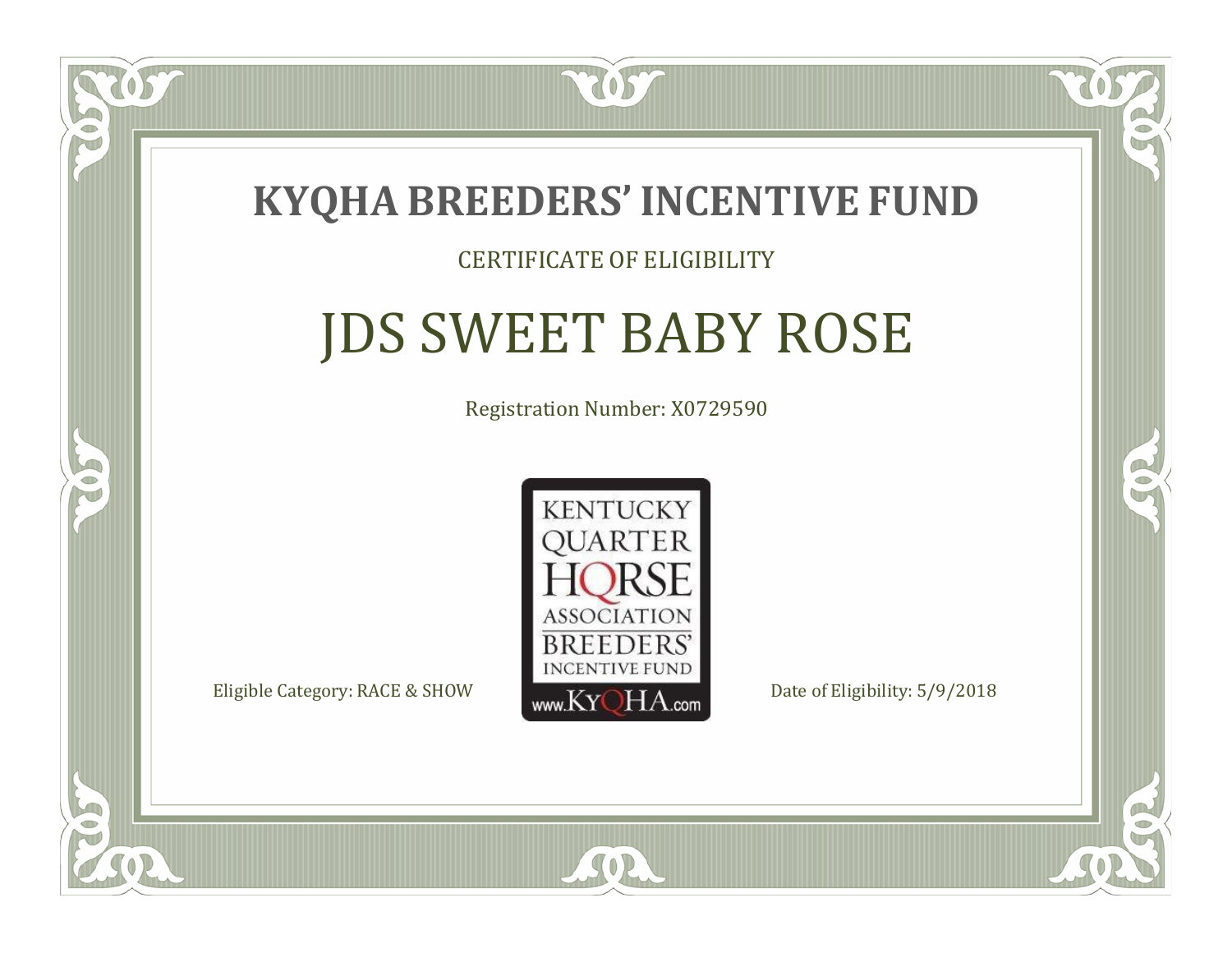

TOST

#### CERTIFICATE OF ELIGIBILITY

# JF TWISTED DIVA

Registration Number: 5842548



SOR

CO.

 $\rightarrow$ 

US

 $\Box$ NU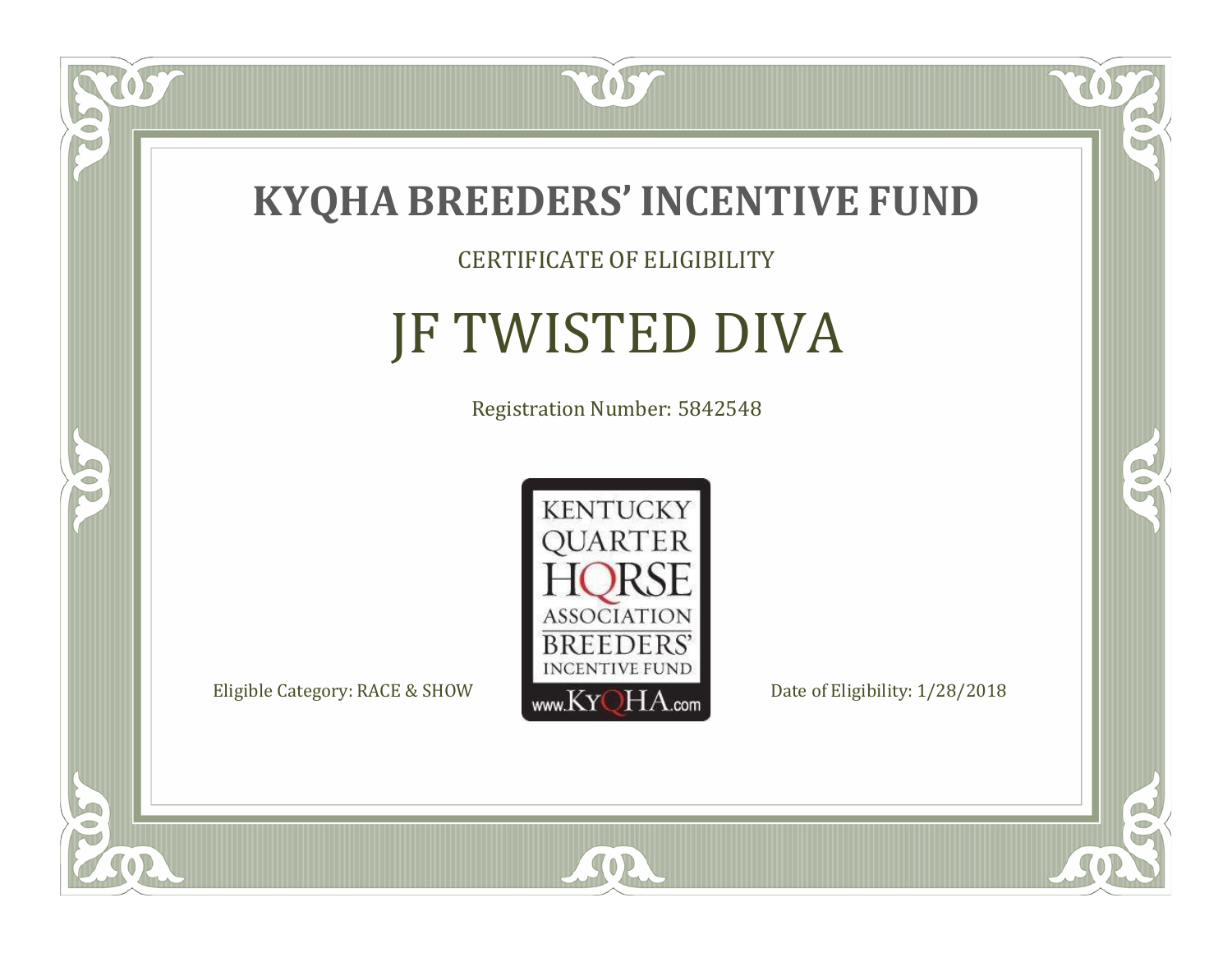

CERTIFICATE OF ELIGIBILITY

# JOB SECURITIE

Registration Number: 5724688



SOR

CO.

CO.

 $\overline{OS}$ 

 $\bullet$ N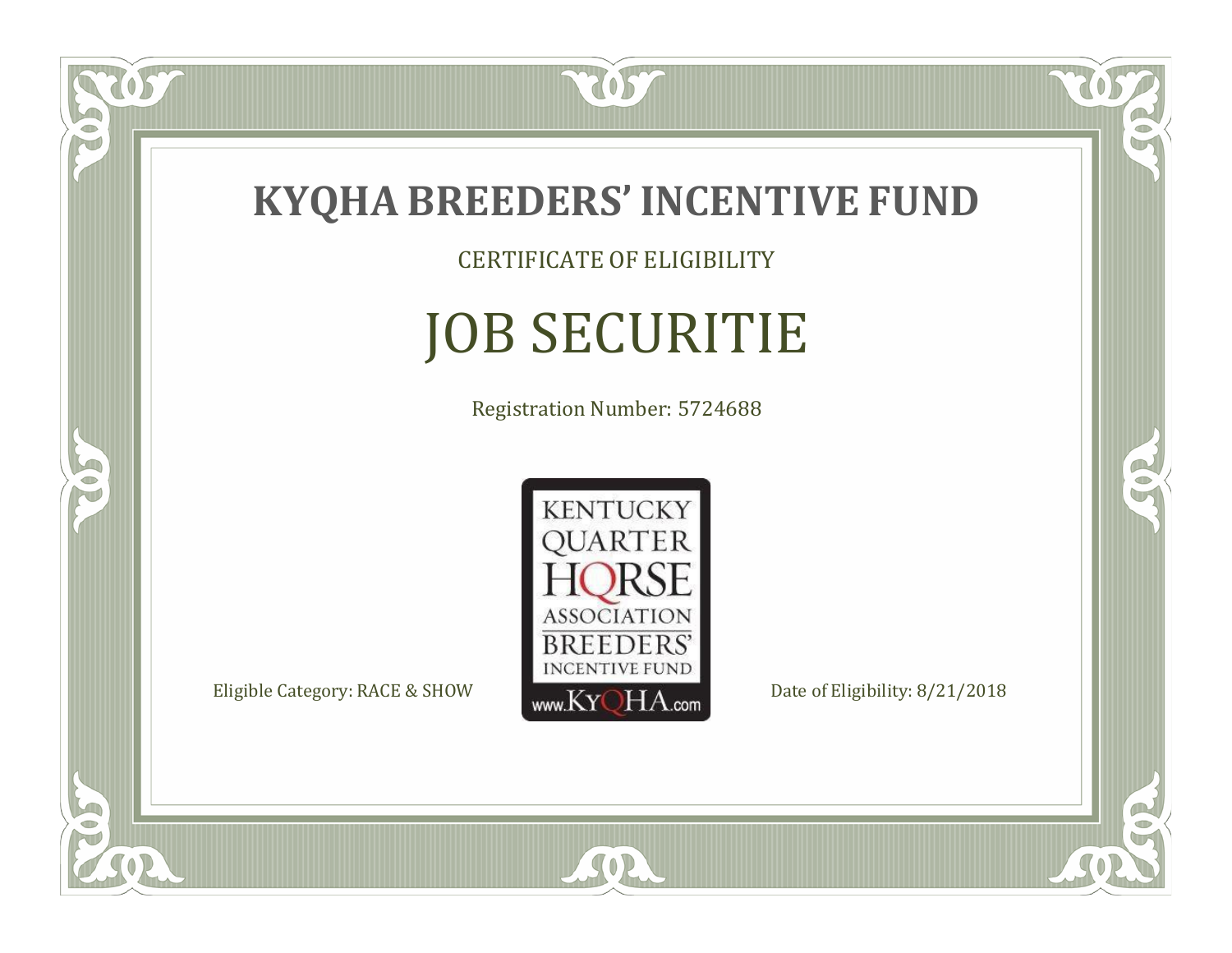

CERTIFICATE OF ELIGIBILITY

# JUDY JETT

Registration Number: 5842002



SOR

RO

 $\mathbb{R}^2$ 

US.

FO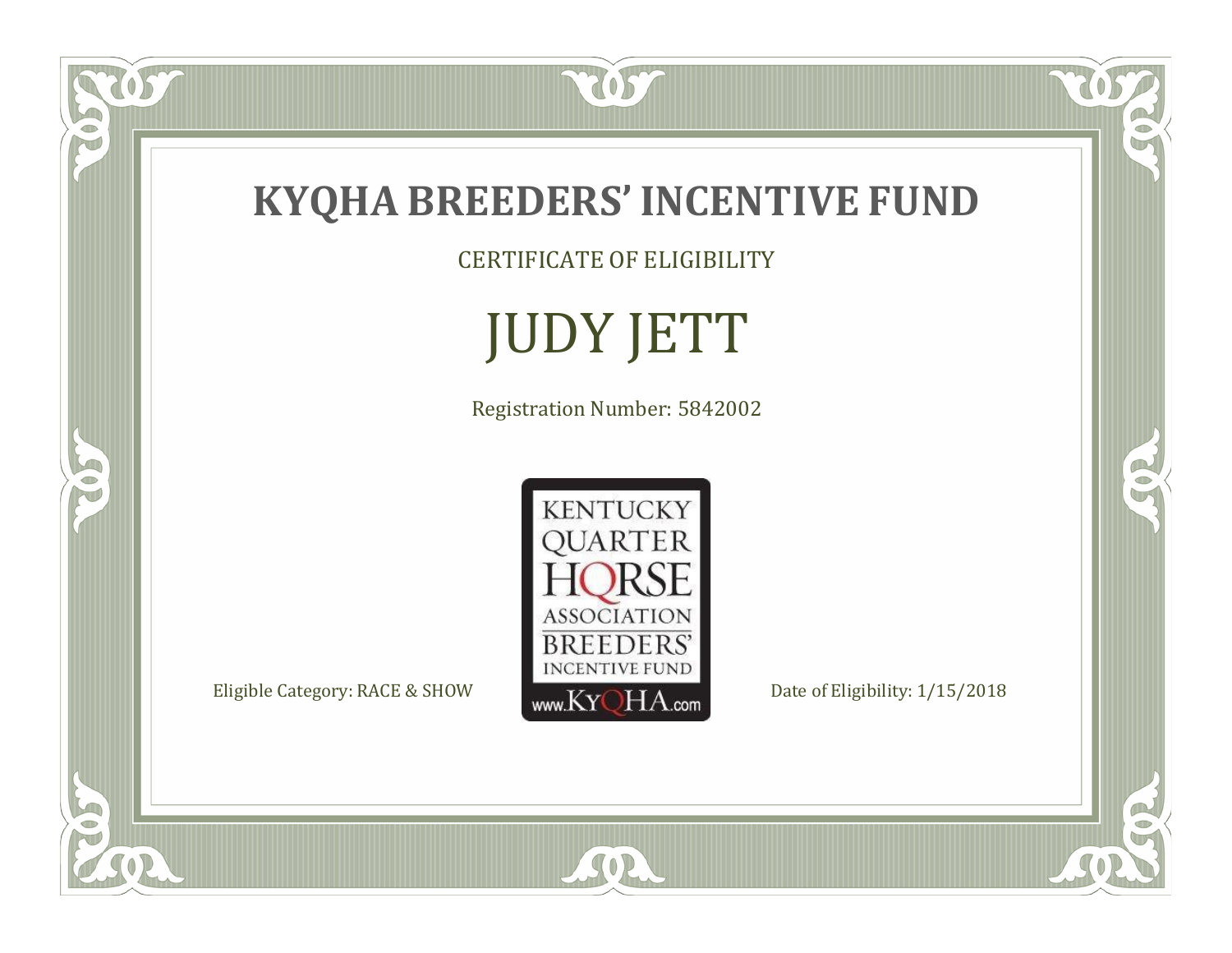### **KYQHA BREEDERS'INCENTIVE FUND**

2057

#### CERTIFICATE OF ELIGIBILITY

# JUSTSAYINIKNOWIMGOOD

Registration Number: 5816266



SOR

CO.

CO.

 $\Box$ N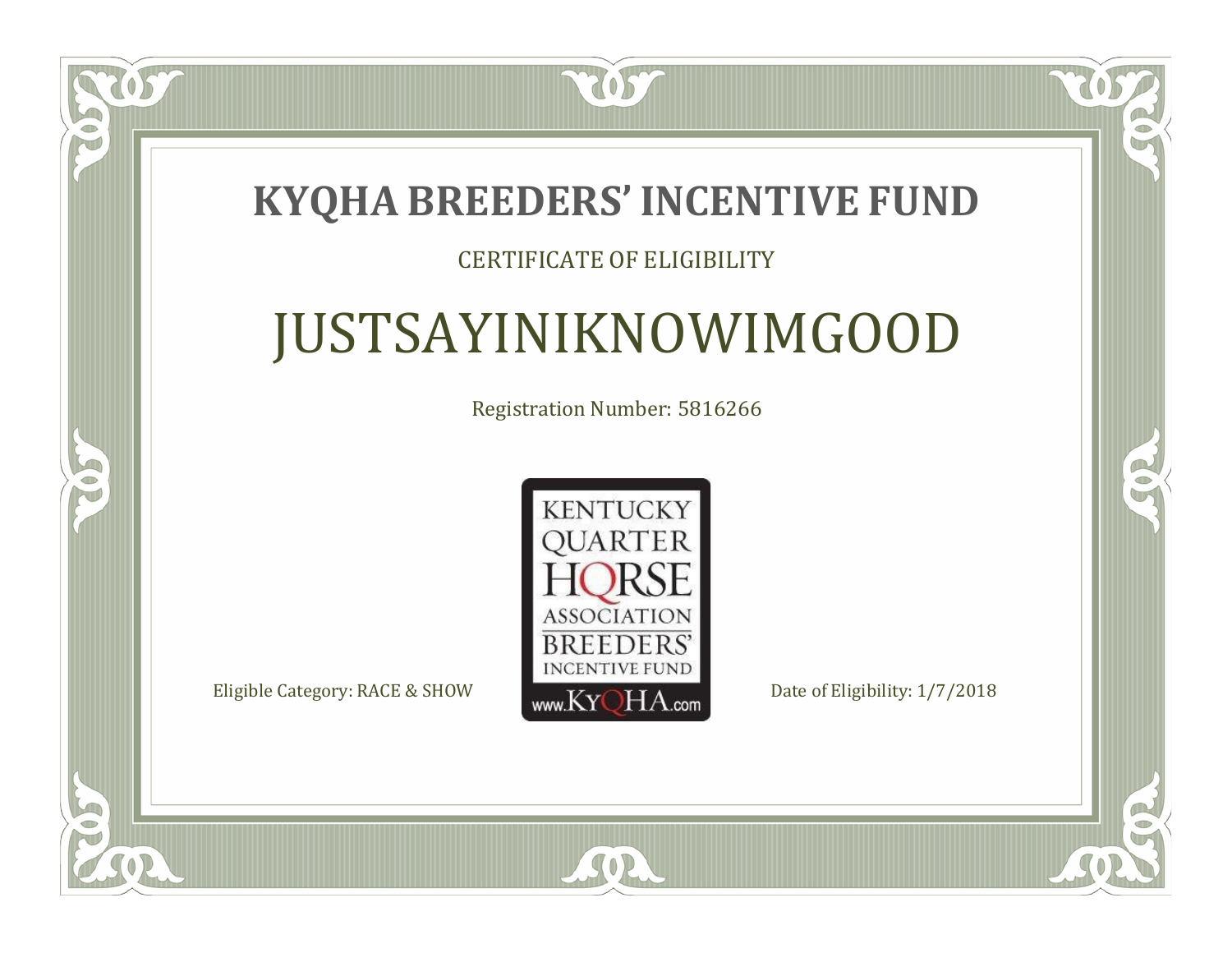

#### CERTIFICATE OF ELIGIBILITY

### KEEP TALKIN IM GOOD

Registration Number: 5664375



SOR

CO.

B

 $\delta S$ 

 $\blacksquare$ N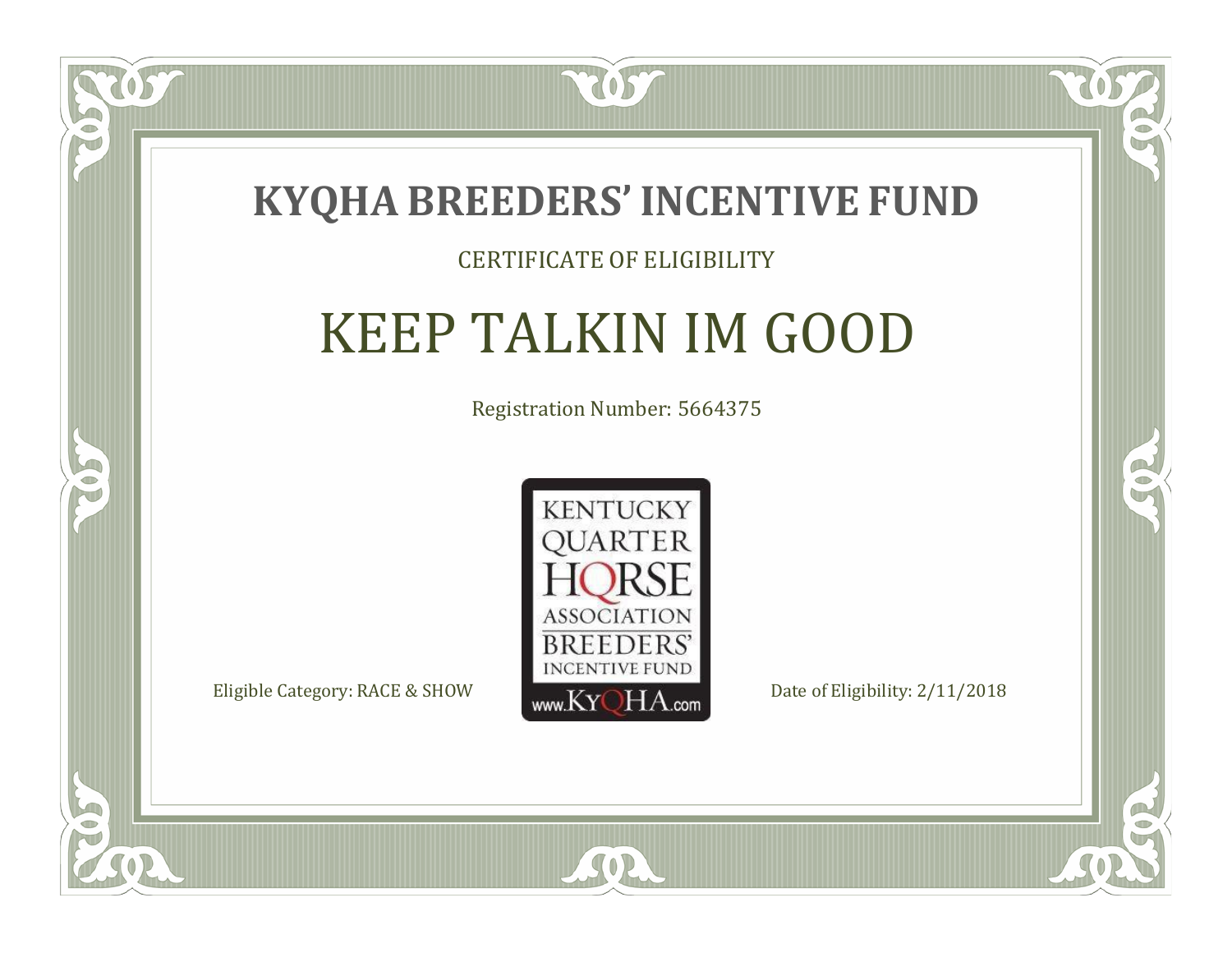

CERTIFICATE OF ELIGIBILITY

# KISS THRU FIRE

Registration Number: 5874618



SOR

 $\mathbb{R}$ 

 $\rightarrow$ 

OST

 $\bullet$ NU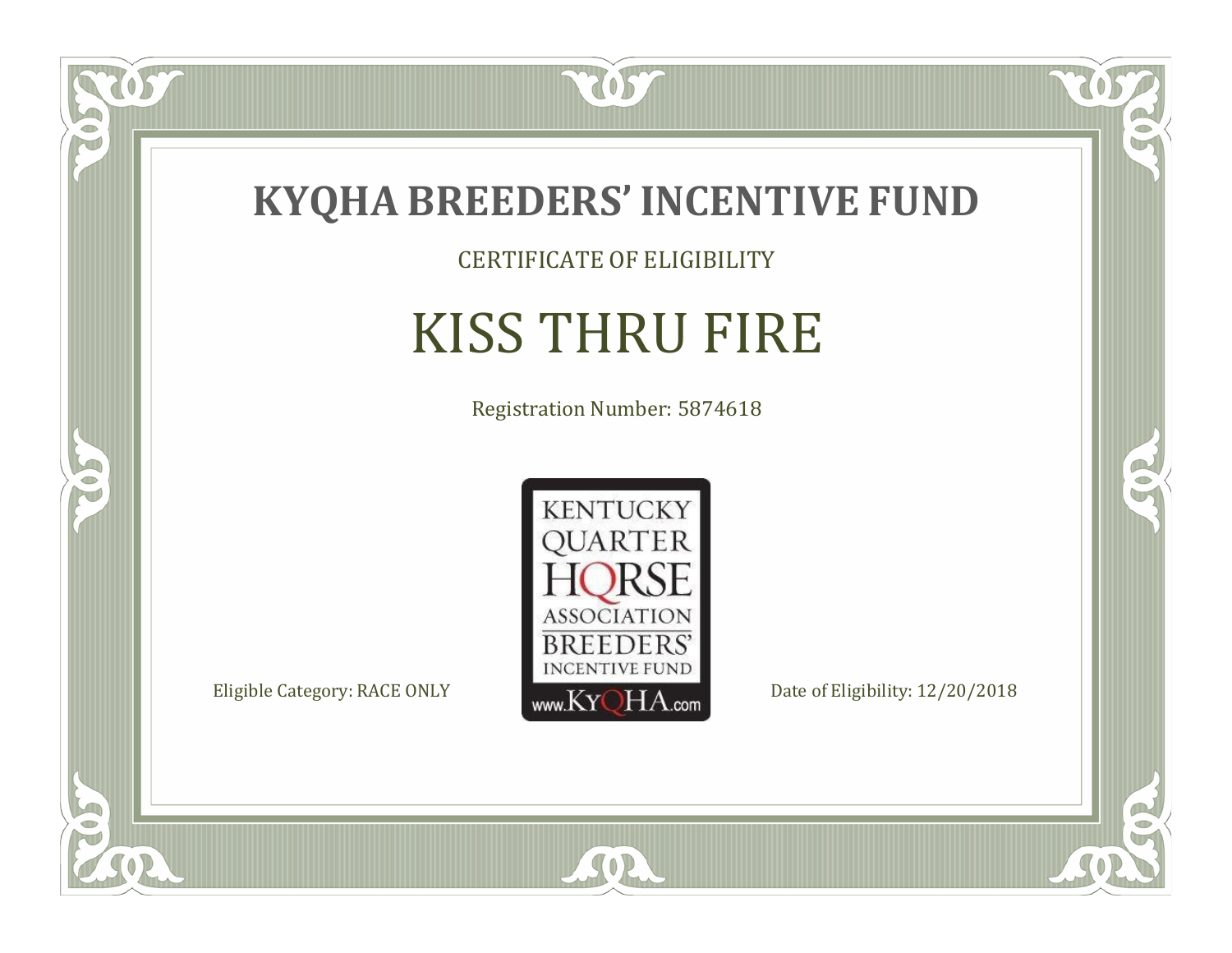

#### CERTIFICATE OF ELIGIBILITY

### KNOW IM NATURAL

Registration Number: 5889147



SOR

 $\mathbb{R}$ 

 $\rightarrow$ 

US

 $\bullet$ NU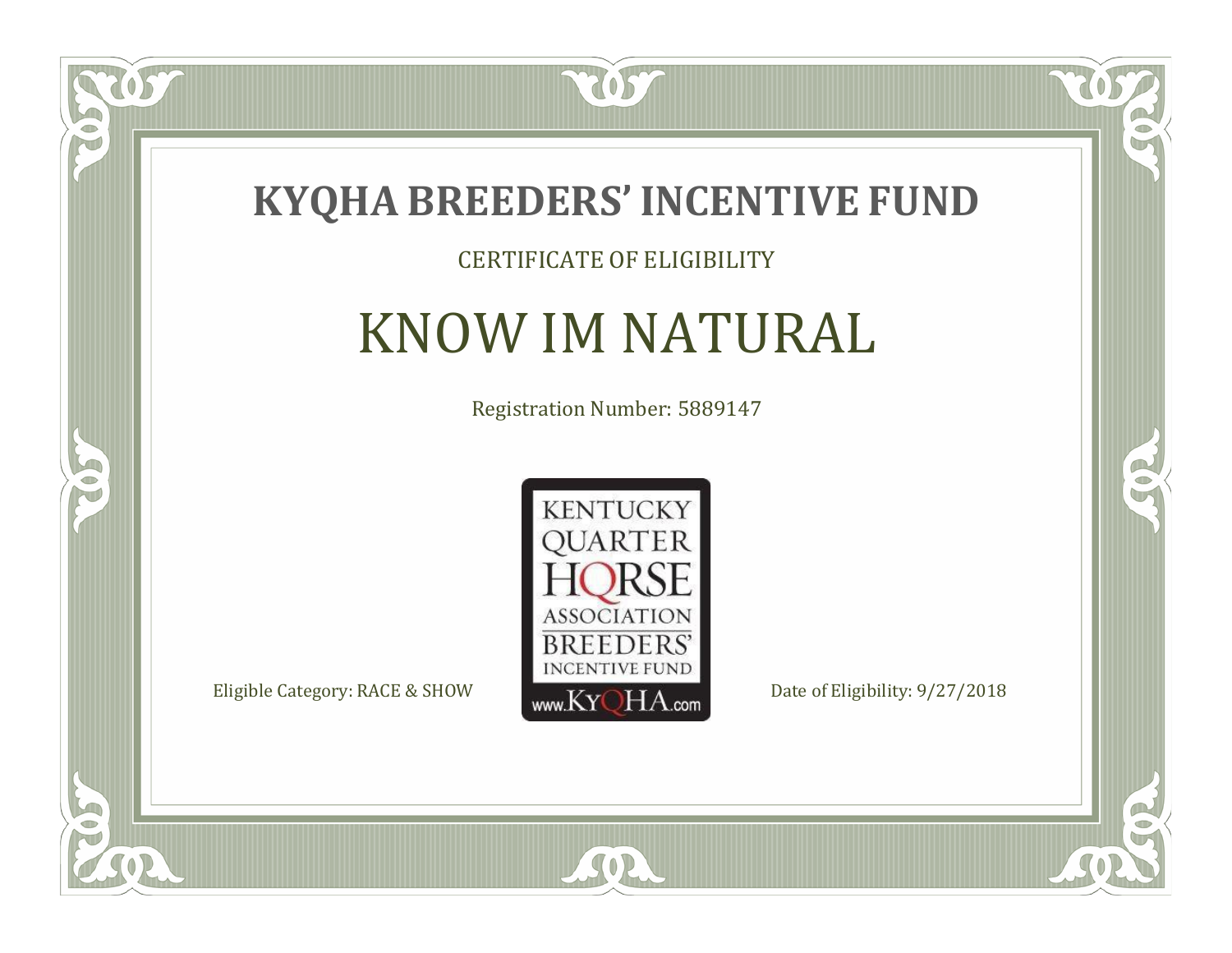

CERTIFICATE OF ELIGIBILITY

### LACEY RED DRESS

Registration Number: 5564774



SOR

CO.

 $\rightarrow$ 

 $\delta S$ 

 $\Box$ NU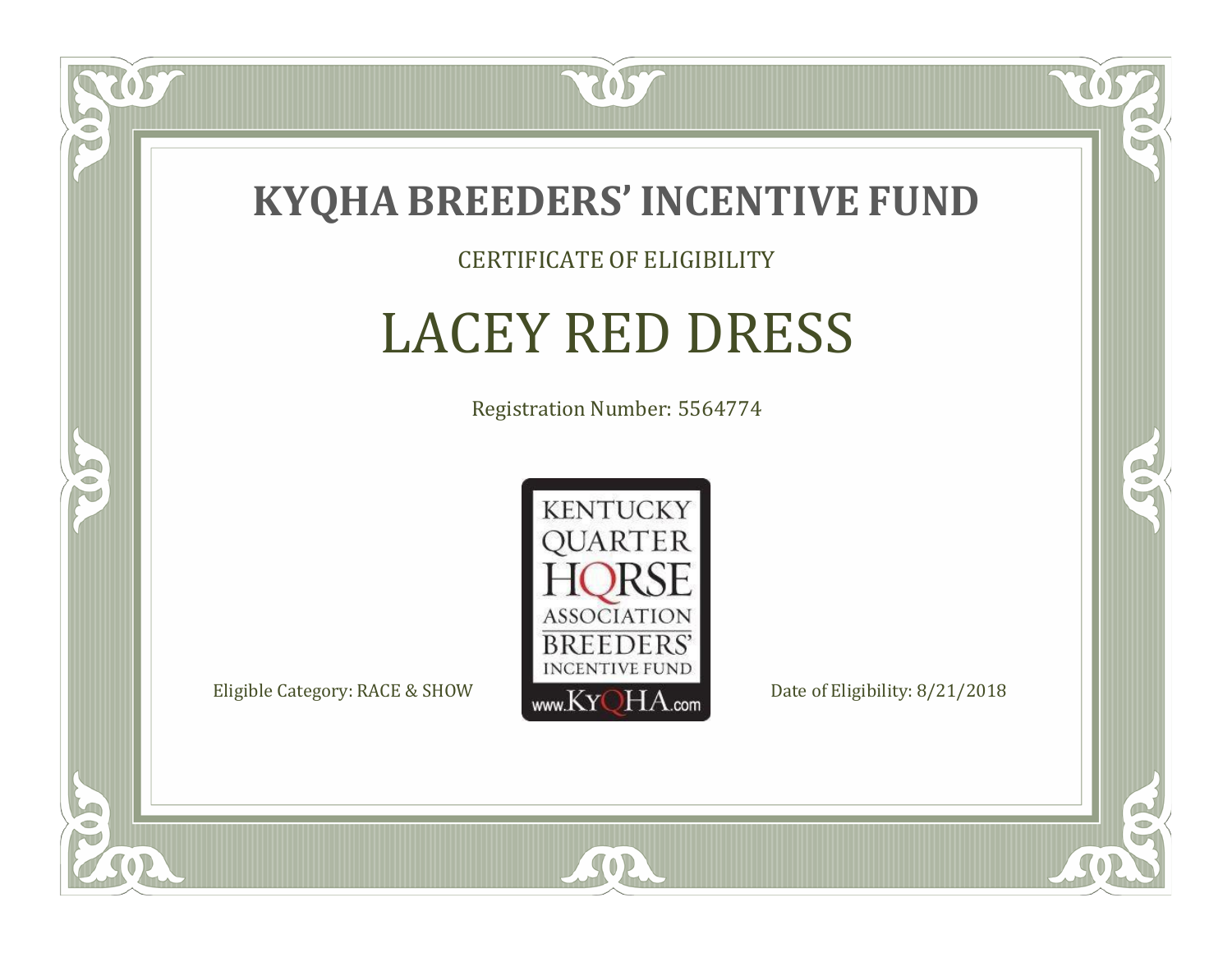

#### CERTIFICATE OF ELIGIBILITY

### LEOS MAN OF HONOR

Registration Number: 5762426



 $SO2$ 

RO

CO.

 $\Box$ N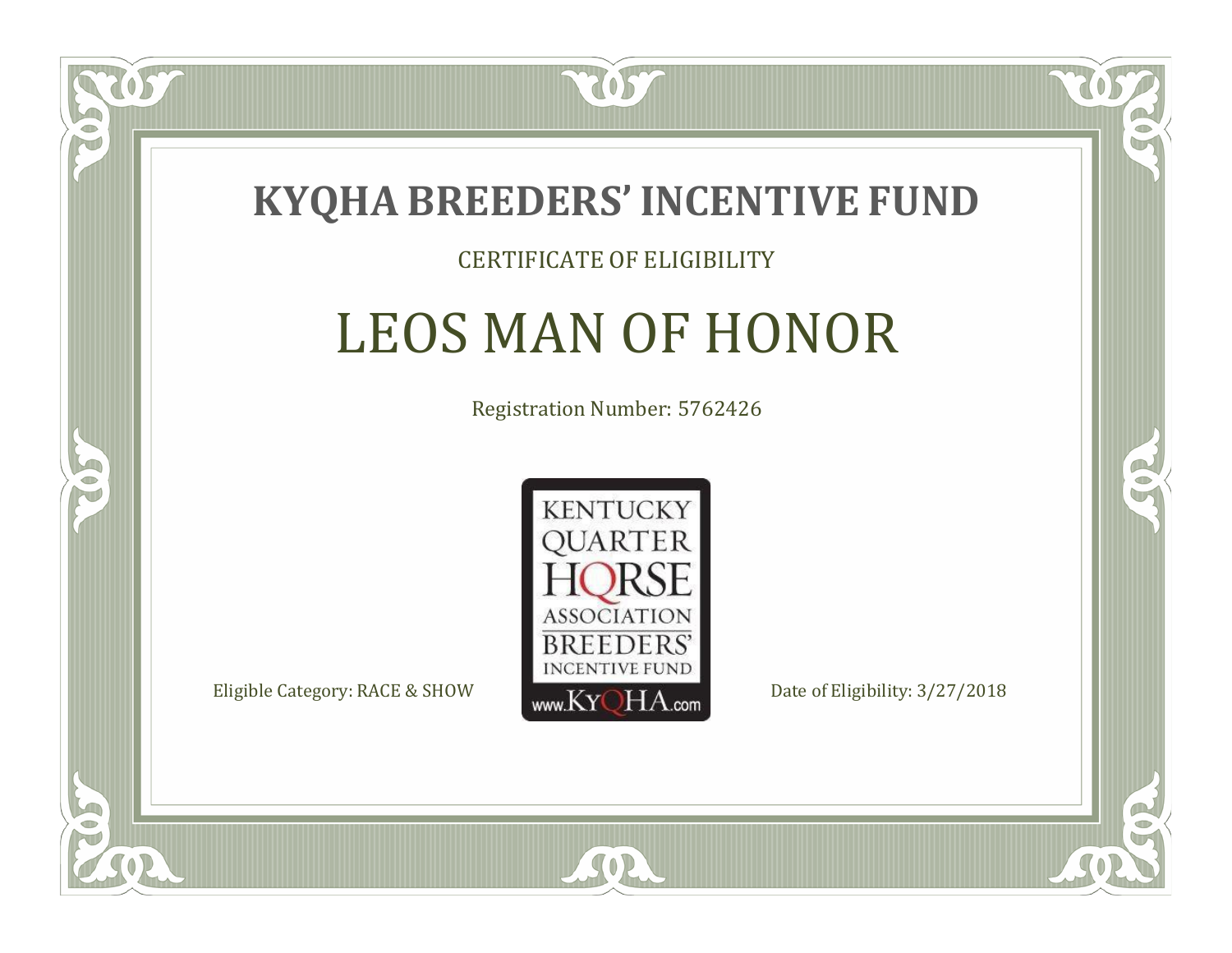

#### CERTIFICATE OF ELIGIBILITY

# LET THEM TALK

Registration Number: 5833492



SOR

 $\mathbb{R}$ 

 $\mathbb{R}^2$ 

OS.

 $\bullet$ N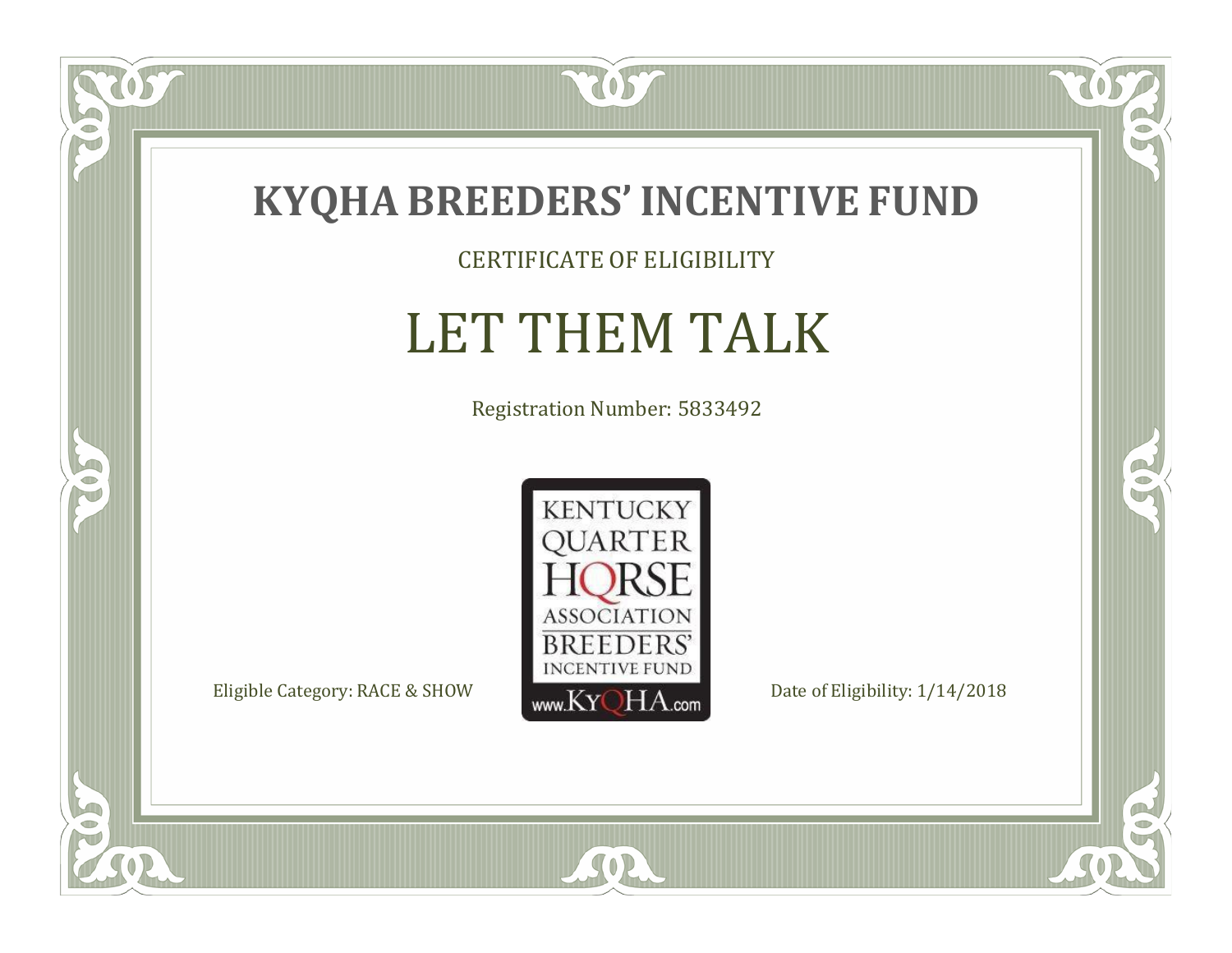

#### CERTIFICATE OF ELIGIBILITY

## LIGHTENING RIDGE

Registration Number: X0729120



SOR

RO

B

 $\Box$ N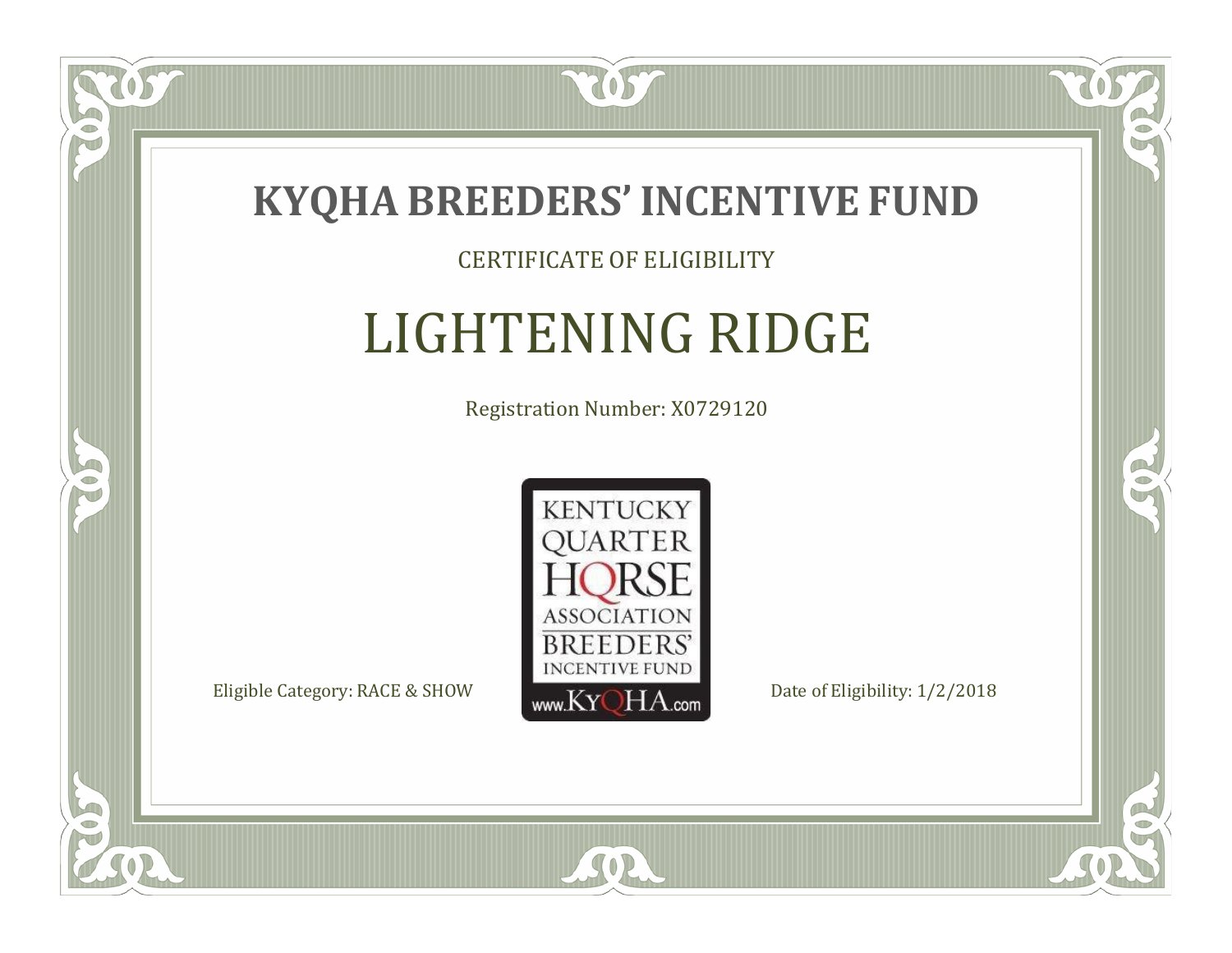

#### CERTIFICATE OF ELIGIBILITY

## LIGHTNING RED SUGAR

Registration Number: X0729587



SOR

RO

B

 $\Box$ N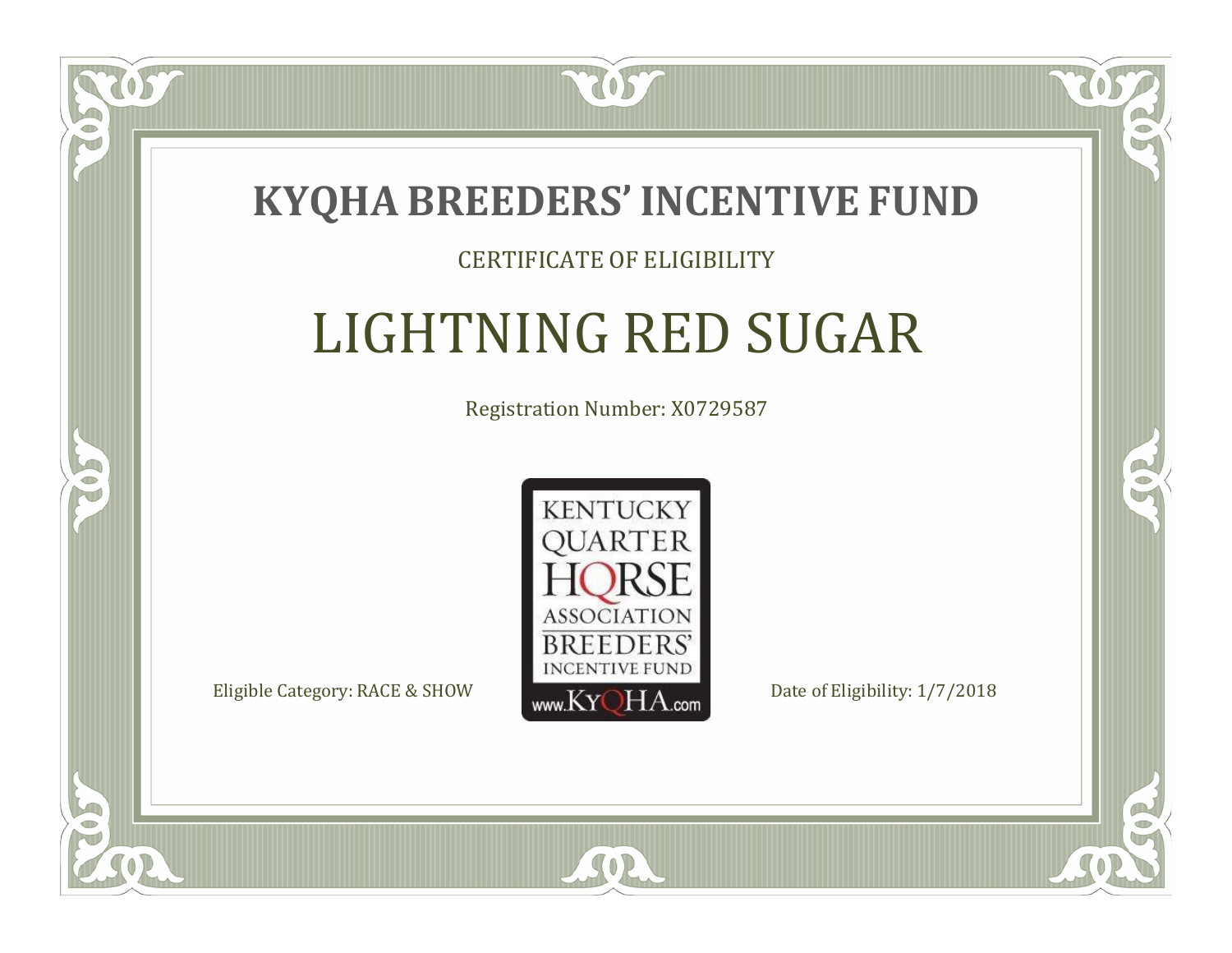### **KYQHA BREEDERS'INCENTIVE FUND**

7057

#### CERTIFICATE OF ELIGIBILITY

# LOOKWHOJUSTWALKEDIN

Registration Number: 5880517



 $SO<sub>2</sub>$ 

 $\mathbb{R}$ 

CO.

 $\Box$ N

S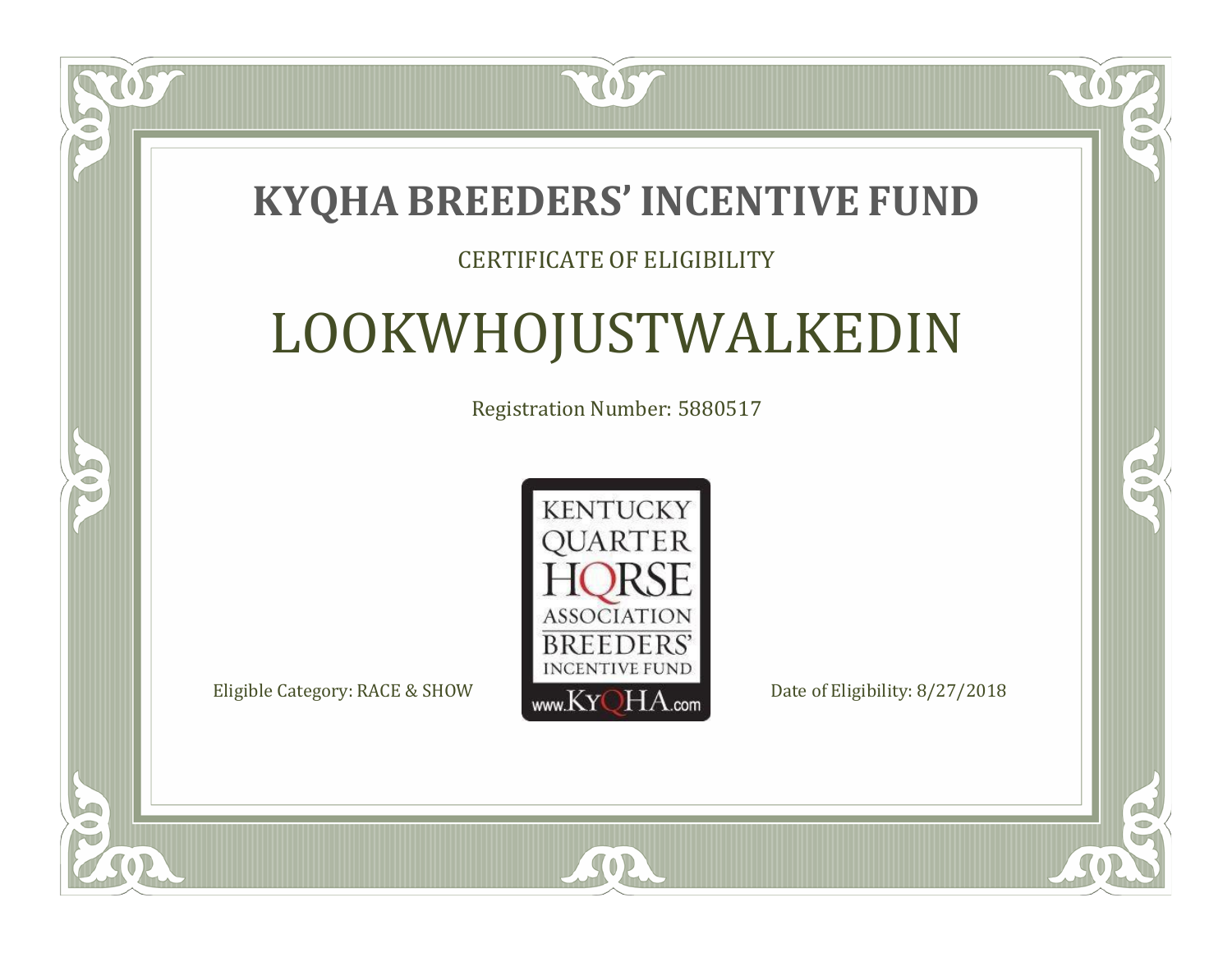

CERTIFICATE OF ELIGIBILITY

# LOVELY CUVEE

Registration Number: 5877185



SOR

 $\mathbb{R}$ 

 $\rightarrow$ 

US

 $\bullet$ N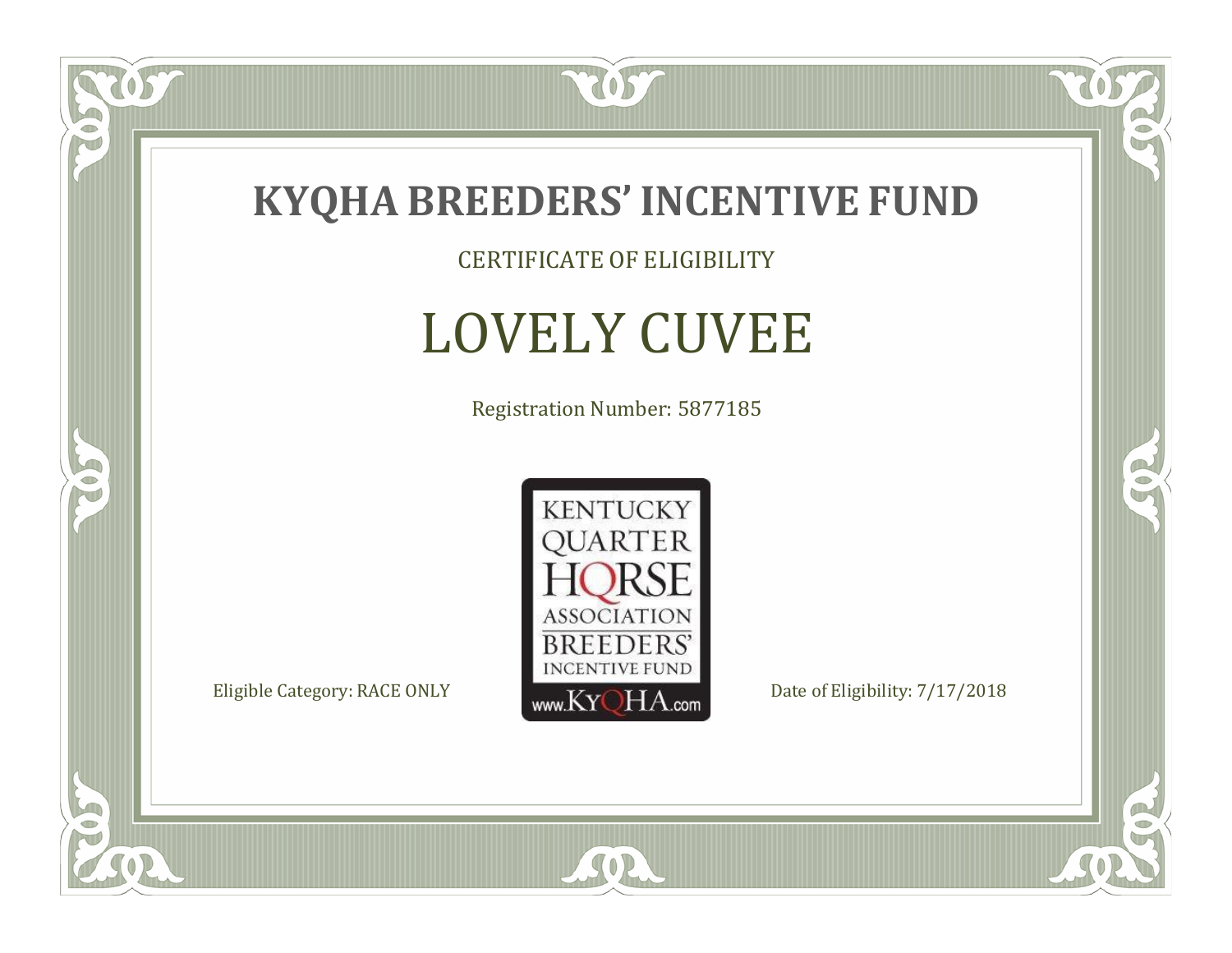### **KYQHA BREEDERS'INCENTIVE FUND**

7057

#### CERTIFICATE OF ELIGIBILITY

# LSBMYFROSTYVALENTINE

Registration Number: 5858387



SOR

CO.

 $\rightarrow$ 

 $\Box$ N

S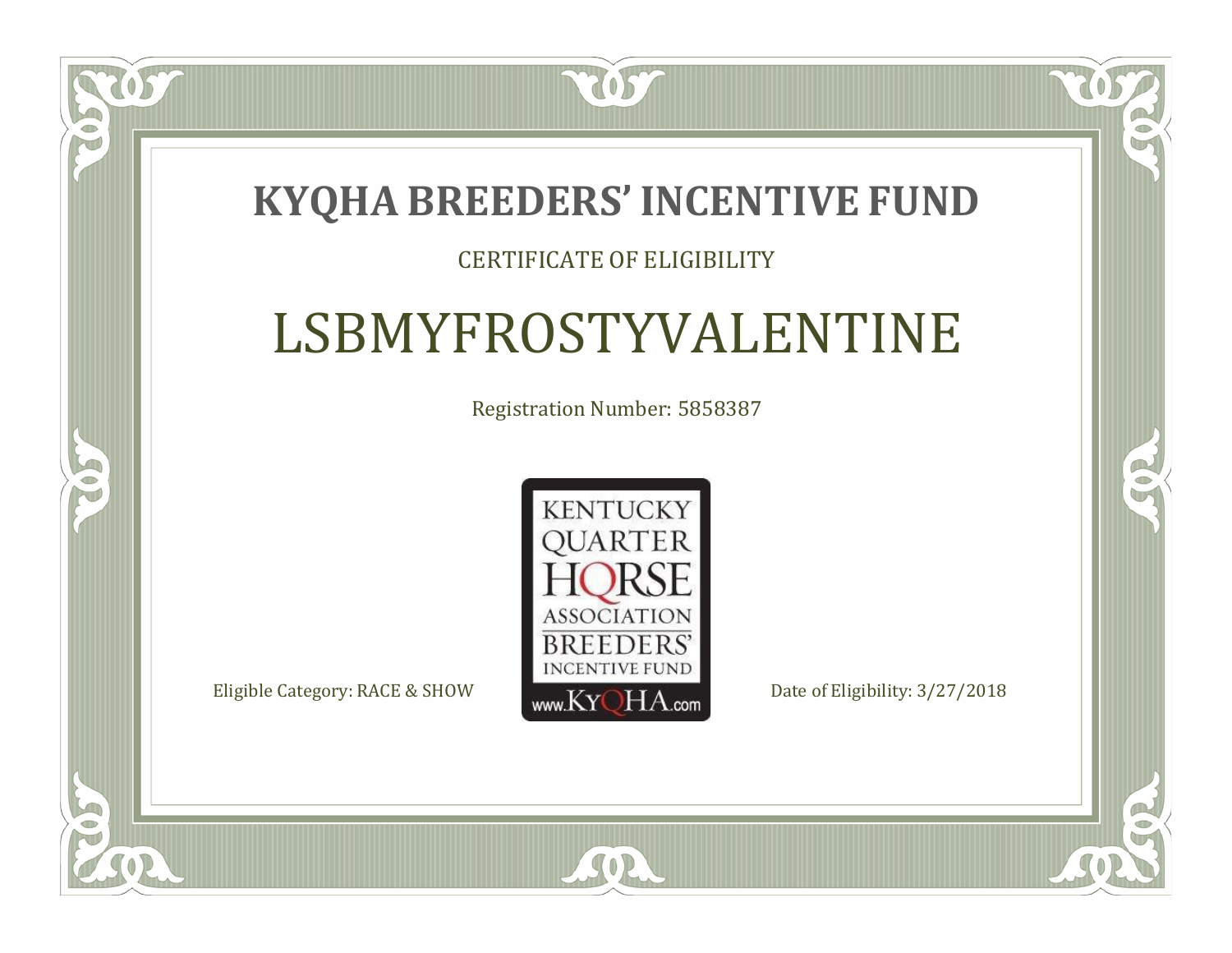

 $\Box$ N

S

#### CERTIFICATE OF ELIGIBILITY

# MONEY ON THE BULZEYE

Registration Number: X0729478



SOR

CO.

 $\rightarrow$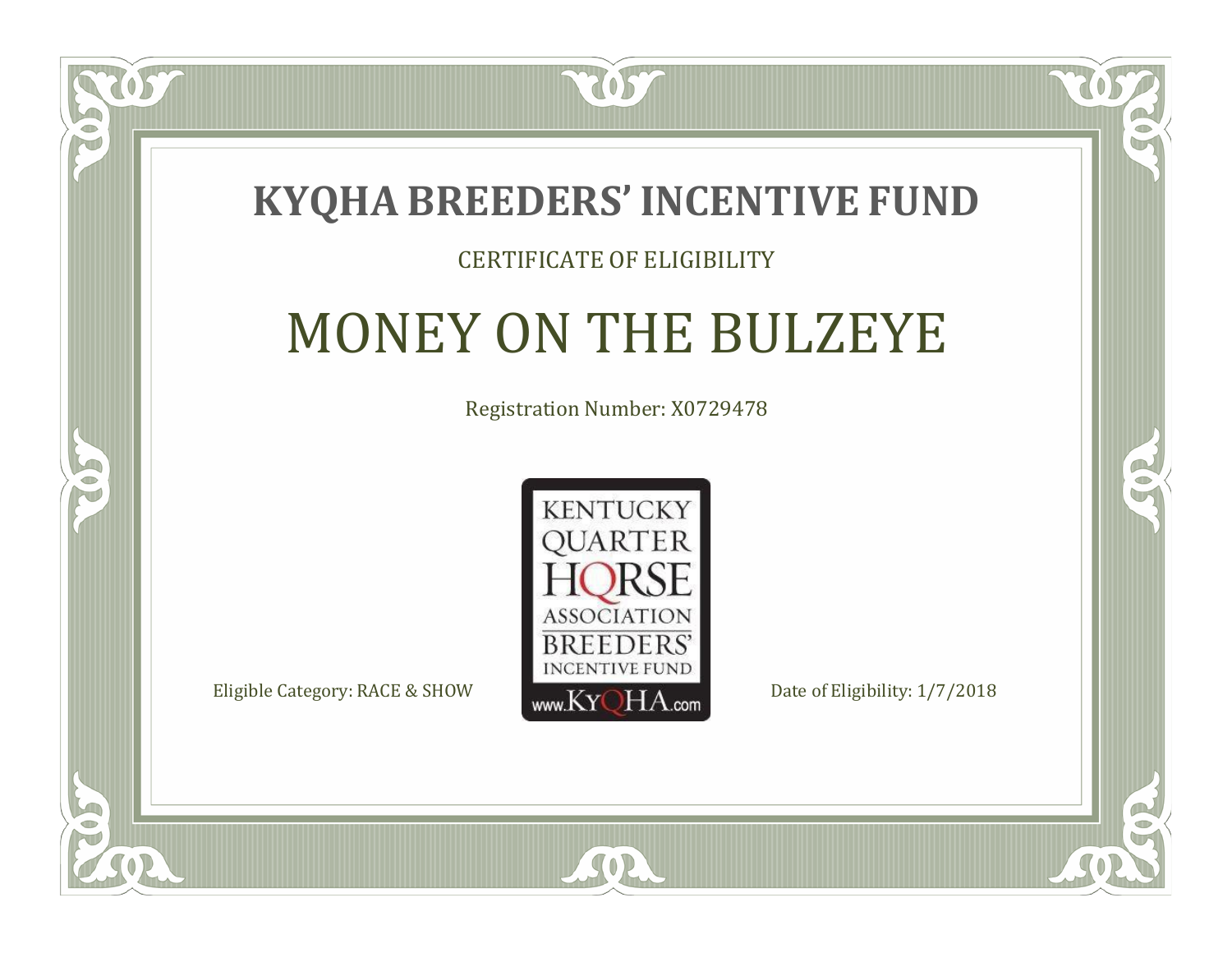

US.

P

5

CERTIFICATE OF ELIGIBILITY

# MOOLA

Registration Number: 5874314



SOR

 $\mathbb{R}$ 

 $\mathbb{R}^2$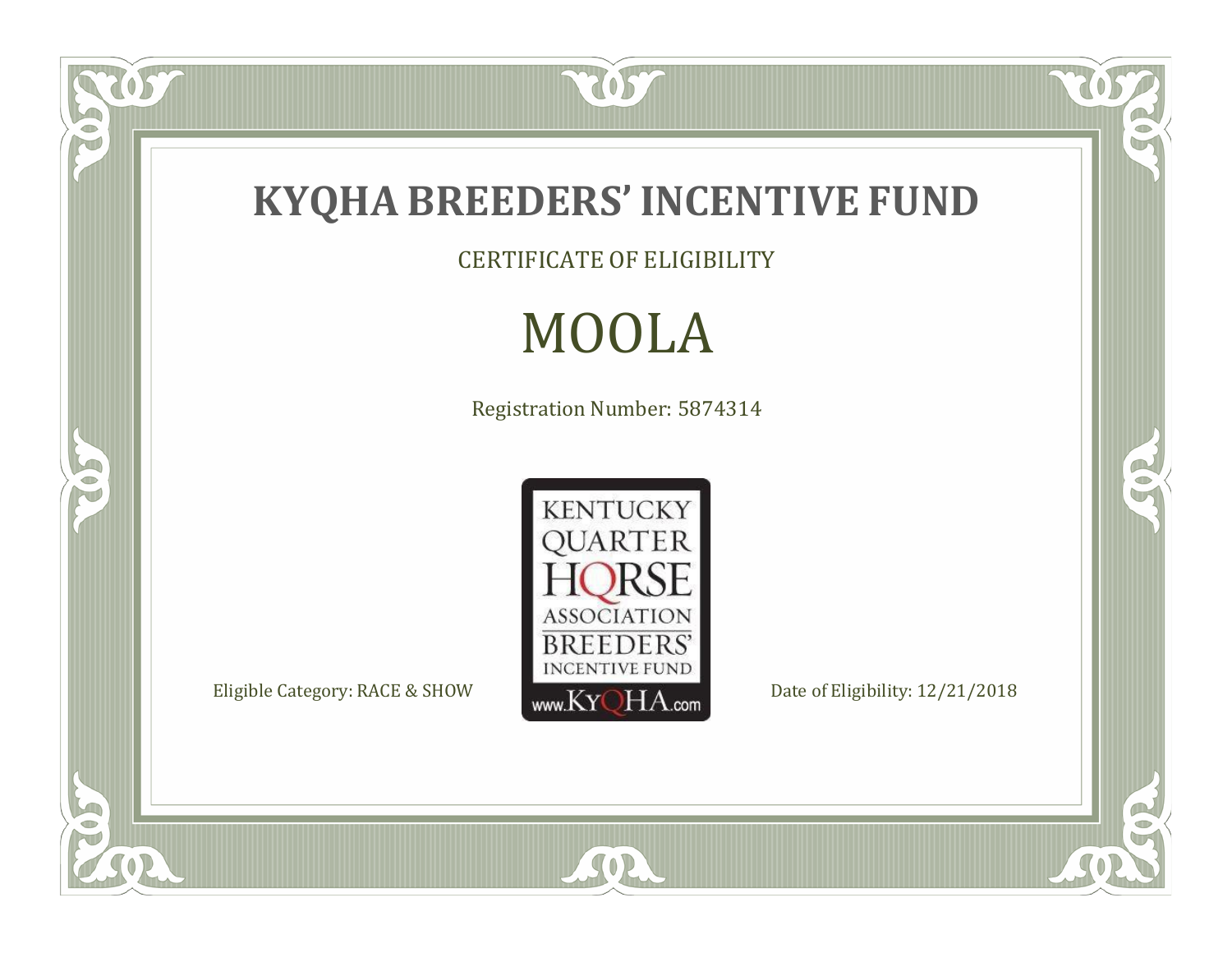

#### CERTIFICATE OF ELIGIBILITY

# MY DADDYS A PIRATE

Registration Number: 5816230



SOR

CO.

 $\rightarrow$ 

 $\Box$ N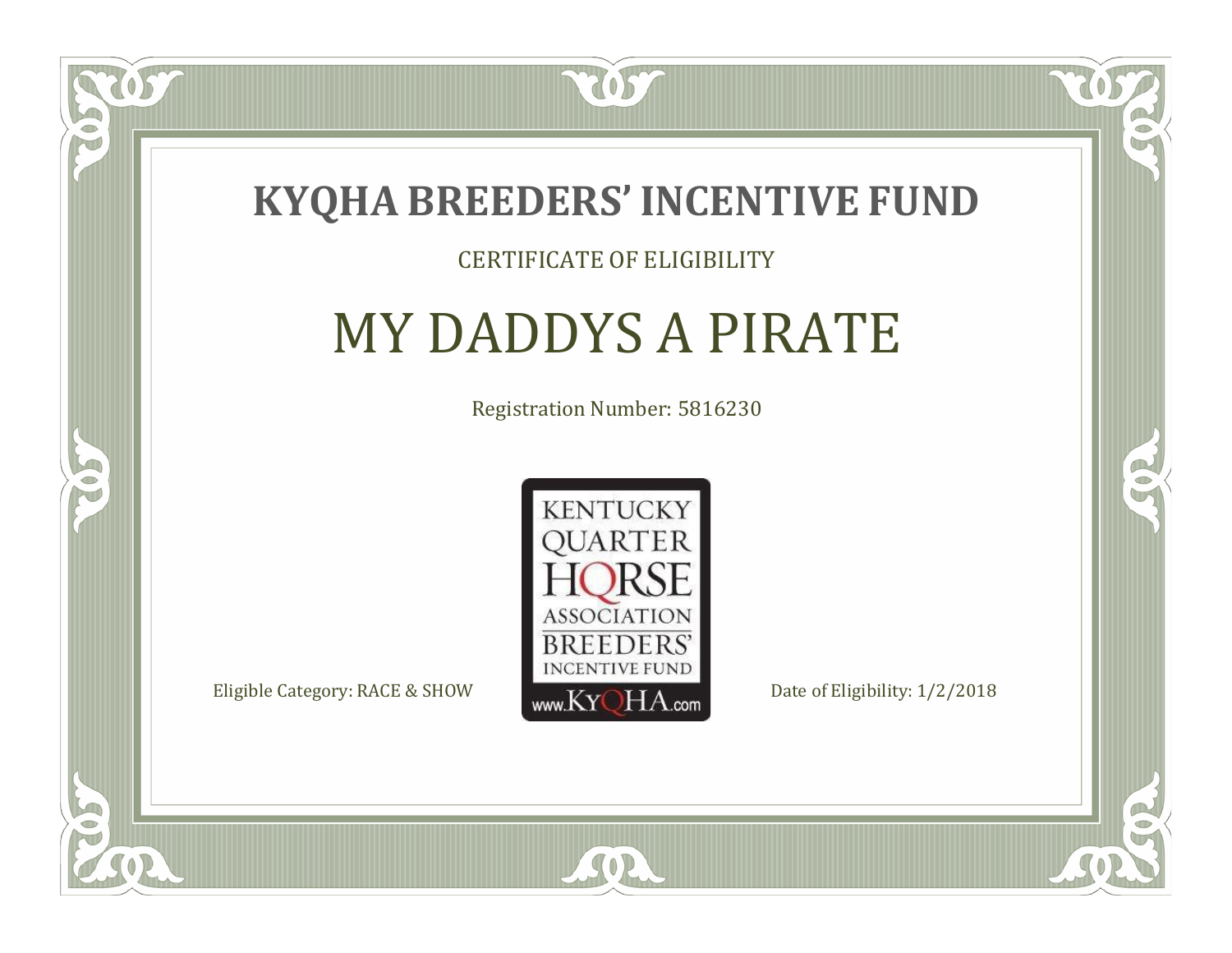

#### CERTIFICATE OF ELIGIBILITY

# MY SHADOW BUG

Registration Number: 5829059



SOR

 $\mathbb{R}$ 

 $\rightarrow$ 

057

 $\bullet$ NU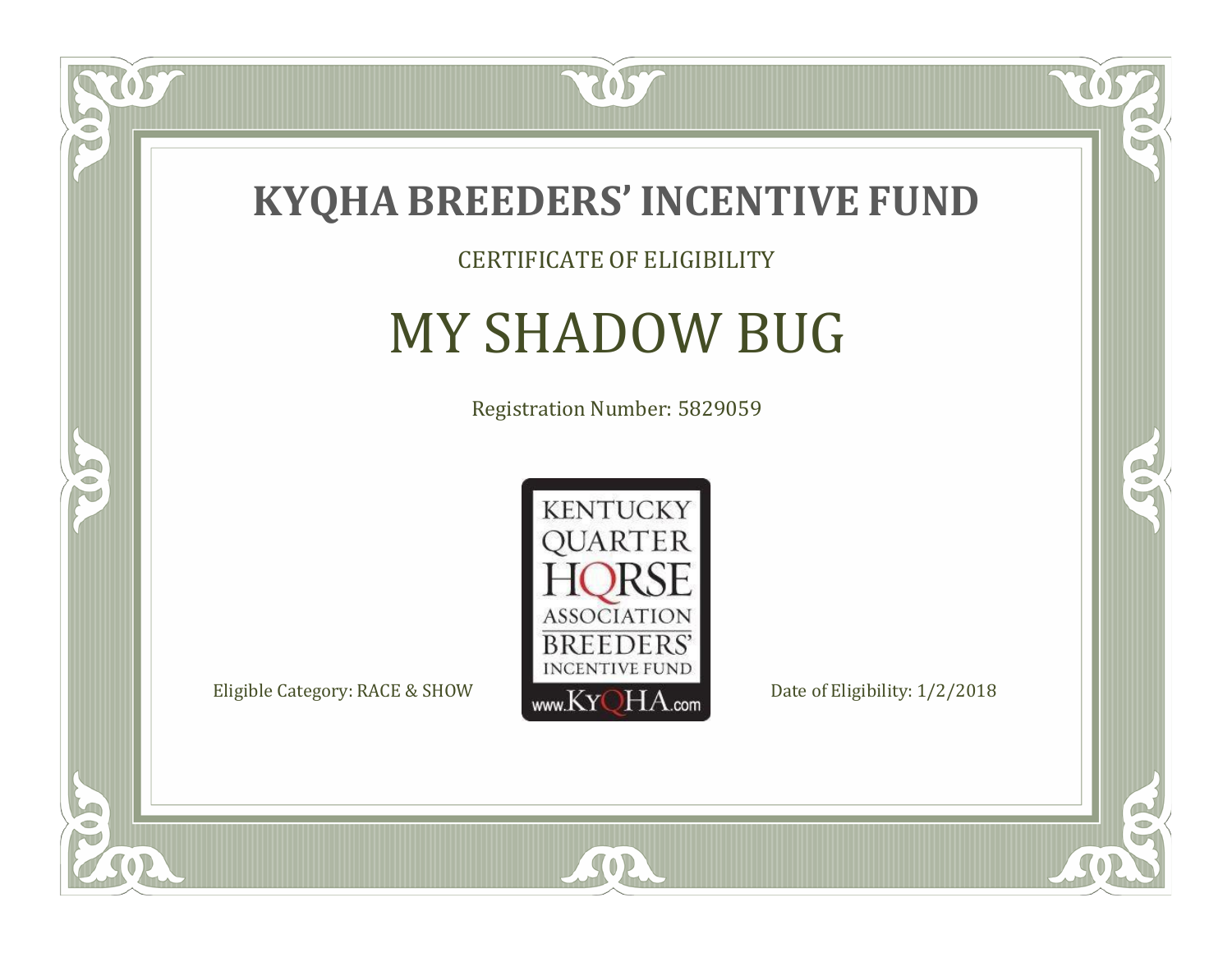

#### CERTIFICATE OF ELIGIBILITY

# NEVER HAD A DOUBT

Registration Number: 5892647



SOR

CO.

 $\rightarrow$ 

 $\Box$ N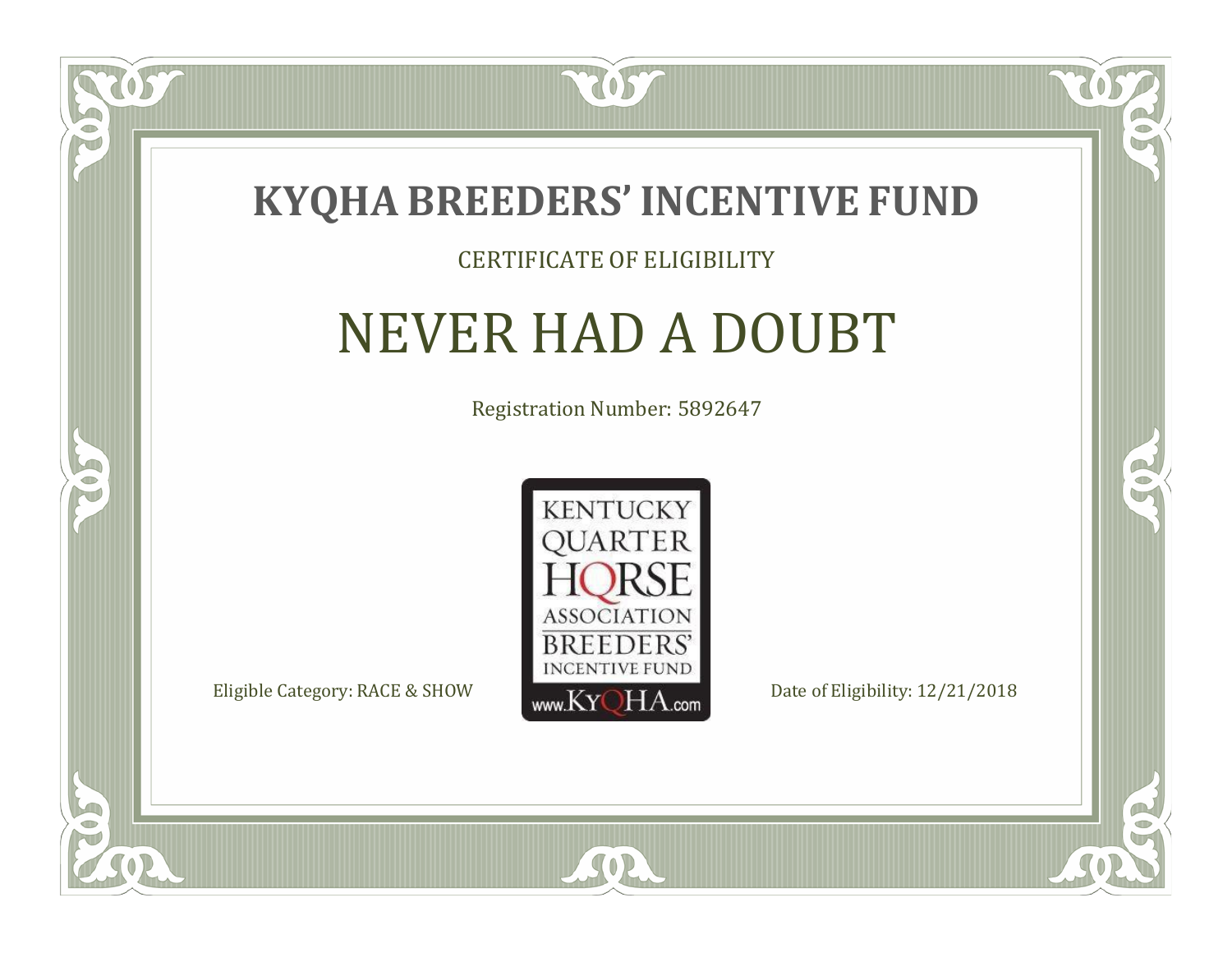

#### CERTIFICATE OF ELIGIBILITY

# NO BACKING DOWN

Registration Number: X0729195



 $SO2$ 

CO.

B

 $\Box$ NU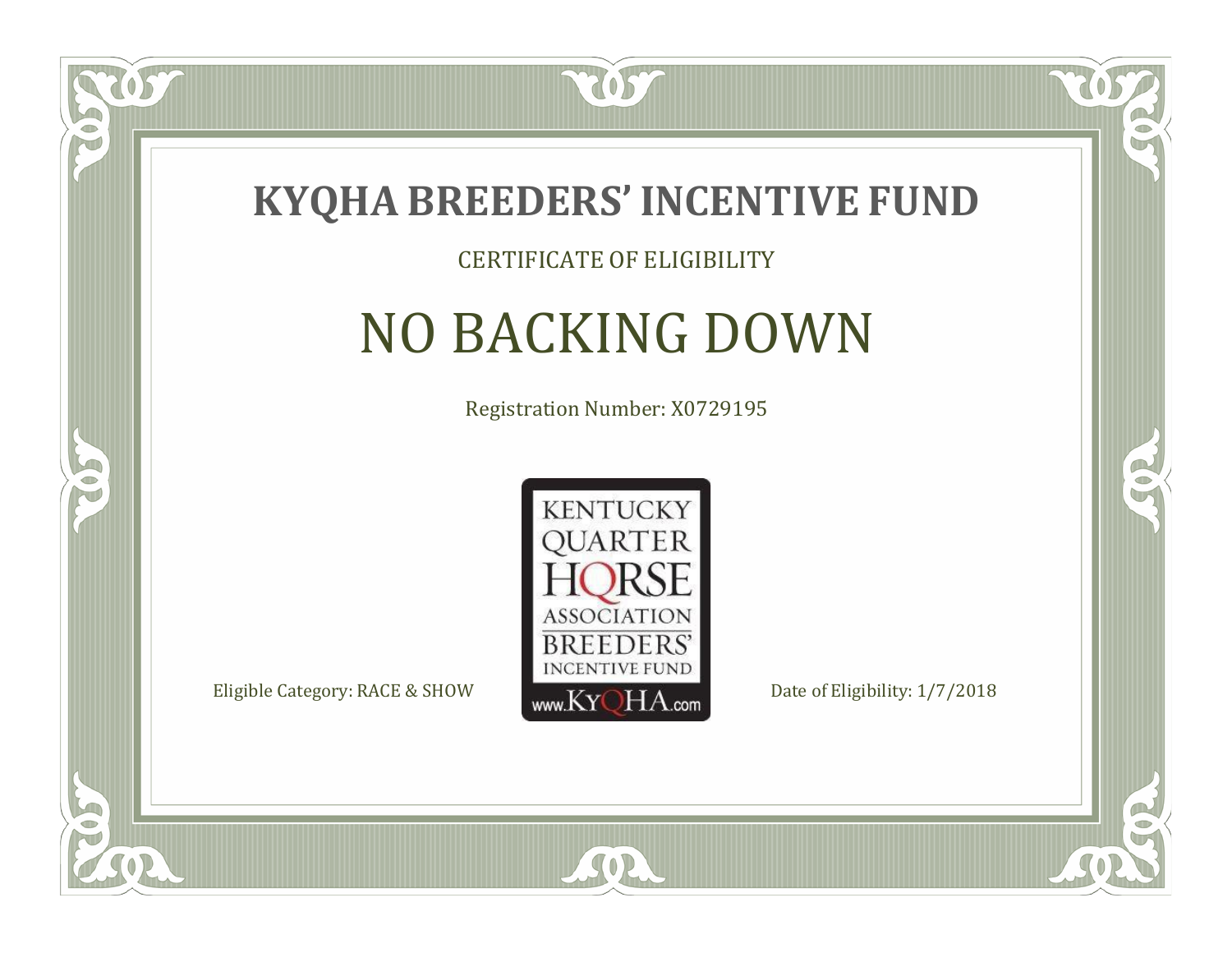

#### CERTIFICATE OF ELIGIBILITY

# NO DOUBT IM DYNAMIC

Registration Number: 5677984



SOR

CO.

 $\rightarrow$ 

 $\blacksquare$ N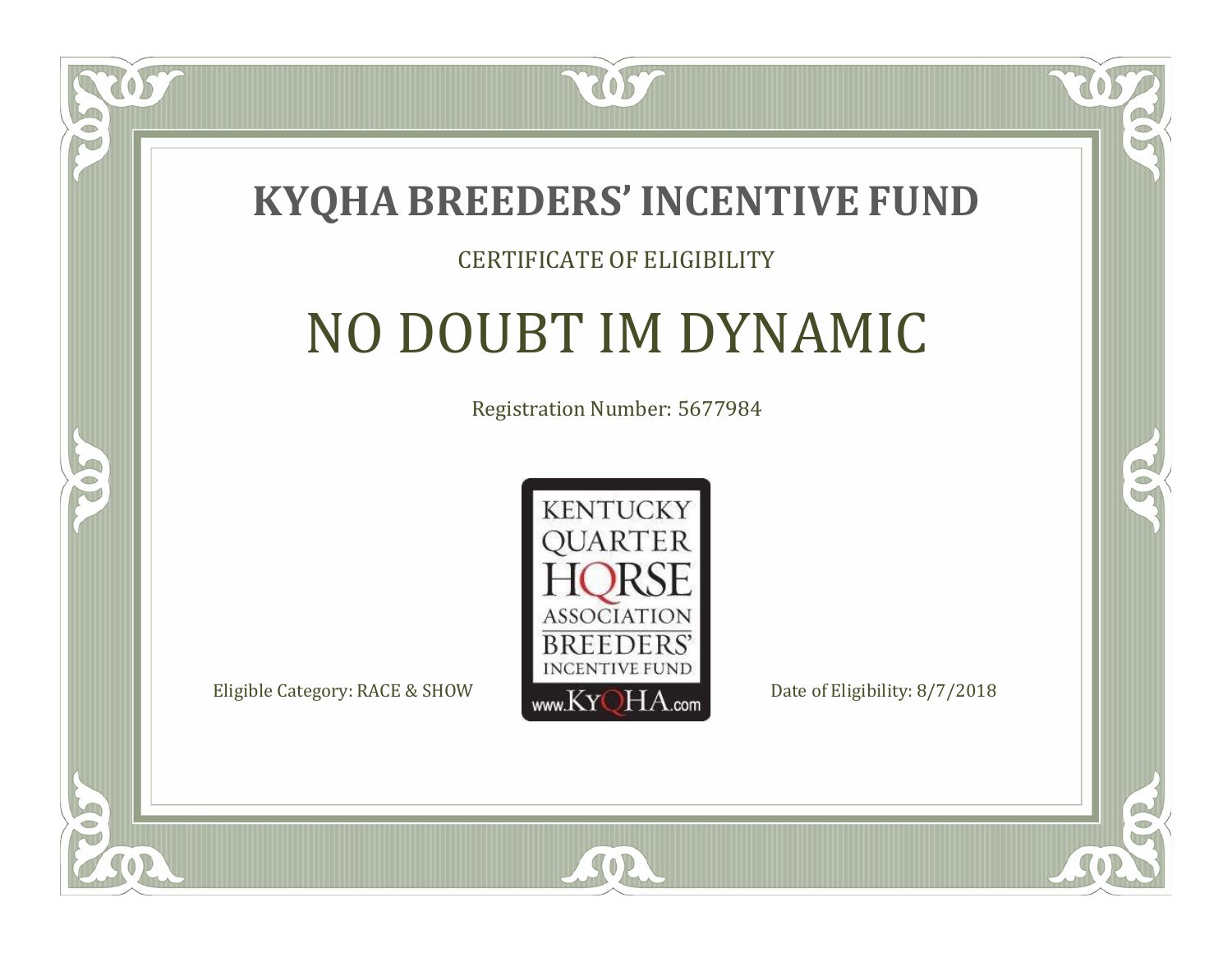

#### CERTIFICATE OF ELIGIBILITY

# ONLY TUFLADIESNVITED

Registration Number: 5865999



SOR

 $\mathbb{R}$ 

R

 $\bullet$ N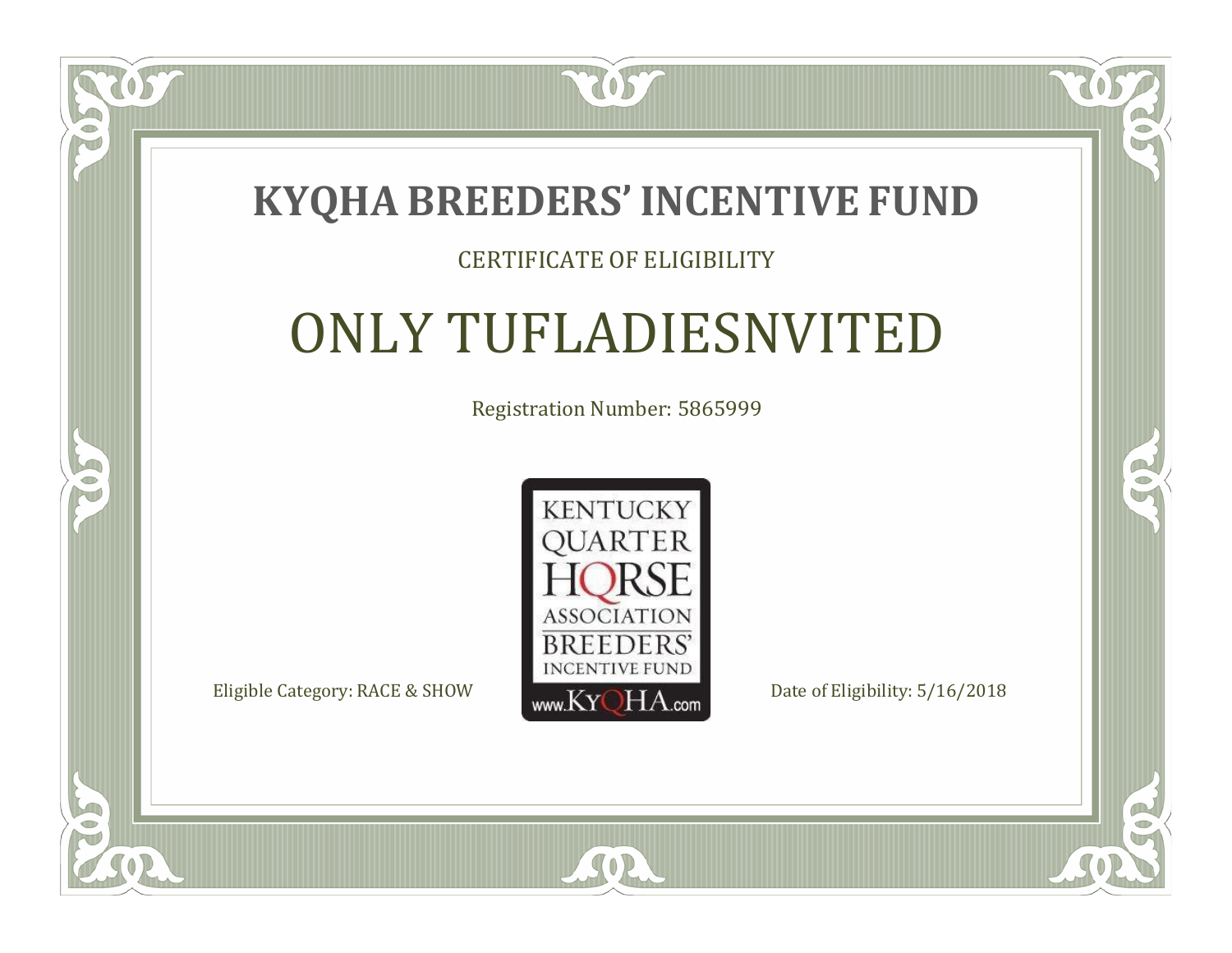

#### CERTIFICATE OF ELIGIBILITY

# OOPSSHEDIDITAGAIN

Registration Number: X0733695



SOR

RO

 $\rightarrow$ 

 $\Box$ N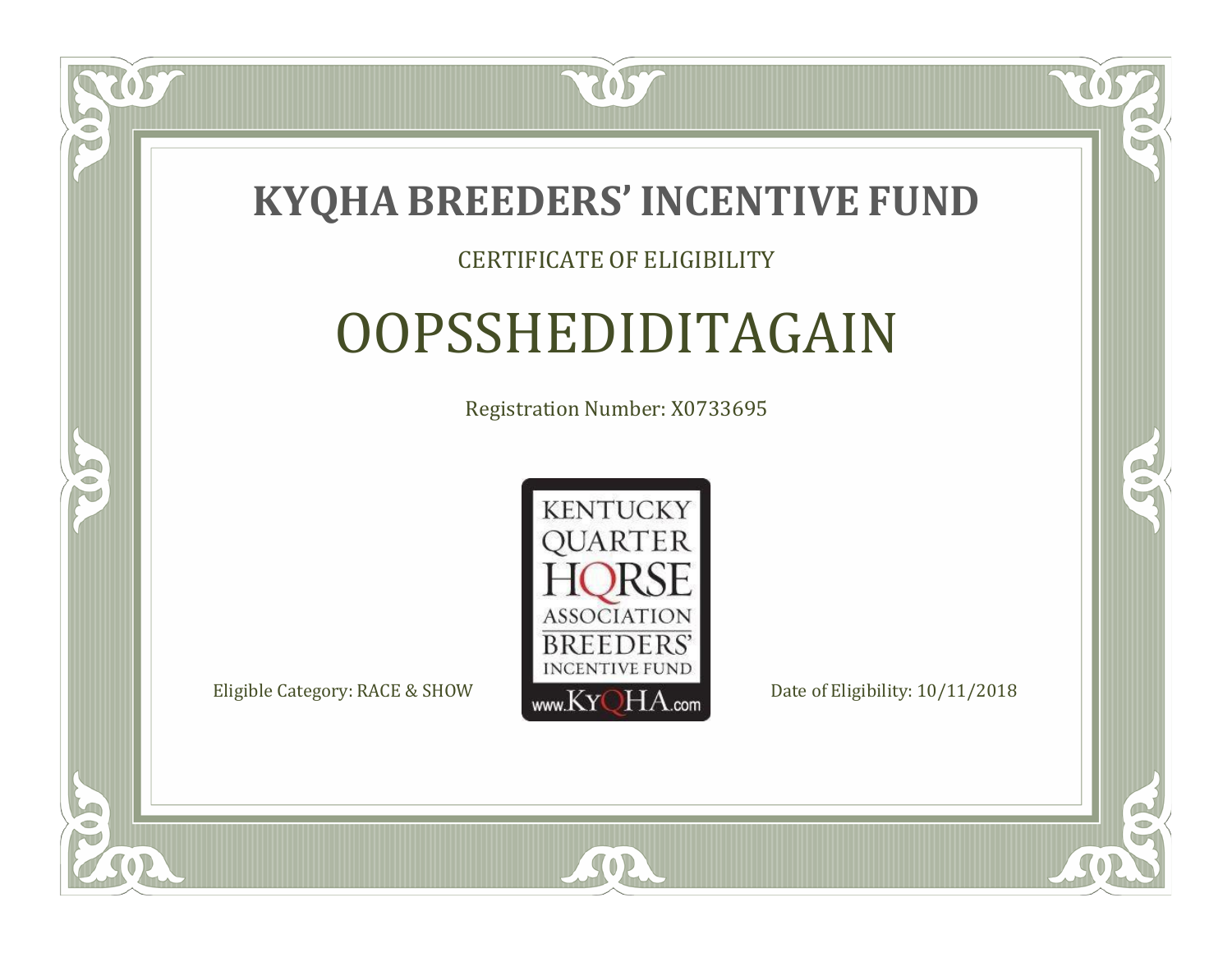

CERTIFICATE OF ELIGIBILITY

# PAINT ME FANCY

Registration Number: 5842725



SOR

CO.

 $\rightarrow$ 

US

 $\bullet$ NU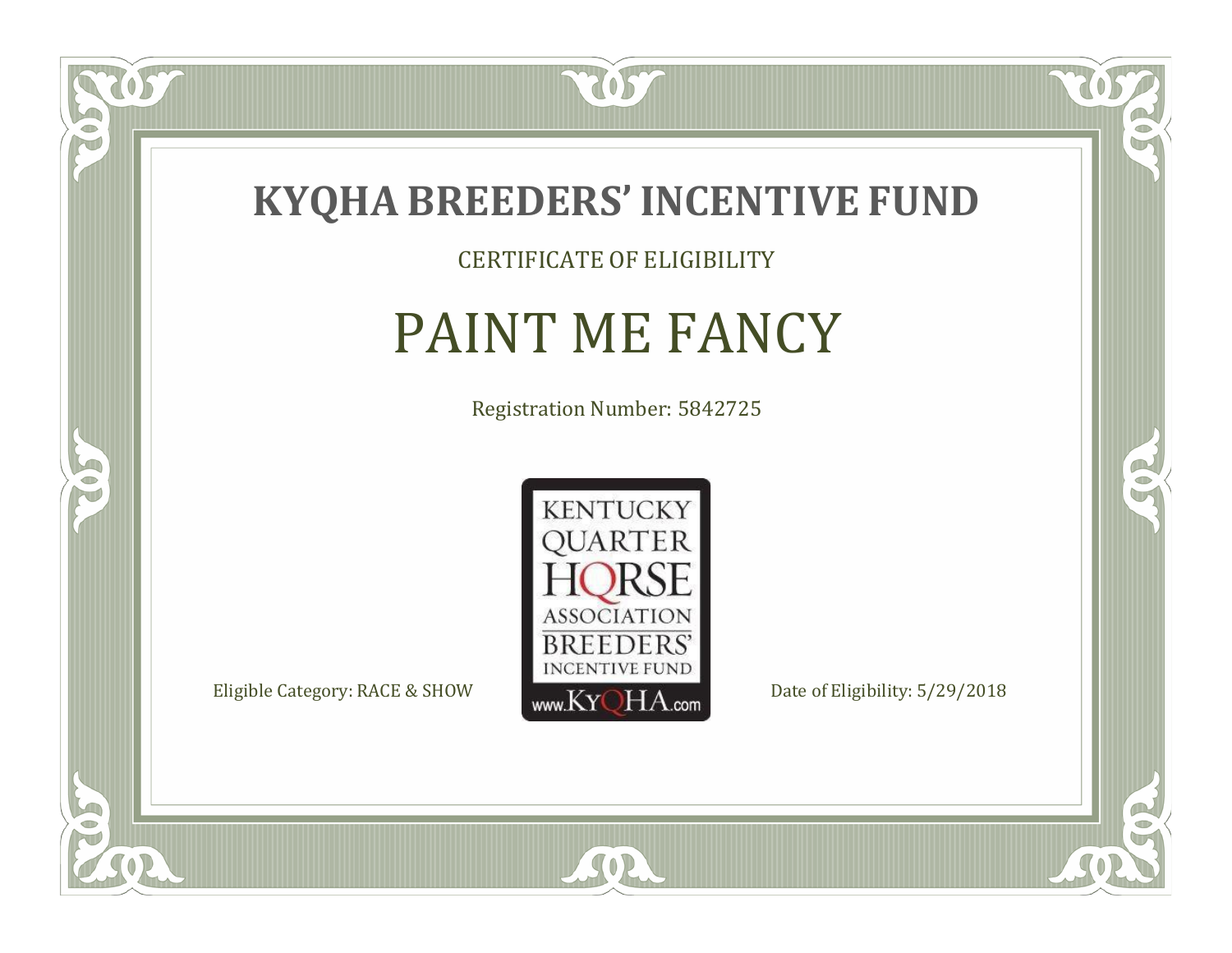

#### CERTIFICATE OF ELIGIBILITY

### PRAYERANDASONG

Registration Number: X0732862



SOR

CO.

 $\rightarrow$ 

US

 $\blacksquare$ T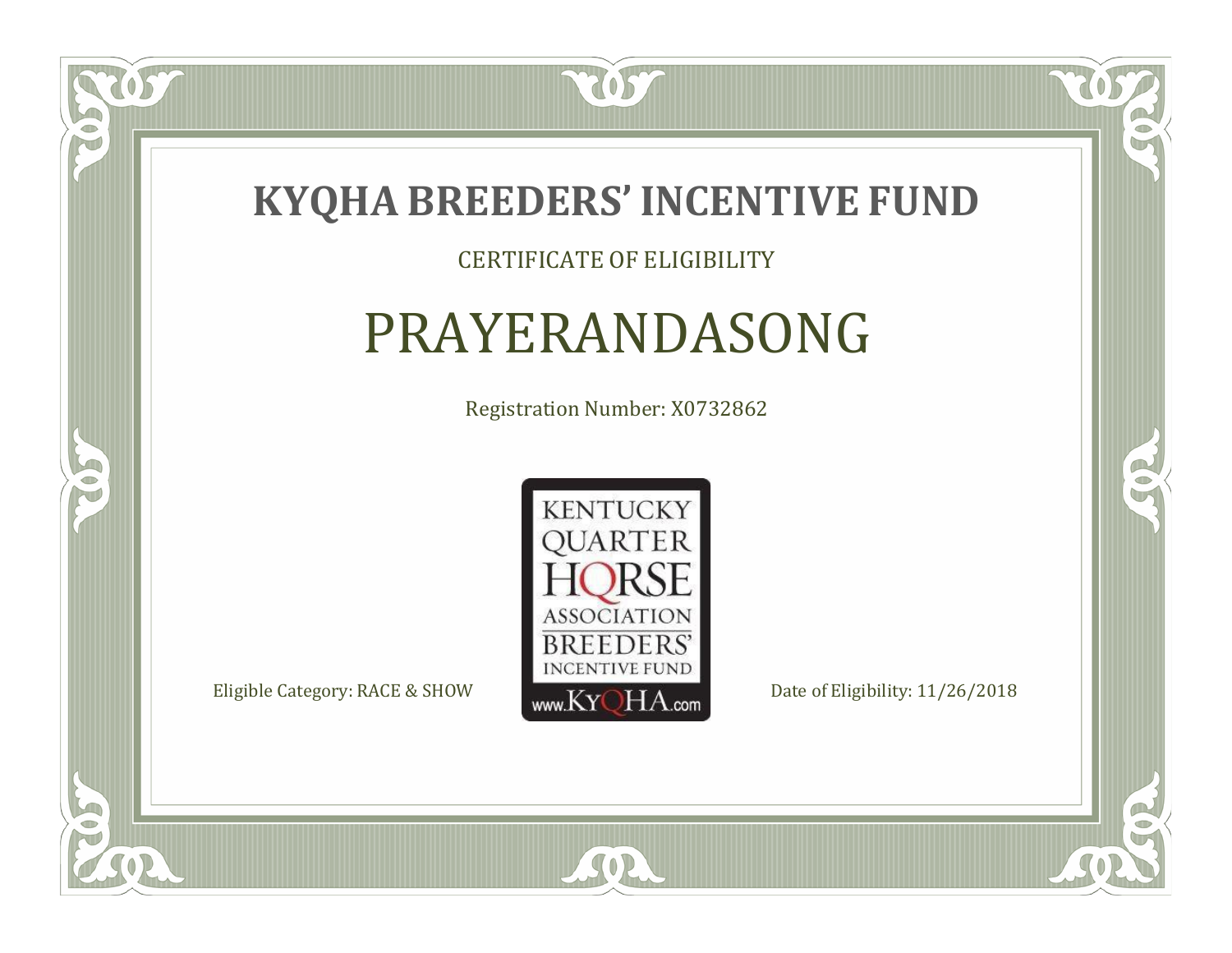

CERTIFICATE OF ELIGIBILITY

# PUR FECTION

Registration Number: 5880514



SOR

 $\mathbb{R}$ 

CO.

 $\overline{OS}$ 

 $\bullet$ N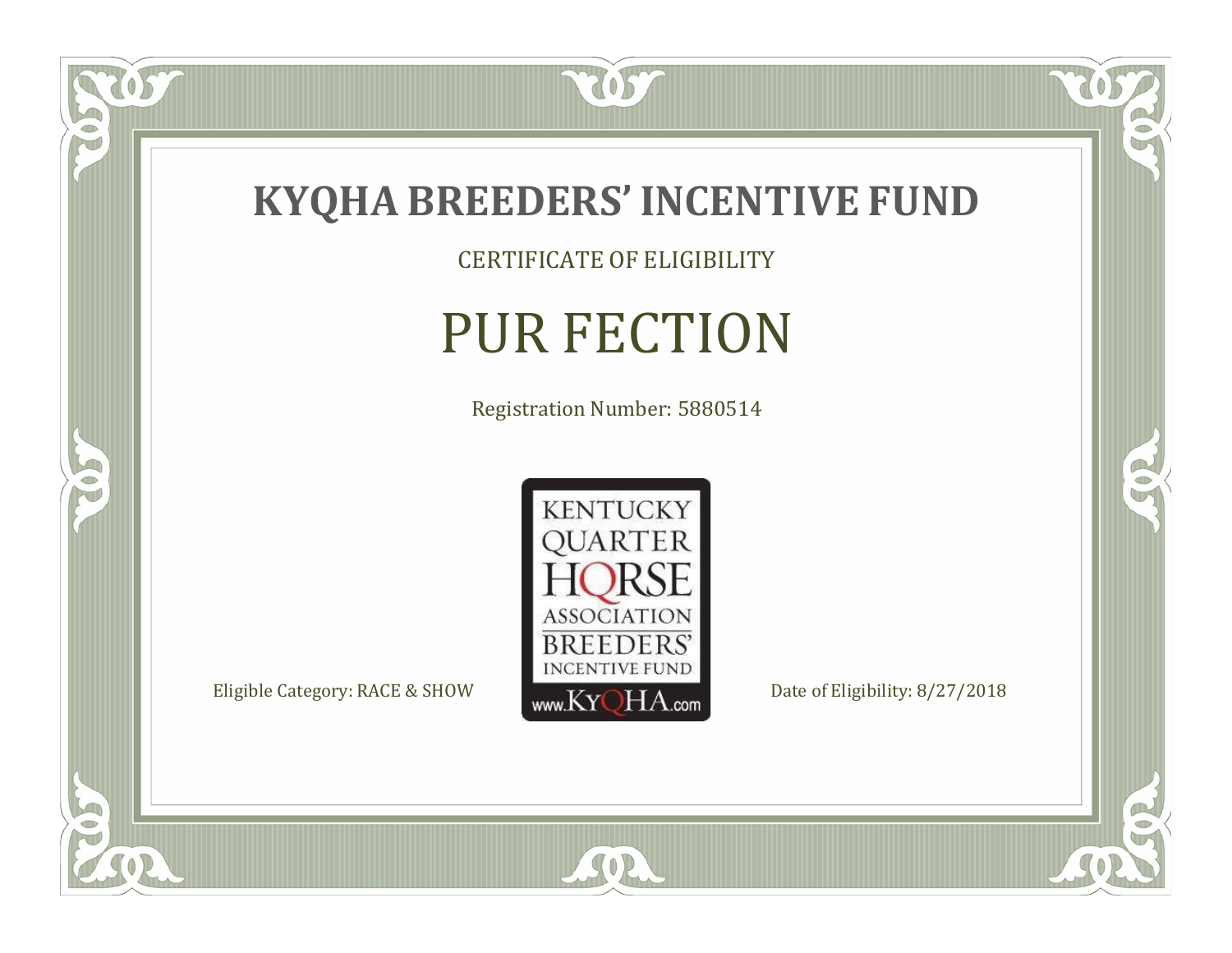

CERTIFICATE OF ELIGIBILITY

## PURE CARMEL

Registration Number: 5877905



SOR

 $\mathbb{R}$ 

 $\rightarrow$ 

057

 $\bullet$ N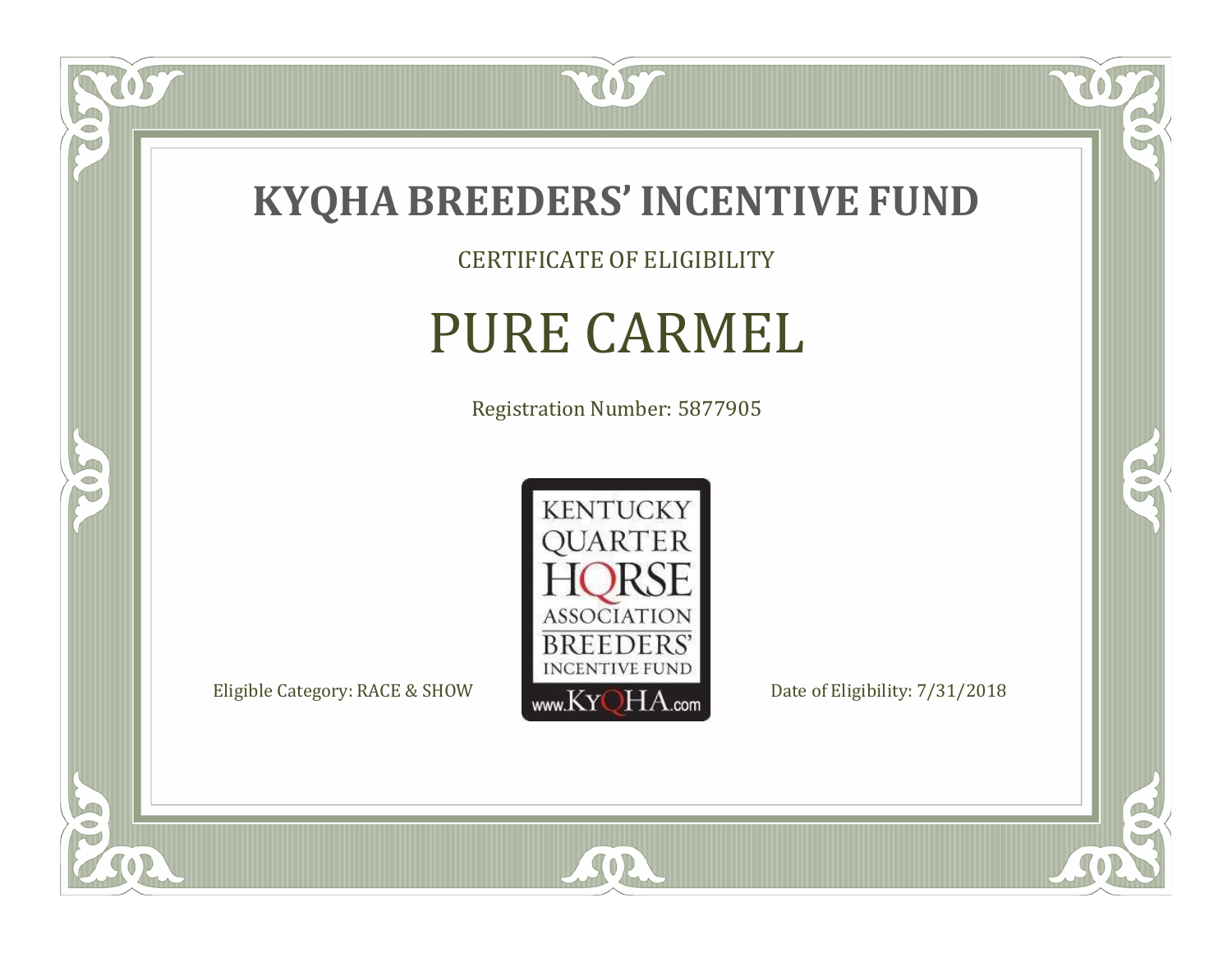

#### CERTIFICATE OF ELIGIBILITY

# RAPPED REAL FANCY

Registration Number: 5828663



SOR

RO

B

 $\blacksquare$ N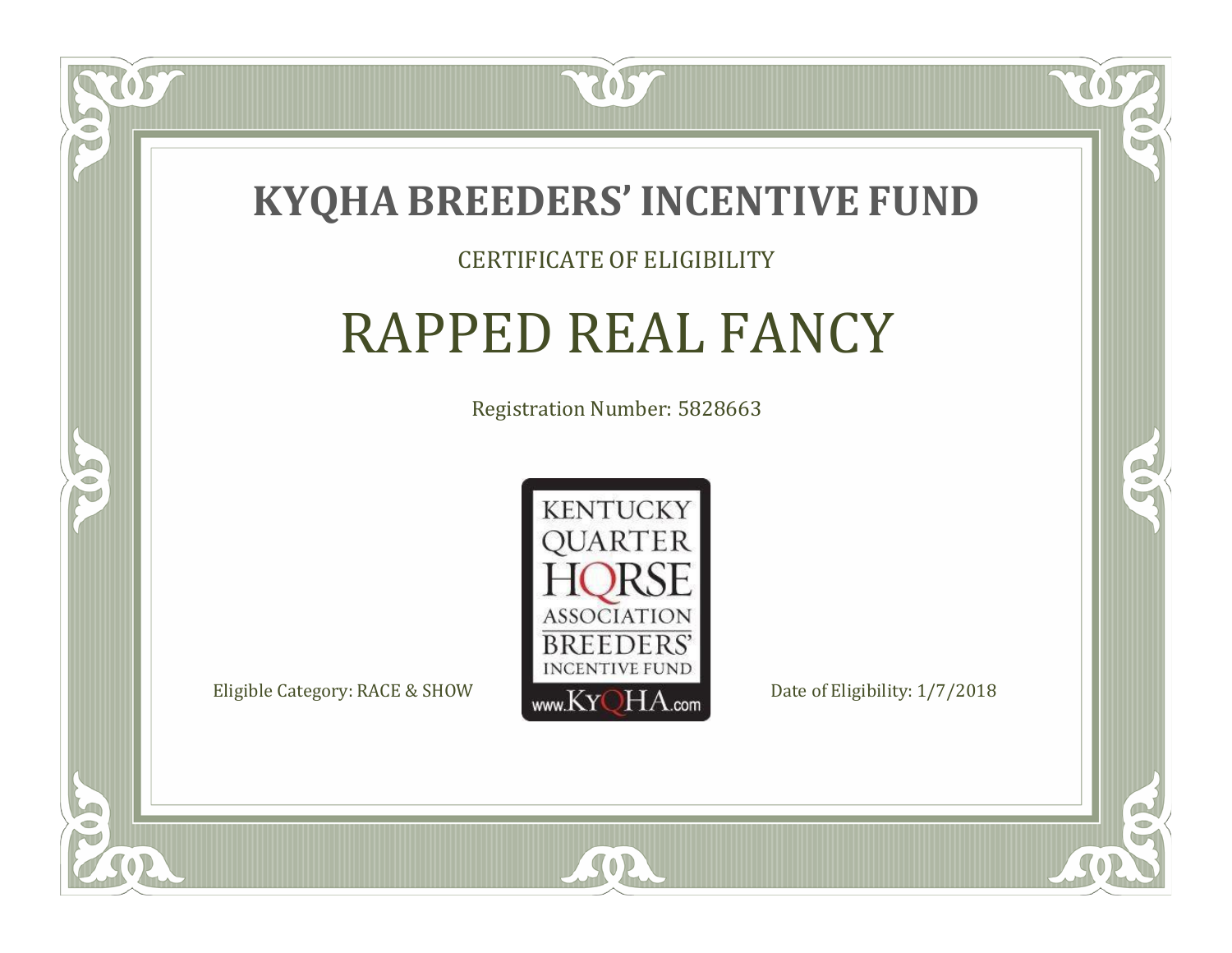

#### CERTIFICATE OF ELIGIBILITY

# RARE LUNA LIGHTNING

Registration Number: 5849097



 $SO2$ 

CO.

 $\rightarrow$ 

 $\blacksquare$ N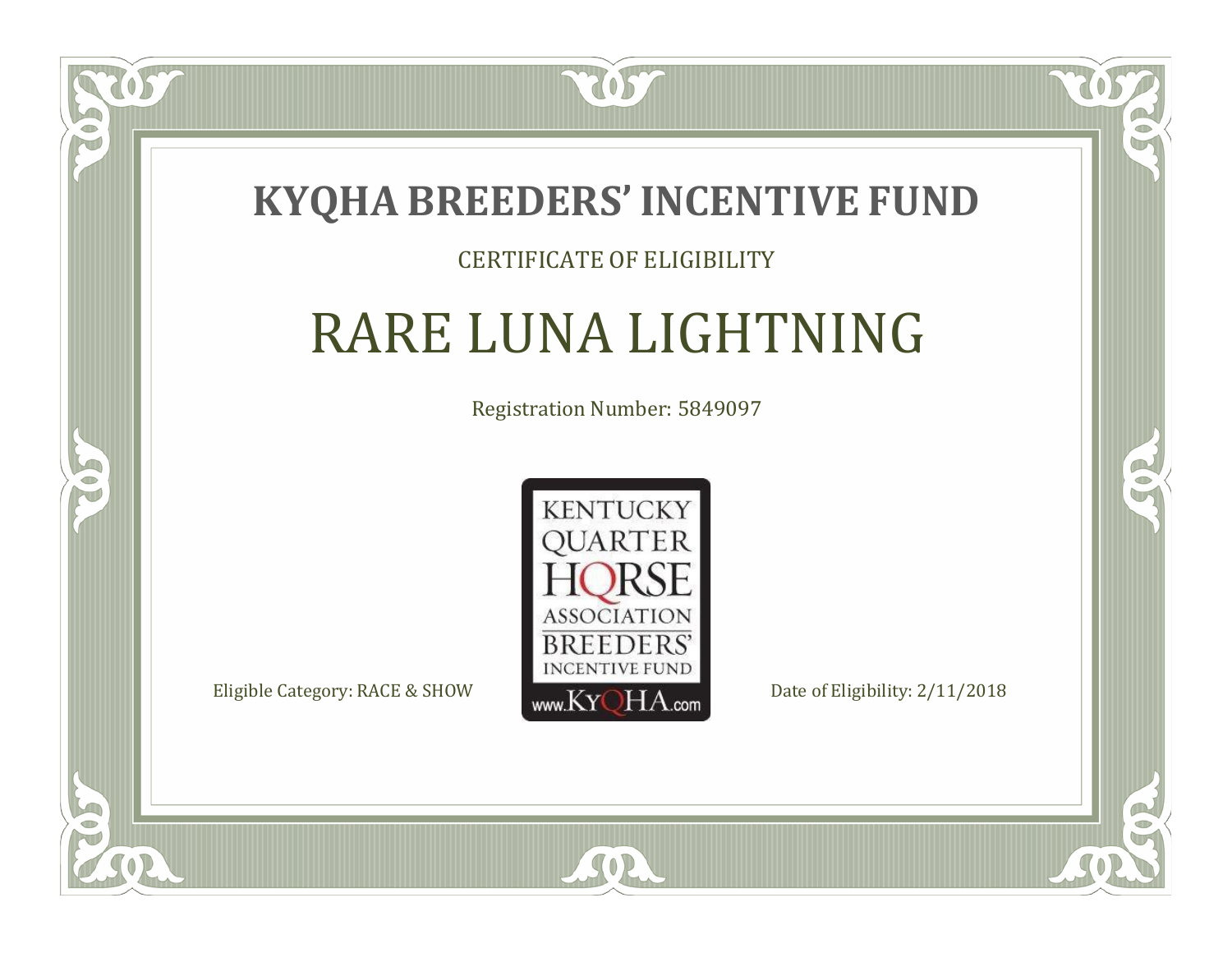

#### CERTIFICATE OF ELIGIBILITY

### RED MAN LIGHTNING

Registration Number: 5888436



 $SO2$ 

CO.

B

OS

 $\Box$ NU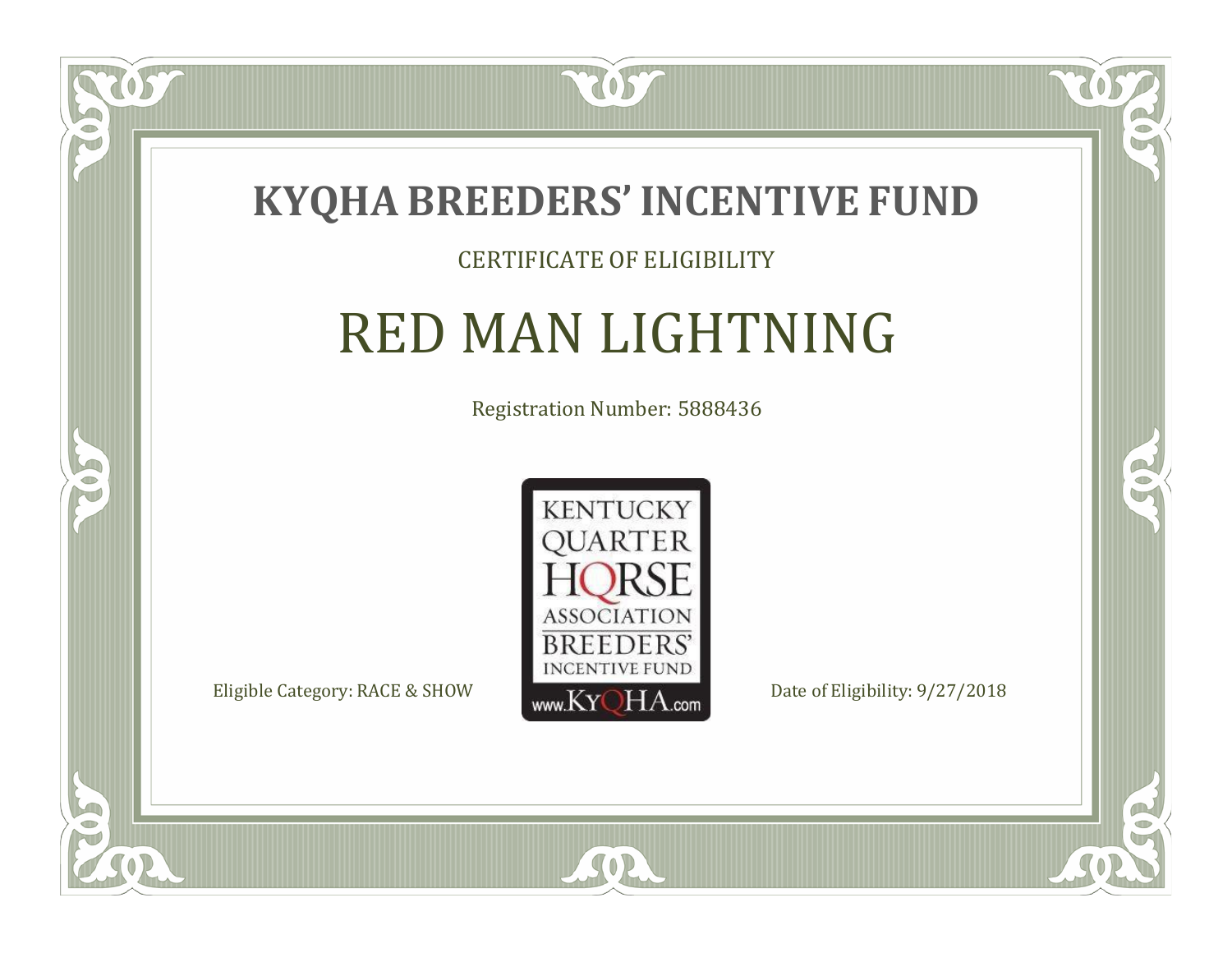

#### CERTIFICATE OF ELIGIBILITY

## RED WHITE AND TUF

Registration Number: X0732364



SOR

CO.

 $\rightarrow$ 

 $\blacksquare$ NU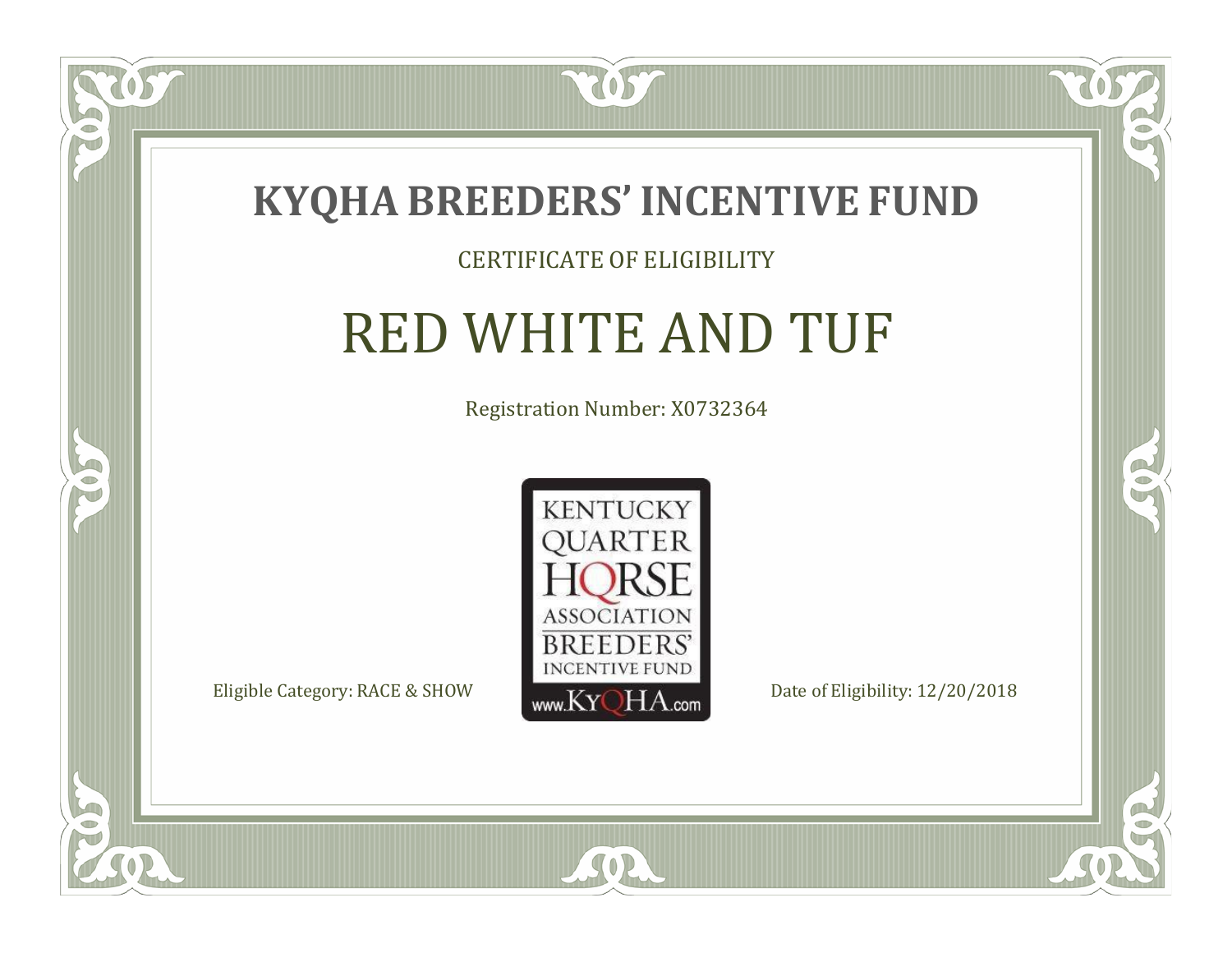

#### CERTIFICATE OF ELIGIBILITY

# REDNECK ELVIRA

Registration Number: 5832525



 $\mathbb{R}$ 

 $\rightarrow$ 

 $\overline{OS}$ 

 $\bullet$ NU

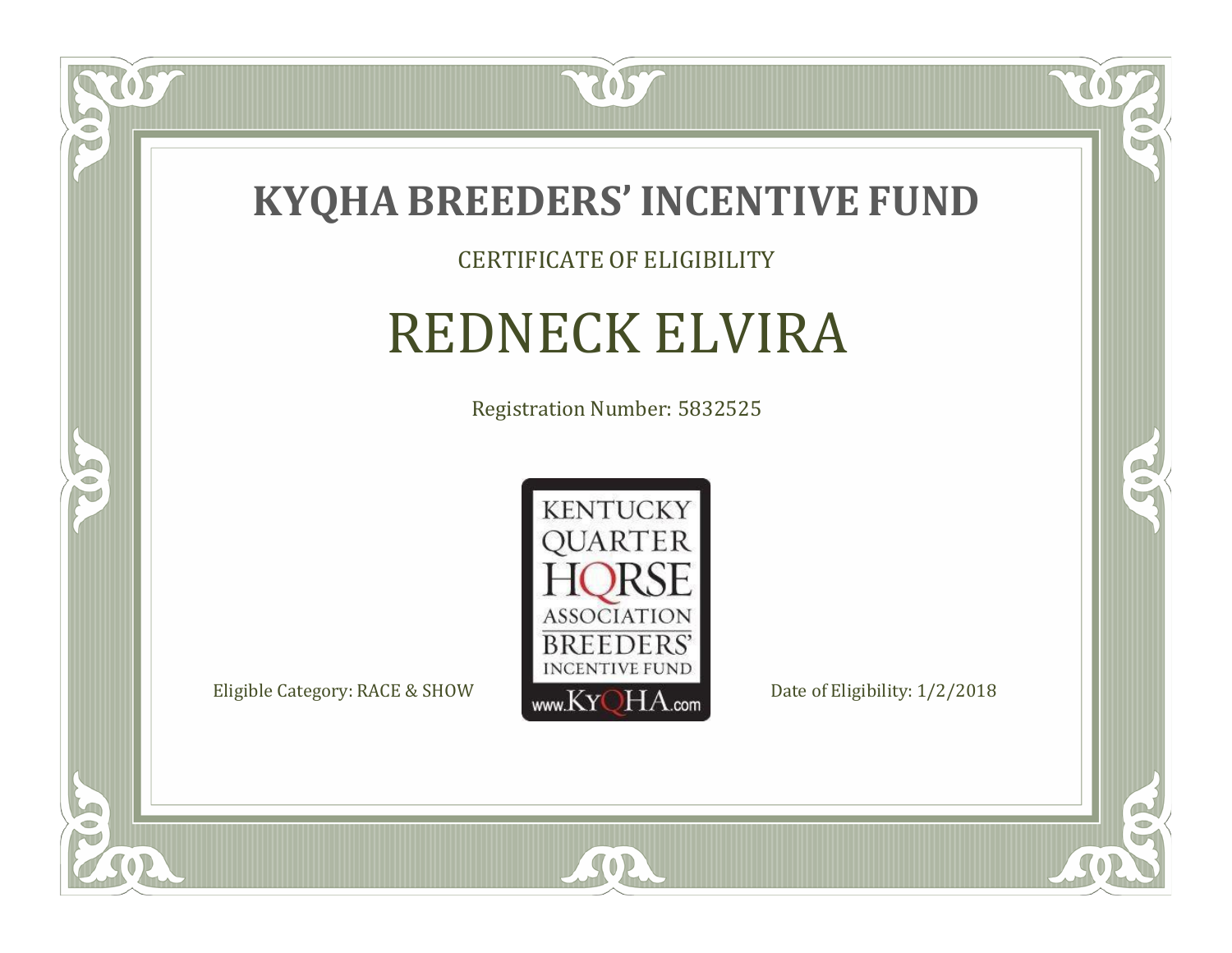

#### CERTIFICATE OF ELIGIBILITY

# REDNECK JEWELIET

Registration Number: 5832280



 $SO<sub>2</sub>$ 

RO

CO.

 $\Box$ N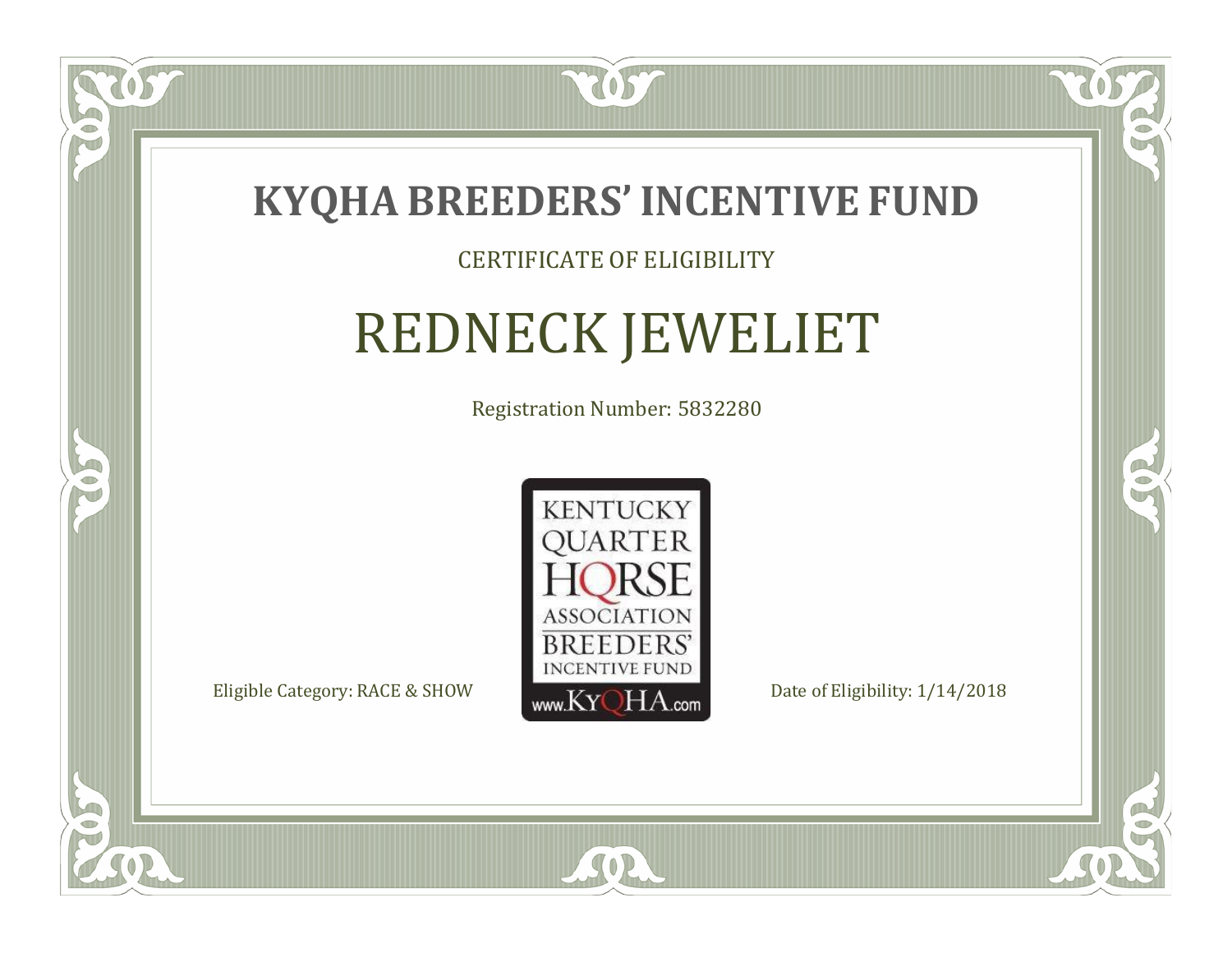

CERTIFICATE OF ELIGIBILITY

# REDNECK JULIET

Registration Number: X0734216



SOR

RO

B

 $\Box$ N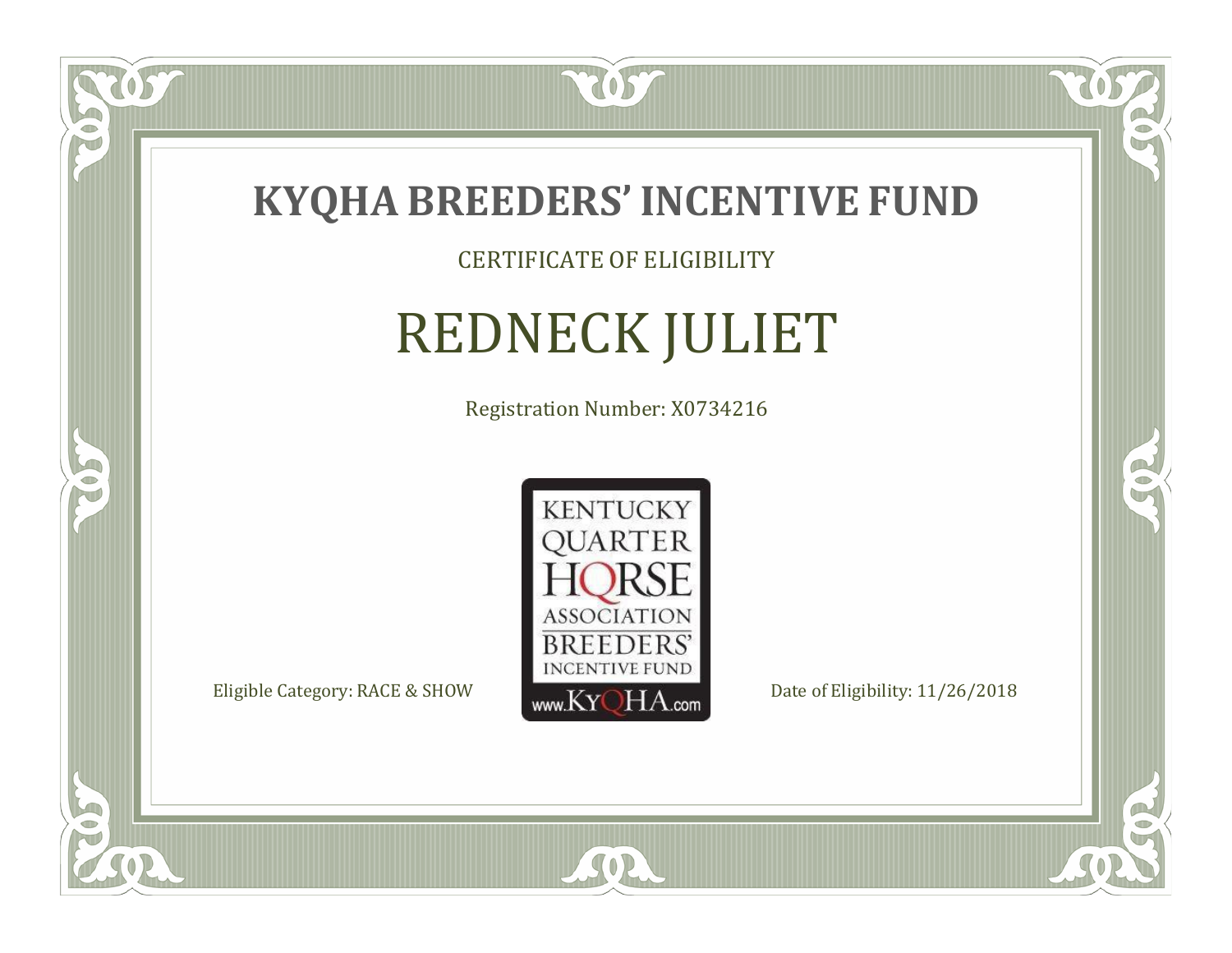

#### CERTIFICATE OF ELIGIBILITY

## REDNECK N FAMOUS

Registration Number: 5848456



SOR

CO.

B

US

 $\Box$ NU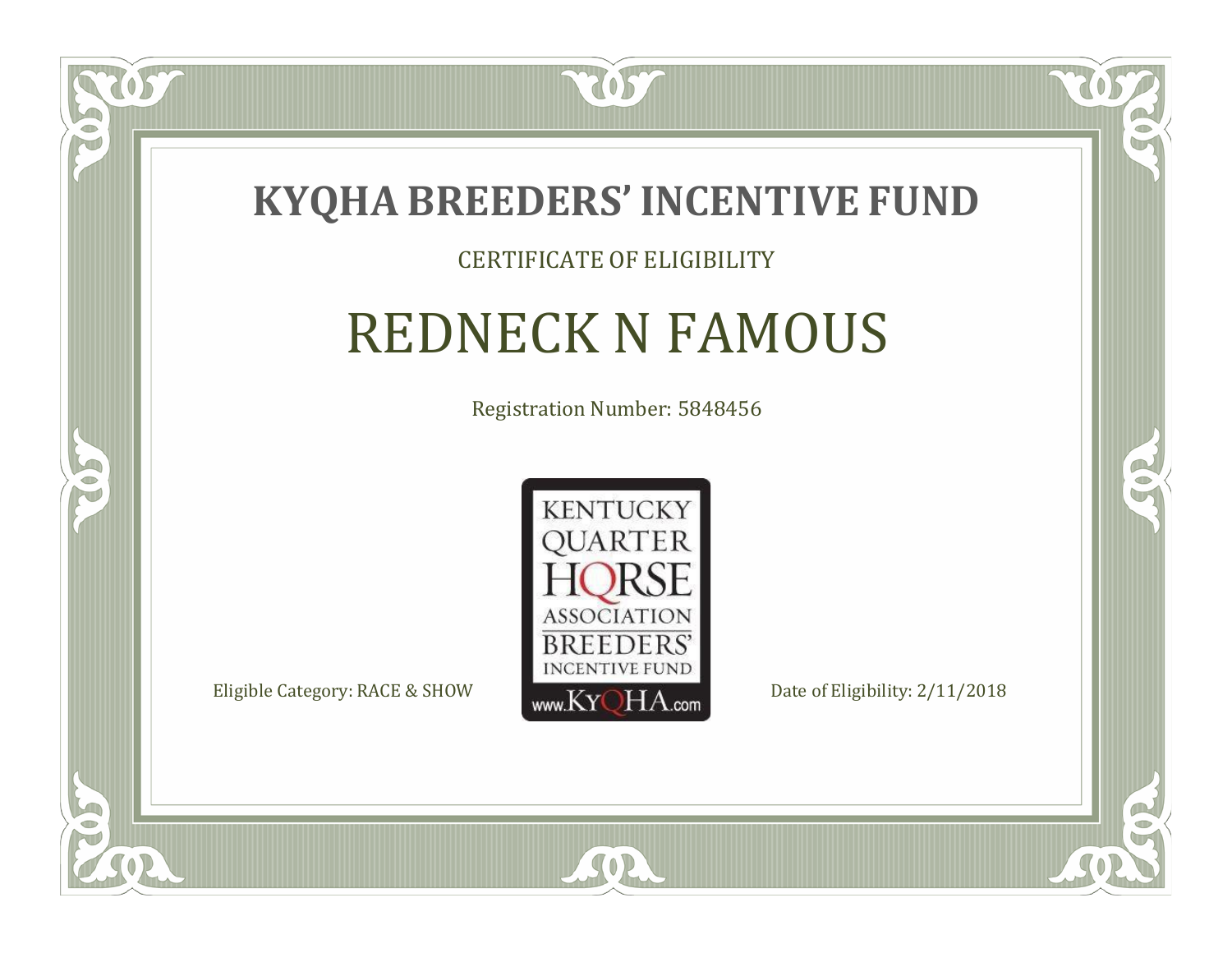

#### CERTIFICATE OF ELIGIBILITY

# REDNECK ROYALTY

Registration Number: X0733113



 $SO2$ 

CO.

 $\rightarrow$ 

US

 $\Box$ N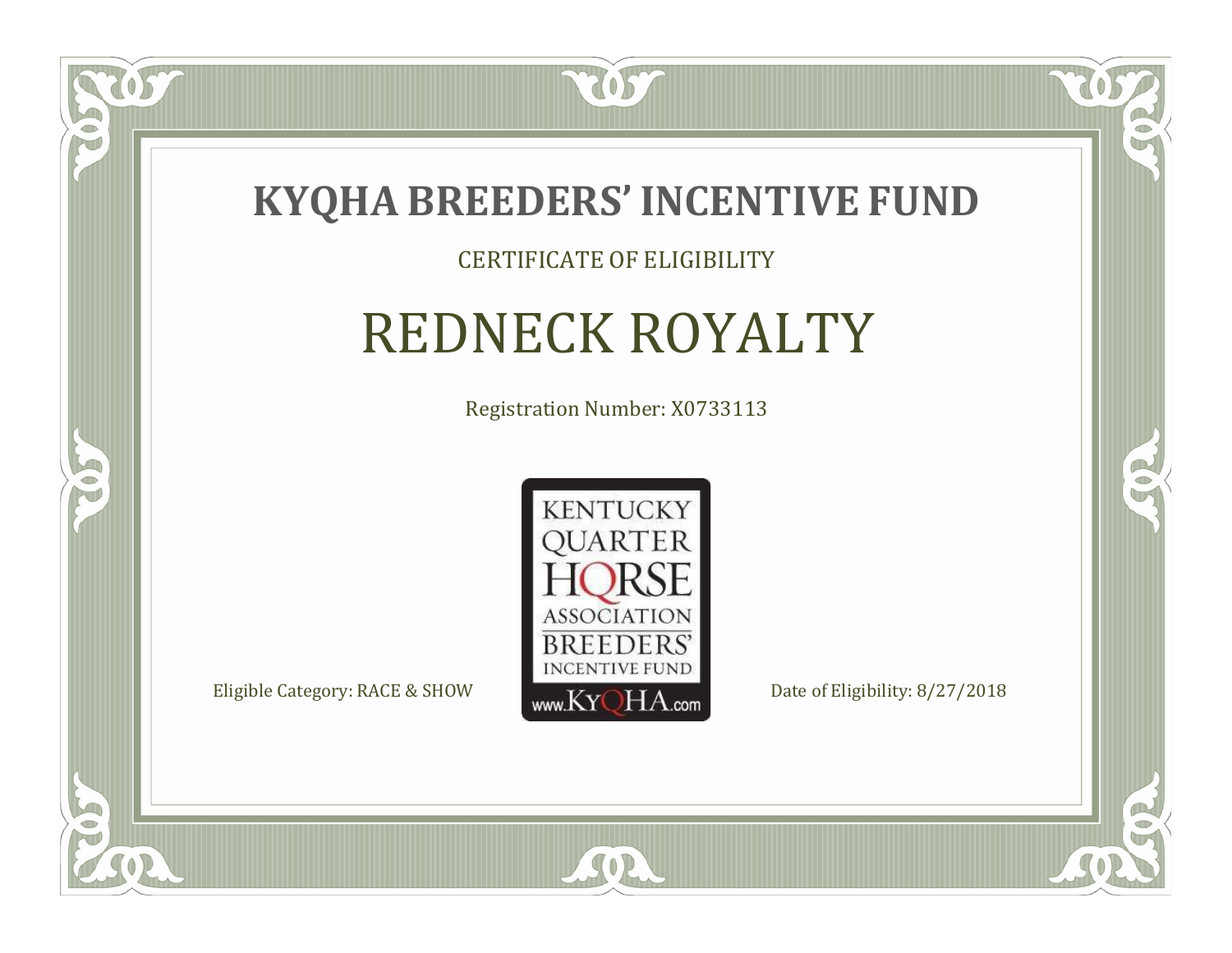

#### CERTIFICATE OF ELIGIBILITY

# ROSY KEPT IT GOOD

Registration Number: 5700318



SOR

CO.

B

 $\blacksquare$ N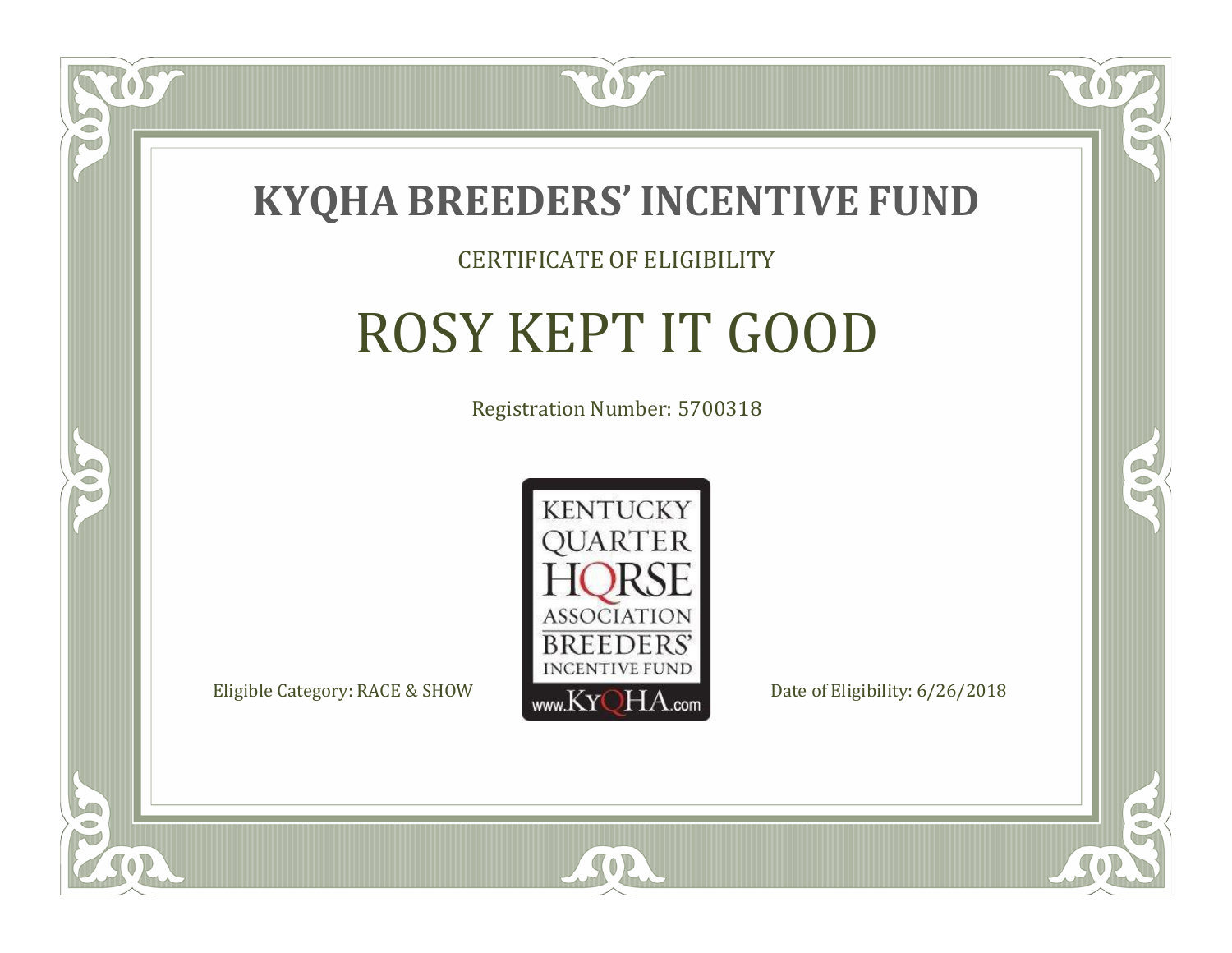

 $\Box$ N

S

#### CERTIFICATE OF ELIGIBILITY

# SHE DRESSES SPICEY

Registration Number: 5732855



 $SO<sub>2</sub>$ 

RO

P.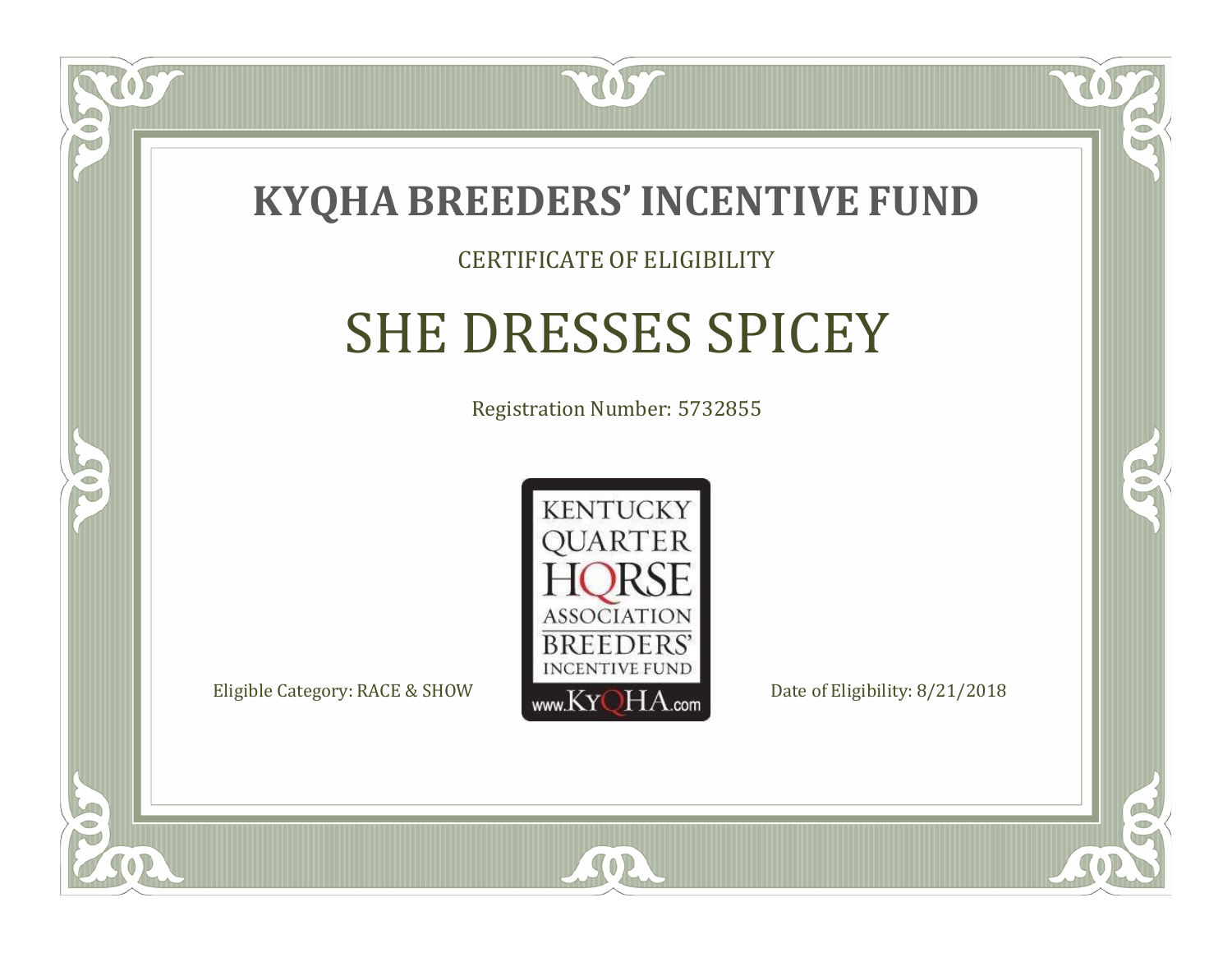

#### CERTIFICATE OF ELIGIBILITY

# SHE HAD TO BE TUF

Registration Number: X0729829



SOR

RO

B

 $\Box$ N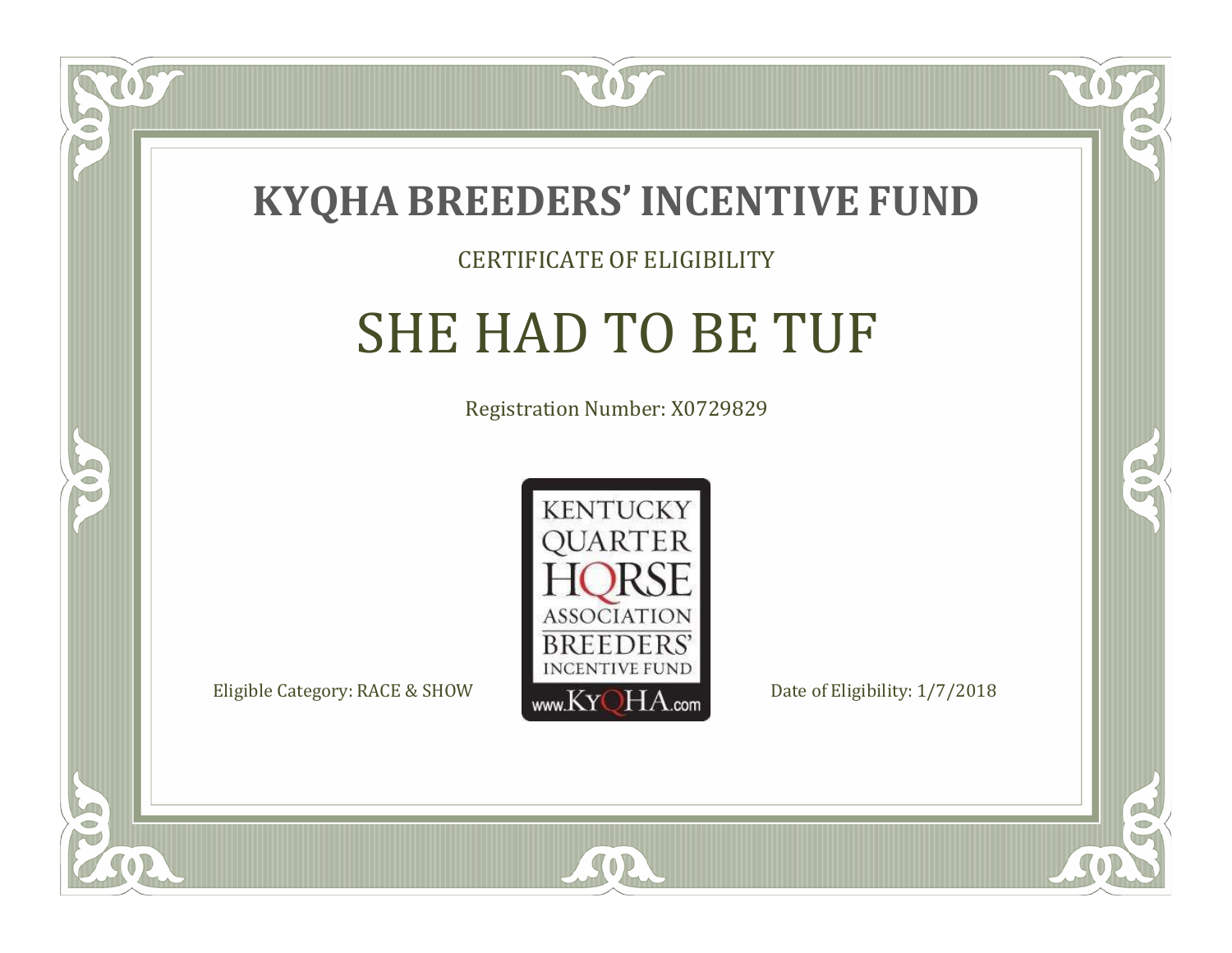

#### CERTIFICATE OF ELIGIBILITY

# SHES PLENTY SOUTHERN

Registration Number: 5879852



SOR

 $\mathbb{R}^2$ 

 $\rightarrow$ 

 $\Box$ N

S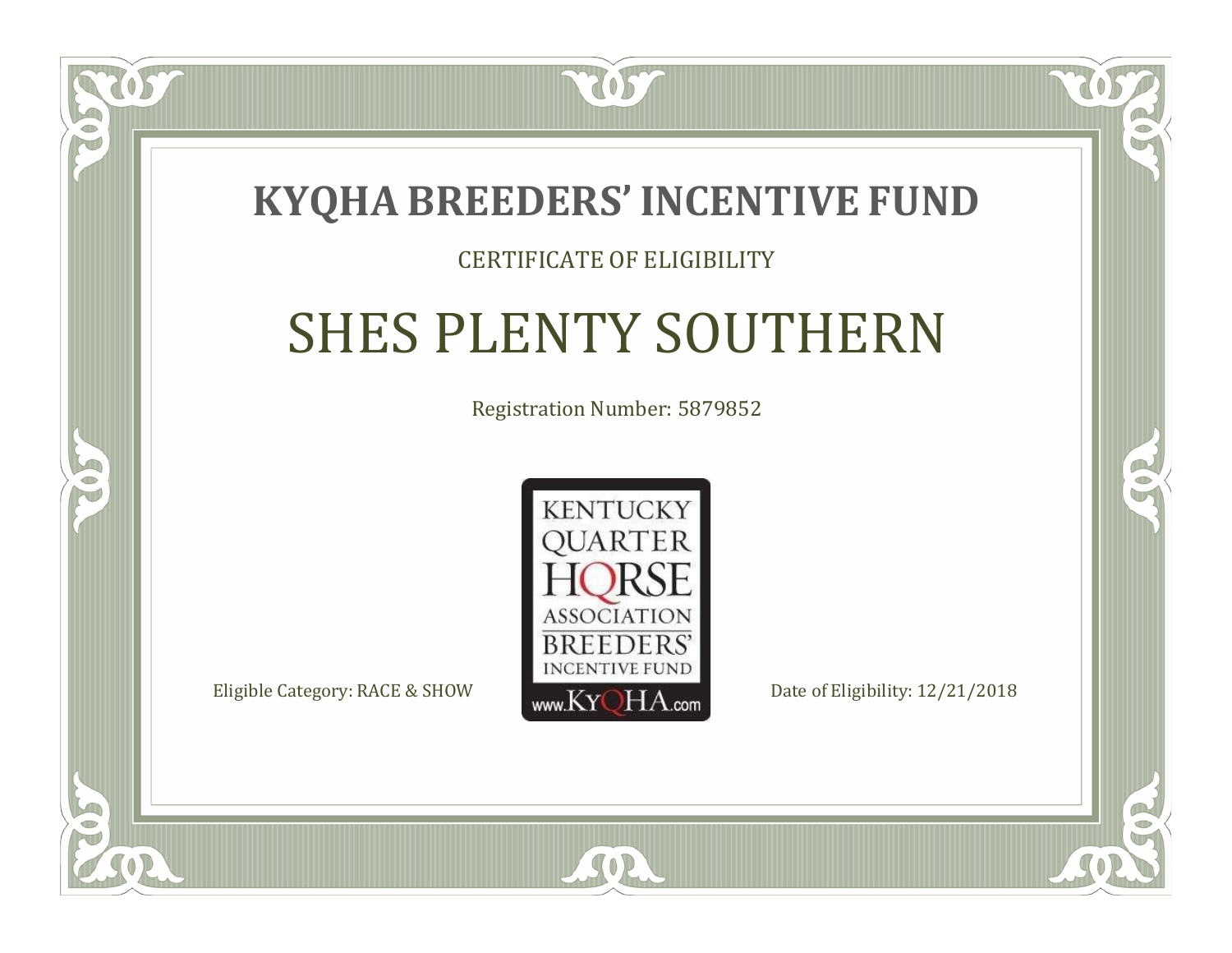

#### CERTIFICATE OF ELIGIBILITY

# SHESA HOTRODIN ZIPPO

Registration Number: X0728818



SOR

RO

B

 $\Box$ T

S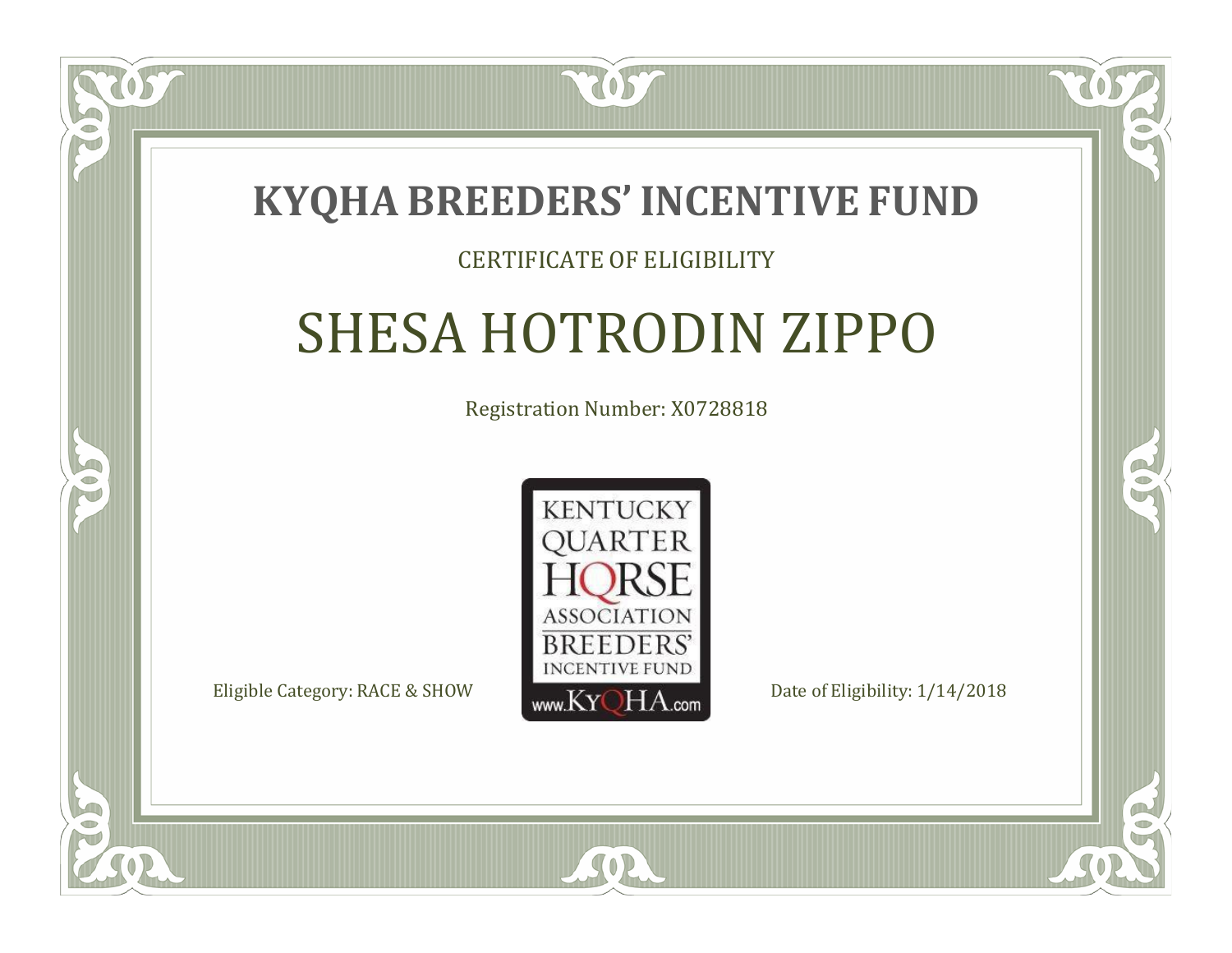

 $\Box$ N

5

#### CERTIFICATE OF ELIGIBILITY

## SHEZ LAZY AND SHY

Registration Number: 5762389



SOR

RO

 $\rightarrow$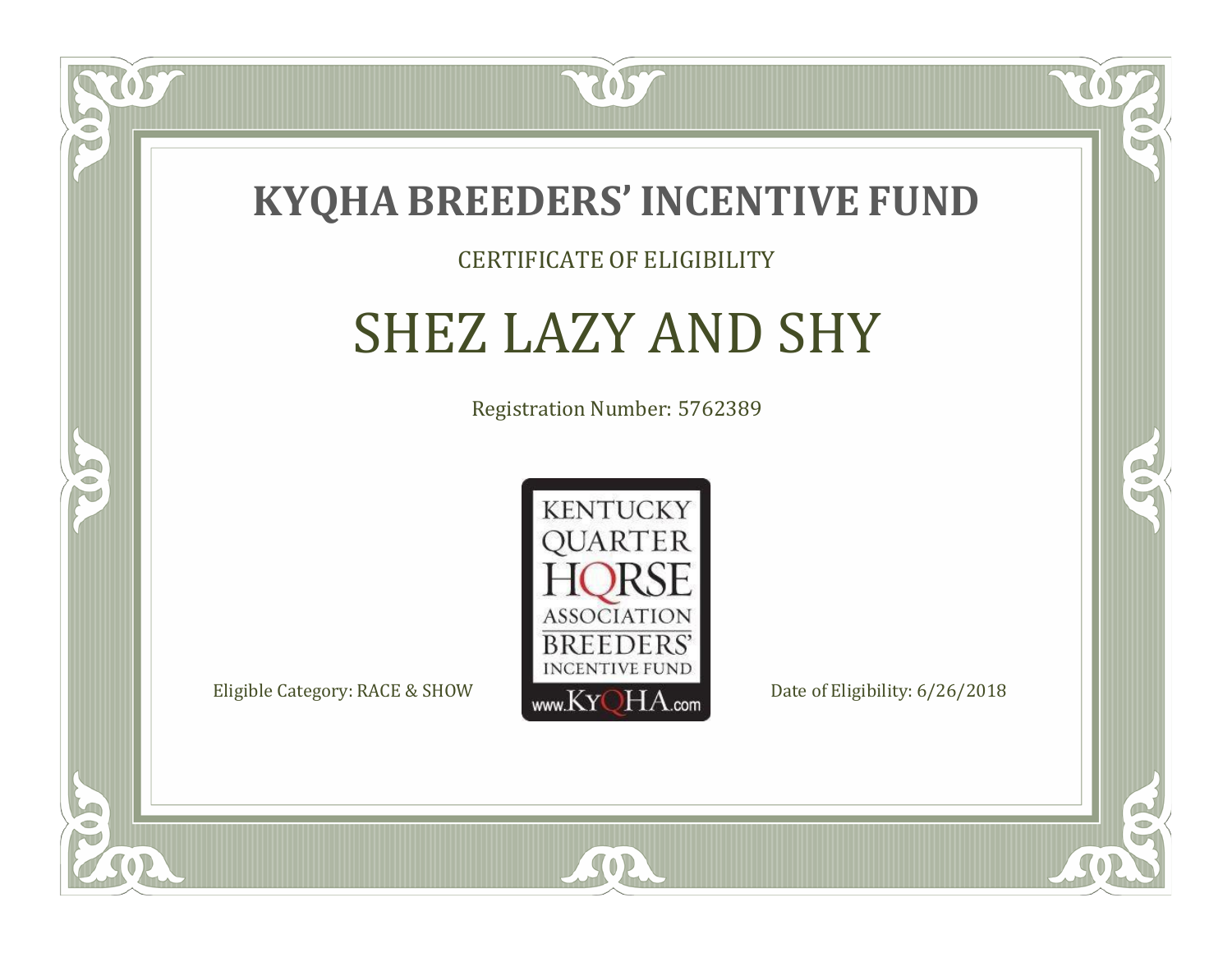

#### CERTIFICATE OF ELIGIBILITY

# SHEZA FANCY VINTAGE

Registration Number: X0728672



SOR

RO

 $\rightarrow$ 

 $\Box$ T

S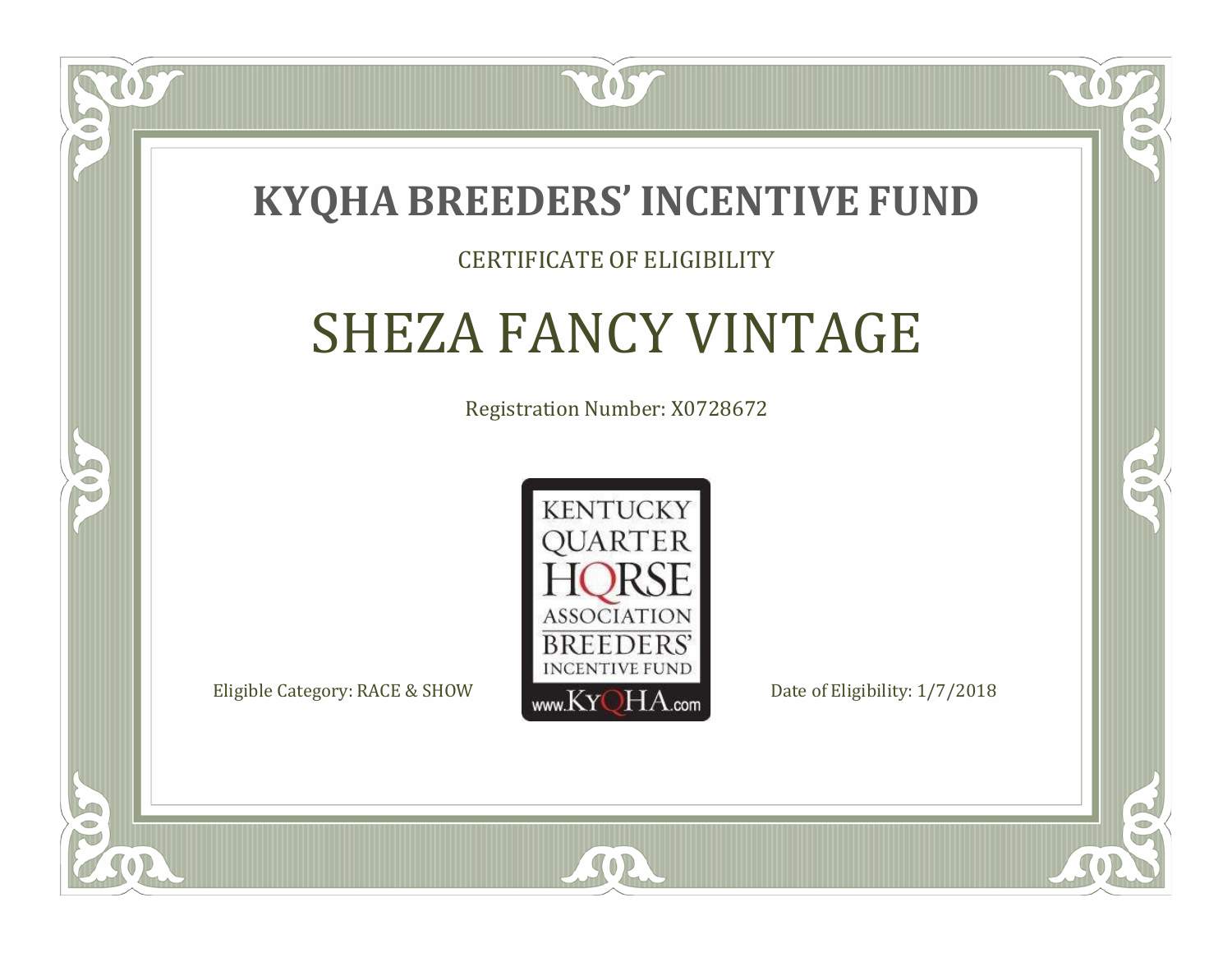### **KYQHA BREEDERS'INCENTIVE FUND**

7057

#### CERTIFICATE OF ELIGIBILITY

# SHEZA SOUTHERN LOVE

Registration Number: 5881572



SOR

 $\mathbb{R}^2$ 

B

 $\blacksquare$ N

S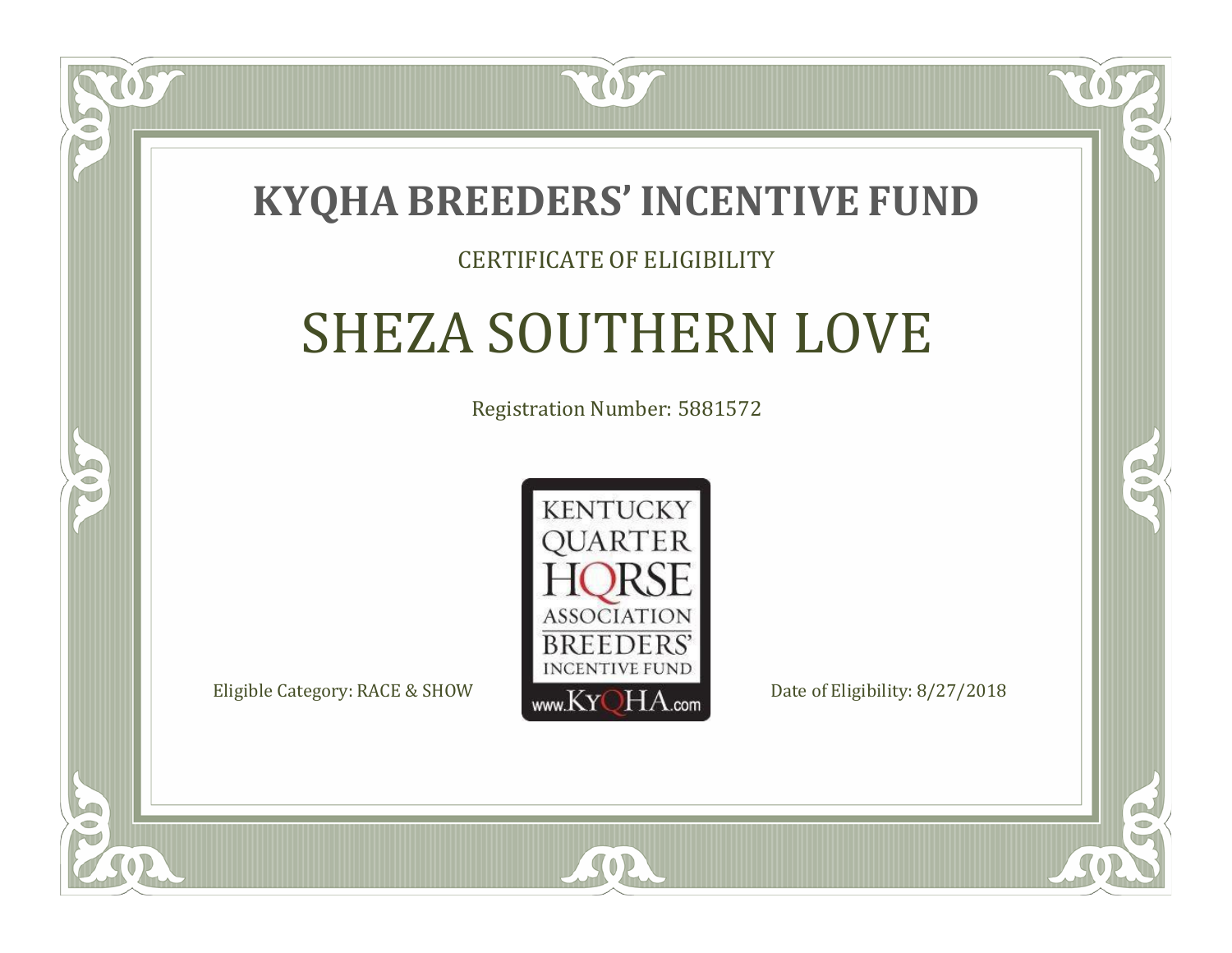

#### CERTIFICATE OF ELIGIBILITY

## SHOWEM HE CHROME

Registration Number: 5831790



SOR

CO.

 $\rightarrow$ 

 $\Box$ N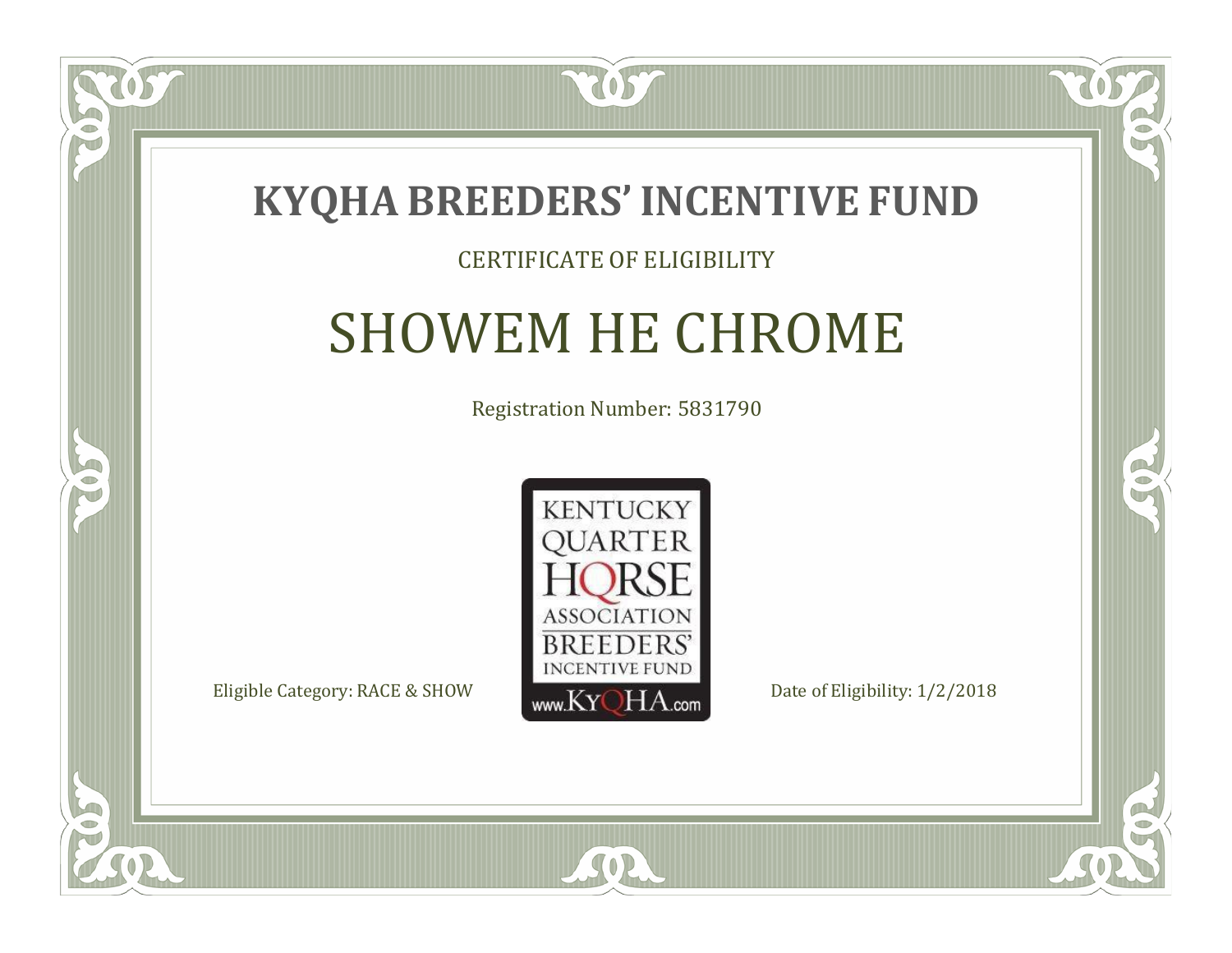

 $\Box$ N

S

#### CERTIFICATE OF ELIGIBILITY

# SHOWEM HOW ITS DONE

Registration Number: 5880513



SOR

CO.

 $\rightarrow$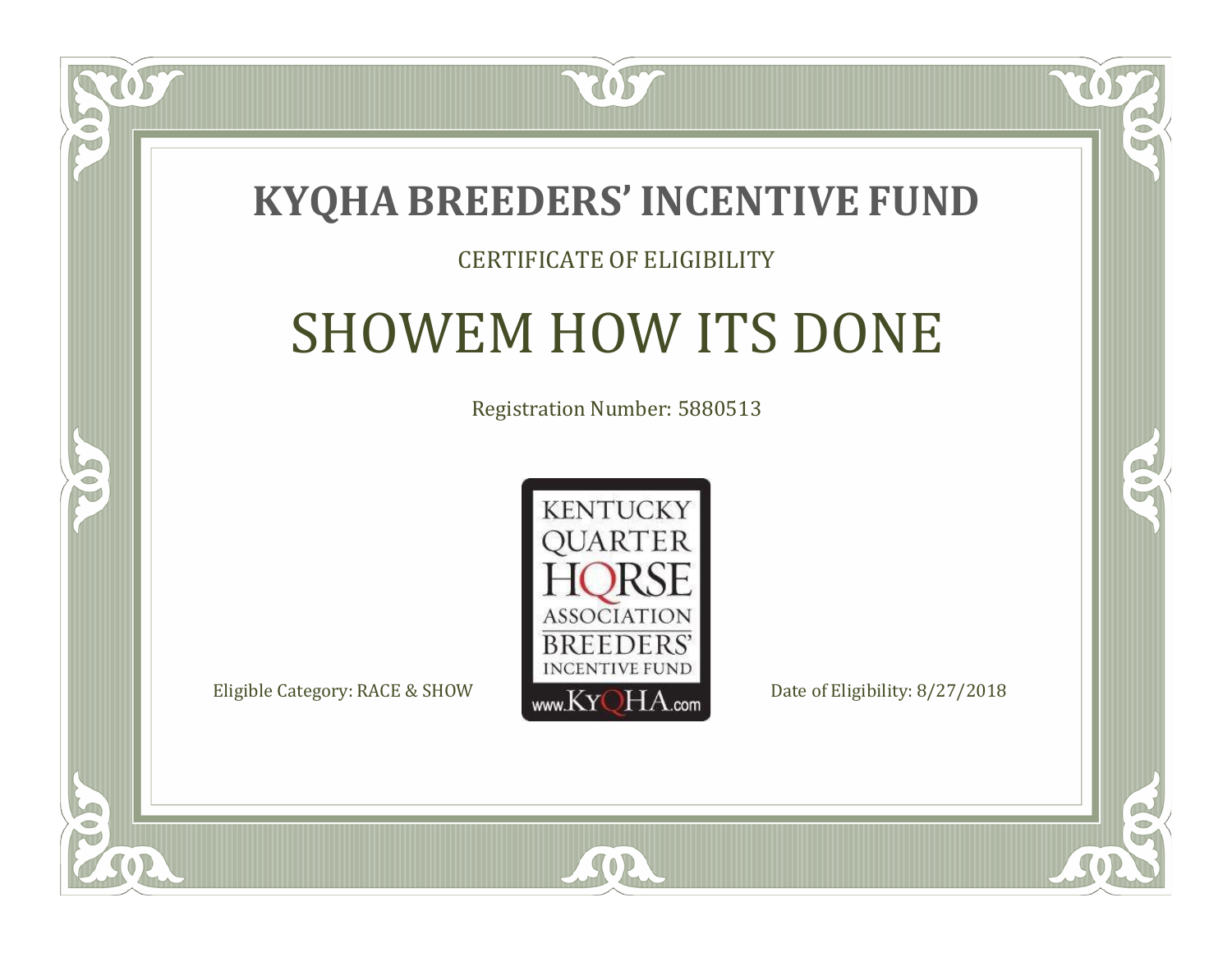

#### CERTIFICATE OF ELIGIBILITY

# SHOWEM THE CHROME

Registration Number: 5831790



 $SO2$ 

CO.

 $\rightarrow$ 

 $\blacksquare$ N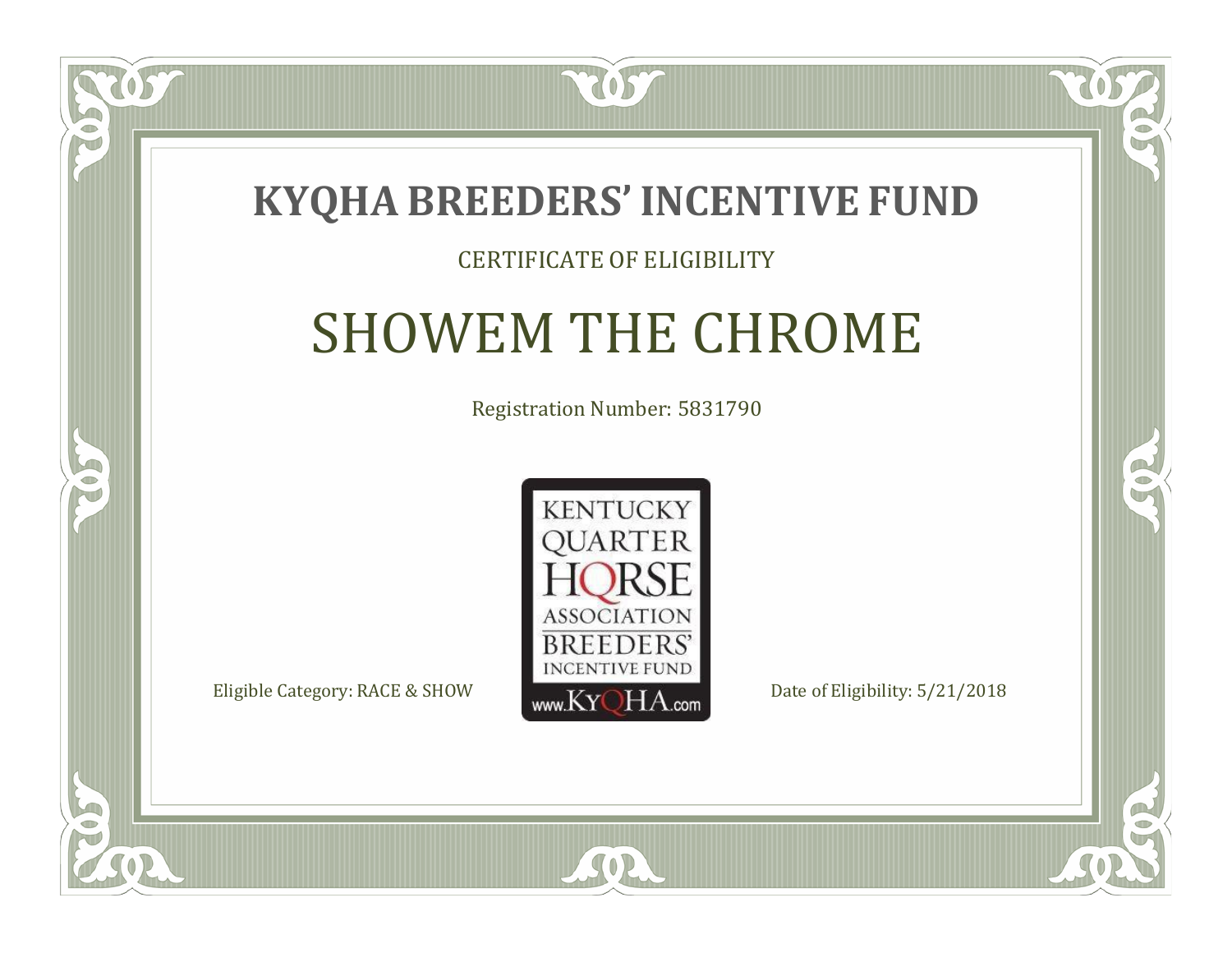

#### CERTIFICATE OF ELIGIBILITY

### SMASHED ON EASTER

Registration Number: 5848060



SOR

RO

B

 $\Box$ N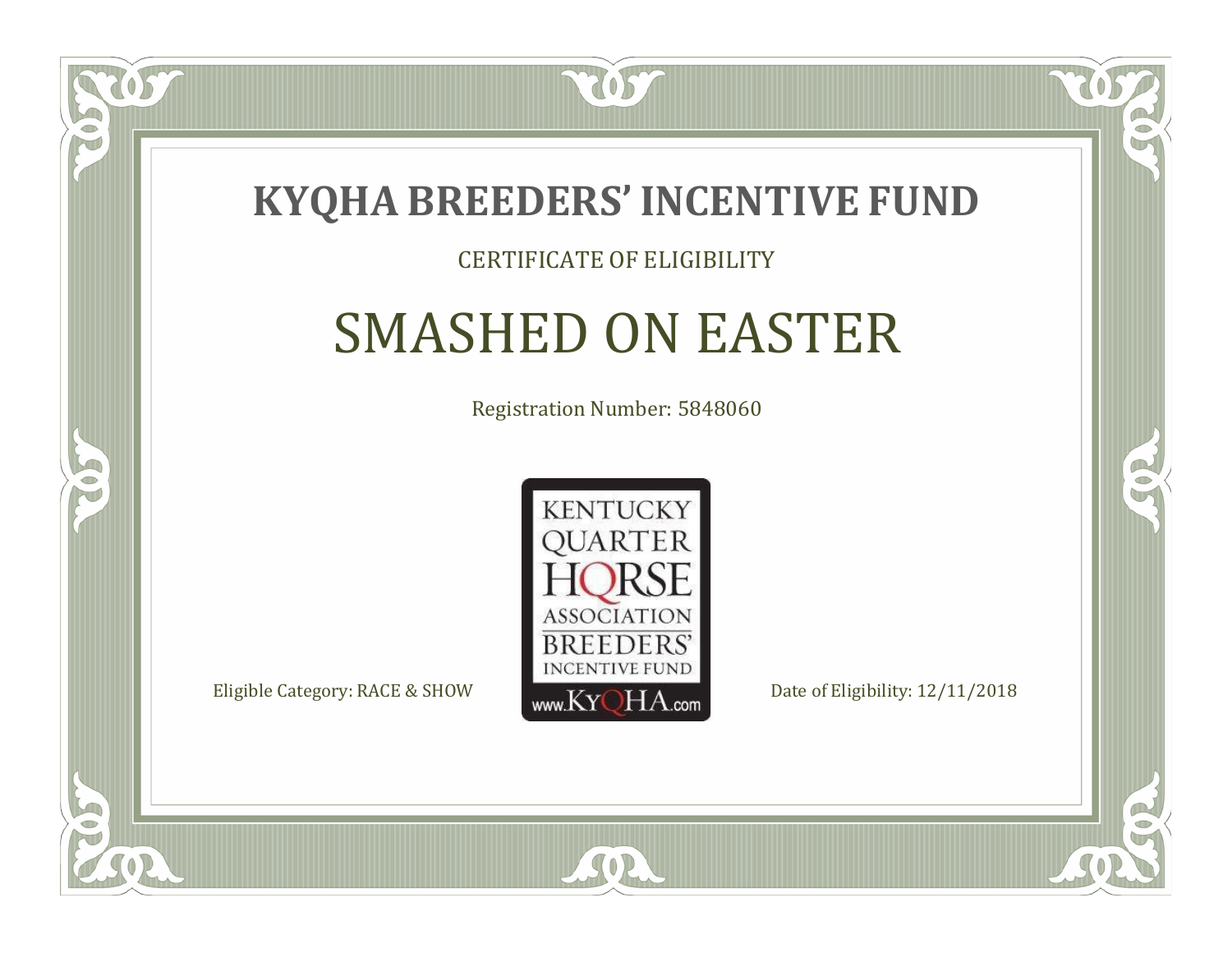

### CERTIFICATE OF ELIGIBILITY

# SMASHING RED ROSE

Registration Number: 5891158



 $SO<sub>2</sub>$ 

RO

P.

 $\Box$ T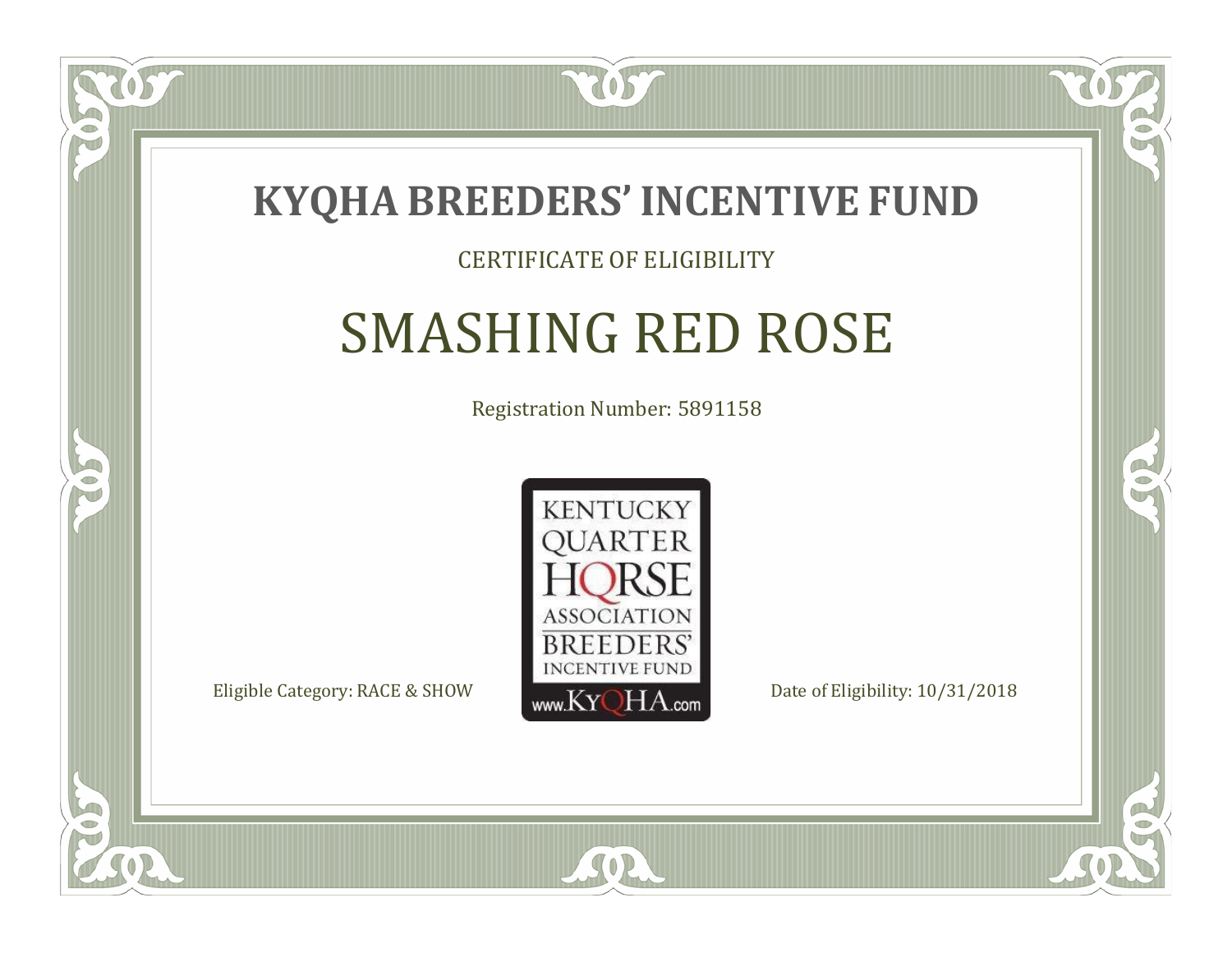

#### CERTIFICATE OF ELIGIBILITY

# SO BUCKIN INVITED

Registration Number: 5838738



SOR

CO.

B

 $\Box$ NU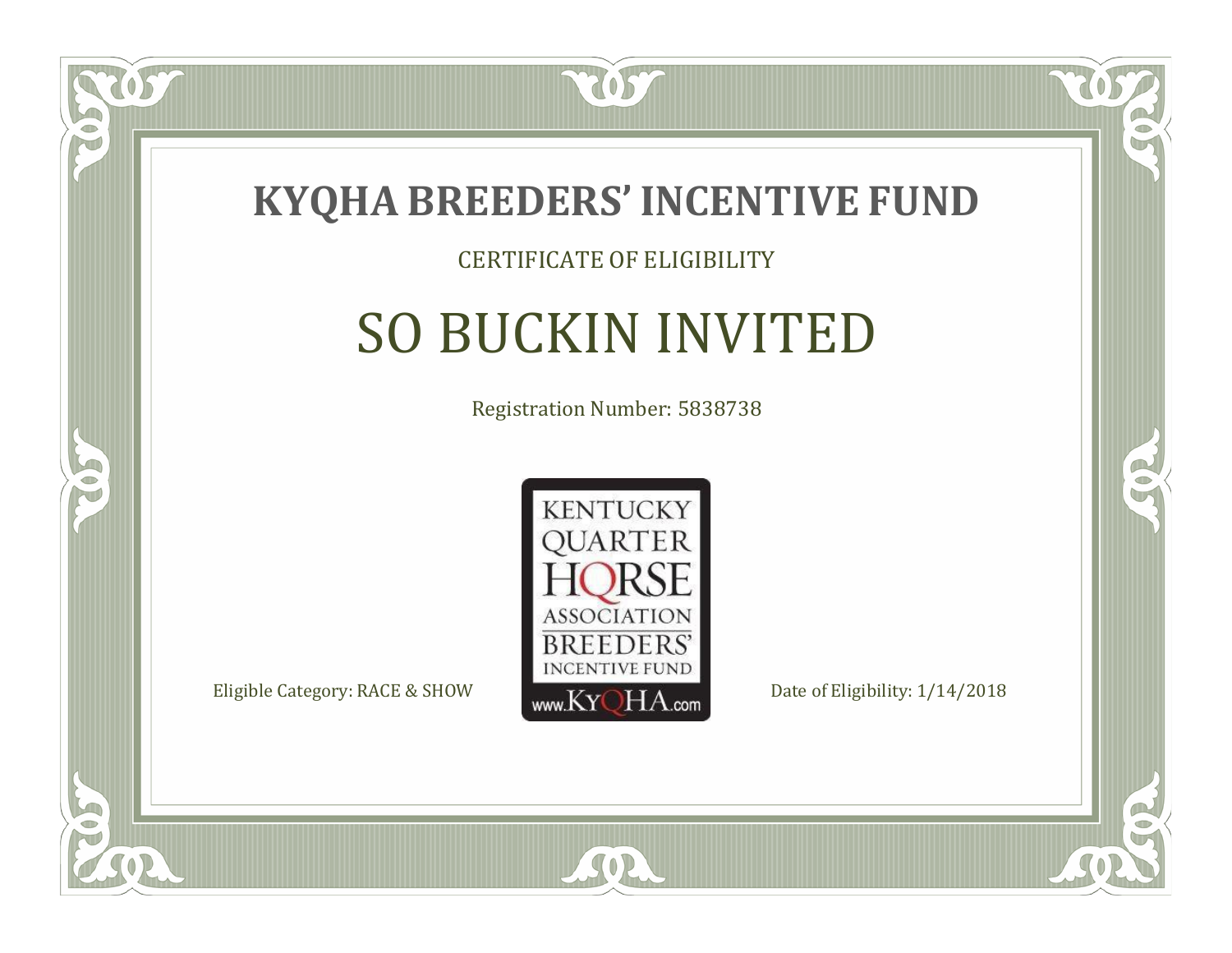

#### CERTIFICATE OF ELIGIBILITY

## SOUTHERN MOTION

Registration Number: 5869591



 $SO2$ 

CO.

 $\rightarrow$ 

US

 $\Box$ NU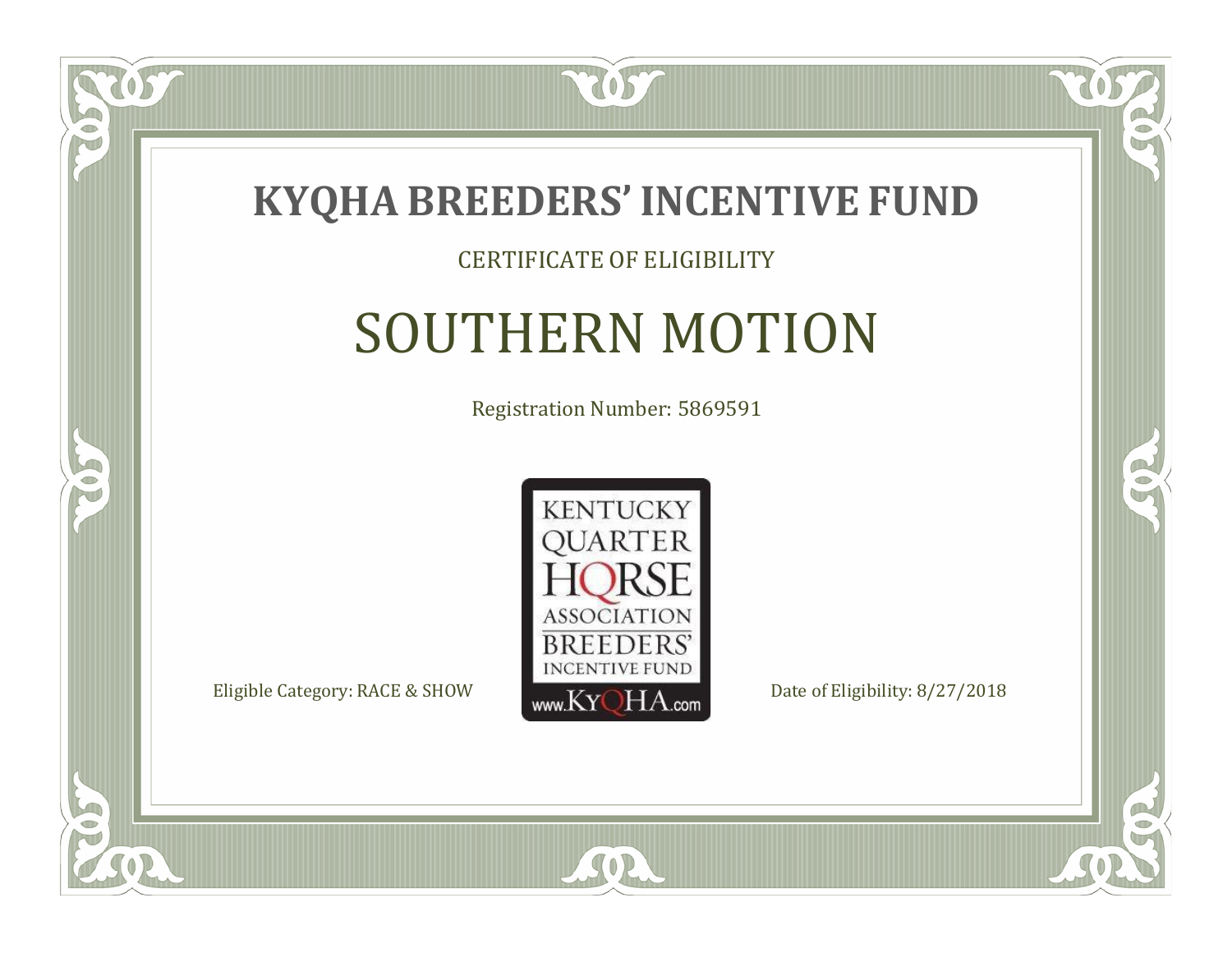### **KYQHA BREEDERS'INCENTIVE FUND**

7057

### CERTIFICATE OF ELIGIBILITY

# SOUTHERN REDNECKGIRL

Registration Number: 5873561



SOR

RO

CO.

 $\Box$ N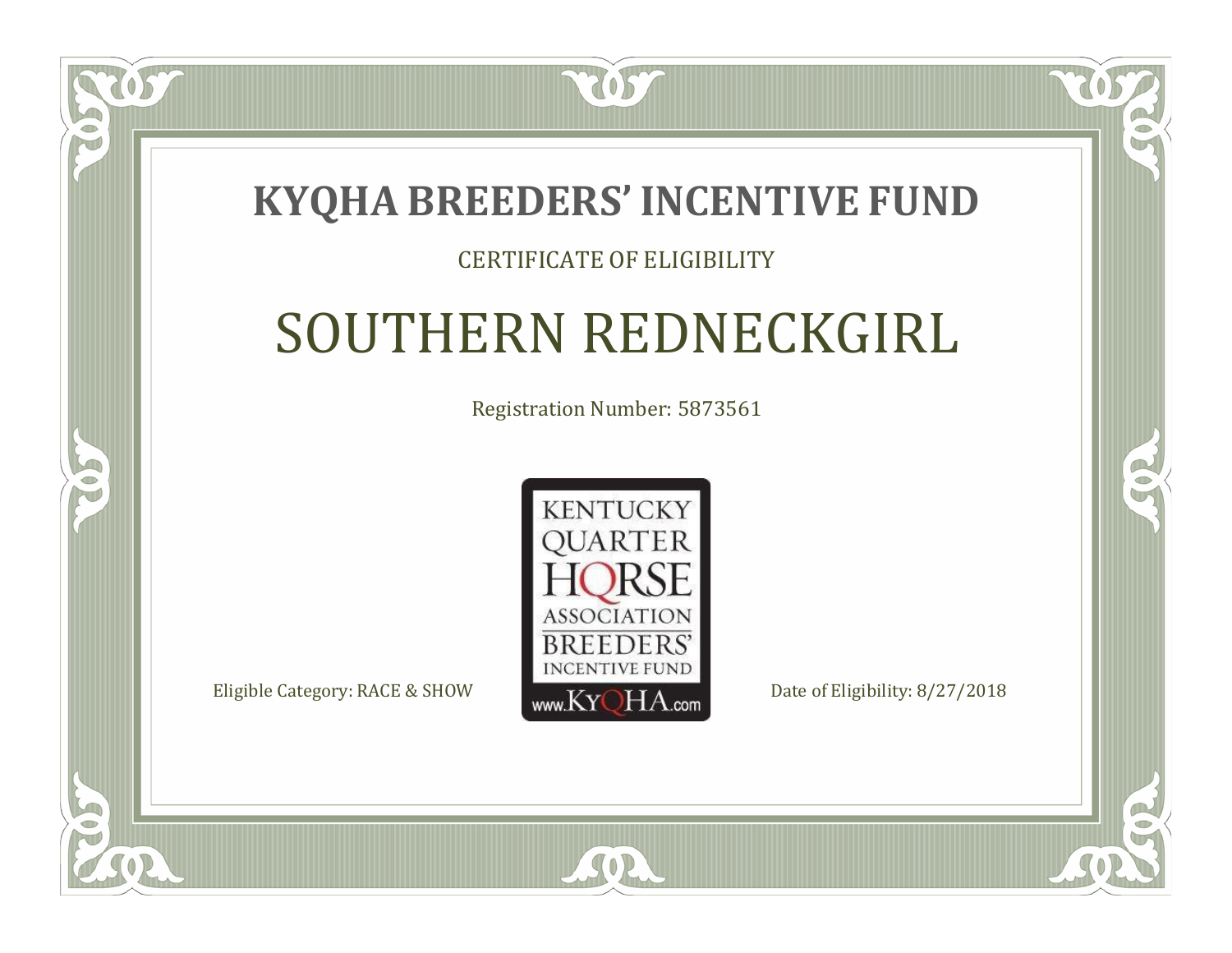

#### CERTIFICATE OF ELIGIBILITY

# STILL KEEPIN IT GOOD

Registration Number: 5762720



SOR

RO

B

 $\blacksquare$ N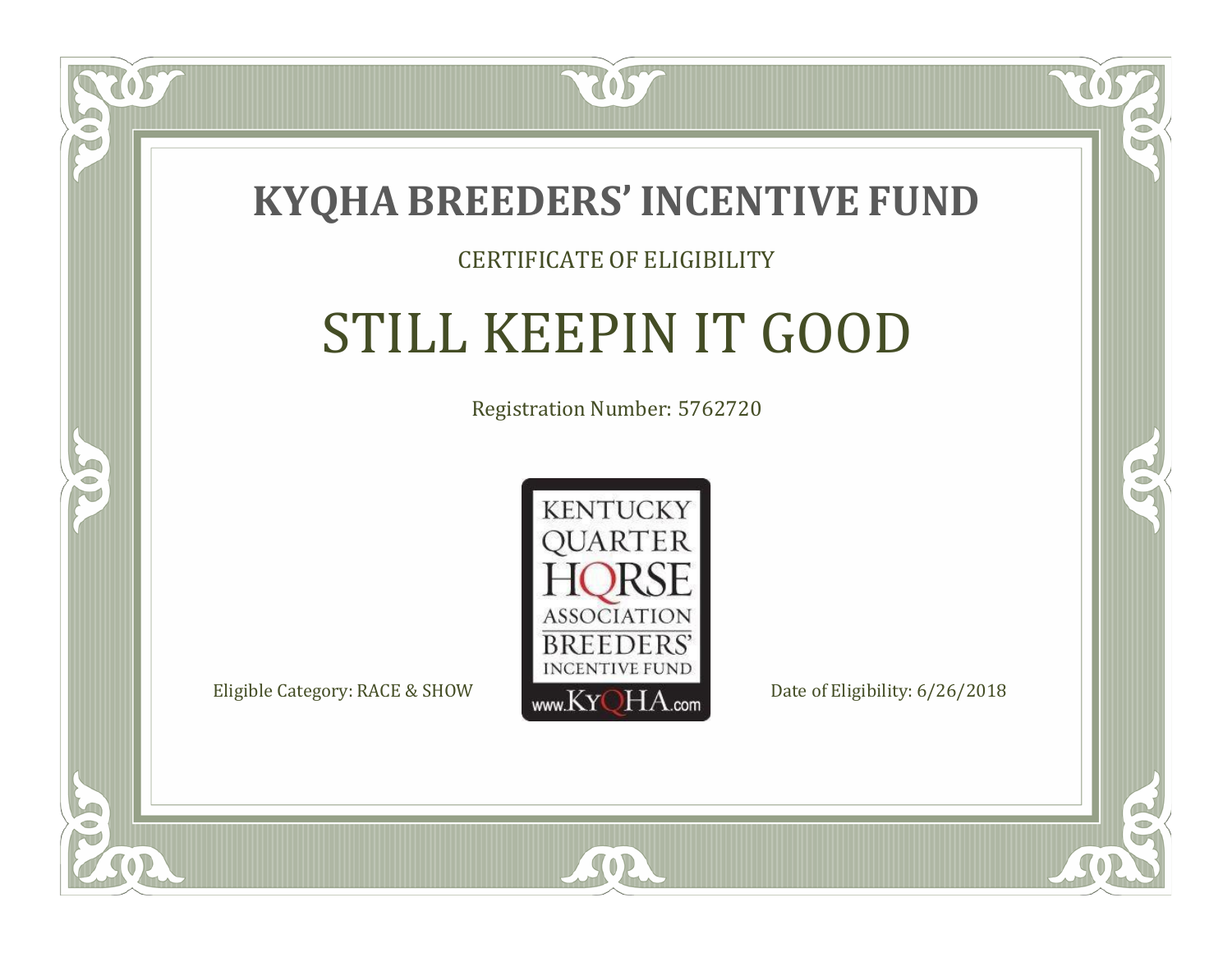

#### CERTIFICATE OF ELIGIBILITY

## STREAKIN FOR EUROS

Registration Number: 5876167



RO

CO.

 $\Box$ N

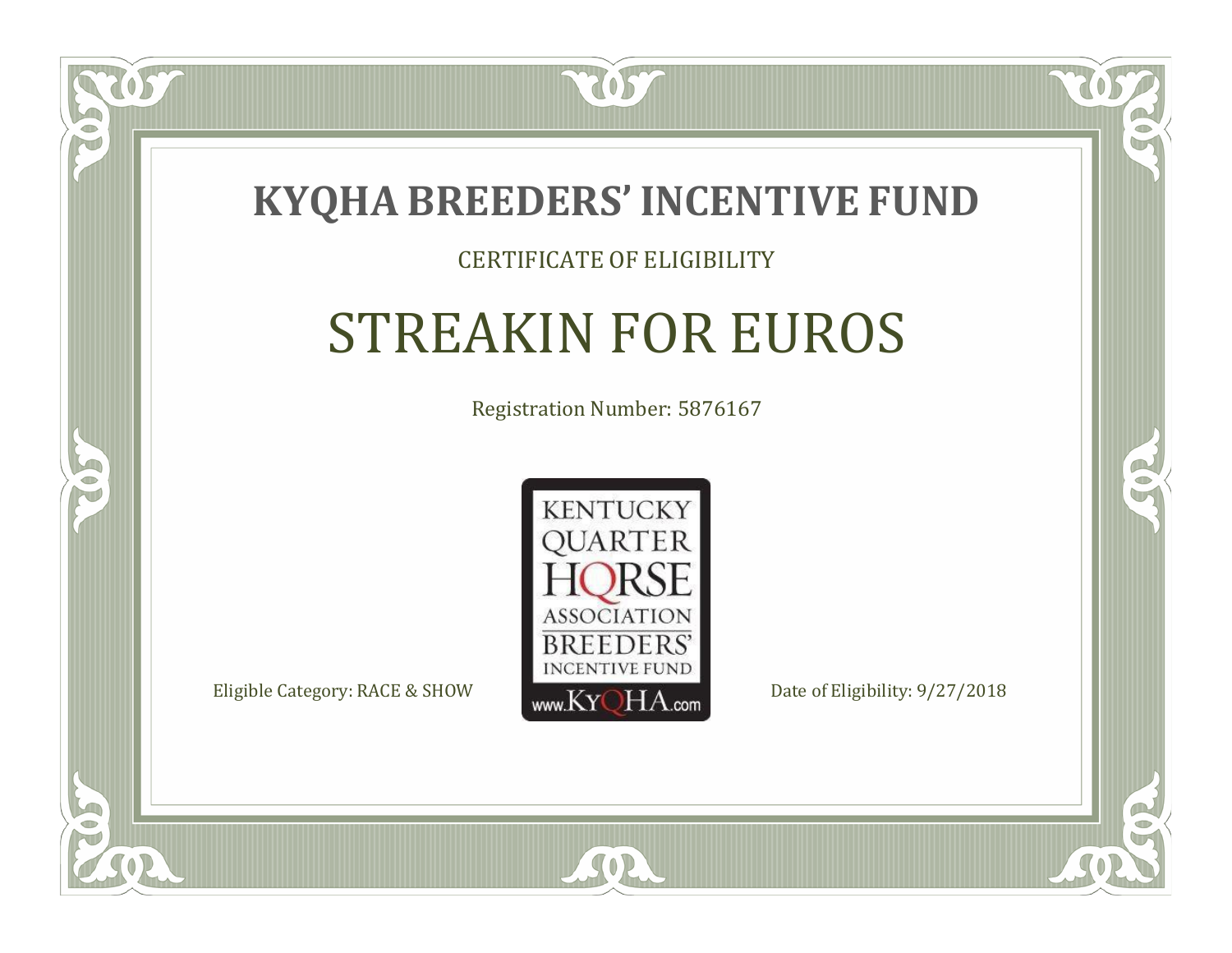

#### CERTIFICATE OF ELIGIBILITY

# TALL GLASS OF BRANDI

Registration Number: X0729576



SOR

RO

CO.

 $\Box$ N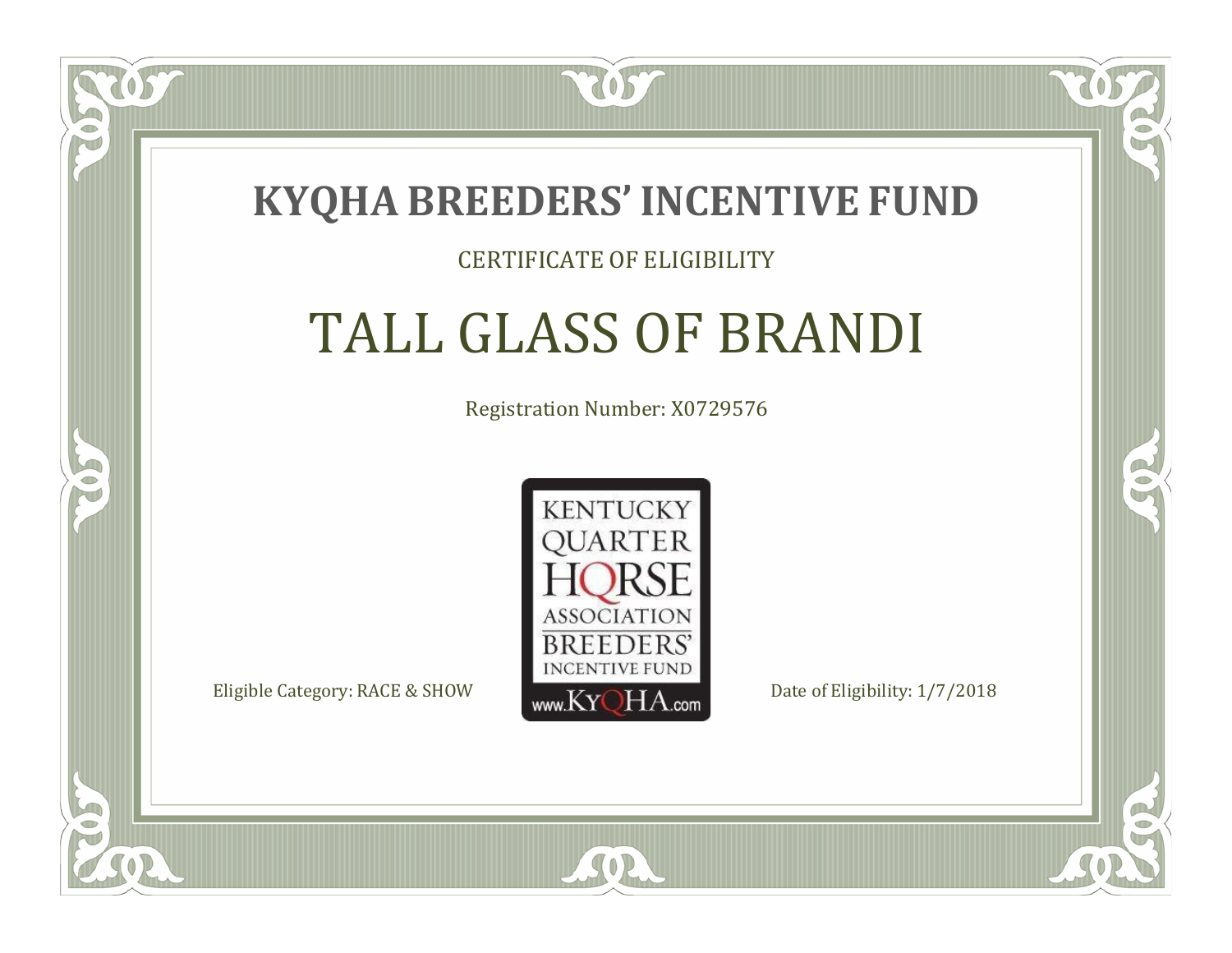

### CERTIFICATE OF ELIGIBILITY

# TC A SMART LIGHTNING

Registration Number: 5883856



 $SO<sub>2</sub>$ 

RO

CO.

 $\Box$ T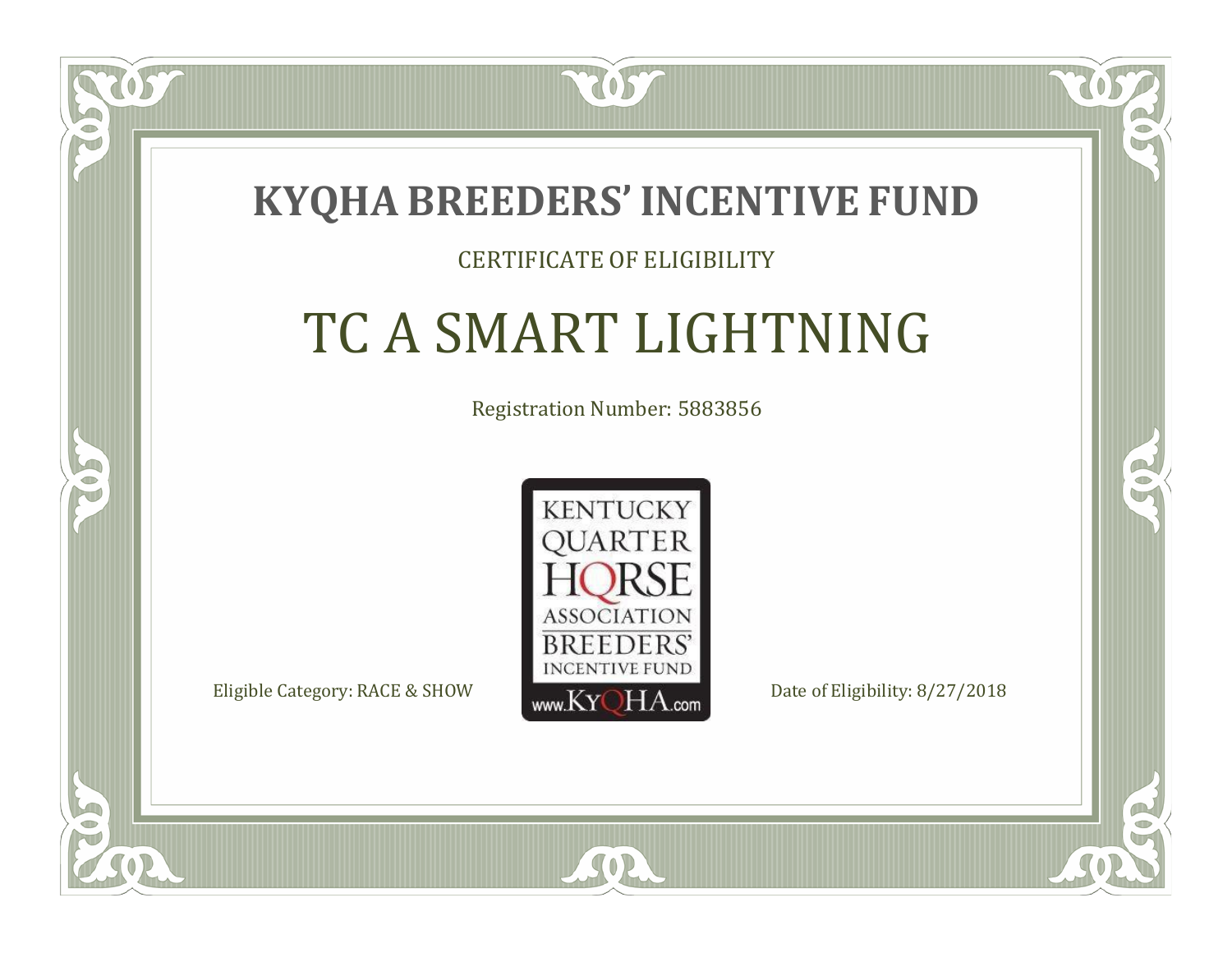

 $\blacksquare$ N

5

### CERTIFICATE OF ELIGIBILITY

# THE ART OF ULTIMATE

Registration Number: X0729228



 $SO2$ 

CO.

 $\rightarrow$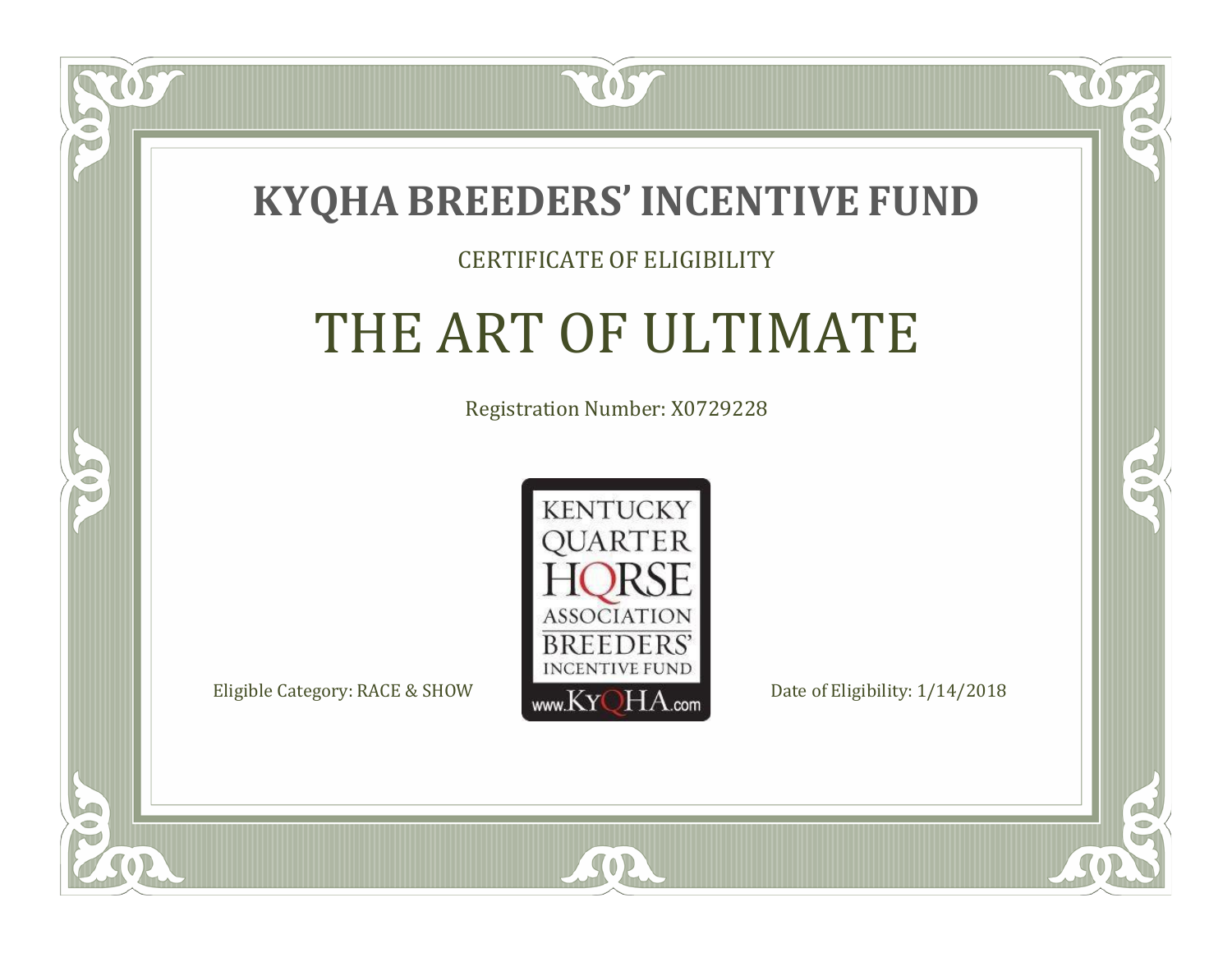

#### CERTIFICATE OF ELIGIBILITY

## THE DIXIE WHISTLER

Registration Number: X0731030



SOR

CO.

 $\rightarrow$ 

 $\delta S$ 

 $\bullet$ NU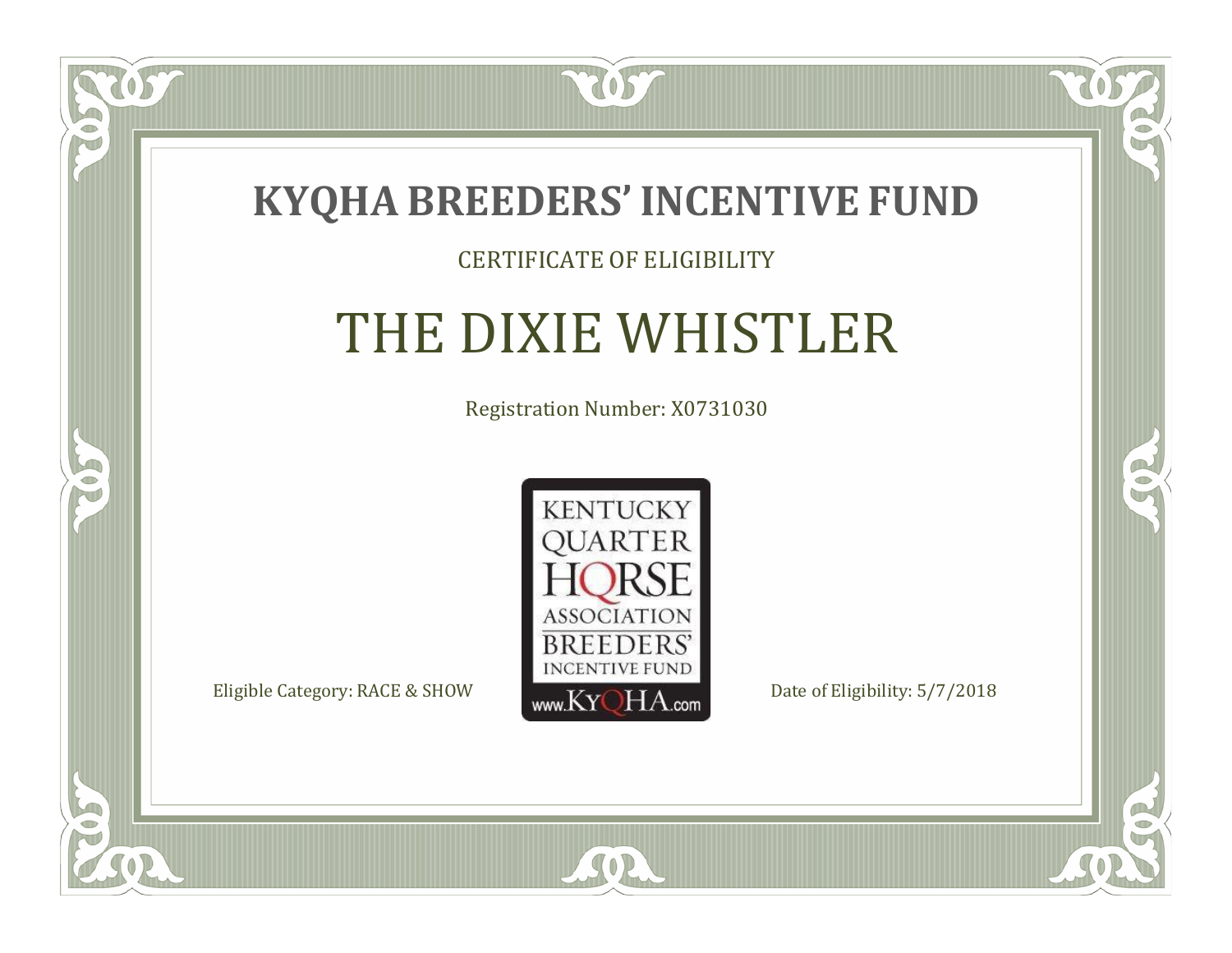

 $\Box$ N

5

#### CERTIFICATE OF ELIGIBILITY

# THE GREY GATSBY

Registration Number: X0730106



SOR

RO

B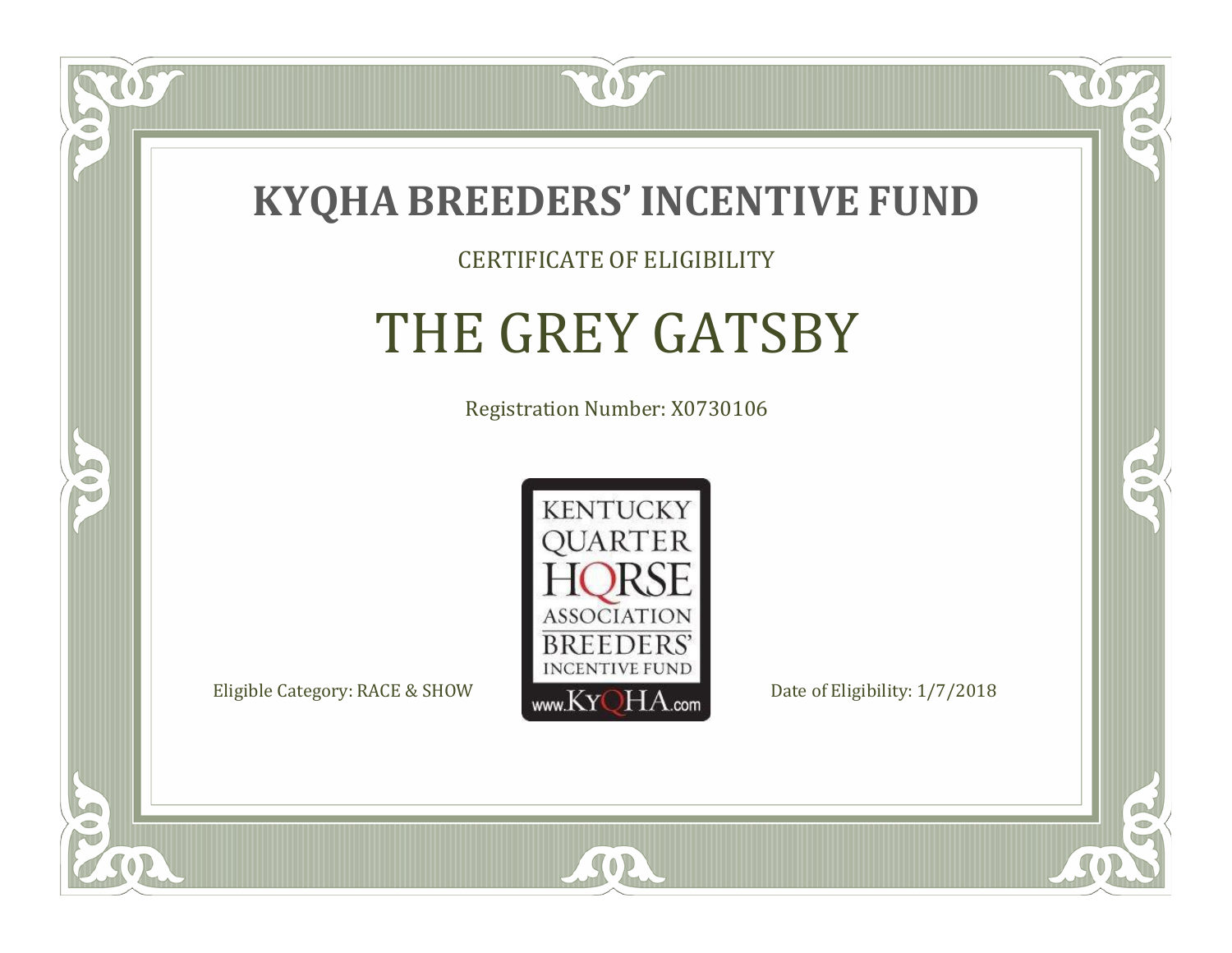

### CERTIFICATE OF ELIGIBILITY

### THEY CALL ME ALFIA

Registration Number: 5889145



CO.

B

 $\Box$ N

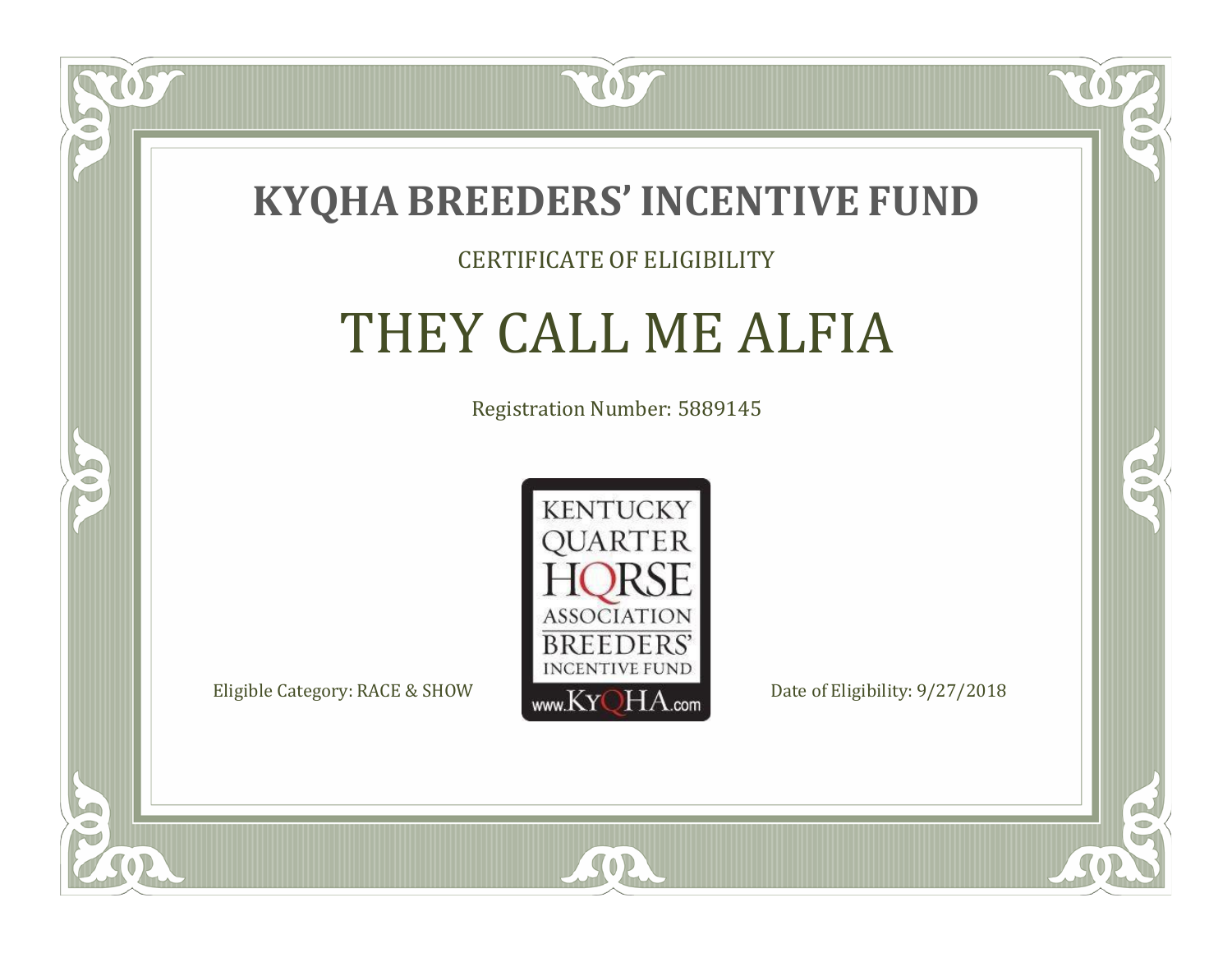

SOR

 $\bullet$ N

5

 $\Box$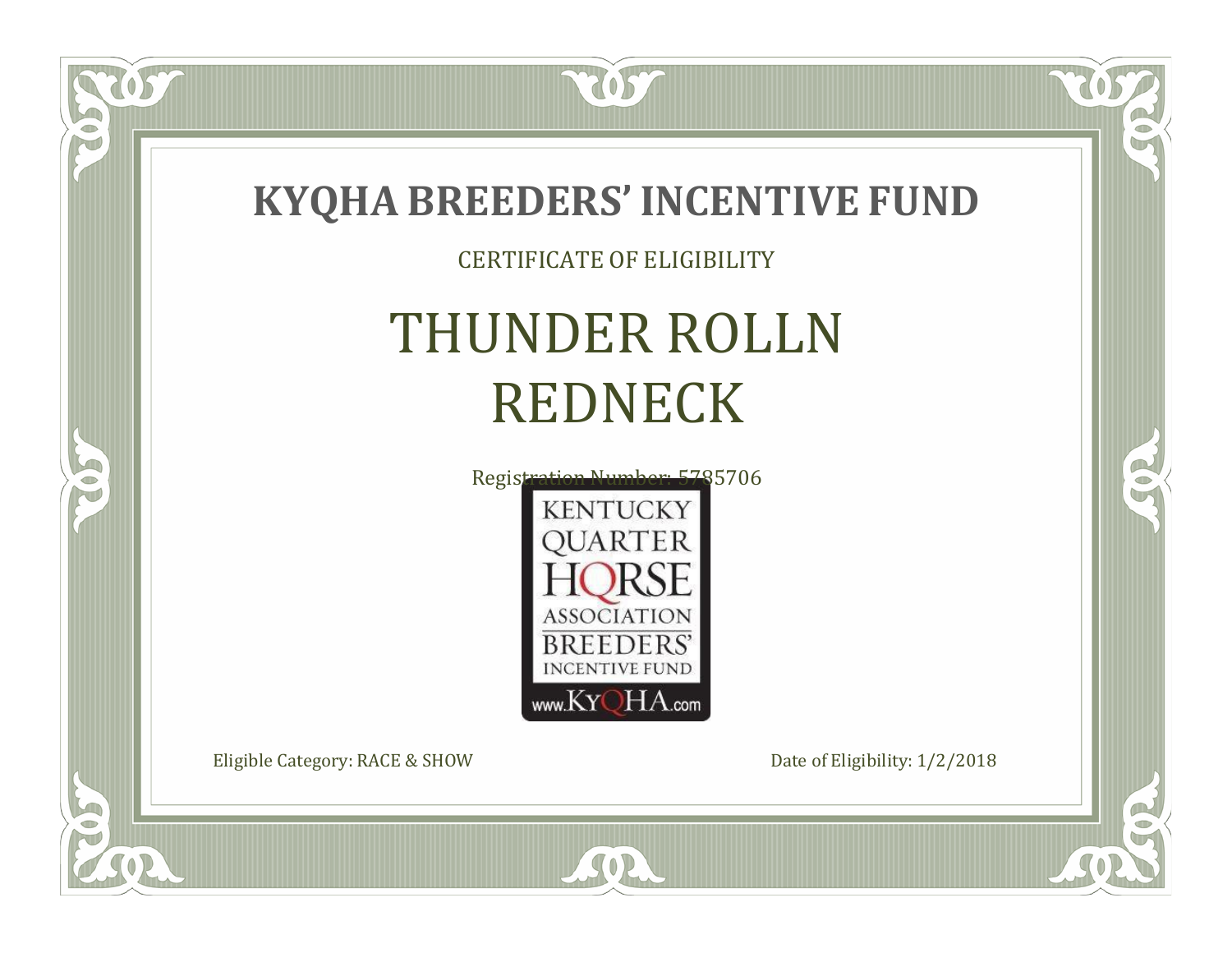

CERTIFICATE OF ELIGIBILITY

# TIARA ONLY

Registration Number: 5838737



SOR

 $\mathbb{R}$ 

 $\mathbb{R}^2$ 

US.

 $\bullet$ N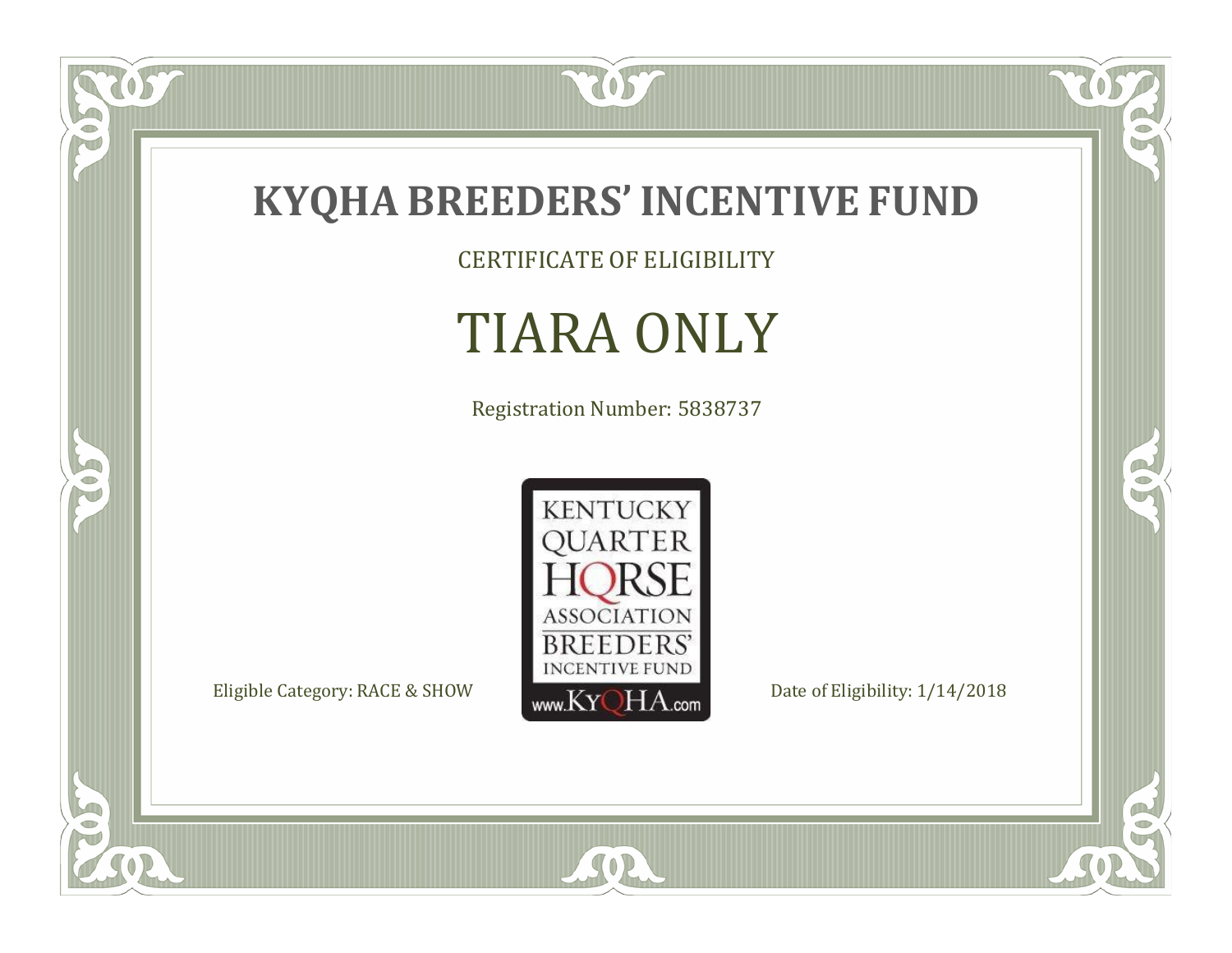

CERTIFICATE OF ELIGIBILITY

# TIS BREE TO ME

Registration Number: 5889144



SOR

RO

B

 $\delta S$ 

 $\bullet$ NU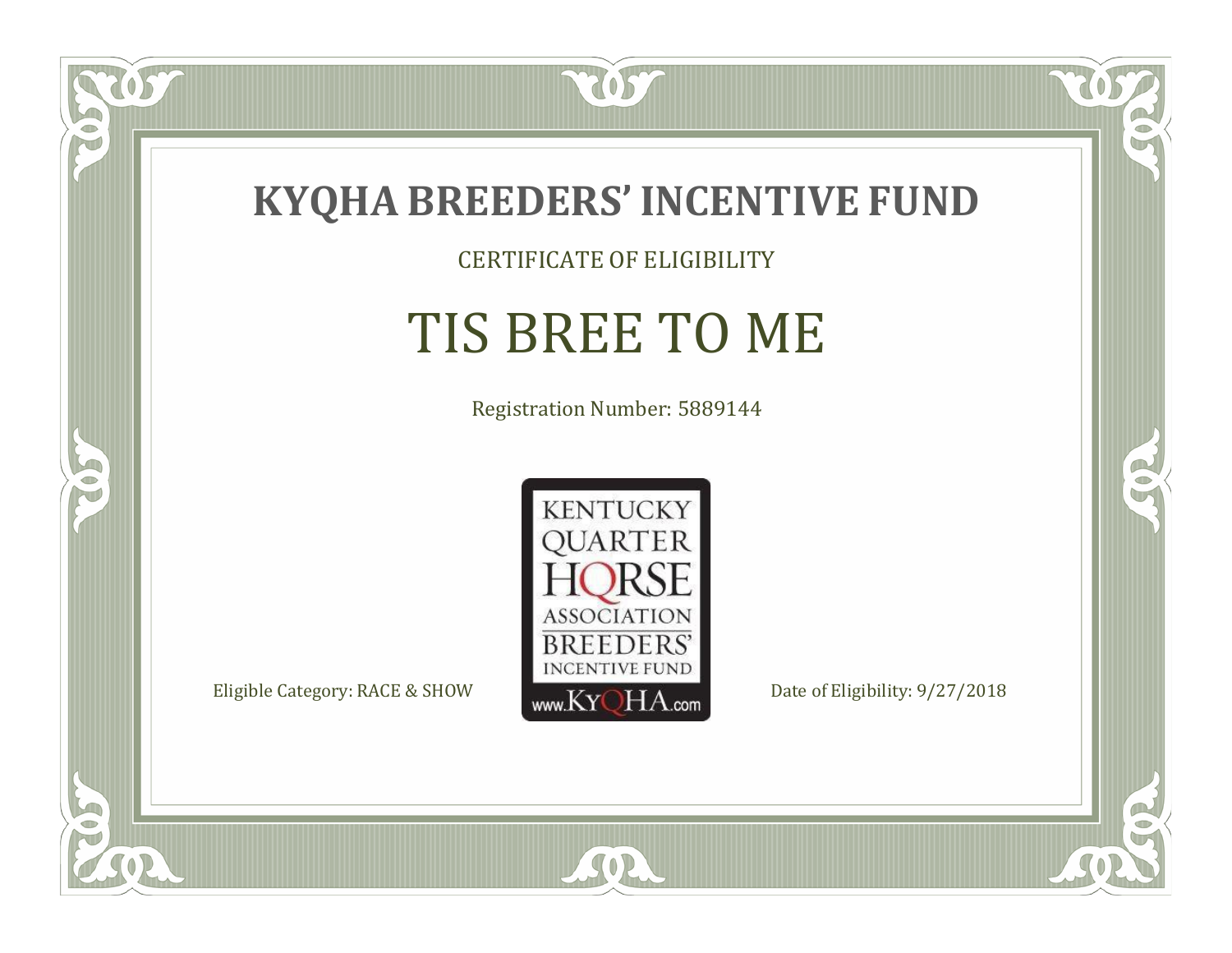

### CERTIFICATE OF ELIGIBILITY

# TNT MONSTER RED

Registration Number: 5891434



SOR

CO.

 $\rightarrow$ 

 $\Box$ NU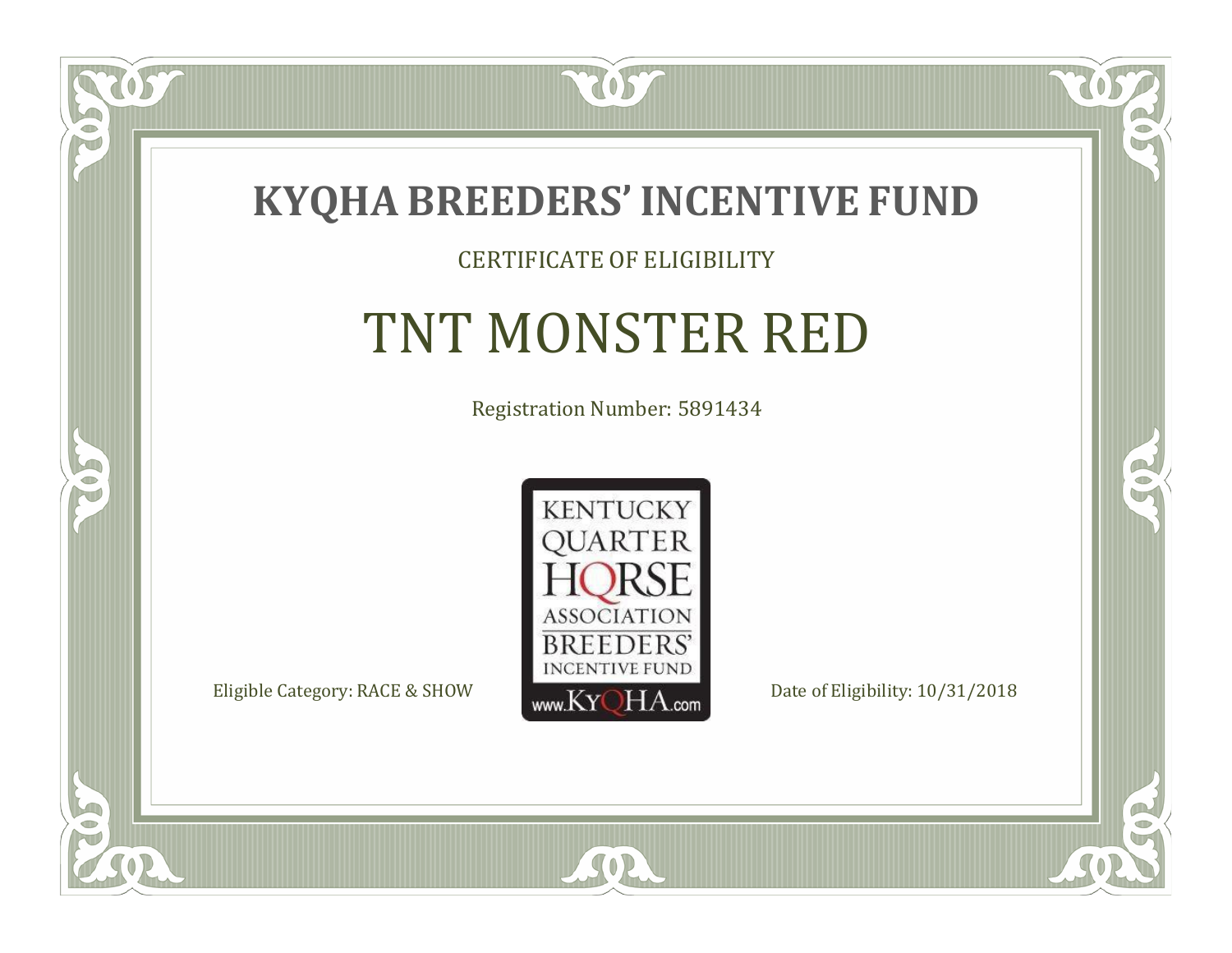

#### CERTIFICATE OF ELIGIBILITY

## TO THE MOON ALYCE

Registration Number: X0728999



 $SO<sub>2</sub>$ 

RO

P.

 $\Box$ N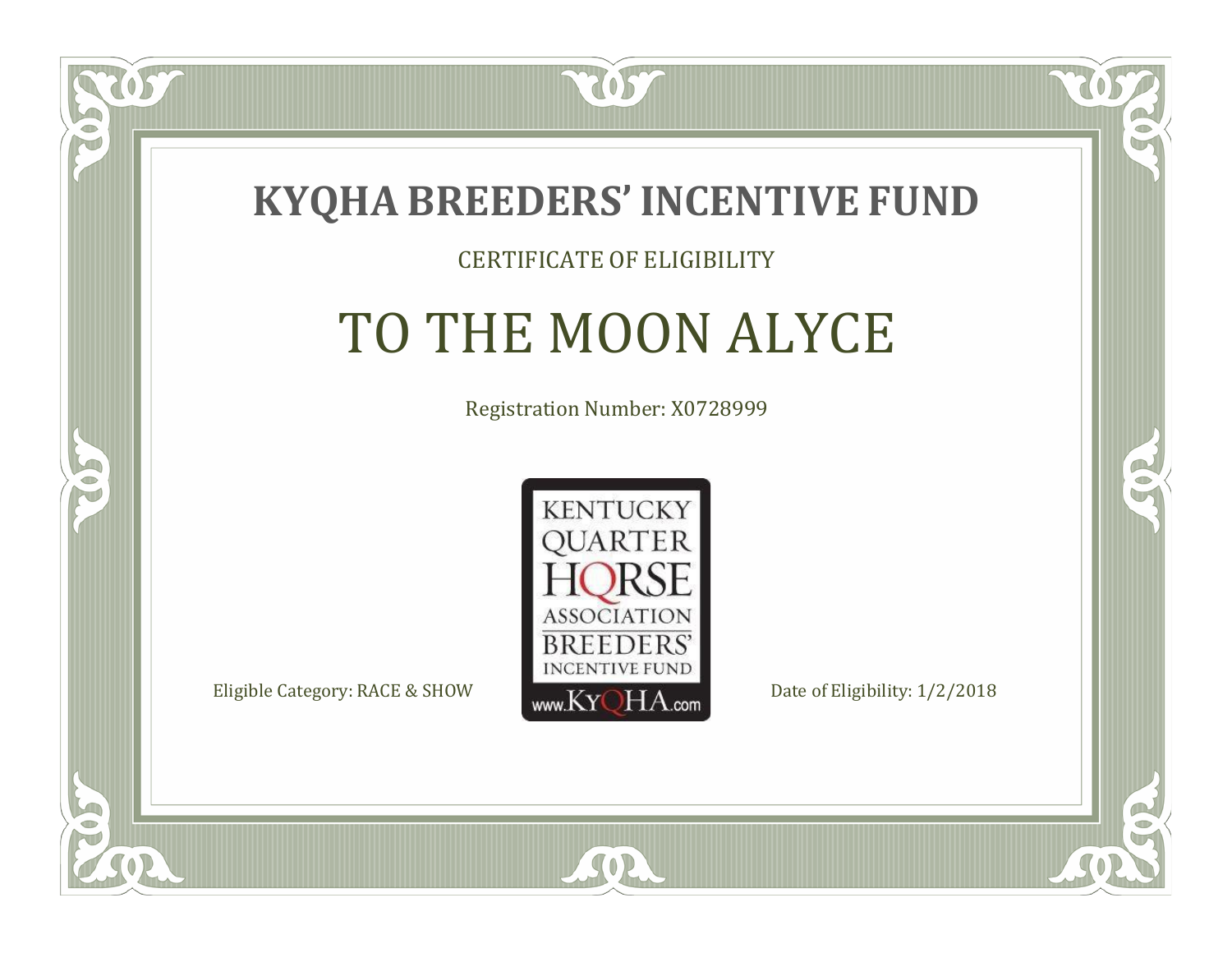

#### CERTIFICATE OF ELIGIBILITY

# TOO FAST TO BE LAST

Registration Number: 5753715



SOR

RO

P.

 $\Box$ N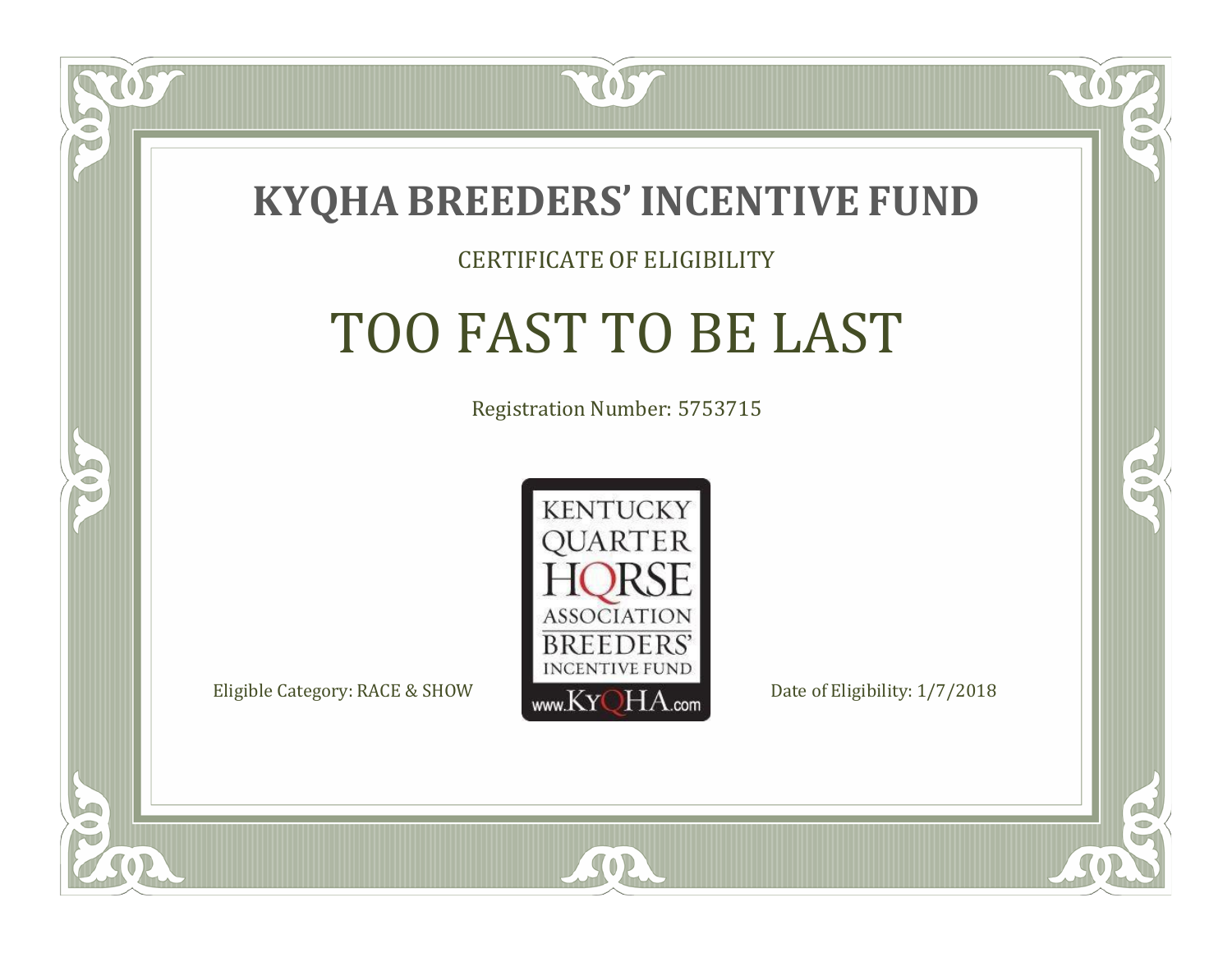

### CERTIFICATE OF ELIGIBILITY

# TRUDY AN ULTIMATE

Registration Number: 5832181



SOR

CO.

 $\rightarrow$ 

US

 $\Box$ N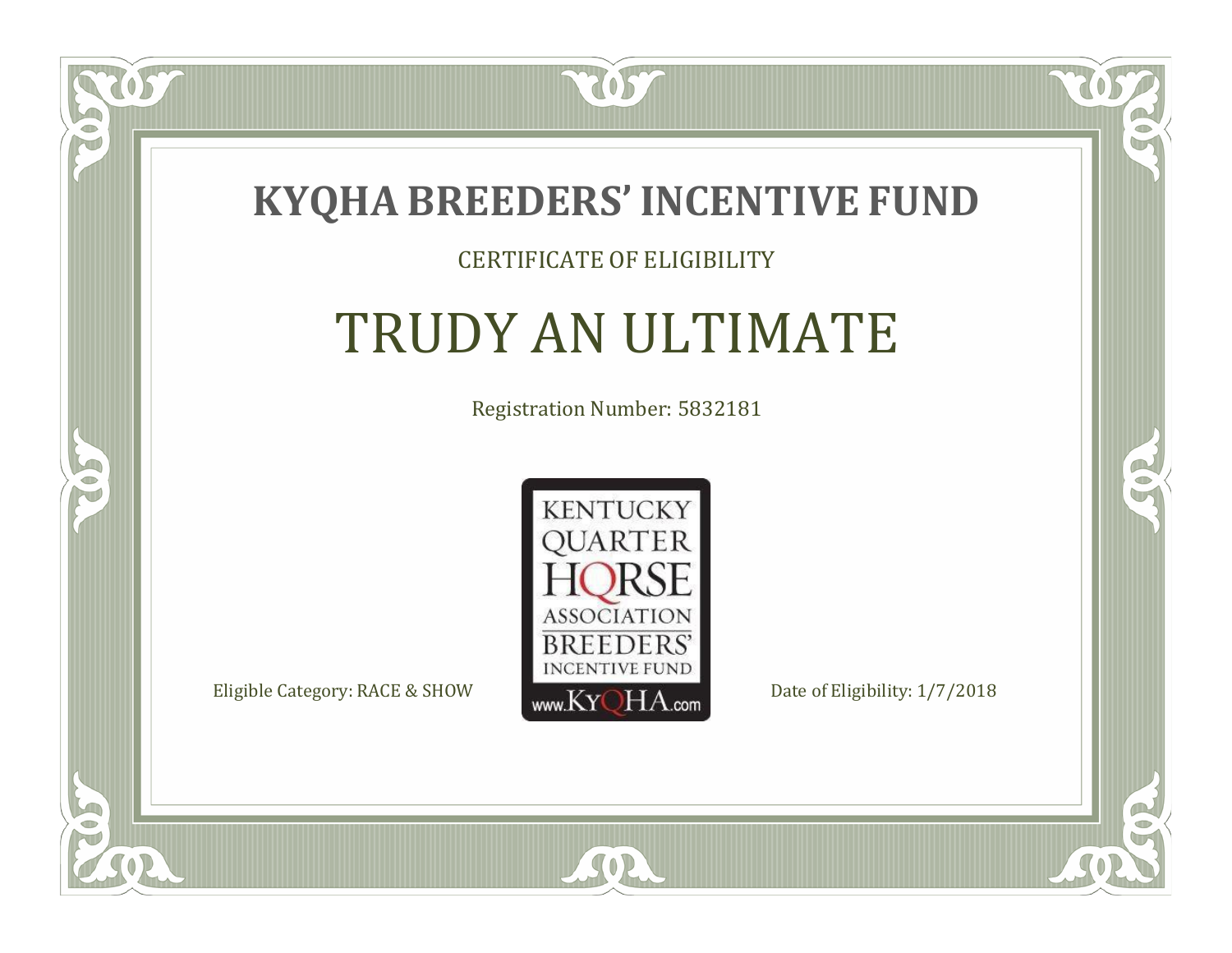

### CERTIFICATE OF ELIGIBILITY

# TT REDNECK BOCEPHUS

Registration Number: 5701029



SOR

RO

 $\rightarrow$ 

 $\Box$ N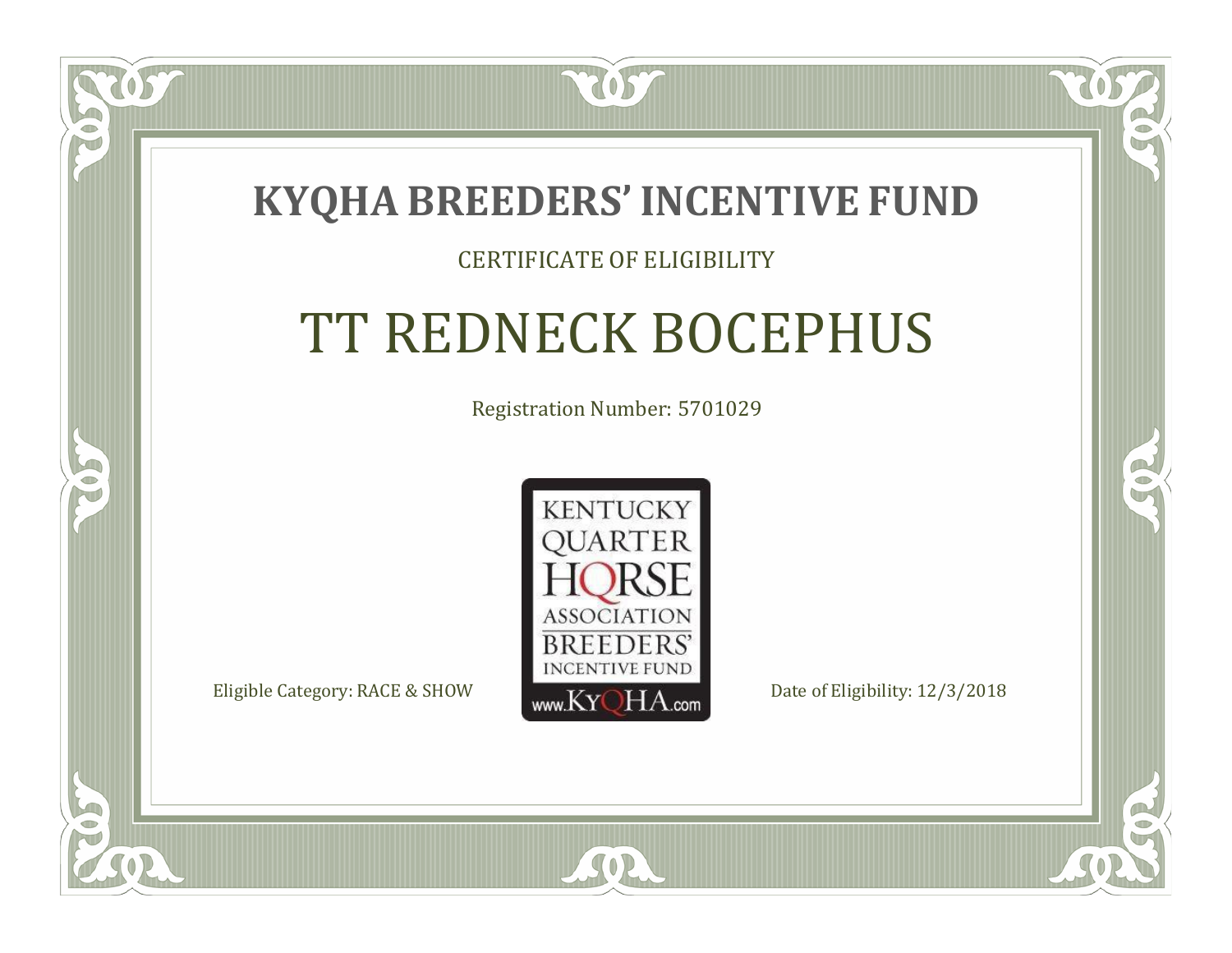### **KYQHA BREEDERS'INCENTIVE FUND**

7057

### CERTIFICATE OF ELIGIBILITY

# TT REDNECK COVERGIRL

Registration Number: 5689826



SOR

RO

CO.

 $\Box$ T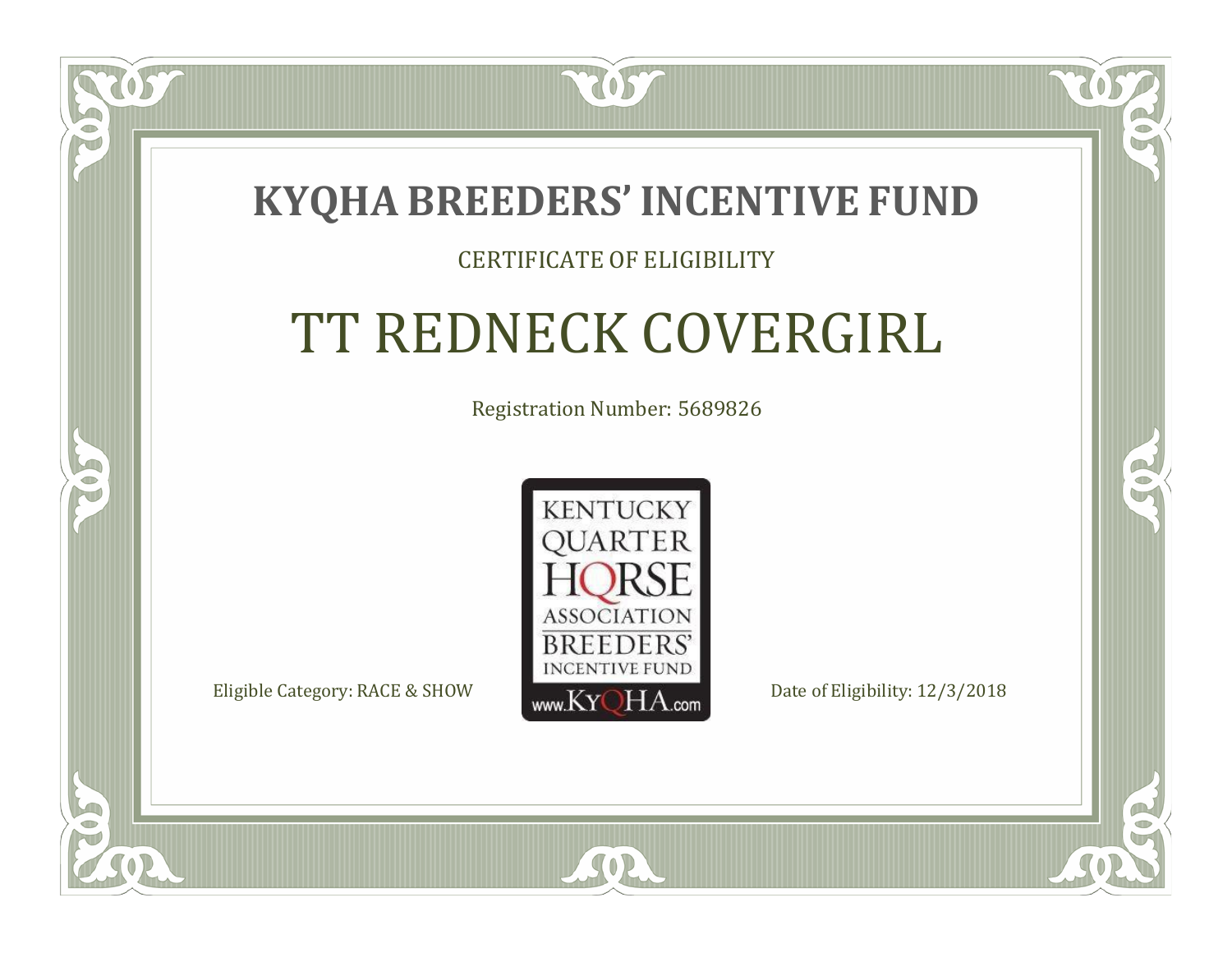### **KYQHA BREEDERS'INCENTIVE FUND**

7057

 $\blacksquare$ N

S

### CERTIFICATE OF ELIGIBILITY

## TT REDNECK MAYBELINE

Registration Number: 5899472



SOR

CO.

 $\rightarrow$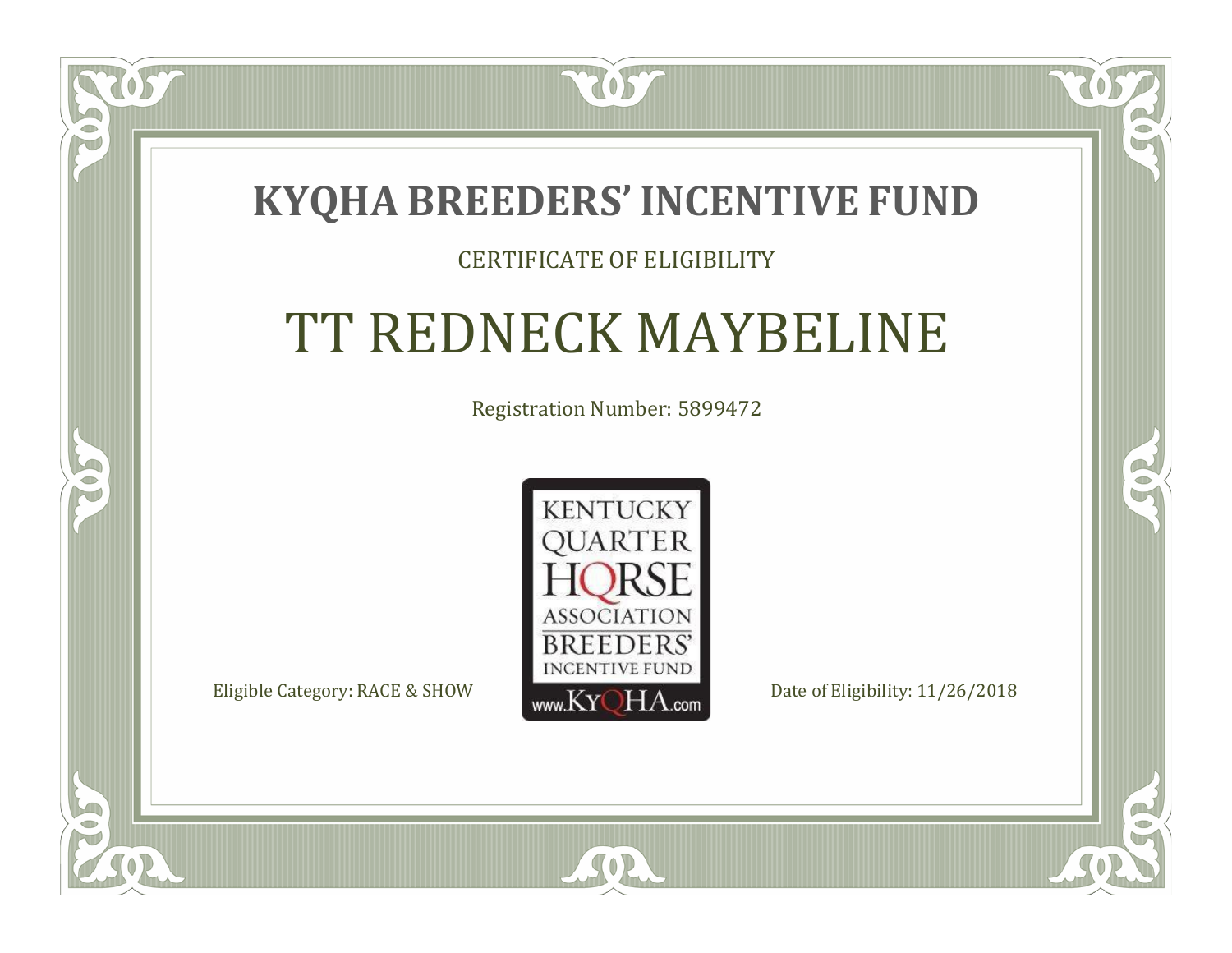

#### CERTIFICATE OF ELIGIBILITY

# TT REDNECK UBER

Registration Number: 5899473



 $SO2$ 

CO.

 $\rightarrow$ 

 $\delta S$ 

 $\Box$ NU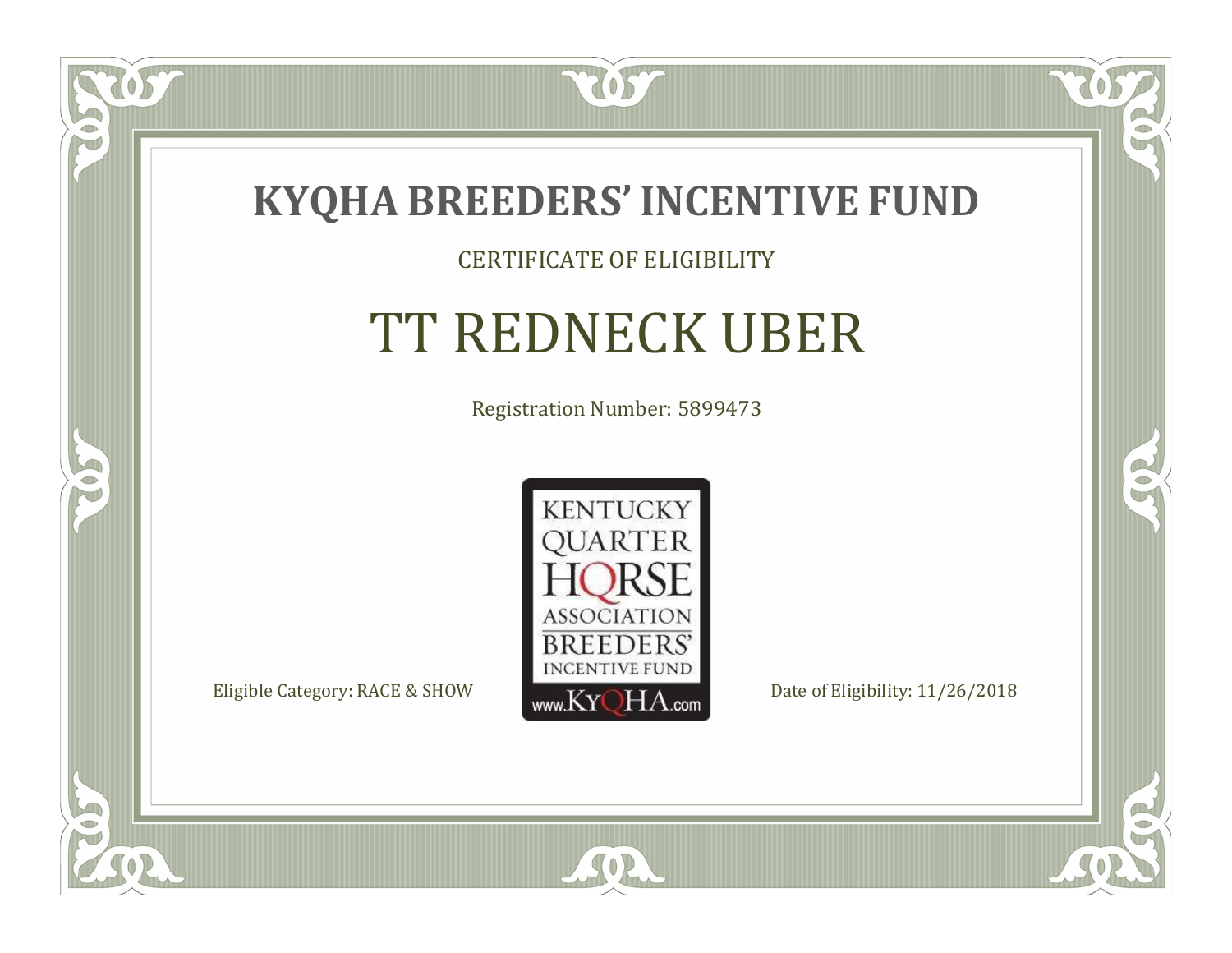

CERTIFICATE OF ELIGIBILITY

## TUF APPEAL

Registration Number: X0723845



SOR

 $\mathbb{R}$ 

 $\mathbb{R}^2$ 

 $\overline{OS}$ 

 $\bullet$ N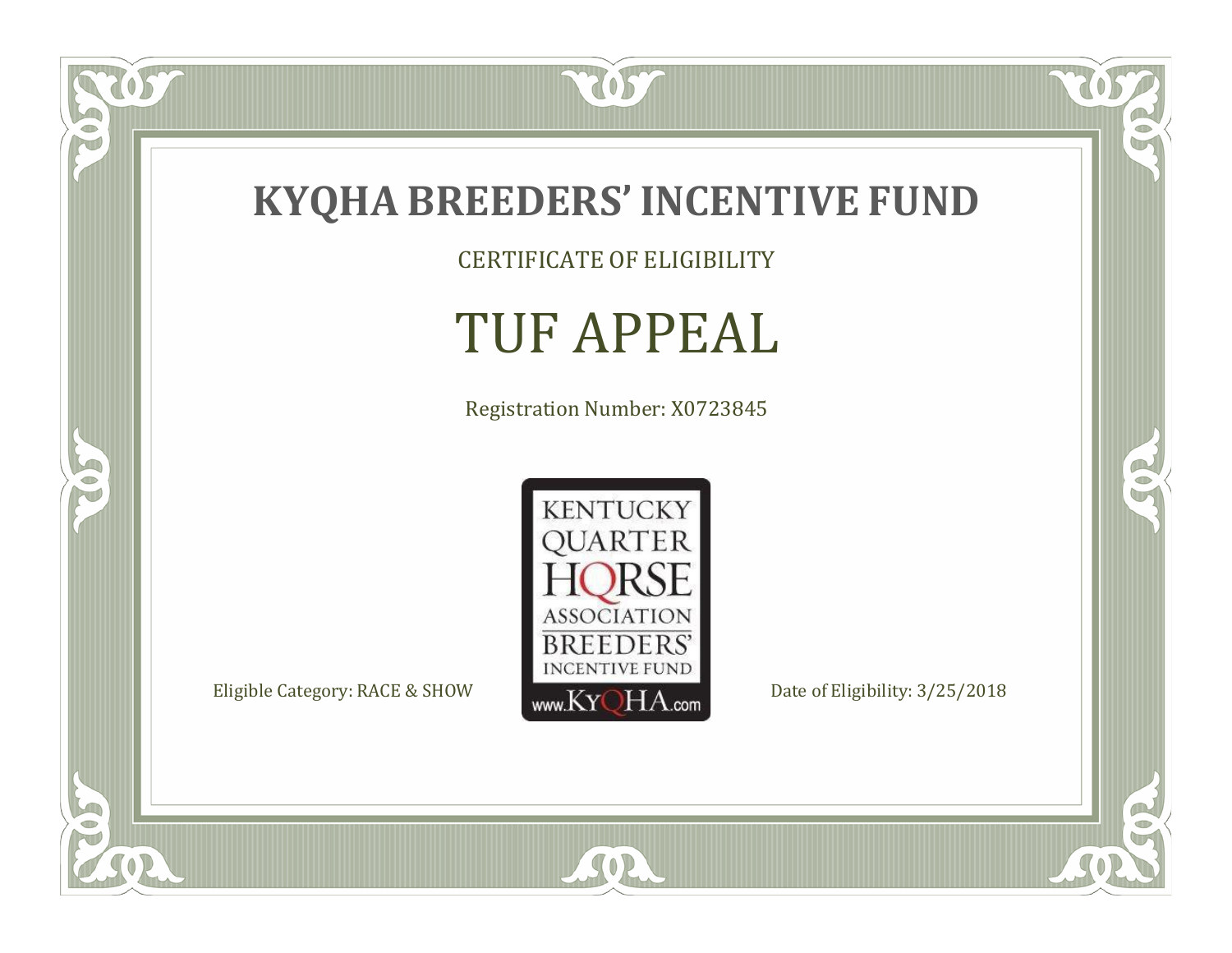

### CERTIFICATE OF ELIGIBILITY

# ULTIMATE WILL

Registration Number: X0728399



 $\mathbb{R}$ 

 $\mathbb{R}^2$ 

 $\overline{OS}$ 

 $\bullet$ NU

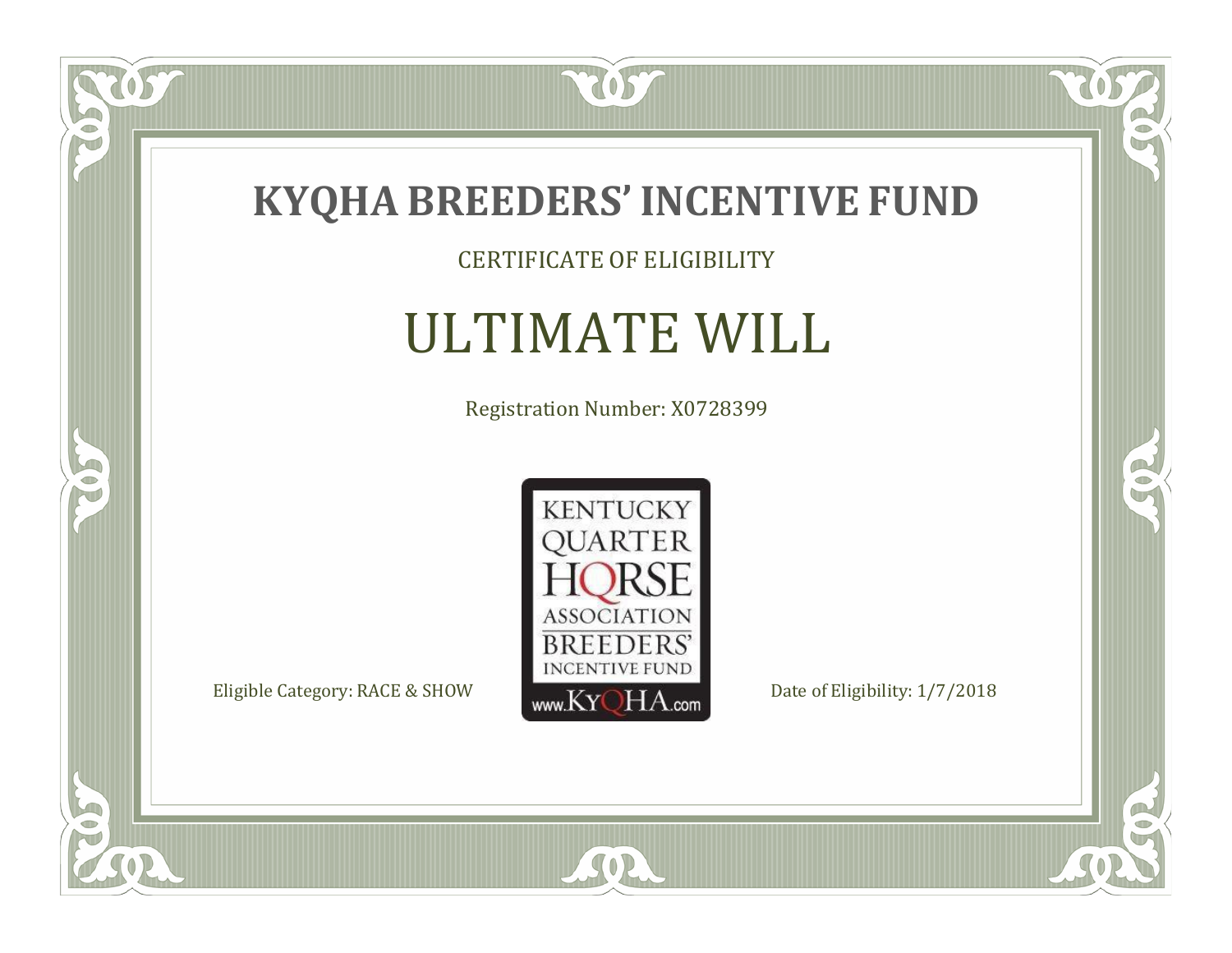

### CERTIFICATE OF ELIGIBILITY

# ULTIMATELY THE BEST

Registration Number: 5815533



SOR

CO.

 $\rightarrow$ 

US

 $\blacksquare$ N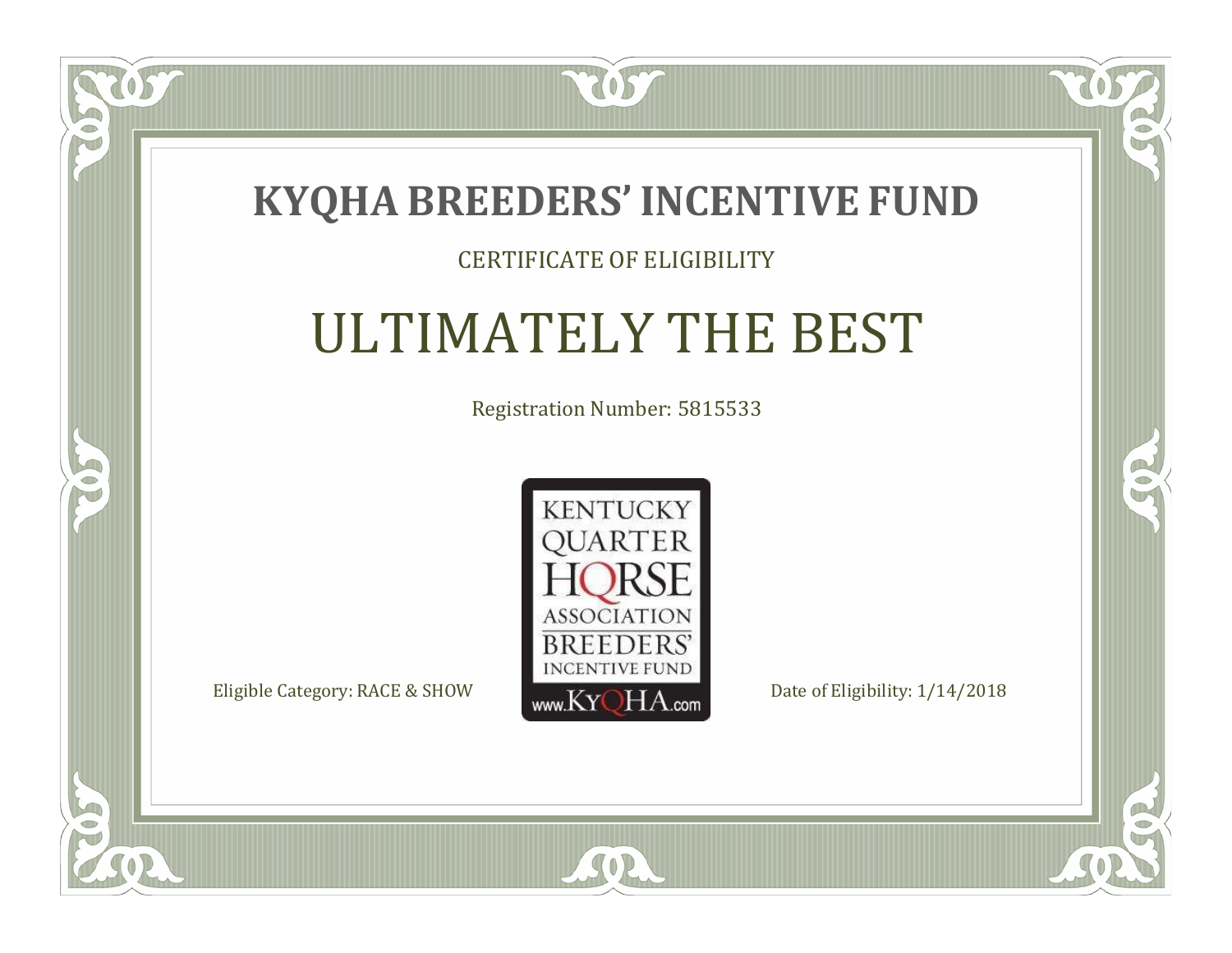### **KYQHA BREEDERS'INCENTIVE FUND**

7057

### CERTIFICATE OF ELIGIBILITY

# UNDRESSED ON IMPULSE

Registration Number: 5628992



SOR

CO.

 $\rightarrow$ 

 $\Box$ N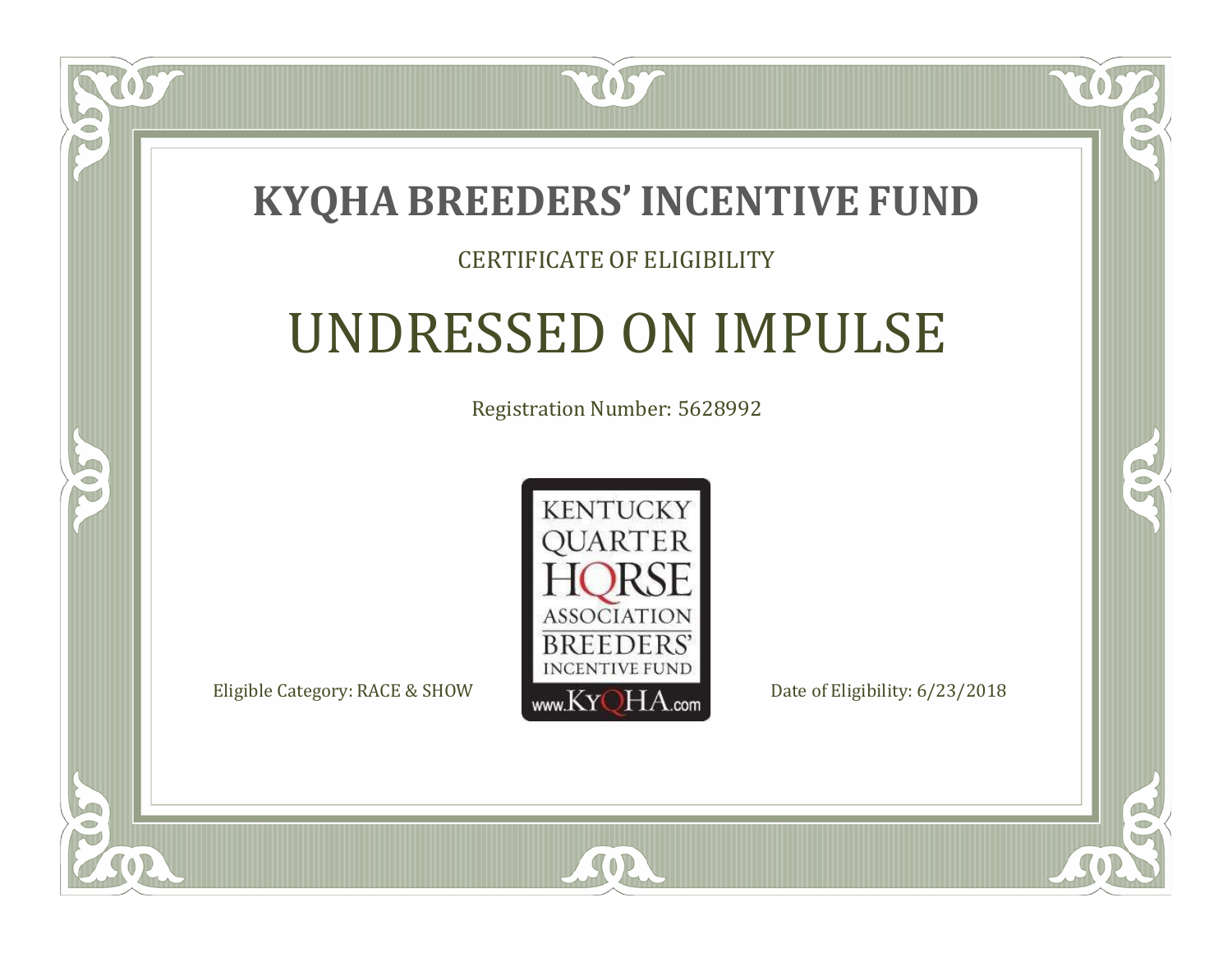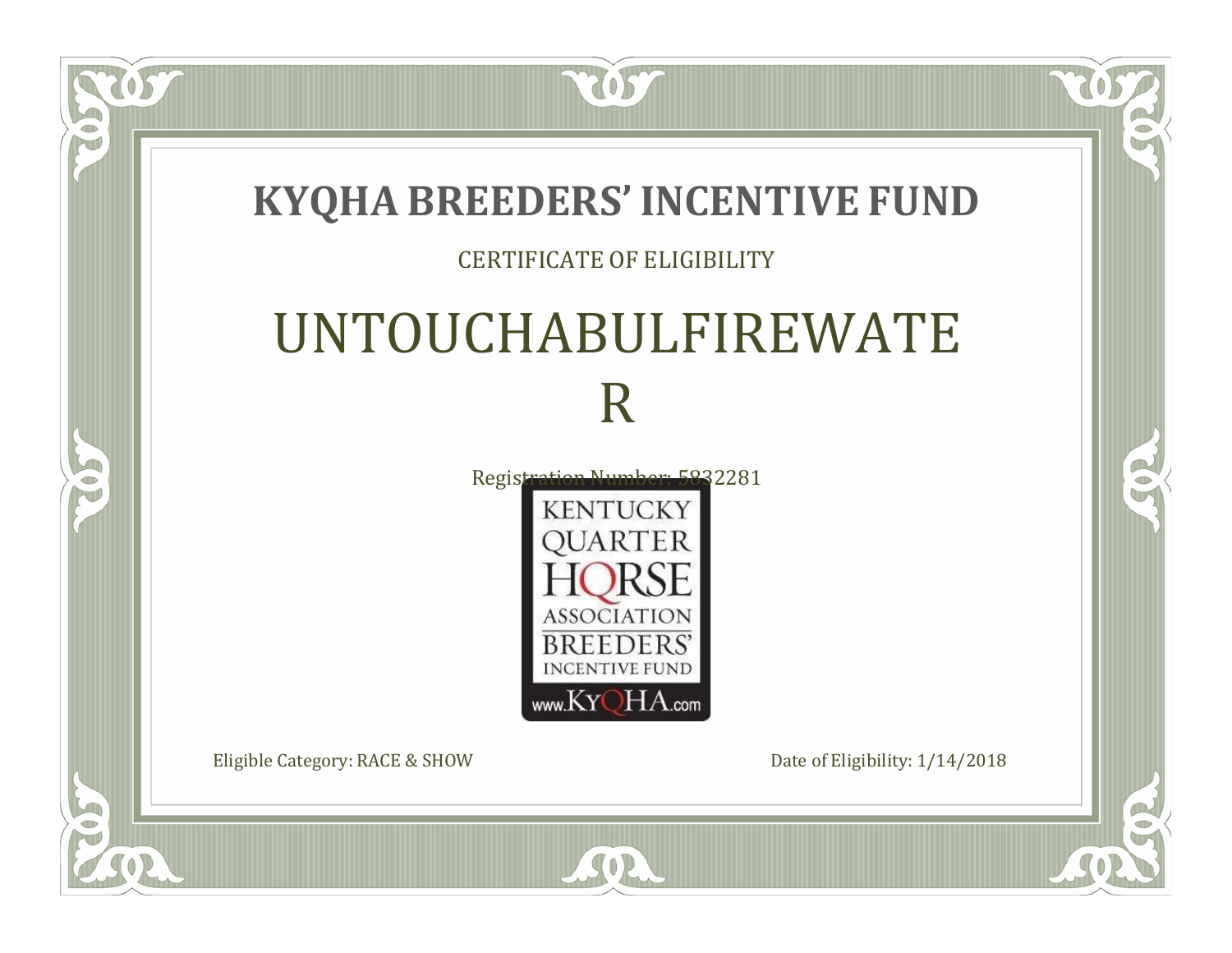

#### CERTIFICATE OF ELIGIBILITY

# VALS RED HOT ROCKET

Registration Number: X0732302



 $SO2$ 

RO

B

 $\Box$ T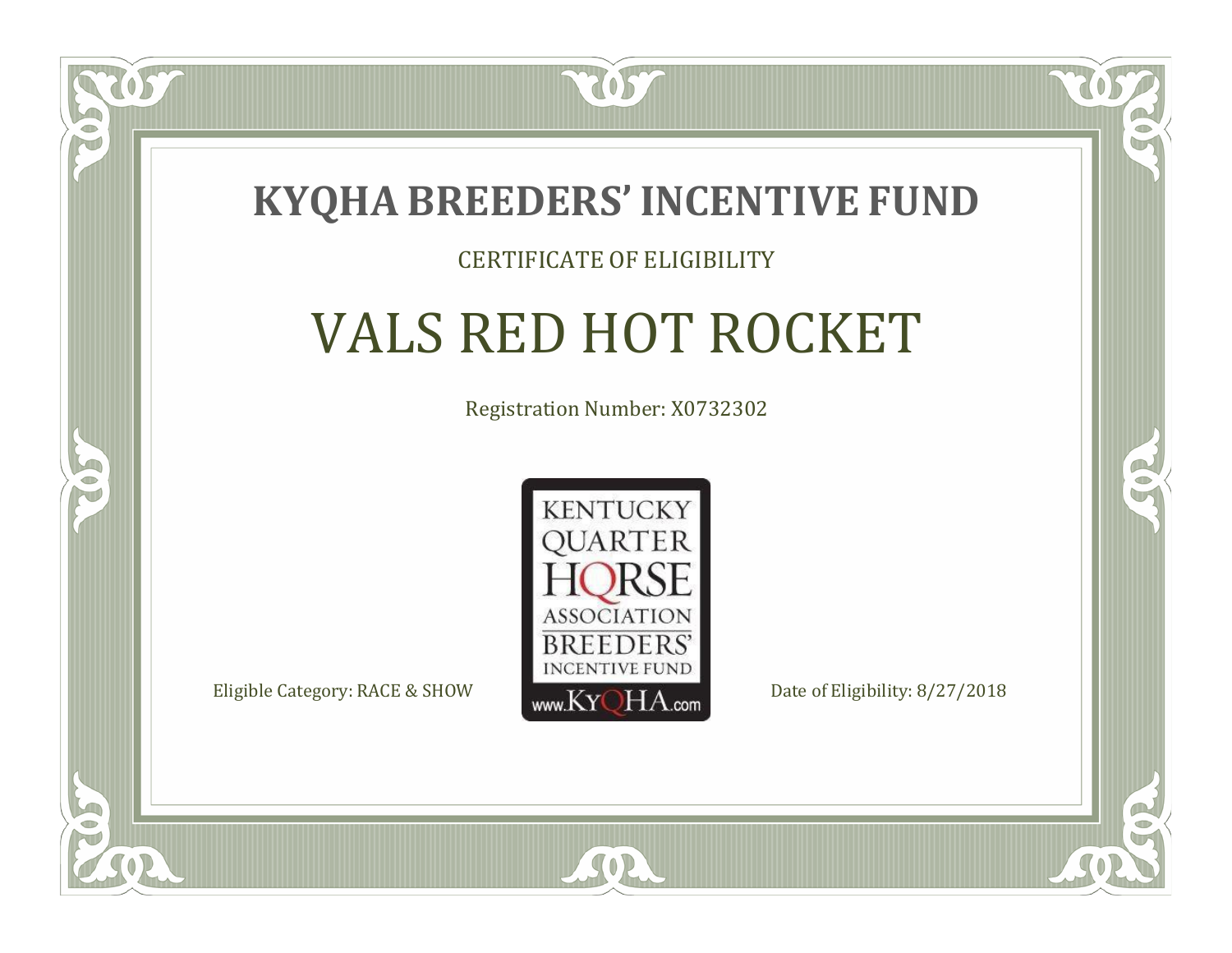

CERTIFICATE OF ELIGIBILITY

## WAVES OF FIRE

Registration Number: X0733035



SOR

 $\mathbb{R}$ 

 $\rightarrow$ 

 $\overline{OS}$ 

 $\bullet$ N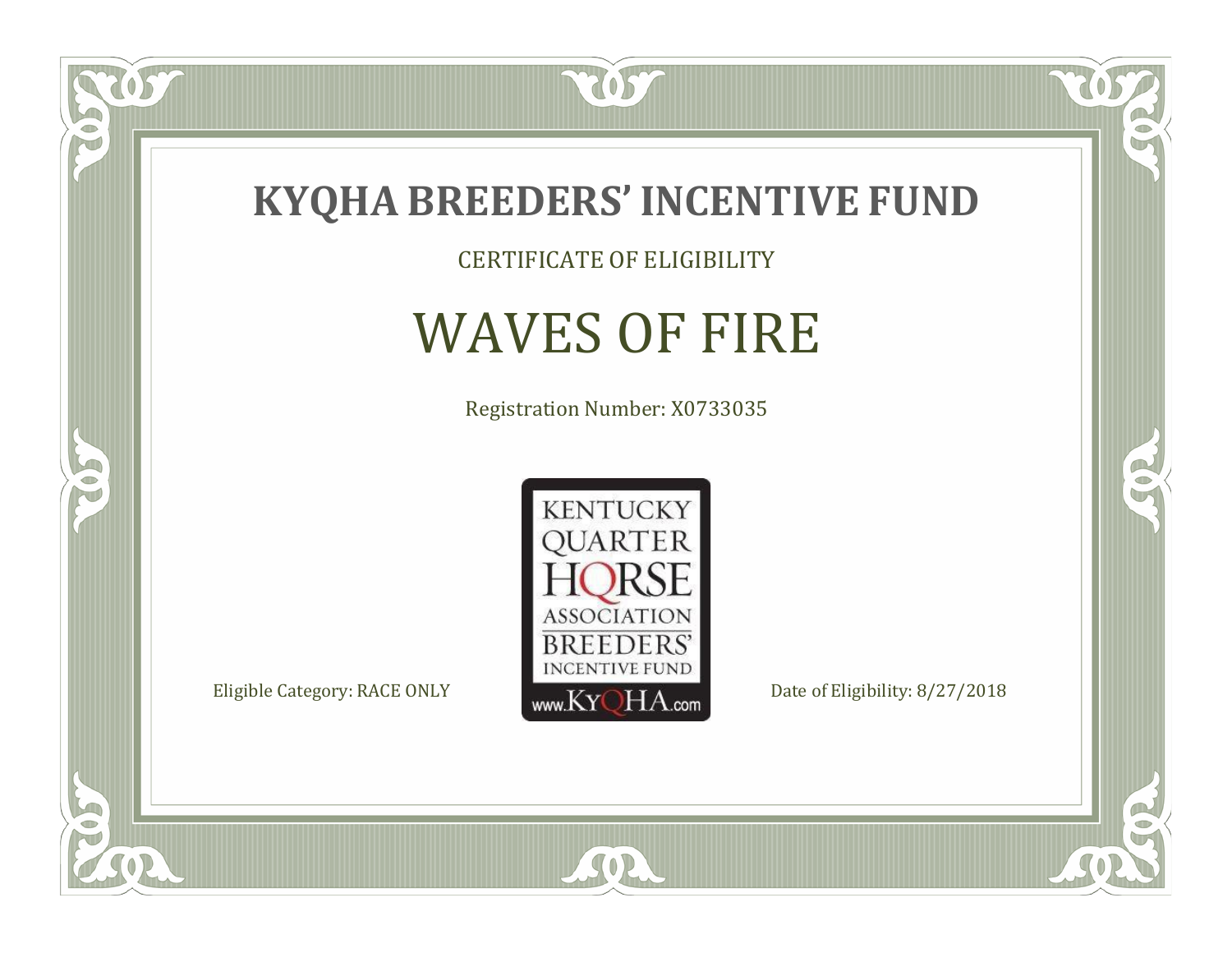

### CERTIFICATE OF ELIGIBILITY

## WHADYASAY COWBOY

Registration Number: 5875567



 $SO2$ 

CO.

 $\rightarrow$ 

US

 $\blacksquare$ N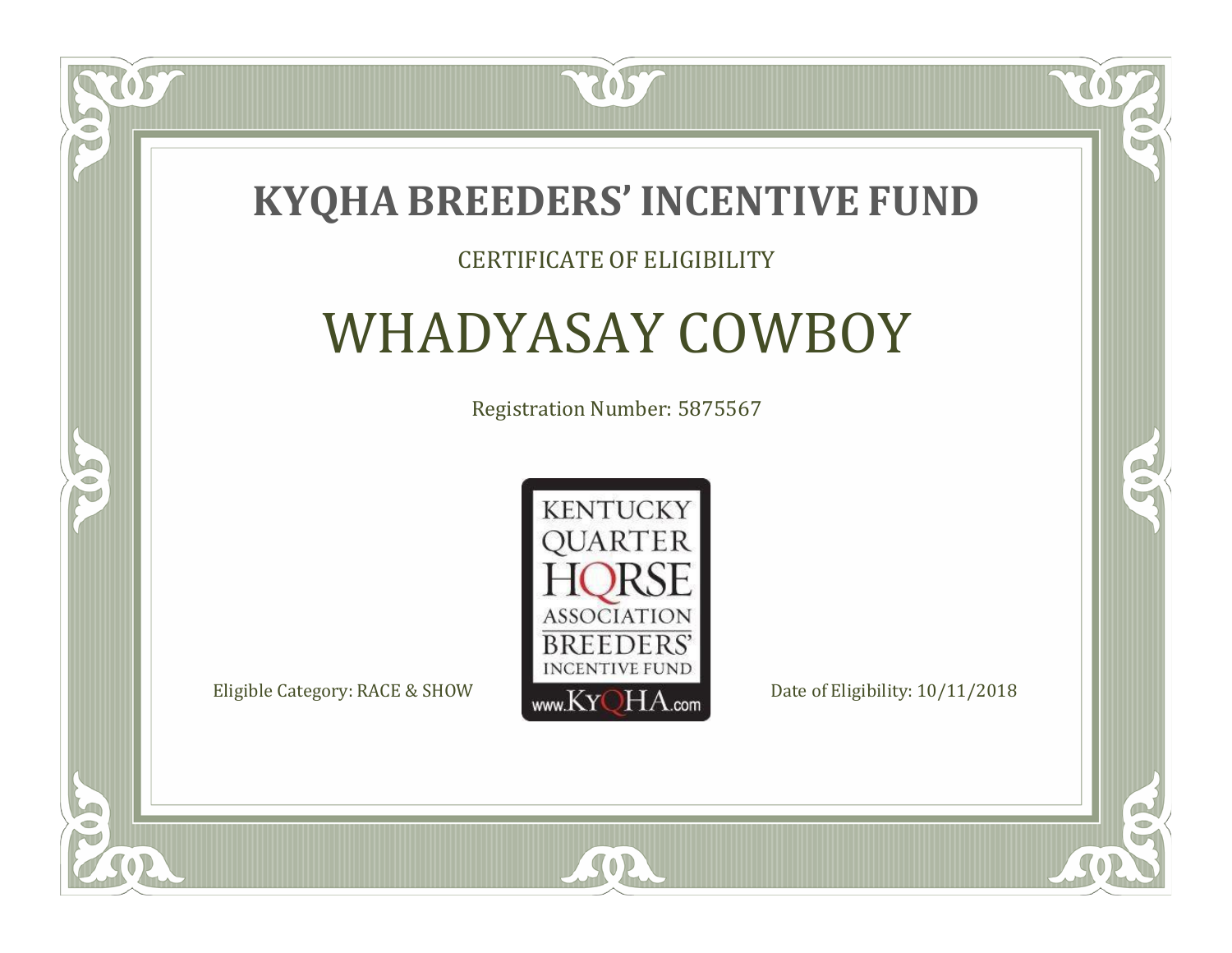

### CERTIFICATE OF ELIGIBILITY

## WRS APOLLITICALIVORY

Registration Number: X0731400



SOR

CO.

 $\rightarrow$ 

 $\blacksquare$ N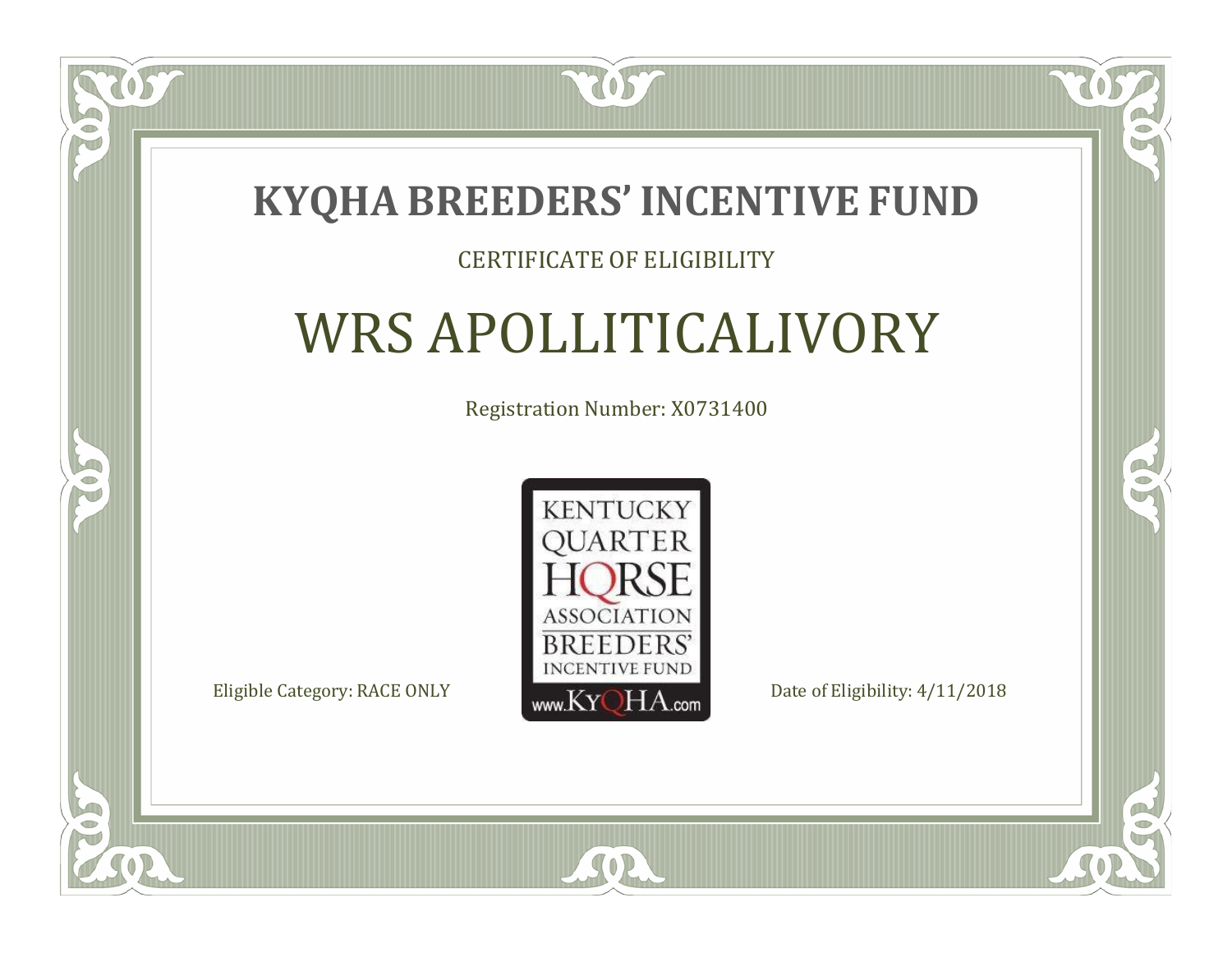

#### CERTIFICATE OF ELIGIBILITY

### WRS HAVA CRICKET

Registration Number: 5858215



 $SO2$ 

CO.

 $\rightarrow$ 

 $\delta S$ 

 $\Box$ NU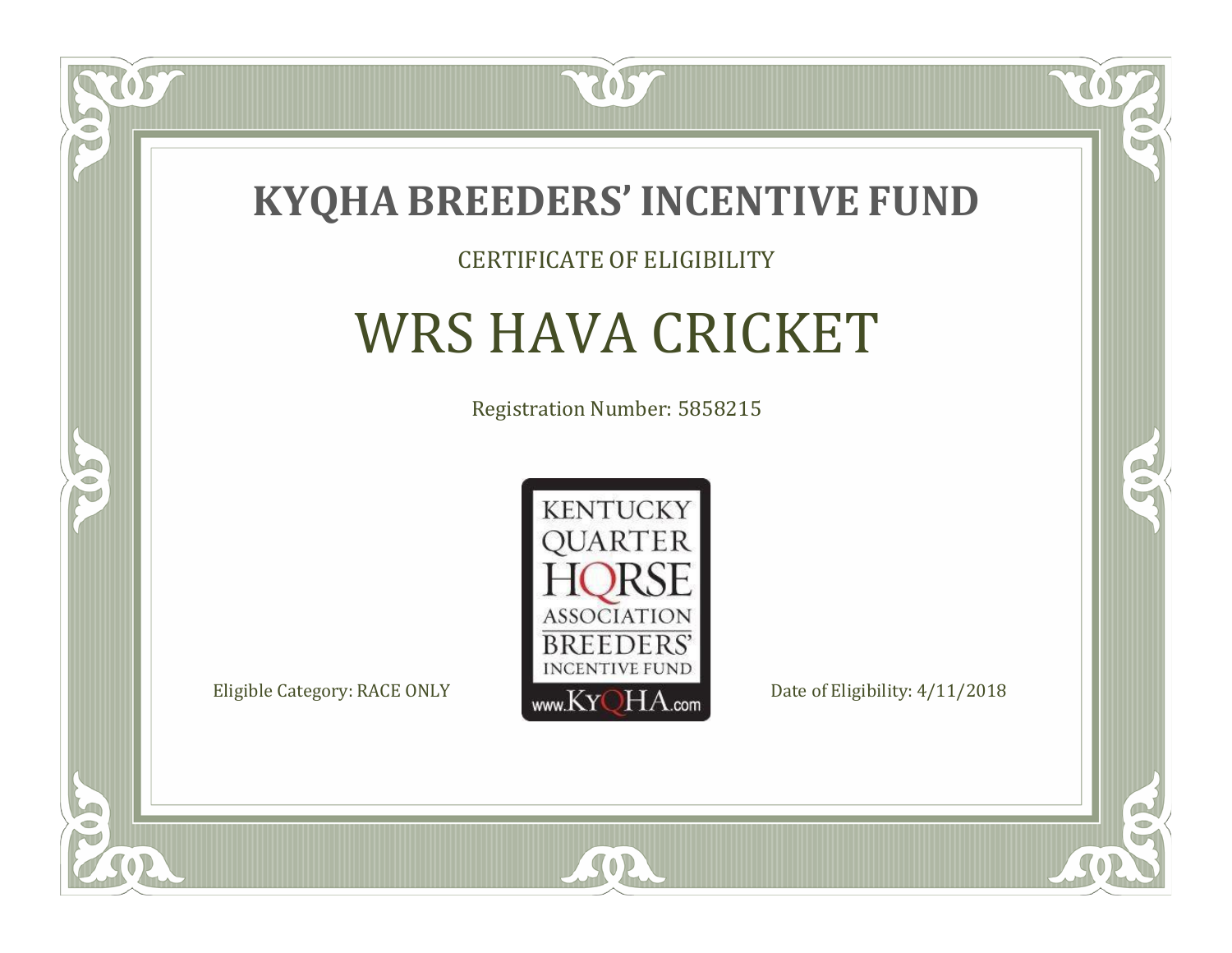

CERTIFICATE OF ELIGIBILITY

# WRS HAVA DOLL

Registration Number: 5861699



SOR

 $\mathbb{R}$ 

 $\rightarrow$ 

 $\overline{OS}$ 

 $\bullet$ NU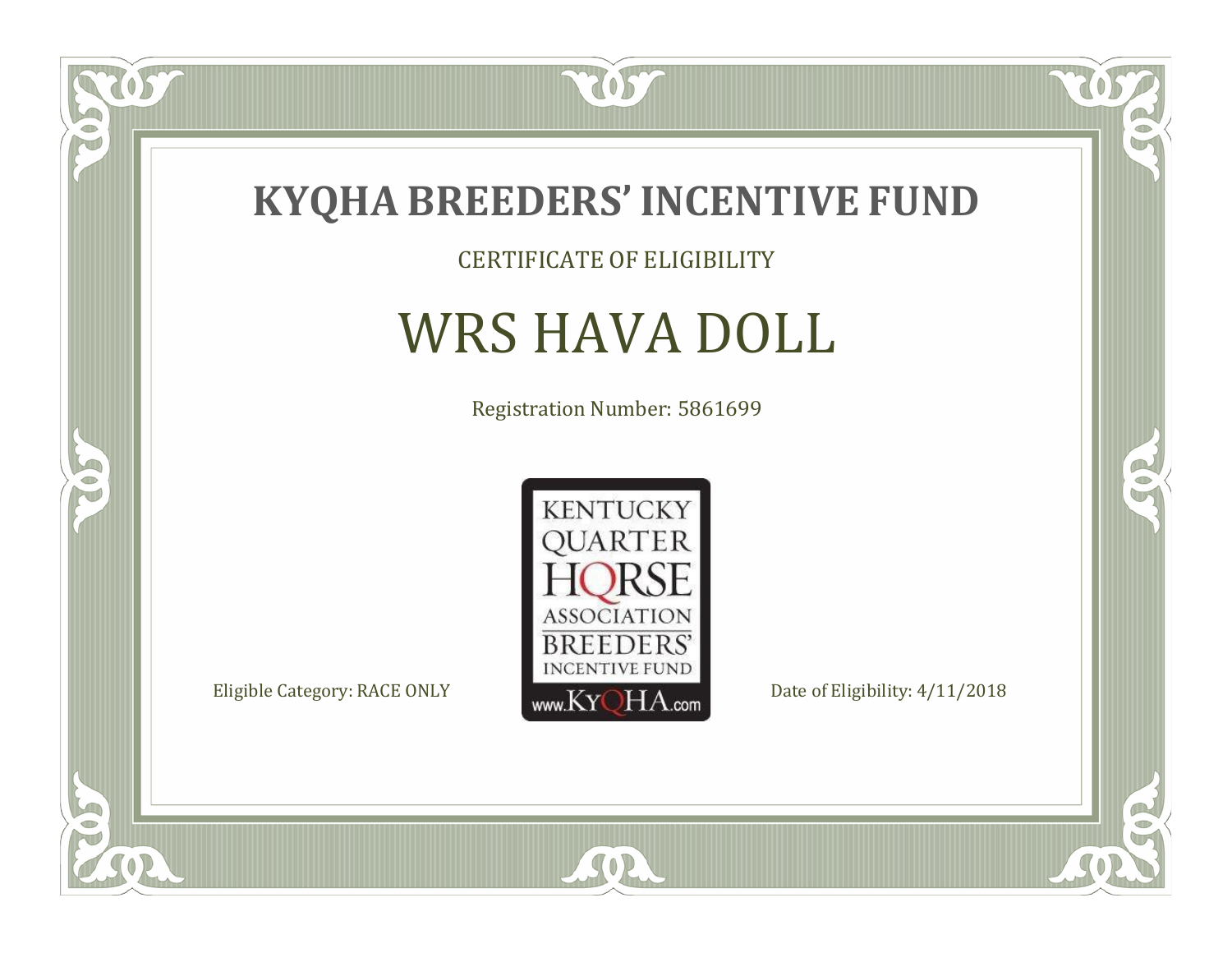

#### CERTIFICATE OF ELIGIBILITY

# WRS QUICK BLOOD

Registration Number: 5858214



 $SO2$ 

 $\mathbb{R}$ 

B

 $\overline{OS}$ 

 $\Box$ NU